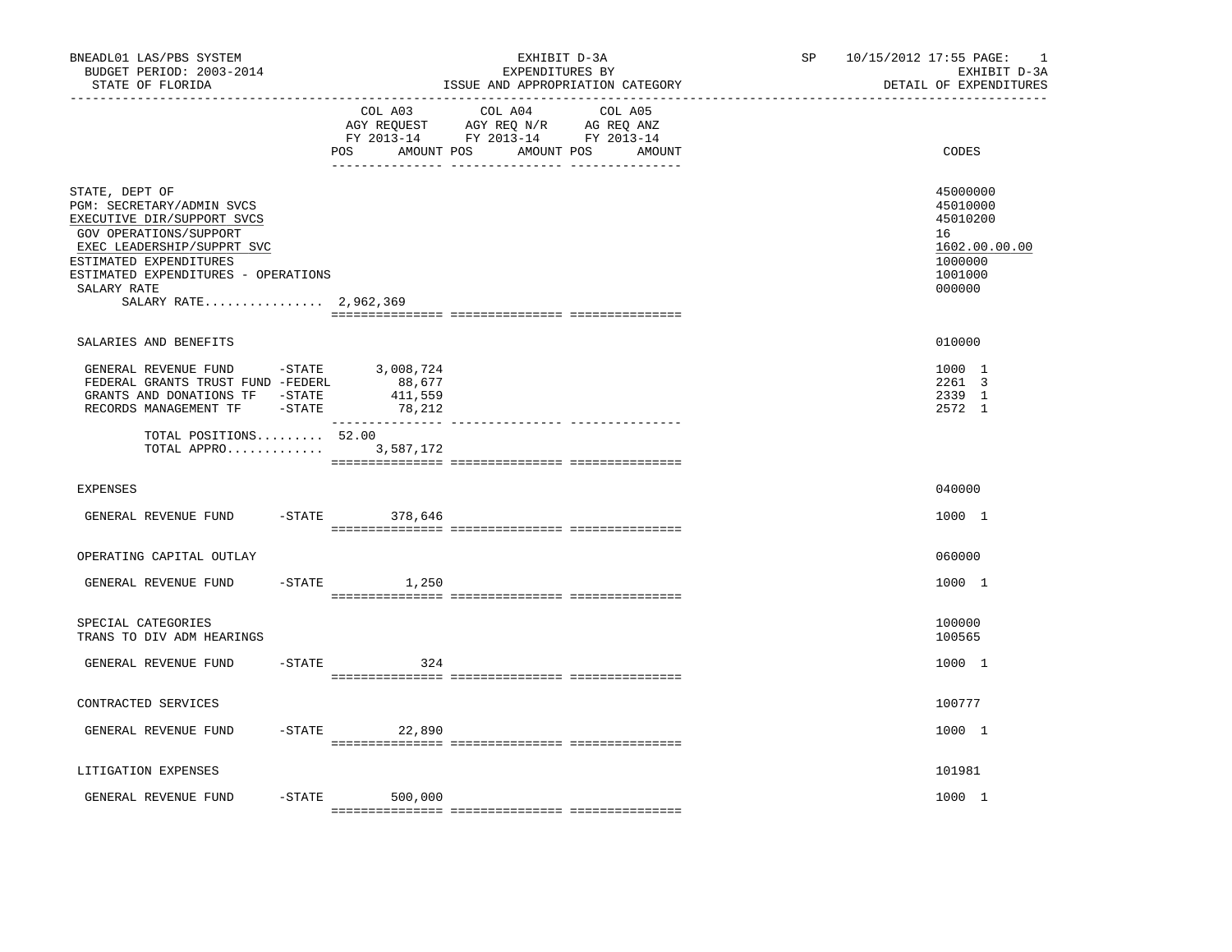| BNEADL01 LAS/PBS SYSTEM<br>BUDGET PERIOD: 2003-2014<br>STATE OF FLORIDA                                                                                                                                                                               |                                         | EXHIBIT D-3A<br>EXPENDITURES BY<br>ISSUE AND APPROPRIATION CATEGORY                                                                  | SP <sub>2</sub> | $\overline{2}$<br>10/15/2012 17:55 PAGE:<br>EXHIBIT D-3A<br>DETAIL OF EXPENDITURES                |
|-------------------------------------------------------------------------------------------------------------------------------------------------------------------------------------------------------------------------------------------------------|-----------------------------------------|--------------------------------------------------------------------------------------------------------------------------------------|-----------------|---------------------------------------------------------------------------------------------------|
|                                                                                                                                                                                                                                                       | POS                                     | COL A03 COL A04<br>COL A05<br>AGY REQUEST AGY REQ N/R AG REQ ANZ<br>FY 2013-14 FY 2013-14 FY 2013-14<br>AMOUNT POS AMOUNT POS AMOUNT |                 | CODES                                                                                             |
| STATE, DEPT OF<br>PGM: SECRETARY/ADMIN SVCS<br>EXECUTIVE DIR/SUPPORT SVCS<br>GOV OPERATIONS/SUPPORT<br>EXEC LEADERSHIP/SUPPRT SVC<br>ESTIMATED EXPENDITURES<br>ESTIMATED EXPENDITURES - OPERATIONS<br>SPECIAL CATEGORIES<br>RISK MANAGEMENT INSURANCE |                                         |                                                                                                                                      |                 | 45000000<br>45010000<br>45010200<br>16<br>1602.00.00.00<br>1000000<br>1001000<br>100000<br>103241 |
| GENERAL REVENUE FUND                                                                                                                                                                                                                                  | $-$ STATE 43,576                        |                                                                                                                                      |                 | 1000 1                                                                                            |
| LEASE/PURCHASE/EQUIPMENT                                                                                                                                                                                                                              |                                         |                                                                                                                                      |                 | 105281                                                                                            |
| GENERAL REVENUE FUND                                                                                                                                                                                                                                  | $-STATE$ 28,529                         |                                                                                                                                      |                 | 1000 1                                                                                            |
| TR/DMS/HR SVCS/STW CONTRCT                                                                                                                                                                                                                            |                                         |                                                                                                                                      |                 | 107040                                                                                            |
| GENERAL REVENUE FUND -STATE<br>FEDERAL GRANTS TRUST FUND -FEDERL<br>GRANTS AND DONATIONS TF -STATE                                                                                                                                                    | 19,303<br>378<br>280<br>--------------- |                                                                                                                                      |                 | 1000 1<br>2261 3<br>2339 1                                                                        |
| TOTAL APPRO                                                                                                                                                                                                                                           | 19,961                                  |                                                                                                                                      |                 |                                                                                                   |
| DATA PROCESSING SERVICES<br>OTHER DATA PROCESSING SVCS                                                                                                                                                                                                |                                         |                                                                                                                                      |                 | 210000<br>210014                                                                                  |
| GENERAL REVENUE FUND                                                                                                                                                                                                                                  | $-$ STATE $15,000$                      |                                                                                                                                      |                 | 1000 1                                                                                            |
| TOTAL: ESTIMATED EXPENDITURES - OPERATIONS<br>TOTAL POSITIONS 52.00<br>TOTAL ISSUE 4,597,348<br>TOTAL SALARY RATE 2,962,369                                                                                                                           |                                         |                                                                                                                                      |                 | 1001000                                                                                           |
| CASUALTY INSURANCE PREMIUM<br>ADJUSTMENT<br>SPECIAL CATEGORIES<br>RISK MANAGEMENT INSURANCE                                                                                                                                                           |                                         |                                                                                                                                      |                 | 1001090<br>100000<br>103241                                                                       |
| GENERAL REVENUE FUND                                                                                                                                                                                                                                  | $-$ STATE $19, 131-$                    |                                                                                                                                      |                 | 1000 1                                                                                            |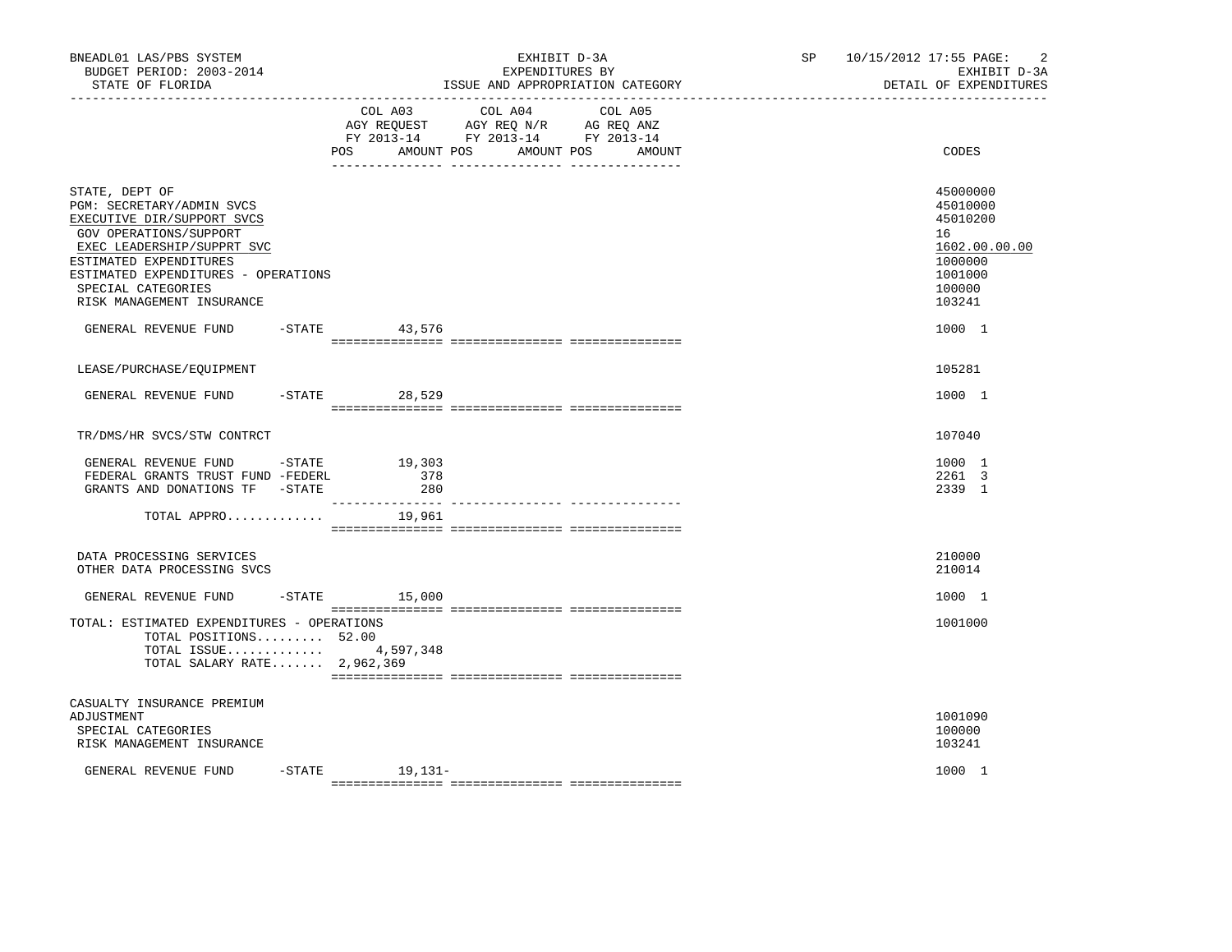| BNEADL01 LAS/PBS SYSTEM<br>BUDGET PERIOD: 2003-2014<br>STATE OF FLORIDA                                                                                                                                                 | EXHIBIT D-3A<br>EXPENDITURES BY<br>ISSUE AND APPROPRIATION CATEGORY                                                                         | SP 10/15/2012 17:55 PAGE:<br>-3<br>EXHIBIT D-3A<br>DETAIL OF EXPENDITURES |
|-------------------------------------------------------------------------------------------------------------------------------------------------------------------------------------------------------------------------|---------------------------------------------------------------------------------------------------------------------------------------------|---------------------------------------------------------------------------|
|                                                                                                                                                                                                                         | COL A04<br>COL A03<br>COL A05<br>AGY REQUEST AGY REQ N/R AG REQ ANZ<br>FY 2013-14 FY 2013-14 FY 2013-14<br>POS AMOUNT POS AMOUNT POS AMOUNT | CODES                                                                     |
| STATE, DEPT OF<br>PGM: SECRETARY/ADMIN SVCS<br>EXECUTIVE DIR/SUPPORT SVCS<br>GOV OPERATIONS/SUPPORT<br>EXEC LEADERSHIP/SUPPRT SVC<br>ESTIMATED EXPENDITURES<br>FLORIDA RETIREMENT SYSTEM<br>CONTRIBUTION ADJUSTMENT FOR |                                                                                                                                             | 45000000<br>45010000<br>45010200<br>16<br>1602.00.00.00<br>1000000        |
| FISCAL YEAR 2012-2013<br>SALARIES AND BENEFITS                                                                                                                                                                          |                                                                                                                                             | 1001240<br>010000                                                         |
| GENERAL REVENUE FUND -STATE<br>FEDERAL GRANTS TRUST FUND -FEDERL<br>GRANTS AND DONATIONS TF -STATE<br>RECORDS MANAGEMENT TF -STATE                                                                                      | 7,774<br>229<br>1,063<br>202<br>________________<br>______________ ___________                                                              | 1000 1<br>2261 3<br>2339 1<br>2572 1                                      |
| TOTAL APPRO                                                                                                                                                                                                             | 9,268                                                                                                                                       |                                                                           |
| ADJUSTMENT TO STATE HEALTH<br>INSURANCE PREMIUM CONTRIBUTION -<br>FISCAL YEAR 2012-13<br>SALARIES AND BENEFITS                                                                                                          |                                                                                                                                             | 1001830<br>010000                                                         |
| GENERAL REVENUE FUND -STATE<br>FEDERAL GRANTS TRUST FUND -FEDERL<br>GRANTS AND DONATIONS TF -STATE<br>RECORDS MANAGEMENT TF -STATE                                                                                      | 5,762<br>170<br>788<br>150                                                                                                                  | 1000 1<br>2261 3<br>2339 1<br>2572 1                                      |
| TOTAL APPRO $6,870$                                                                                                                                                                                                     |                                                                                                                                             |                                                                           |
| REALLOCATION OF HUMAN RESOURCES<br>OUTSOURCING<br>SPECIAL CATEGORIES<br>TR/DMS/HR SVCS/STW CONTRCT                                                                                                                      |                                                                                                                                             | 1005900<br>100000<br>107040                                               |
| GENERAL REVENUE FUND -STATE<br>FEDERAL GRANTS TRUST FUND -FEDERL<br>GRANTS AND DONATIONS TF -STATE                                                                                                                      | $423-$<br>$8 -$<br>$6-$                                                                                                                     | 1000 1<br>2261 3<br>2339 1                                                |
| TOTAL APPRO                                                                                                                                                                                                             | $437 -$                                                                                                                                     |                                                                           |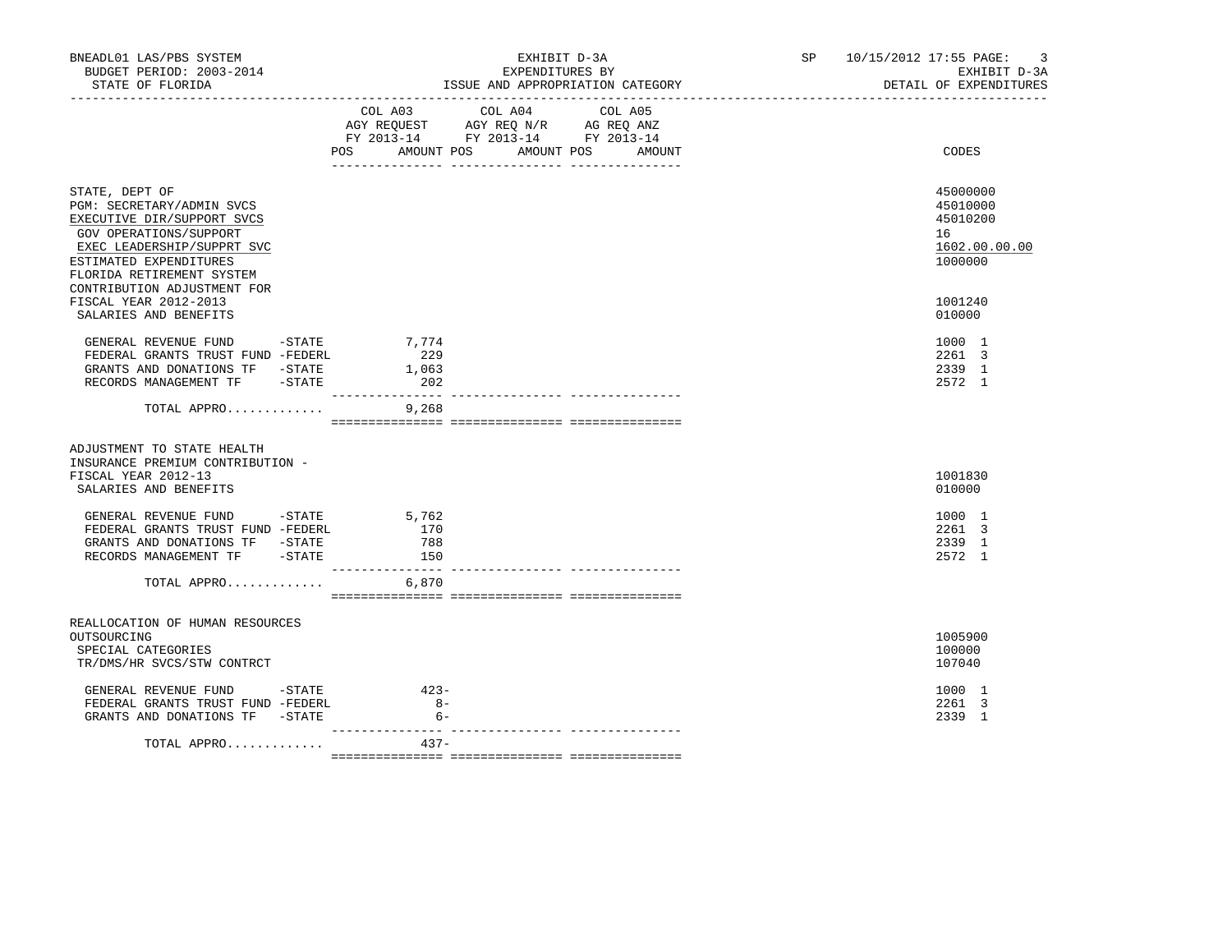| BNEADL01 LAS/PBS SYSTEM<br>BUDGET PERIOD: 2003-2014<br>STATE OF FLORIDA                                                                                                                                         |           | EXHIBIT D-3A<br>EXPENDITURES BY<br>ISSUE AND APPROPRIATION CATEGORY                                                   |  |         |         |  | SP 10/15/2012 17:55 PAGE:<br>EXHIBIT D-3A<br>DETAIL OF EXPENDITURES |                                                                               |
|-----------------------------------------------------------------------------------------------------------------------------------------------------------------------------------------------------------------|-----------|-----------------------------------------------------------------------------------------------------------------------|--|---------|---------|--|---------------------------------------------------------------------|-------------------------------------------------------------------------------|
|                                                                                                                                                                                                                 |           | COL A03<br>AGY REQUEST AGY REQ N/R AG REQ ANZ<br>FY 2013-14 FY 2013-14 FY 2013-14<br>POS AMOUNT POS AMOUNT POS AMOUNT |  | COL A04 | COL A05 |  |                                                                     | CODES                                                                         |
|                                                                                                                                                                                                                 |           |                                                                                                                       |  |         |         |  |                                                                     |                                                                               |
| STATE, DEPT OF<br>PGM: SECRETARY/ADMIN SVCS<br>EXECUTIVE DIR/SUPPORT SVCS<br>GOV OPERATIONS/SUPPORT<br>EXEC LEADERSHIP/SUPPRT SVC<br>NONRECURRING EXPENDITURES<br>DEPARTMENT WIDE LITIGATION<br><b>EXPENSES</b> |           |                                                                                                                       |  |         |         |  |                                                                     | 45000000<br>45010000<br>45010200<br>16<br>1602.00.00.00<br>2100000<br>2103137 |
| SPECIAL CATEGORIES<br>LITIGATION EXPENSES                                                                                                                                                                       |           |                                                                                                                       |  |         |         |  |                                                                     | 100000<br>101981                                                              |
| GENERAL REVENUE FUND                                                                                                                                                                                            |           | $-STATE$<br>$500,000 -$                                                                                               |  |         |         |  |                                                                     | 1000 1                                                                        |
| ANNUALIZATION OF ADMINISTERED<br>FUNDS APPROPRIATIONS<br>STATE HEALTH INSURANCE ADJUSTMENT<br>FOR FY 2012-13 - 10 MONTHS<br><b>ANNUALIZATION</b>                                                                |           |                                                                                                                       |  |         |         |  |                                                                     | 26A0000<br>26A1830                                                            |
| SALARIES AND BENEFITS                                                                                                                                                                                           |           |                                                                                                                       |  |         |         |  |                                                                     | 010000                                                                        |
| GENERAL REVENUE FUND<br>FEDERAL GRANTS TRUST FUND -FEDERL<br>GRANTS AND DONATIONS TF -STATE<br>RECORDS MANAGEMENT TF -STATE                                                                                     | $-$ STATE | 28,810<br>850<br>3,940<br>750<br>_______________                                                                      |  |         |         |  |                                                                     | 1000 1<br>2261 3<br>2339 1<br>2572 1                                          |
| TOTAL APPRO                                                                                                                                                                                                     |           | 34,350                                                                                                                |  |         |         |  |                                                                     |                                                                               |
|                                                                                                                                                                                                                 |           |                                                                                                                       |  |         |         |  |                                                                     |                                                                               |
| DEPARTMENTAL ISSUES<br>DEPARTMENT WIDE LITIGATION<br><b>EXPENSES</b><br>SPECIAL CATEGORIES<br>LITIGATION EXPENSES                                                                                               |           |                                                                                                                       |  |         |         |  |                                                                     | 4800000<br>4800100<br>100000<br>101981                                        |
| GENERAL REVENUE FUND                                                                                                                                                                                            |           | $-$ STATE 500,000                                                                                                     |  | 500,000 |         |  |                                                                     | 1000 1                                                                        |
|                                                                                                                                                                                                                 |           |                                                                                                                       |  |         |         |  |                                                                     |                                                                               |

# AGENCY ISSUE NARRATIVE:

2013-2014 BUDGET YEAR NARRATIVE: IT COMPONENT? NO

 The Department of State, Office of the Secretary and Administrative Services, is requesting \$500,000 non-recurring General Revenue funding for litigation expenses in order to acquire legal representation for lawsuits related to elections and other Departmental litigation processes. The Department has limited staff and funds available to handle on-going lawsuits. The Attorney General's Office represents the Department in these cases unless their workload prevents taking the additional cases or in the event of a conflict. In some instances it is necessary to obtain outside counsel with expertise in elections and other Departmental litigation law to represent the Department. At times, multiple attorneys are needed as a result of the number of cases the Department is involved in as well as the urgency in preparing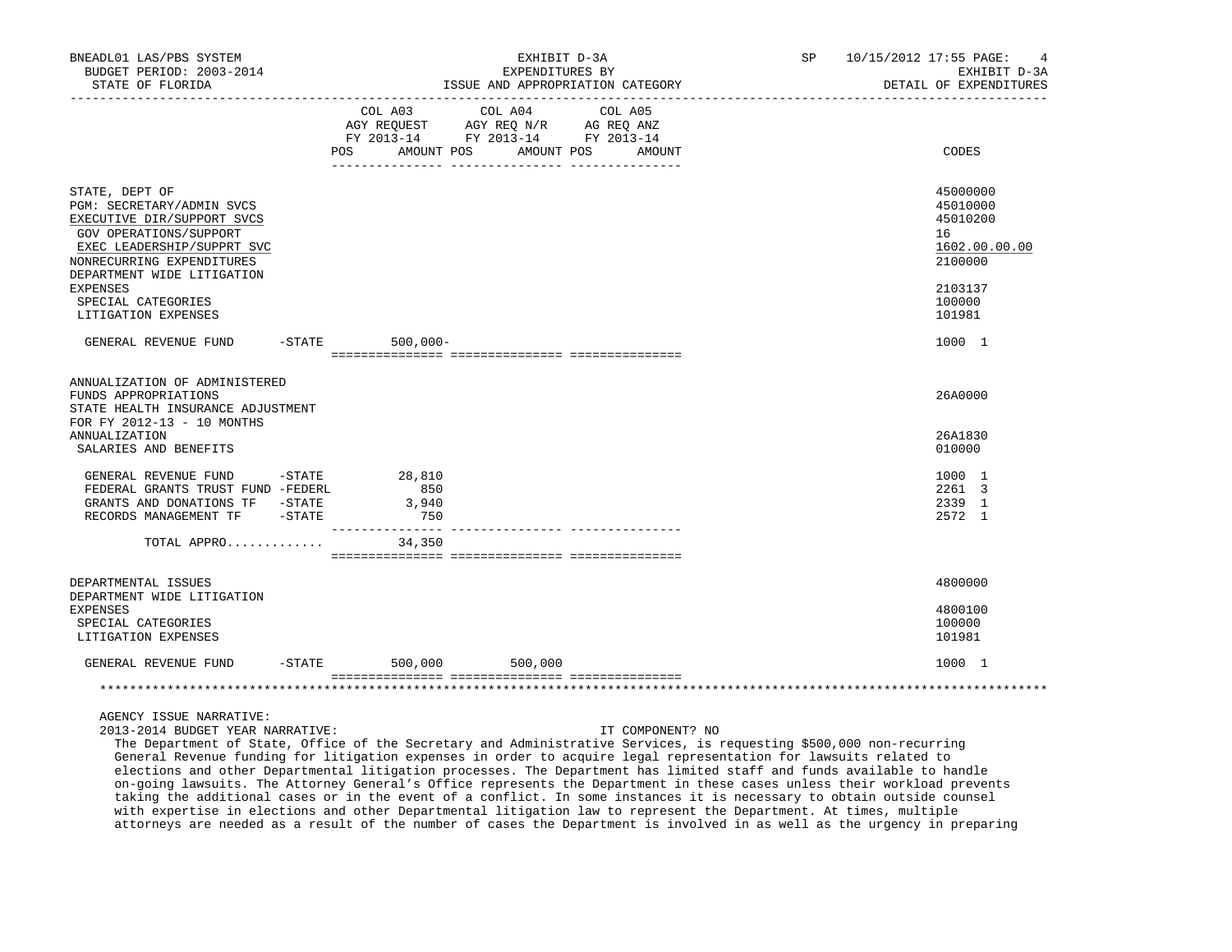| BNEADL01 LAS/PBS SYSTEM<br>BUDGET PERIOD: 2003-2014<br>STATE OF FLORIDA                                                                                                                                   |                                      | EXHIBIT D-3A<br>EXPENDITURES BY<br>ISSUE AND APPROPRIATION CATEGORY                                                                                                                                                                                                                                                                                                                                                                                                                                                       | SP. | 10/15/2012 17:55 PAGE:<br>5<br>EXHIBIT D-3A<br>DETAIL OF EXPENDITURES         |
|-----------------------------------------------------------------------------------------------------------------------------------------------------------------------------------------------------------|--------------------------------------|---------------------------------------------------------------------------------------------------------------------------------------------------------------------------------------------------------------------------------------------------------------------------------------------------------------------------------------------------------------------------------------------------------------------------------------------------------------------------------------------------------------------------|-----|-------------------------------------------------------------------------------|
|                                                                                                                                                                                                           | COL A03<br>POS AMOUNT POS AMOUNT POS | COL A04<br>COL A05<br>$\begin{tabular}{lllllllll} \bf AGY \,\,\, REQUEST \,\,\, & \bf AGY \,\, REQ \,\, N/R & \,\, AG \,\, REQ \,\, ANZ \\ \bf FY \,\, 2013-14 & \bf FY \,\, 2013-14 & \bf FY \,\, 2013-14 \\ \end{tabular}$<br>AMOUNT                                                                                                                                                                                                                                                                                    |     | CODES                                                                         |
| STATE, DEPT OF<br>PGM: SECRETARY/ADMIN SVCS<br>EXECUTIVE DIR/SUPPORT SVCS<br>GOV OPERATIONS/SUPPORT<br>EXEC LEADERSHIP/SUPPRT SVC<br>DEPARTMENTAL ISSUES<br>DEPARTMENT WIDE LITIGATION<br><b>EXPENSES</b> |                                      |                                                                                                                                                                                                                                                                                                                                                                                                                                                                                                                           |     | 45000000<br>45010000<br>45010200<br>16<br>1602.00.00.00<br>4800000<br>4800100 |
| cases for almost immediate hearings and appeals.                                                                                                                                                          |                                      | In accordance with the Five Year Statewide Strategic Plan for Economic Development as developed by the Florida Department<br>of Economic Opportunity and stipulated in Section 20.60, Florida Statutes, the strategy that aligns with the request is<br>Strategy 25: Improve the efficiency and effectiveness of government agencies at all levels.                                                                                                                                                                       |     |                                                                               |
| TENANT IMPROVEMENT REIMBURSEMENT<br>EXPENSES                                                                                                                                                              |                                      |                                                                                                                                                                                                                                                                                                                                                                                                                                                                                                                           |     | 4800200<br>040000                                                             |
| GENERAL REVENUE FUND -STATE 250,000 250,000                                                                                                                                                               |                                      |                                                                                                                                                                                                                                                                                                                                                                                                                                                                                                                           |     | 1000 1                                                                        |
|                                                                                                                                                                                                           |                                      |                                                                                                                                                                                                                                                                                                                                                                                                                                                                                                                           |     |                                                                               |
| AGENCY ISSUE NARRATIVE:<br>2013-2014 BUDGET YEAR NARRATIVE:<br>term for the purpose of relocating to a state-owned building.<br>remaining balance of the unamortized cost of tenant improvements.         |                                      | IT COMPONENT? NO<br>The Department of State, Office of the Secretary and Administrative Services, is requesting \$250,000 non-recurring<br>General Revenue. Chapter 216.043, Florida Statutes requires agencies to submit a budget issue for the unamortized cost of<br>tenant improvements under any lease executed after September 30, 2000, which is terminated before the expiration of its<br>The Department vacated the Northwood Centre prior to the expiration of the termination lease date therefore, owing the |     |                                                                               |
|                                                                                                                                                                                                           |                                      | In accordance with the Five Year Statewide Strategic Plan for Economic Development as developed by the Florida Department<br>of Economic Opportunity and stipulated in Section 20.60, Florida Statutes, the strategy that aligns with the request is<br>Strategy 25: Improve the efficiency and effectiveness of government agencies at all levels.                                                                                                                                                                       |     |                                                                               |
| TOTAL: EXEC LEADERSHIP/SUPPRT SVC                                                                                                                                                                         |                                      |                                                                                                                                                                                                                                                                                                                                                                                                                                                                                                                           |     | 1602.00.00.00                                                                 |
| BY FUND TYPE<br>GENERAL REVENUE FUND<br>TRUST FUNDS                                                                                                                                                       | 4,291,034 750,000<br>587,234         |                                                                                                                                                                                                                                                                                                                                                                                                                                                                                                                           |     | 1000<br>2000                                                                  |
| TOTAL POSITIONS $52.00$<br>TOTAL PROG COMP 4,878,268 750,000<br>TOTAL SALARY RATE 2,962,369                                                                                                               |                                      |                                                                                                                                                                                                                                                                                                                                                                                                                                                                                                                           |     |                                                                               |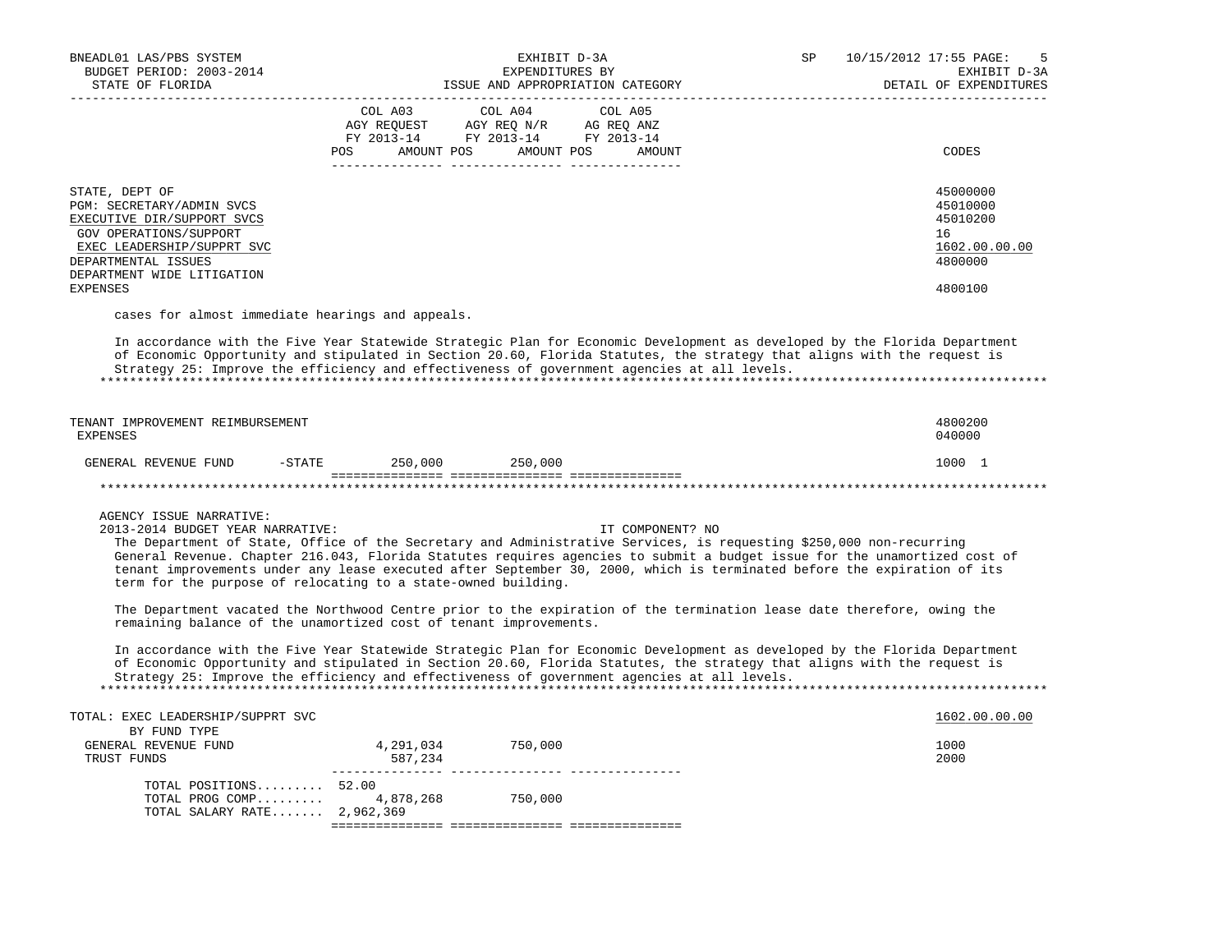| BNEADL01 LAS/PBS SYSTEM<br>BUDGET PERIOD: 2003-2014<br>STATE OF FLORIDA                                                                                                                                                                | EXHIBIT D-3A<br>EXPENDITURES BY<br>ISSUE AND APPROPRIATION CATEGORY                                                                   | SP 10/15/2012 17:55 PAGE:<br>-6<br>EXHIBIT D-3A<br>DETAIL OF EXPENDITURES               |
|----------------------------------------------------------------------------------------------------------------------------------------------------------------------------------------------------------------------------------------|---------------------------------------------------------------------------------------------------------------------------------------|-----------------------------------------------------------------------------------------|
|                                                                                                                                                                                                                                        | COL A03 COL A04 COL A05<br>AGY REQUEST AGY REQ N/R AG REQ ANZ<br>FY 2013-14 FY 2013-14 FY 2013-14<br>POS AMOUNT POS AMOUNT POS AMOUNT | CODES                                                                                   |
| STATE, DEPT OF<br>PGM: SECRETARY/ADMIN SVCS<br>EXECUTIVE DIR/SUPPORT SVCS<br>GOV OPERATIONS/SUPPORT<br>INFORMATION TECHNOLOGY<br>ESTIMATED EXPENDITURES<br>ESTIMATED EXPENDITURES - OPERATIONS<br>SALARY RATE<br>SALARY RATE 1,961,738 |                                                                                                                                       | 45000000<br>45010000<br>45010200<br>16<br>1603.00.00.00<br>1000000<br>1001000<br>000000 |
| SALARIES AND BENEFITS                                                                                                                                                                                                                  |                                                                                                                                       | 010000                                                                                  |
| GENERAL REVENUE FUND -STATE $1,565,005$<br>FEDERAL GRANTS TRUST FUND -FEDERL $1,037,807$                                                                                                                                               |                                                                                                                                       | 1000 1<br>2261 3                                                                        |
| TOTAL POSITIONS 41.00<br>TOTAL APPRO 2,602,812                                                                                                                                                                                         |                                                                                                                                       |                                                                                         |
| OTHER PERSONAL SERVICES                                                                                                                                                                                                                |                                                                                                                                       | 030000                                                                                  |
| FEDERAL GRANTS TRUST FUND -FEDERL<br>GRANTS AND DONATIONS TF -STATE                                                                                                                                                                    | 12,661<br>67,733                                                                                                                      | 2261 3<br>2339 1                                                                        |
| TOTAL APPRO                                                                                                                                                                                                                            | 80,394                                                                                                                                |                                                                                         |
| <b>EXPENSES</b>                                                                                                                                                                                                                        |                                                                                                                                       | 040000                                                                                  |
| GENERAL REVENUE FUND -STATE 179,892<br>FEDERAL GRANTS TRUST FUND -FEDERL                                                                                                                                                               | 6,555                                                                                                                                 | 1000 1<br>2261 3                                                                        |
| TOTAL APPRO                                                                                                                                                                                                                            | 186,447                                                                                                                               |                                                                                         |
| SPECIAL CATEGORIES<br>CONTRACTED SERVICES                                                                                                                                                                                              |                                                                                                                                       | 100000<br>100777                                                                        |
| GENERAL REVENUE FUND                                                                                                                                                                                                                   | $-$ STATE 5,750                                                                                                                       | 1000 1                                                                                  |
| TR/DMS/HR SVCS/STW CONTRCT                                                                                                                                                                                                             |                                                                                                                                       | 107040                                                                                  |
| GENERAL REVENUE FUND -STATE<br>FEDERAL GRANTS TRUST FUND -FEDERL                                                                                                                                                                       | 8,854<br>3,652                                                                                                                        | 1000 1<br>2261 3                                                                        |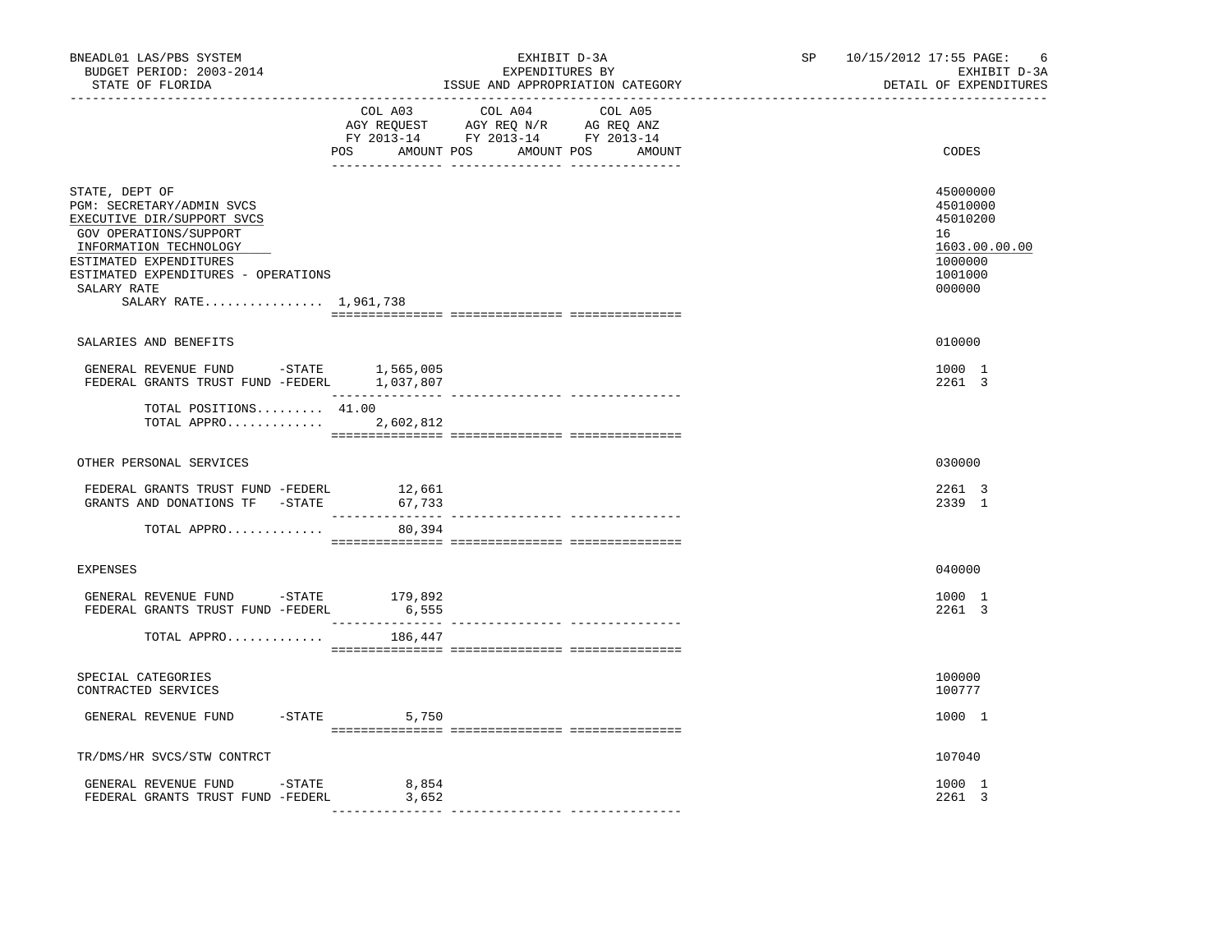| BNEADL01 LAS/PBS SYSTEM<br>BUDGET PERIOD: 2003-2014<br>STATE OF FLORIDA<br>______________                                                                                                                                                                                  |                           | EXHIBIT D-3A<br>EXPENDITURES BY<br>ISSUE AND APPROPRIATION CATEGORY                             | SP 10/15/2012 17:55 PAGE:<br>-7<br>EXHIBIT D-3A<br>DETAIL OF EXPENDITURES |                                                                                                   |
|----------------------------------------------------------------------------------------------------------------------------------------------------------------------------------------------------------------------------------------------------------------------------|---------------------------|-------------------------------------------------------------------------------------------------|---------------------------------------------------------------------------|---------------------------------------------------------------------------------------------------|
|                                                                                                                                                                                                                                                                            | COL A03<br>POS AMOUNT POS | COL A04<br>AGY REQUEST AGY REQ N/R AG REQ ANZ<br>FY 2013-14 FY 2013-14 FY 2013-14<br>AMOUNT POS | COL A05<br>AMOUNT                                                         | CODES                                                                                             |
| STATE, DEPT OF<br>PGM: SECRETARY/ADMIN SVCS<br>EXECUTIVE DIR/SUPPORT SVCS<br>GOV OPERATIONS/SUPPORT<br>INFORMATION TECHNOLOGY<br>ESTIMATED EXPENDITURES<br>ESTIMATED EXPENDITURES - OPERATIONS<br>SPECIAL CATEGORIES<br>TR/DMS/HR SVCS/STW CONTRCT<br>TOTAL APPRO $12,506$ |                           |                                                                                                 |                                                                           | 45000000<br>45010000<br>45010200<br>16<br>1603.00.00.00<br>1000000<br>1001000<br>100000<br>107040 |
| DATA PROCESSING SERVICES<br>NORTHWOOD SRC (NSRC)                                                                                                                                                                                                                           |                           |                                                                                                 |                                                                           | 210000<br>210022                                                                                  |
| GENERAL REVENUE FUND -STATE 898,793                                                                                                                                                                                                                                        |                           |                                                                                                 |                                                                           | 1000 1                                                                                            |
| TOTAL: ESTIMATED EXPENDITURES - OPERATIONS<br>TOTAL POSITIONS 41.00<br>TOTAL ISSUE 3,786,702<br>TOTAL SALARY RATE 1,961,738                                                                                                                                                |                           |                                                                                                 |                                                                           | 1001000                                                                                           |
| FLORIDA RETIREMENT SYSTEM<br>CONTRIBUTION ADJUSTMENT FOR<br>FISCAL YEAR 2012-2013<br>SALARIES AND BENEFITS                                                                                                                                                                 |                           |                                                                                                 |                                                                           | 1001240<br>010000                                                                                 |
| GENERAL REVENUE FUND -STATE<br>FEDERAL GRANTS TRUST FUND -FEDERL                                                                                                                                                                                                           | 3,676<br>2,438            |                                                                                                 |                                                                           | 1000 1<br>2261 3                                                                                  |
| TOTAL APPRO                                                                                                                                                                                                                                                                | 6,114                     |                                                                                                 |                                                                           |                                                                                                   |
| DATA PROCESSING SERVICES<br>NORTHWOOD SRC (NSRC)                                                                                                                                                                                                                           |                           |                                                                                                 |                                                                           | 210000<br>210022                                                                                  |
| GENERAL REVENUE FUND                                                                                                                                                                                                                                                       | $-$ STATE 441             |                                                                                                 |                                                                           | 1000 1                                                                                            |
| TOTAL: FLORIDA RETIREMENT SYSTEM<br>CONTRIBUTION ADJUSTMENT FOR<br>FISCAL YEAR 2012-2013                                                                                                                                                                                   |                           |                                                                                                 |                                                                           | 1001240                                                                                           |
| TOTAL ISSUE                                                                                                                                                                                                                                                                | 6,555                     |                                                                                                 |                                                                           |                                                                                                   |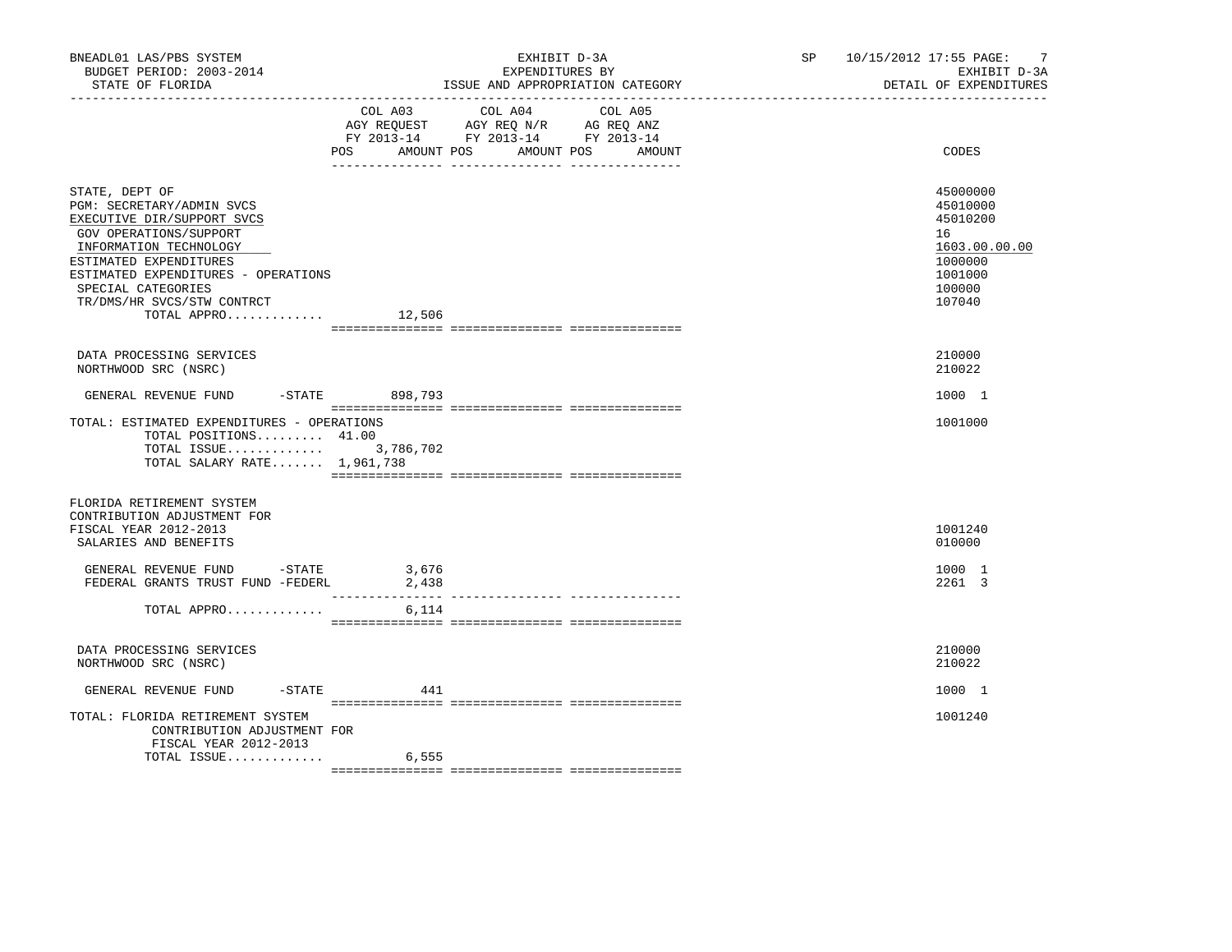| BNEADL01 LAS/PBS SYSTEM<br>BUDGET PERIOD: 2003-2014<br>STATE OF FLORIDA                                                                                                                                                                                                   |        | EXHIBIT D-3A<br>EXPENDITURES BY<br>ISSUE AND APPROPRIATION CATEGORY                                                                   | SP 10/15/2012 17:55 PAGE: 8<br>EXHIBIT D-3A<br>DETAIL OF EXPENDITURES                   |
|---------------------------------------------------------------------------------------------------------------------------------------------------------------------------------------------------------------------------------------------------------------------------|--------|---------------------------------------------------------------------------------------------------------------------------------------|-----------------------------------------------------------------------------------------|
|                                                                                                                                                                                                                                                                           |        | COL A03 COL A04 COL A05<br>AGY REQUEST AGY REQ N/R AG REQ ANZ<br>FY 2013-14 FY 2013-14 FY 2013-14<br>POS AMOUNT POS AMOUNT POS AMOUNT | CODES                                                                                   |
| STATE, DEPT OF<br>PGM: SECRETARY/ADMIN SVCS<br>EXECUTIVE DIR/SUPPORT SVCS<br>GOV OPERATIONS/SUPPORT<br>INFORMATION TECHNOLOGY<br>ESTIMATED EXPENDITURES<br>ADJUSTMENT TO STATE HEALTH<br>INSURANCE PREMIUM CONTRIBUTION -<br>FISCAL YEAR 2012-13<br>SALARIES AND BENEFITS |        |                                                                                                                                       | 45000000<br>45010000<br>45010200<br>16<br>1603.00.00.00<br>1000000<br>1001830<br>010000 |
| GENERAL REVENUE FUND -STATE 2,835<br>FEDERAL GRANTS TRUST FUND -FEDERL 1,880                                                                                                                                                                                              |        |                                                                                                                                       | 1000 1<br>2261 3                                                                        |
| TOTAL APPRO                                                                                                                                                                                                                                                               | 4,715  |                                                                                                                                       |                                                                                         |
| DATA PROCESSING SERVICES<br>NORTHWOOD SRC (NSRC)                                                                                                                                                                                                                          |        |                                                                                                                                       | 210000<br>210022                                                                        |
| GENERAL REVENUE FUND -STATE 384                                                                                                                                                                                                                                           |        |                                                                                                                                       | 1000 1                                                                                  |
| TOTAL: ADJUSTMENT TO STATE HEALTH<br>INSURANCE PREMIUM CONTRIBUTION -<br>FISCAL YEAR 2012-13<br>TOTAL ISSUE                                                                                                                                                               | 5,099  |                                                                                                                                       | 1001830                                                                                 |
|                                                                                                                                                                                                                                                                           |        |                                                                                                                                       |                                                                                         |
| REALLOCATION OF HUMAN RESOURCES<br>OUTSOURCING<br>SPECIAL CATEGORIES<br>TR/DMS/HR SVCS/STW CONTRCT                                                                                                                                                                        |        |                                                                                                                                       | 1005900<br>100000<br>107040                                                             |
| GENERAL REVENUE FUND -STATE 194-<br>FEDERAL GRANTS TRUST FUND -FEDERL                                                                                                                                                                                                     | $80 -$ |                                                                                                                                       | 1000 1<br>2261 3                                                                        |
| TOTAL APPRO                                                                                                                                                                                                                                                               | $274-$ |                                                                                                                                       |                                                                                         |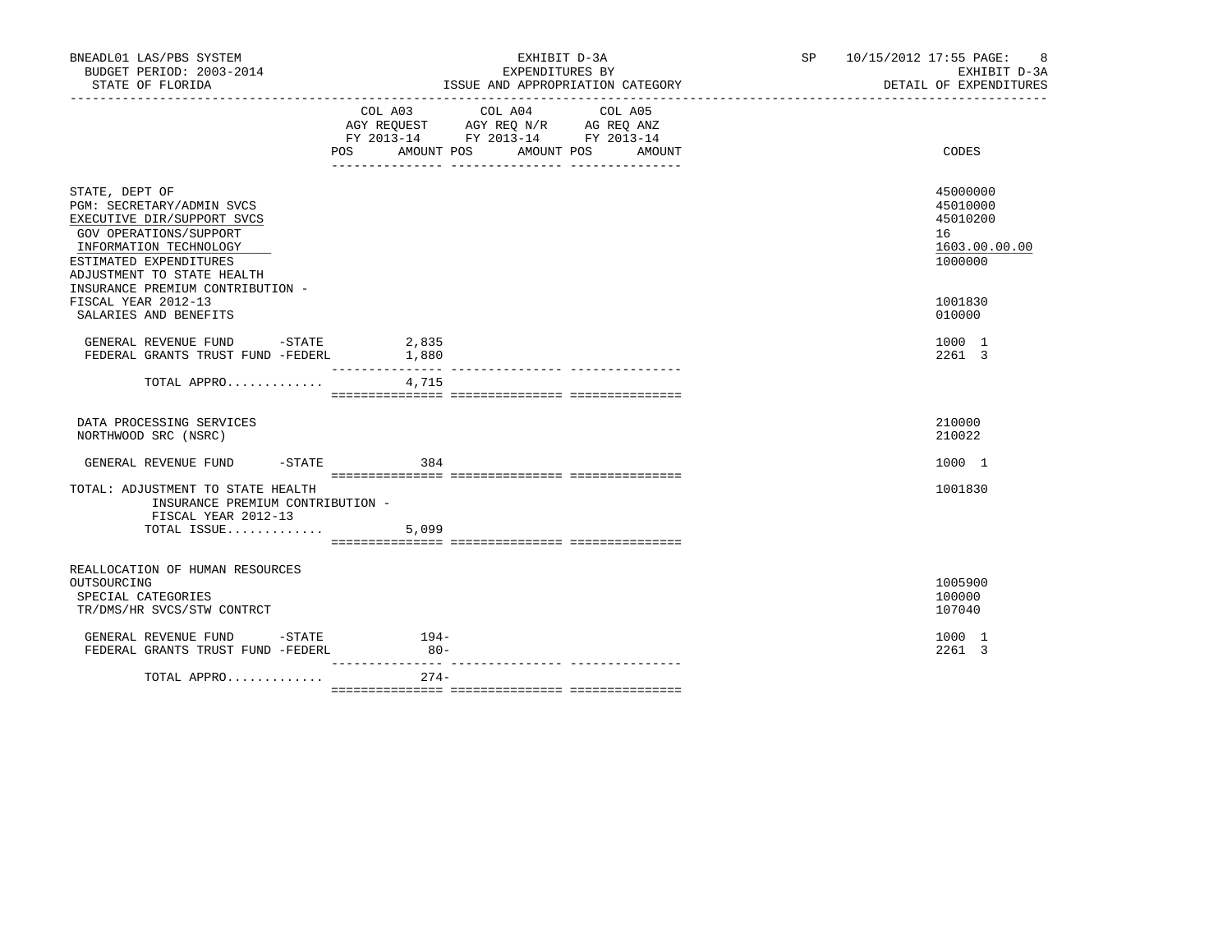| BNEADL01 LAS/PBS SYSTEM<br>BUDGET PERIOD: 2003-2014<br>STATE OF FLORIDA                                                                                                                                                     |                                  | EXHIBIT D-3A<br>EXPENDITURES BY<br>ISSUE AND APPROPRIATION CATEGORY                                                                   | SP and the set of the set of the set of the set of the set of the set of the set of the set of the set of the set of the set of the set of the set of the set of the set of the set of the set of the set of the set of the se | 10/15/2012 17:55 PAGE:<br>9<br>EXHIBIT D-3A<br>DETAIL OF EXPENDITURES |
|-----------------------------------------------------------------------------------------------------------------------------------------------------------------------------------------------------------------------------|----------------------------------|---------------------------------------------------------------------------------------------------------------------------------------|--------------------------------------------------------------------------------------------------------------------------------------------------------------------------------------------------------------------------------|-----------------------------------------------------------------------|
|                                                                                                                                                                                                                             |                                  | COL A03 COL A04 COL A05<br>AGY REQUEST AGY REQ N/R AG REQ ANZ<br>FY 2013-14 FY 2013-14 FY 2013-14<br>POS AMOUNT POS AMOUNT POS AMOUNT |                                                                                                                                                                                                                                | CODES                                                                 |
| STATE, DEPT OF<br>PGM: SECRETARY/ADMIN SVCS<br>EXECUTIVE DIR/SUPPORT SVCS<br>GOV OPERATIONS/SUPPORT<br>INFORMATION TECHNOLOGY<br>ANNUALIZATION OF ADMINISTERED<br>FUNDS APPROPRIATIONS<br>STATE HEALTH INSURANCE ADJUSTMENT |                                  |                                                                                                                                       |                                                                                                                                                                                                                                | 45000000<br>45010000<br>45010200<br>16<br>1603.00.00.00<br>26A0000    |
| FOR FY 2012-13 - 10 MONTHS<br><b>ANNUALIZATION</b><br>SALARIES AND BENEFITS                                                                                                                                                 |                                  |                                                                                                                                       |                                                                                                                                                                                                                                | 26A1830<br>010000                                                     |
| GENERAL REVENUE FUND $-$ STATE $14,175$<br>FEDERAL GRANTS TRUST FUND -FEDERL                                                                                                                                                | 9,400                            |                                                                                                                                       |                                                                                                                                                                                                                                | 1000 1<br>2261 3                                                      |
| TOTAL APPRO                                                                                                                                                                                                                 | 23,575                           |                                                                                                                                       |                                                                                                                                                                                                                                |                                                                       |
| DATA PROCESSING SERVICES<br>NORTHWOOD SRC (NSRC)                                                                                                                                                                            |                                  |                                                                                                                                       |                                                                                                                                                                                                                                | 210000<br>210022                                                      |
| GENERAL REVENUE FUND                                                                                                                                                                                                        | $-$ STATE $1,920$                |                                                                                                                                       |                                                                                                                                                                                                                                | 1000 1                                                                |
| TOTAL: STATE HEALTH INSURANCE ADJUSTMENT<br>FOR FY 2012-13 - 10 MONTHS<br>ANNUALIZATION                                                                                                                                     |                                  |                                                                                                                                       |                                                                                                                                                                                                                                | 26A1830                                                               |
| TOTAL ISSUE $25,495$                                                                                                                                                                                                        |                                  |                                                                                                                                       |                                                                                                                                                                                                                                |                                                                       |
| TOTAL: INFORMATION TECHNOLOGY<br>BY FUND TYPE<br>GENERAL REVENUE FUND<br>TRUST FUNDS                                                                                                                                        | 2,681,531<br>1,142,046           |                                                                                                                                       |                                                                                                                                                                                                                                | 1603.00.00.00<br>1000<br>2000                                         |
| TOTAL POSITIONS 41.00<br>TOTAL PROG COMP 3,823,577<br>TOTAL SALARY RATE 1,961,738                                                                                                                                           |                                  |                                                                                                                                       |                                                                                                                                                                                                                                |                                                                       |
| TOTAL: EXECUTIVE DIR/SUPPORT SVCS                                                                                                                                                                                           |                                  |                                                                                                                                       |                                                                                                                                                                                                                                | 45010200                                                              |
| BY FUND TYPE<br>GENERAL REVENUE FUND<br>TRUST FUNDS                                                                                                                                                                         | $6,972,565$ 750,000<br>1,729,280 |                                                                                                                                       |                                                                                                                                                                                                                                | 1000<br>2000                                                          |
| TOTAL POSITIONS 93.00<br>TOTAL BUREAU 8,701,845<br>TOTAL SALARY RATE $4,924,107$                                                                                                                                            |                                  | 750,000                                                                                                                               |                                                                                                                                                                                                                                |                                                                       |
|                                                                                                                                                                                                                             |                                  |                                                                                                                                       |                                                                                                                                                                                                                                |                                                                       |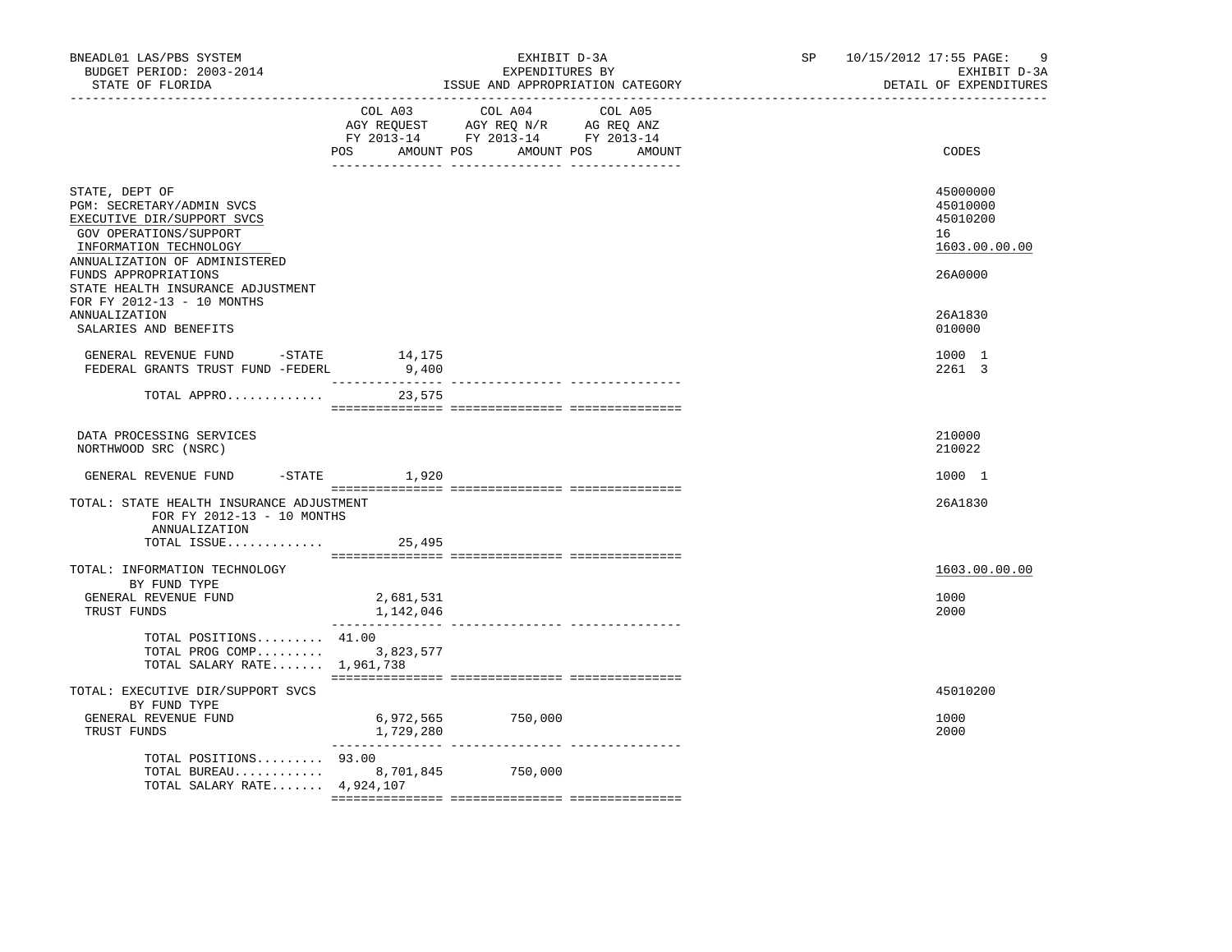| BNEADL01 LAS/PBS SYSTEM<br>BUDGET PERIOD: 2003-2014<br>STATE OF FLORIDA                                                                                                                                     | EXHIBIT D-3A<br>EXPENDITURES BY<br>ISSUE AND APPROPRIATION CATEGORY                                                                   | SP 10/15/2012 17:55 PAGE: 10<br>EXHIBIT D-3A<br>DETAIL OF EXPENDITURES                  |
|-------------------------------------------------------------------------------------------------------------------------------------------------------------------------------------------------------------|---------------------------------------------------------------------------------------------------------------------------------------|-----------------------------------------------------------------------------------------|
|                                                                                                                                                                                                             | COL A03 COL A04 COL A05<br>AGY REQUEST AGY REQ N/R AG REQ ANZ<br>FY 2013-14 FY 2013-14 FY 2013-14<br>POS AMOUNT POS AMOUNT POS AMOUNT | CODES                                                                                   |
| STATE, DEPT OF<br>PGM: ELECTIONS<br>ELECTIONS<br>GOV OPERATIONS/SUPPORT<br>GOVERNMENTAL OPERATIONS<br>ESTIMATED EXPENDITURES<br>ESTIMATED EXPENDITURES - OPERATIONS<br>SALARY RATE<br>SALARY RATE 2,024,832 |                                                                                                                                       | 45000000<br>45100000<br>45100200<br>16<br>1601.00.00.00<br>1000000<br>1001000<br>000000 |
| SALARIES AND BENEFITS                                                                                                                                                                                       |                                                                                                                                       | 010000                                                                                  |
| GENERAL REVENUE FUND -STATE<br>FEDERAL GRANTS TRUST FUND -FEDERL 1,768,112                                                                                                                                  | 986,783                                                                                                                               | 1000 1<br>2261 3                                                                        |
| TOTAL POSITIONS 54.00<br>TOTAL APPRO 2,754,895                                                                                                                                                              |                                                                                                                                       |                                                                                         |
| OTHER PERSONAL SERVICES                                                                                                                                                                                     |                                                                                                                                       | 030000                                                                                  |
| GENERAL REVENUE FUND -STATE<br>FEDERAL GRANTS TRUST FUND -FEDERL                                                                                                                                            | 87,150<br>300,000                                                                                                                     | 1000 1<br>2261 3                                                                        |
| TOTAL APPRO                                                                                                                                                                                                 | 387,150                                                                                                                               |                                                                                         |
| <b>EXPENSES</b>                                                                                                                                                                                             |                                                                                                                                       | 040000                                                                                  |
| GENERAL REVENUE FUND -STATE 740,950<br>FEDERAL GRANTS TRUST FUND -FEDERL                                                                                                                                    | 604,437                                                                                                                               | 1000 1<br>2261 3                                                                        |
| TOTAL APPRO                                                                                                                                                                                                 | 1,345,387                                                                                                                             |                                                                                         |
| AID TO LOCAL GOVERNMENTS<br>SPECIAL ELECTIONS                                                                                                                                                               |                                                                                                                                       | 050000<br>051162                                                                        |
| GENERAL REVENUE FUND                                                                                                                                                                                        | $-$ STATE $2,000,000$                                                                                                                 | 1000 1                                                                                  |
| OPERATING CAPITAL OUTLAY                                                                                                                                                                                    |                                                                                                                                       | 060000                                                                                  |
| GENERAL REVENUE FUND -STATE<br>FEDERAL GRANTS TRUST FUND -FEDERL                                                                                                                                            | 73,086<br>3,125                                                                                                                       | 1000 1<br>2261 3                                                                        |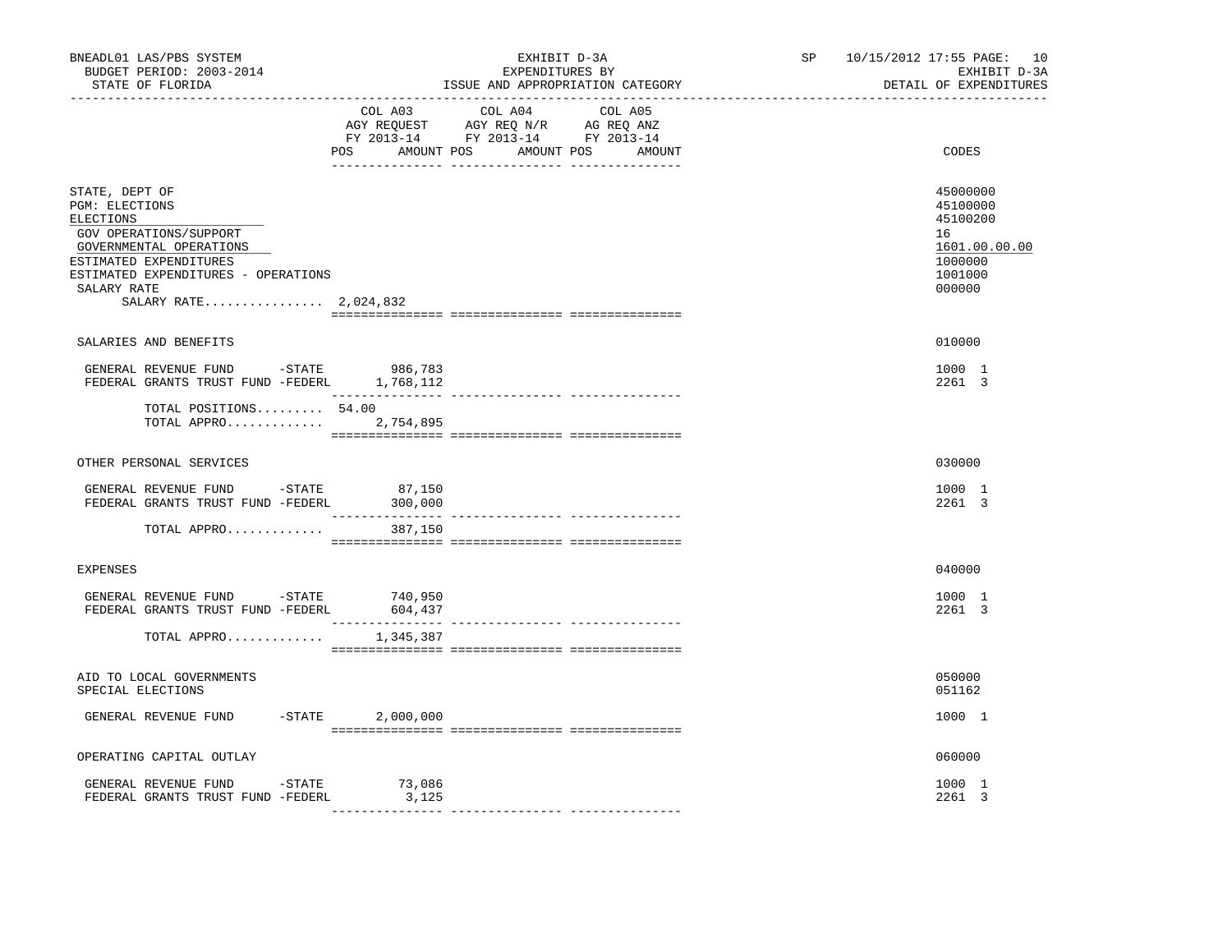| BNEADL01 LAS/PBS SYSTEM<br>BUDGET PERIOD: 2003-2014<br>STATE OF FLORIDA                                                                                                                                               |                    | EXHIBIT D-3A<br>EXPENDITURES BY<br>ISSUE AND APPROPRIATION CATEGORY                                                       | SP and the set of the set of the set of the set of the set of the set of the set of the set of the set of the set of the set of the set of the set of the set of the set of the set of the set of the set of the set of the se | 10/15/2012 17:55 PAGE: 11<br>EXHIBIT D-3A<br>DETAIL OF EXPENDITURES                     |
|-----------------------------------------------------------------------------------------------------------------------------------------------------------------------------------------------------------------------|--------------------|---------------------------------------------------------------------------------------------------------------------------|--------------------------------------------------------------------------------------------------------------------------------------------------------------------------------------------------------------------------------|-----------------------------------------------------------------------------------------|
|                                                                                                                                                                                                                       | POS AMOUNT POS     | COL A03 COL A04 COL A05<br>AGY REQUEST AGY REQ N/R AG REQ ANZ<br>FY 2013-14 FY 2013-14 FY 2013-14<br>AMOUNT POS<br>AMOUNT |                                                                                                                                                                                                                                | CODES                                                                                   |
| STATE, DEPT OF<br><b>PGM: ELECTIONS</b><br>ELECTIONS<br>GOV OPERATIONS/SUPPORT<br>GOVERNMENTAL OPERATIONS<br>ESTIMATED EXPENDITURES<br>ESTIMATED EXPENDITURES - OPERATIONS<br>OPERATING CAPITAL OUTLAY<br>TOTAL APPRO | 76,211             |                                                                                                                           |                                                                                                                                                                                                                                | 45000000<br>45100000<br>45100200<br>16<br>1601.00.00.00<br>1000000<br>1001000<br>060000 |
| SPECIAL CATEGORIES<br>ADVERTISE/PROP AM/CONSTITU                                                                                                                                                                      |                    |                                                                                                                           |                                                                                                                                                                                                                                | 100000<br>100077                                                                        |
| GENERAL REVENUE FUND                                                                                                                                                                                                  | -STATE 1,625,428   |                                                                                                                           |                                                                                                                                                                                                                                | 1000 1                                                                                  |
| VOTING SYSTEMS ASSISTANCE                                                                                                                                                                                             |                    |                                                                                                                           |                                                                                                                                                                                                                                | 100155                                                                                  |
| FEDERAL GRANTS TRUST FUND -FEDERL                                                                                                                                                                                     | 525,000            |                                                                                                                           |                                                                                                                                                                                                                                | 2261 3                                                                                  |
| SW VOTER REGISTR SYST/HAVA                                                                                                                                                                                            |                    |                                                                                                                           |                                                                                                                                                                                                                                | 100495                                                                                  |
| FEDERAL GRANTS TRUST FUND -FEDERL                                                                                                                                                                                     | 2,787,751          |                                                                                                                           |                                                                                                                                                                                                                                | 2261 3                                                                                  |
| CONTRACTED SERVICES                                                                                                                                                                                                   |                    |                                                                                                                           |                                                                                                                                                                                                                                | 100777                                                                                  |
| GENERAL REVENUE FUND -STATE<br>FEDERAL GRANTS TRUST FUND -FEDERL                                                                                                                                                      | 283,541<br>300,058 |                                                                                                                           |                                                                                                                                                                                                                                | 1000 1<br>2261 3                                                                        |
| TOTAL APPRO                                                                                                                                                                                                           | 583,599            |                                                                                                                           |                                                                                                                                                                                                                                |                                                                                         |
| ASSIST INDIVID W/DISABIL                                                                                                                                                                                              |                    |                                                                                                                           |                                                                                                                                                                                                                                | 100866                                                                                  |
| FEDERAL GRANTS TRUST FUND -FEDERL 800,000                                                                                                                                                                             |                    |                                                                                                                           |                                                                                                                                                                                                                                | 2261 3                                                                                  |
| RISK MANAGEMENT INSURANCE                                                                                                                                                                                             |                    |                                                                                                                           |                                                                                                                                                                                                                                | 103241                                                                                  |
| GENERAL REVENUE FUND                                                                                                                                                                                                  | -STATE 79,721      |                                                                                                                           |                                                                                                                                                                                                                                | 1000 1                                                                                  |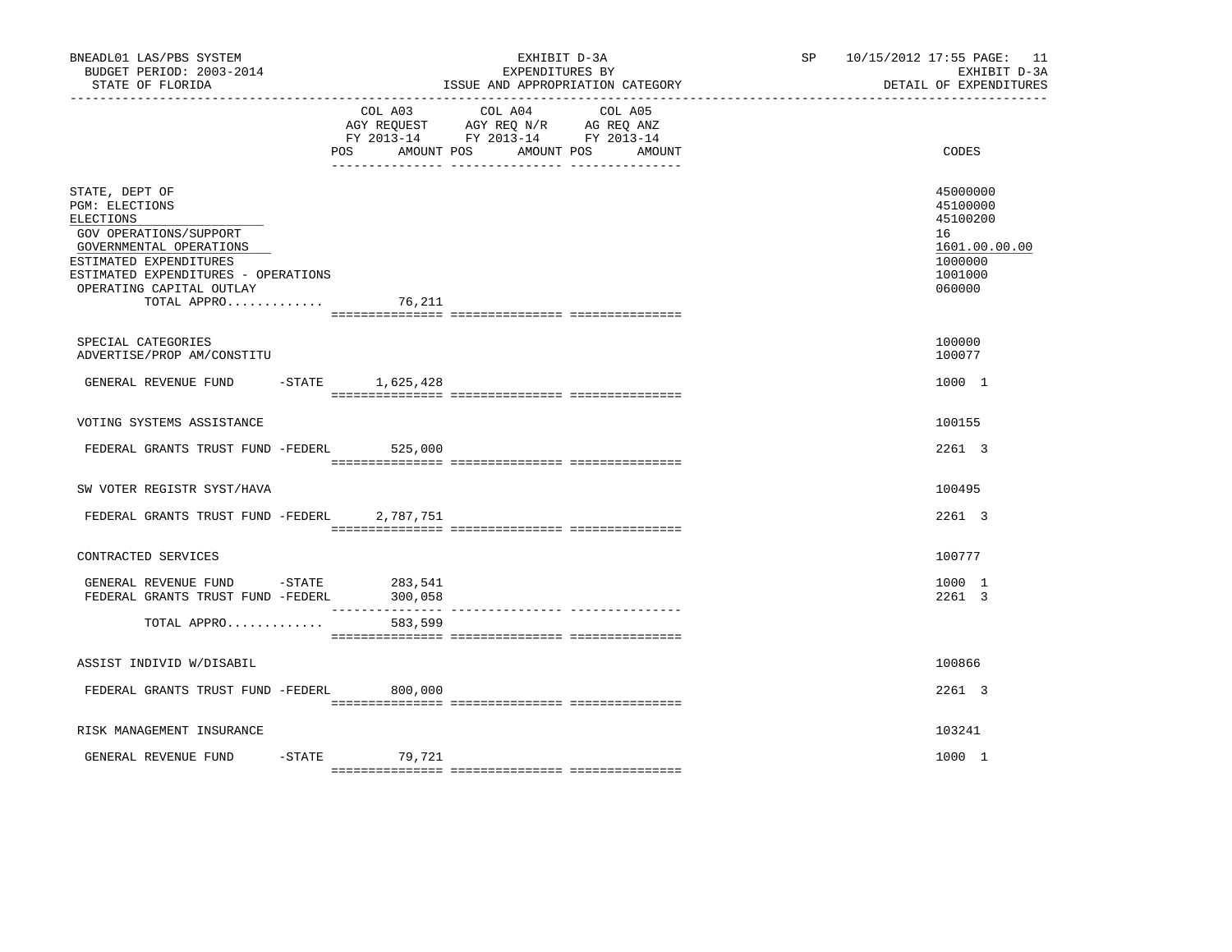| BNEADL01 LAS/PBS SYSTEM<br>BUDGET PERIOD: 2003-2014<br>STATE OF FLORIDA<br>----------------                                                                                                                                                                   |                        | EXHIBIT D-3A<br>EXPENDITURES BY<br>ISSUE AND APPROPRIATION CATEGORY                                                                   | SP | 10/15/2012 17:55 PAGE: 12<br>EXHIBIT D-3A<br>DETAIL OF EXPENDITURES                                         |
|---------------------------------------------------------------------------------------------------------------------------------------------------------------------------------------------------------------------------------------------------------------|------------------------|---------------------------------------------------------------------------------------------------------------------------------------|----|-------------------------------------------------------------------------------------------------------------|
|                                                                                                                                                                                                                                                               |                        | COL A03 COL A04 COL A05<br>AGY REQUEST AGY REQ N/R AG REQ ANZ<br>FY 2013-14 FY 2013-14 FY 2013-14<br>POS AMOUNT POS AMOUNT POS AMOUNT |    | CODES                                                                                                       |
| STATE, DEPT OF<br>PGM: ELECTIONS<br>ELECTIONS<br>GOV OPERATIONS/SUPPORT<br>GOVERNMENTAL OPERATIONS<br>ESTIMATED EXPENDITURES<br>ESTIMATED EXPENDITURES - OPERATIONS<br>SPECIAL CATEGORIES<br>ELECTION FRAUD PREVENTION<br>GENERAL REVENUE FUND -STATE 445,379 |                        |                                                                                                                                       |    | 45000000<br>45100000<br>45100200<br>16<br>1601.00.00.00<br>1000000<br>1001000<br>100000<br>104510<br>1000 1 |
| LEASE/PURCHASE/EQUIPMENT                                                                                                                                                                                                                                      |                        |                                                                                                                                       |    | 105281                                                                                                      |
| GENERAL REVENUE FUND                                                                                                                                                                                                                                          | $-$ STATE 29,669       |                                                                                                                                       |    | 1000 1                                                                                                      |
| G/A-ELECT ACTIVITIES/HAVA                                                                                                                                                                                                                                     |                        |                                                                                                                                       |    | 107015                                                                                                      |
| FEDERAL GRANTS TRUST FUND -FEDERL 3,000,000                                                                                                                                                                                                                   |                        |                                                                                                                                       |    | 2261 3                                                                                                      |
| TR/DMS/HR SVCS/STW CONTRCT                                                                                                                                                                                                                                    |                        |                                                                                                                                       |    | 107040                                                                                                      |
| GENERAL REVENUE FUND -STATE<br>FEDERAL GRANTS TRUST FUND -FEDERL                                                                                                                                                                                              | 8,544<br>6,037         |                                                                                                                                       |    | 1000 1<br>2261 3                                                                                            |
| TOTAL APPRO                                                                                                                                                                                                                                                   | 14,581                 |                                                                                                                                       |    |                                                                                                             |
| DATA PROCESSING SERVICES<br>SOUTHWOOD SRC                                                                                                                                                                                                                     |                        |                                                                                                                                       |    | 210000<br>210021                                                                                            |
| GENERAL REVENUE FUND                                                                                                                                                                                                                                          | -STATE 65,773          |                                                                                                                                       |    | 1000 1                                                                                                      |
| NORTHWOOD SRC (NSRC)                                                                                                                                                                                                                                          |                        |                                                                                                                                       |    | 210022                                                                                                      |
| FEDERAL GRANTS TRUST FUND -FEDERL 39,701                                                                                                                                                                                                                      |                        |                                                                                                                                       |    | 2261 3                                                                                                      |
| TOTAL: ESTIMATED EXPENDITURES - OPERATIONS<br>TOTAL POSITIONS 54.00<br>TOTAL SALARY RATE 2,024,832                                                                                                                                                            | TOTAL ISSUE 16,560,245 |                                                                                                                                       |    | 1001000                                                                                                     |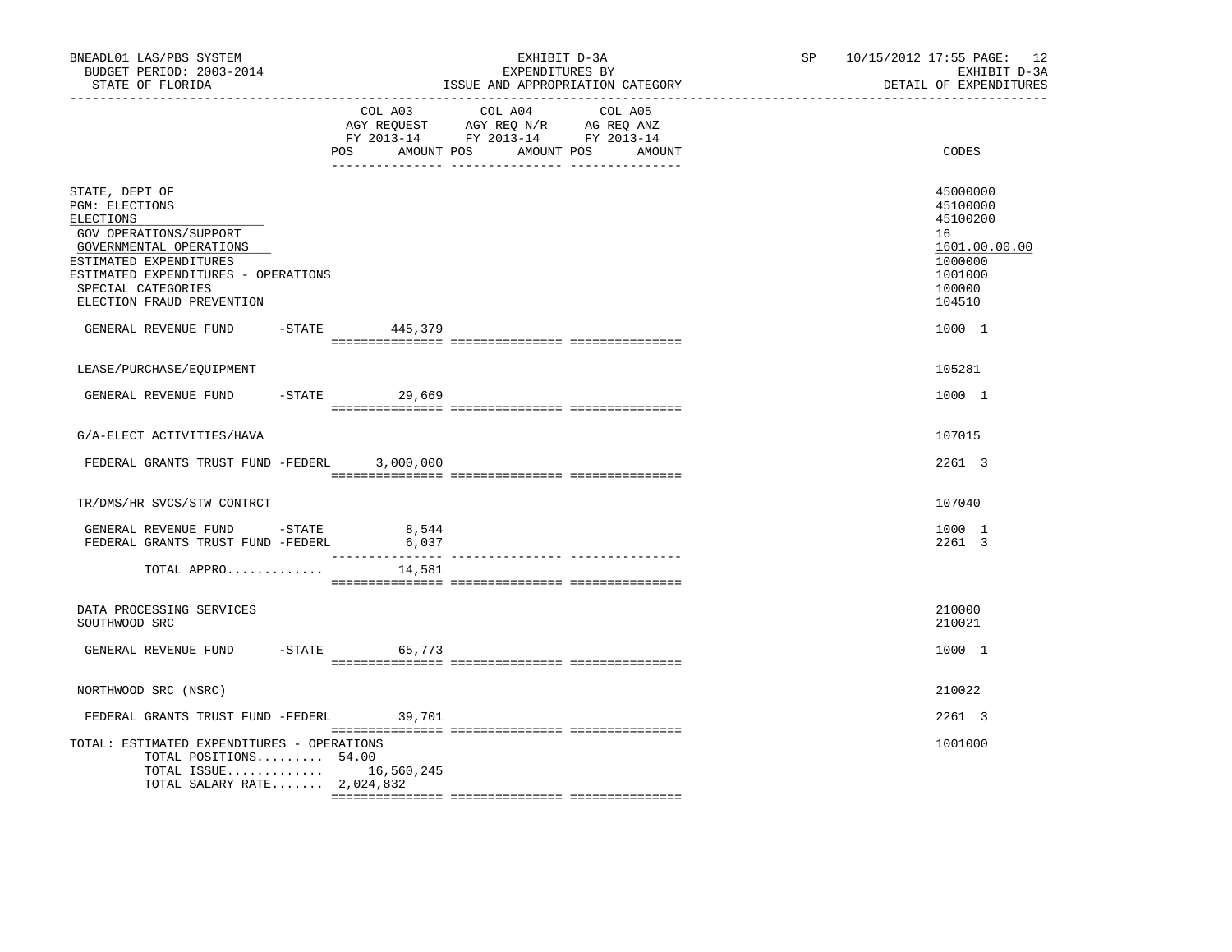| BNEADL01 LAS/PBS SYSTEM<br>BUDGET PERIOD: 2003-2014<br>STATE OF FLORIDA                                                                                    |                              | EXHIBIT D-3A<br>EXPENDITURES BY<br>ISSUE AND APPROPRIATION CATEGORY<br>____________________________________                                 | SP 10/15/2012 17:55 PAGE: 13                      | EXHIBIT D-3A<br>DETAIL OF EXPENDITURES |  |
|------------------------------------------------------------------------------------------------------------------------------------------------------------|------------------------------|---------------------------------------------------------------------------------------------------------------------------------------------|---------------------------------------------------|----------------------------------------|--|
|                                                                                                                                                            |                              | COL A03 COL A04<br>COL A05<br>AGY REQUEST AGY REQ N/R AG REQ ANZ<br>FY 2013-14 FY 2013-14 FY 2013-14<br>POS AMOUNT POS AMOUNT POS<br>AMOUNT | CODES                                             |                                        |  |
| STATE, DEPT OF<br>PGM: ELECTIONS<br>ELECTIONS<br>GOV OPERATIONS/SUPPORT<br>GOVERNMENTAL OPERATIONS<br>ESTIMATED EXPENDITURES<br>CASUALTY INSURANCE PREMIUM |                              |                                                                                                                                             | 45000000<br>45100000<br>45100200<br>16<br>1000000 | 1601.00.00.00                          |  |
| ADJUSTMENT<br>SPECIAL CATEGORIES<br>RISK MANAGEMENT INSURANCE                                                                                              |                              |                                                                                                                                             | 1001090<br>100000<br>103241                       |                                        |  |
| GENERAL REVENUE FUND -STATE 6,660                                                                                                                          |                              |                                                                                                                                             | 1000 1                                            |                                        |  |
| FLORIDA RETIREMENT SYSTEM<br>CONTRIBUTION ADJUSTMENT FOR<br>FISCAL YEAR 2012-2013<br>SALARIES AND BENEFITS                                                 |                              |                                                                                                                                             | 1001240<br>010000                                 |                                        |  |
| GENERAL REVENUE FUND -STATE 2,478<br>FEDERAL GRANTS TRUST FUND -FEDERL                                                                                     | 4,441<br>$- - - - - - - - -$ |                                                                                                                                             | 1000 1<br>2261 3                                  |                                        |  |
| TOTAL APPRO                                                                                                                                                | 6,919                        |                                                                                                                                             |                                                   |                                        |  |
| DATA PROCESSING SERVICES<br>SOUTHWOOD SRC                                                                                                                  |                              |                                                                                                                                             | 210000<br>210021                                  |                                        |  |
| GENERAL REVENUE FUND - STATE                                                                                                                               | 37                           |                                                                                                                                             | 1000 1                                            |                                        |  |
| NORTHWOOD SRC (NSRC)                                                                                                                                       |                              |                                                                                                                                             | 210022                                            |                                        |  |
| FEDERAL GRANTS TRUST FUND -FEDERL                                                                                                                          | 20                           |                                                                                                                                             | 2261 3                                            |                                        |  |
| TOTAL: FLORIDA RETIREMENT SYSTEM<br>CONTRIBUTION ADJUSTMENT FOR<br>FISCAL YEAR 2012-2013                                                                   |                              |                                                                                                                                             | 1001240                                           |                                        |  |
| TOTAL ISSUE                                                                                                                                                | 6,976                        |                                                                                                                                             |                                                   |                                        |  |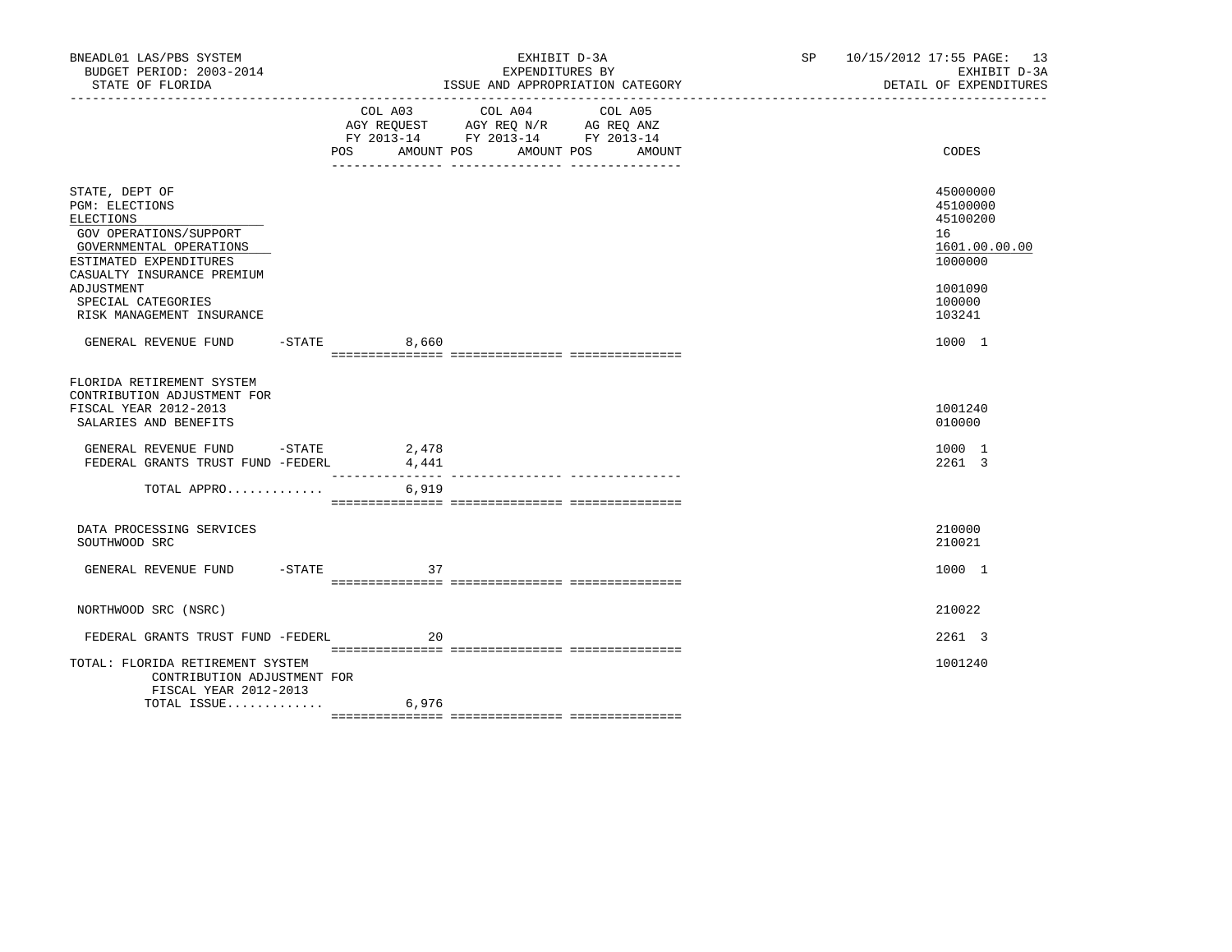| BNEADL01 LAS/PBS SYSTEM<br>BUDGET PERIOD: 2003-2014<br>STATE OF FLORIDA                                                                                                                               |                           | EXHIBIT D-3A<br>EXPENDITURES BY<br>ISSUE AND APPROPRIATION CATEGORY                               | SP and the set of the set of the set of the set of the set of the set of the set of the set of the set of the set of the set of the set of the set of the set of the set of the set of the set of the set of the set of the se | 10/15/2012 17:55 PAGE: 14<br>EXHIBIT D-3A<br>DETAIL OF EXPENDITURES |                                                                    |
|-------------------------------------------------------------------------------------------------------------------------------------------------------------------------------------------------------|---------------------------|---------------------------------------------------------------------------------------------------|--------------------------------------------------------------------------------------------------------------------------------------------------------------------------------------------------------------------------------|---------------------------------------------------------------------|--------------------------------------------------------------------|
|                                                                                                                                                                                                       | POS AMOUNT POS AMOUNT POS | COL A03 COL A04 COL A05<br>AGY REQUEST AGY REQ N/R AG REQ ANZ<br>FY 2013-14 FY 2013-14 FY 2013-14 | AMOUNT                                                                                                                                                                                                                         |                                                                     | CODES                                                              |
| STATE, DEPT OF<br><b>PGM: ELECTIONS</b><br>ELECTIONS<br>GOV OPERATIONS/SUPPORT<br>GOVERNMENTAL OPERATIONS<br>ESTIMATED EXPENDITURES<br>ADJUSTMENT TO STATE HEALTH<br>INSURANCE PREMIUM CONTRIBUTION - |                           |                                                                                                   |                                                                                                                                                                                                                                |                                                                     | 45000000<br>45100000<br>45100200<br>16<br>1601.00.00.00<br>1000000 |
| FISCAL YEAR 2012-13<br>SALARIES AND BENEFITS                                                                                                                                                          |                           |                                                                                                   |                                                                                                                                                                                                                                |                                                                     | 1001830<br>010000                                                  |
| GENERAL REVENUE FUND -STATE 2,368<br>FEDERAL GRANTS TRUST FUND -FEDERL                                                                                                                                | 4,242                     |                                                                                                   |                                                                                                                                                                                                                                |                                                                     | 1000 1<br>2261 3                                                   |
| TOTAL APPRO                                                                                                                                                                                           | 6,610                     |                                                                                                   |                                                                                                                                                                                                                                |                                                                     |                                                                    |
| DATA PROCESSING SERVICES<br>SOUTHWOOD SRC                                                                                                                                                             |                           |                                                                                                   |                                                                                                                                                                                                                                |                                                                     | 210000<br>210021                                                   |
| GENERAL REVENUE FUND<br>$-$ STATE                                                                                                                                                                     | 34                        |                                                                                                   |                                                                                                                                                                                                                                |                                                                     | 1000 1                                                             |
| NORTHWOOD SRC (NSRC)                                                                                                                                                                                  |                           |                                                                                                   |                                                                                                                                                                                                                                |                                                                     | 210022                                                             |
| FEDERAL GRANTS TRUST FUND -FEDERL                                                                                                                                                                     | 17                        |                                                                                                   |                                                                                                                                                                                                                                |                                                                     | 2261 3                                                             |
| TOTAL: ADJUSTMENT TO STATE HEALTH<br>INSURANCE PREMIUM CONTRIBUTION -<br>FISCAL YEAR 2012-13                                                                                                          |                           |                                                                                                   |                                                                                                                                                                                                                                |                                                                     | 1001830                                                            |
| TOTAL ISSUE                                                                                                                                                                                           | 6,661                     |                                                                                                   |                                                                                                                                                                                                                                |                                                                     |                                                                    |
| REALLOCATION OF HUMAN RESOURCES<br>OUTSOURCING<br>SPECIAL CATEGORIES<br>TR/DMS/HR SVCS/STW CONTRCT                                                                                                    |                           |                                                                                                   |                                                                                                                                                                                                                                |                                                                     | 1005900<br>100000<br>107040                                        |
| GENERAL REVENUE FUND -STATE 187-<br>FEDERAL GRANTS TRUST FUND -FEDERL                                                                                                                                 | $132-$                    |                                                                                                   |                                                                                                                                                                                                                                |                                                                     | 1000 1<br>2261 3                                                   |
| TOTAL APPRO                                                                                                                                                                                           | $319 -$                   |                                                                                                   |                                                                                                                                                                                                                                |                                                                     |                                                                    |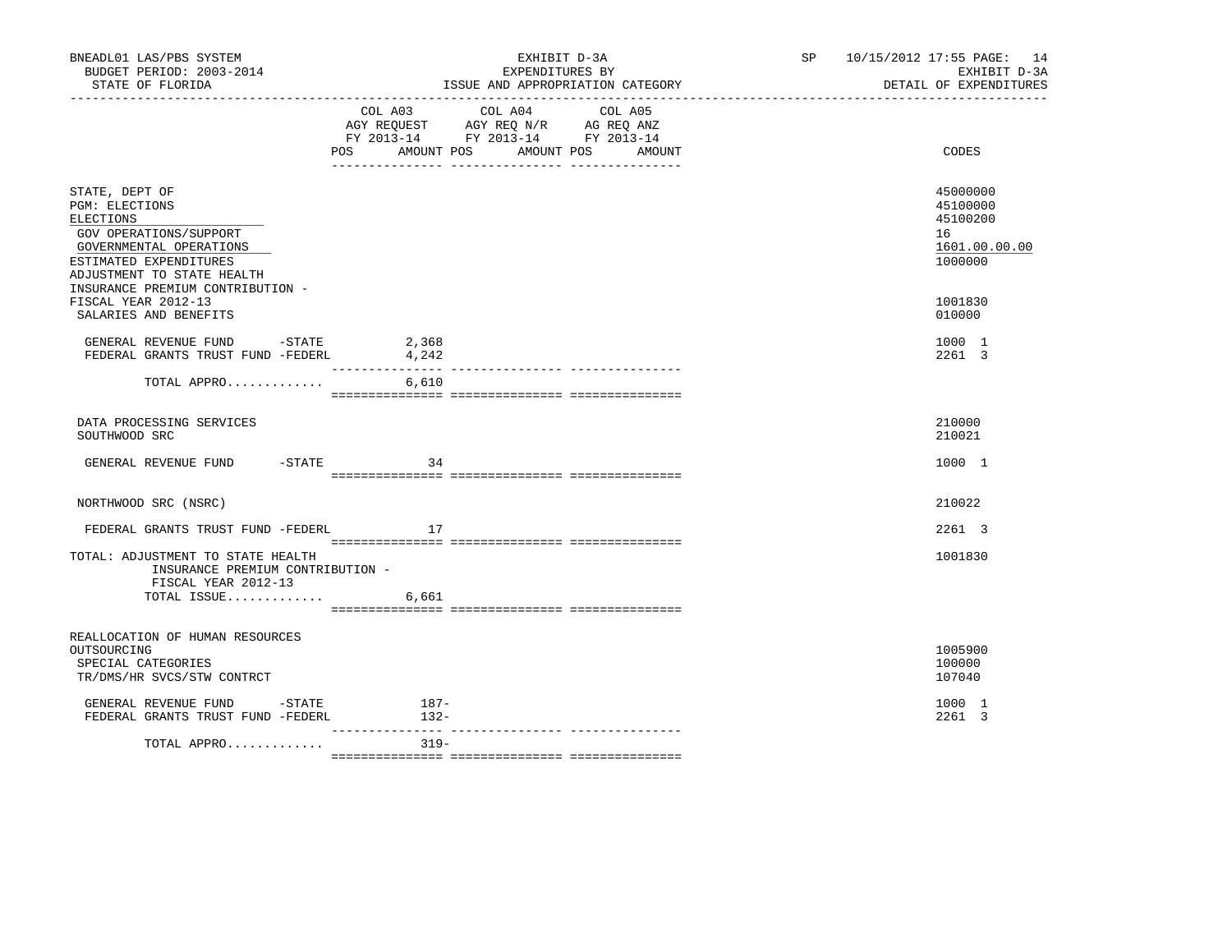| BNEADL01 LAS/PBS SYSTEM<br>BUDGET PERIOD: 2003-2014<br>STATE OF FLORIDA                                                                                                                                                                                | EXHIBIT D-3A<br>EXPENDITURES BY<br>ISSUE AND APPROPRIATION CATEGORY |                                                                                                                                       |  | SP 10/15/2012 17:55 PAGE: 15<br>EXHIBIT D-3A<br>DETAIL OF EXPENDITURES                            |
|--------------------------------------------------------------------------------------------------------------------------------------------------------------------------------------------------------------------------------------------------------|---------------------------------------------------------------------|---------------------------------------------------------------------------------------------------------------------------------------|--|---------------------------------------------------------------------------------------------------|
|                                                                                                                                                                                                                                                        |                                                                     | COL A03 COL A04 COL A05<br>AGY REQUEST AGY REQ N/R AG REQ ANZ<br>FY 2013-14 FY 2013-14 FY 2013-14<br>POS AMOUNT POS AMOUNT POS AMOUNT |  | CODES                                                                                             |
| STATE, DEPT OF<br><b>PGM: ELECTIONS</b><br>ELECTIONS<br>GOV OPERATIONS/SUPPORT<br>GOVERNMENTAL OPERATIONS<br>NONRECURRING EXPENDITURES<br>ADVERTISING PROPOSED CONSTITUTIONAL<br><b>AMENDMENTS</b><br>SPECIAL CATEGORIES<br>ADVERTISE/PROP AM/CONSTITU |                                                                     |                                                                                                                                       |  | 45000000<br>45100000<br>45100200<br>16<br>1601.00.00.00<br>2100000<br>2103100<br>100000<br>100077 |
| GENERAL REVENUE FUND -STATE 1,431,723-                                                                                                                                                                                                                 |                                                                     |                                                                                                                                       |  | 1000 1                                                                                            |
| ADVERTISING PROPOSED CONSTITUTIONAL<br>AMENDMENT<br>SPECIAL CATEGORIES<br>ADVERTISE/PROP AM/CONSTITU                                                                                                                                                   |                                                                     |                                                                                                                                       |  | 2103123<br>100000<br>100077                                                                       |
| GENERAL REVENUE FUND                                                                                                                                                                                                                                   | -STATE 193,705-                                                     |                                                                                                                                       |  | 1000 1                                                                                            |
| SUPPORT FOR FEDERAL ELECTION<br>ACTIVITIES (HAVA)<br>SPECIAL CATEGORIES<br>G/A-ELECT ACTIVITIES/HAVA<br>FEDERAL GRANTS TRUST FUND -FEDERL 1,000,000-                                                                                                   |                                                                     |                                                                                                                                       |  | 2103125<br>100000<br>107015<br>2261 3                                                             |
|                                                                                                                                                                                                                                                        |                                                                     |                                                                                                                                       |  |                                                                                                   |
| REIMBURSEMENTS TO COUNTIES<br>FOR SPECIAL ELECTIONS<br>AID TO LOCAL GOVERNMENTS<br>SPECIAL ELECTIONS                                                                                                                                                   |                                                                     |                                                                                                                                       |  | 2103131<br>050000<br>051162                                                                       |
| GENERAL REVENUE FUND                                                                                                                                                                                                                                   | $-STATE$ 2,000,000-                                                 |                                                                                                                                       |  | 1000 1                                                                                            |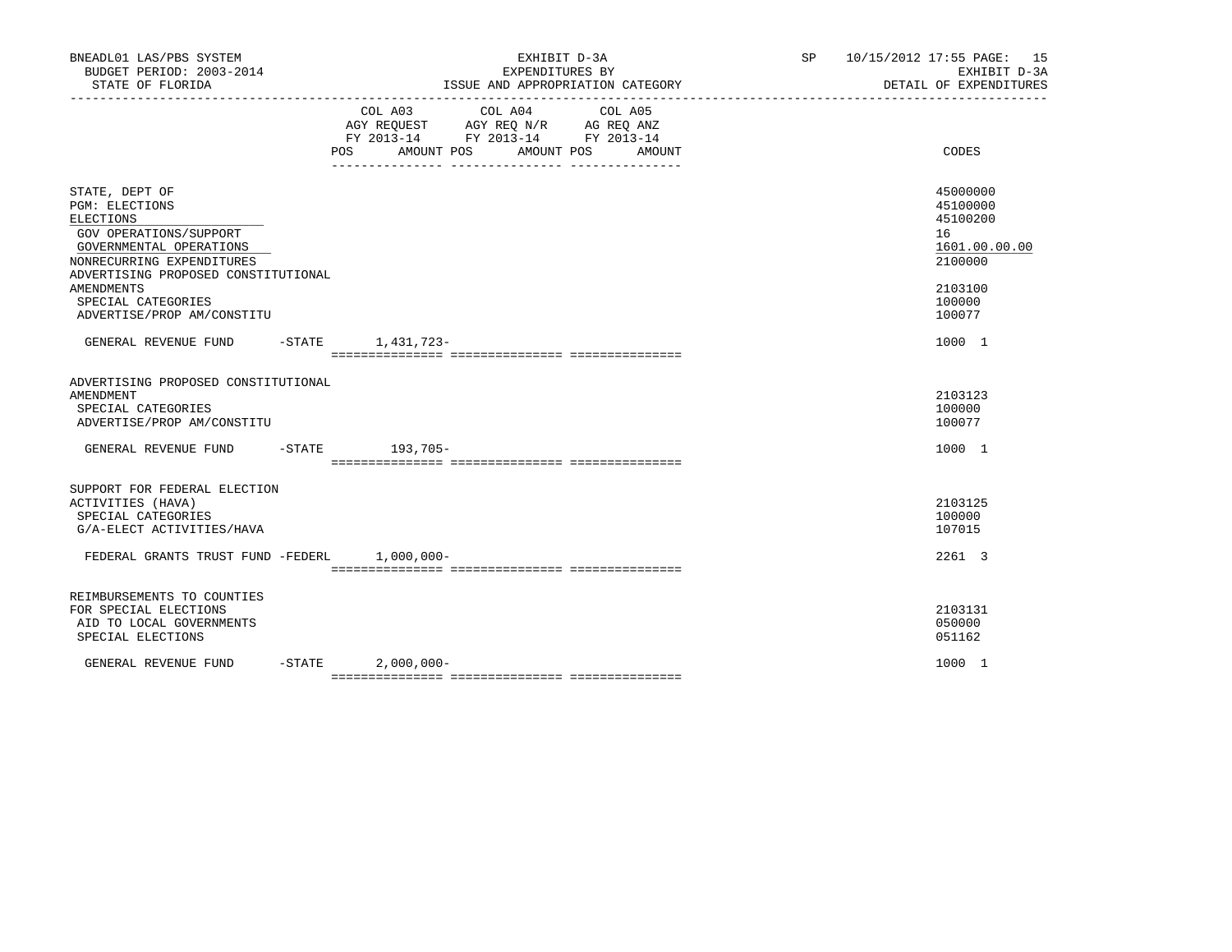| BNEADL01 LAS/PBS SYSTEM<br>BUDGET PERIOD: 2003-2014<br>STATE OF FLORIDA                                                                                                                                                                                                         |                                              | EXHIBIT D-3A<br>EXPENDITURES BY<br>ISSUE AND APPROPRIATION CATEGORY                                                                                                                                                                                     | SP<br>10/15/2012 17:55 PAGE: 16<br>EXHIBIT D-3A<br>DETAIL OF EXPENDITURES               |
|---------------------------------------------------------------------------------------------------------------------------------------------------------------------------------------------------------------------------------------------------------------------------------|----------------------------------------------|---------------------------------------------------------------------------------------------------------------------------------------------------------------------------------------------------------------------------------------------------------|-----------------------------------------------------------------------------------------|
|                                                                                                                                                                                                                                                                                 | ---------------------------------<br>COL A03 | COL A04<br>COL A05<br>CO AGY REQUEST AGY REQ N/R AG REQ ANZ<br>FY 2013-14 FY 2013-14 FY 2013-14<br>POS AMOUNT POS AMOUNT POS AMOUNT                                                                                                                     | CODES                                                                                   |
| STATE, DEPT OF<br><b>PGM: ELECTIONS</b><br>ELECTIONS<br>GOV OPERATIONS/SUPPORT<br>GOVERNMENTAL OPERATIONS<br>ANNUALIZATION OF ADMINISTERED<br>FUNDS APPROPRIATIONS<br>STATE HEALTH INSURANCE ADJUSTMENT<br>FOR FY 2012-13 - 10 MONTHS<br>ANNUALIZATION<br>SALARIES AND BENEFITS |                                              |                                                                                                                                                                                                                                                         | 45000000<br>45100000<br>45100200<br>16<br>1601.00.00.00<br>26A0000<br>26A1830<br>010000 |
| GENERAL REVENUE FUND<br>$-$ STATE<br>FEDERAL GRANTS TRUST FUND -FEDERL                                                                                                                                                                                                          | 11,840<br>21,210                             |                                                                                                                                                                                                                                                         | 1000 1<br>2261 3                                                                        |
| TOTAL APPRO                                                                                                                                                                                                                                                                     | 33,050                                       |                                                                                                                                                                                                                                                         |                                                                                         |
| DATA PROCESSING SERVICES<br>SOUTHWOOD SRC                                                                                                                                                                                                                                       |                                              |                                                                                                                                                                                                                                                         | 210000<br>210021                                                                        |
| GENERAL REVENUE FUND -STATE                                                                                                                                                                                                                                                     | 170                                          |                                                                                                                                                                                                                                                         | 1000 1                                                                                  |
| NORTHWOOD SRC (NSRC)                                                                                                                                                                                                                                                            |                                              |                                                                                                                                                                                                                                                         | 210022                                                                                  |
| FEDERAL GRANTS TRUST FUND -FEDERL                                                                                                                                                                                                                                               | 85                                           |                                                                                                                                                                                                                                                         | 2261 3                                                                                  |
| TOTAL: STATE HEALTH INSURANCE ADJUSTMENT<br>FOR FY 2012-13 - 10 MONTHS<br>ANNUALIZATION<br>TOTAL ISSUE                                                                                                                                                                          | 33,305                                       |                                                                                                                                                                                                                                                         | 26A1830                                                                                 |
|                                                                                                                                                                                                                                                                                 |                                              |                                                                                                                                                                                                                                                         |                                                                                         |
| SPECIAL ELECTIONS<br>REIMBURSEMENTS TO COUNTIES<br>FOR SPECIAL ELECTIONS<br>AID TO LOCAL GOVERNMENTS<br>SPECIAL ELECTIONS                                                                                                                                                       |                                              |                                                                                                                                                                                                                                                         | 9400000<br>9400100<br>050000<br>051162                                                  |
| GENERAL REVENUE FUND                                                                                                                                                                                                                                                            | -STATE 1,347,000 1,347,000                   |                                                                                                                                                                                                                                                         | 1000 1                                                                                  |
|                                                                                                                                                                                                                                                                                 |                                              |                                                                                                                                                                                                                                                         |                                                                                         |
| AGENCY ISSUE NARRATIVE:<br>2013-2014 BUDGET YEAR NARRATIVE:                                                                                                                                                                                                                     |                                              | IT COMPONENT? NO<br>As a placeholder, The Department of State, Division of Elections, is requesting \$1,347,000, which is the average<br>appropriated amount from Fiscal Year 2008-09 to Fiscal Year 2012-13, non-recurring General Revenue funding for |                                                                                         |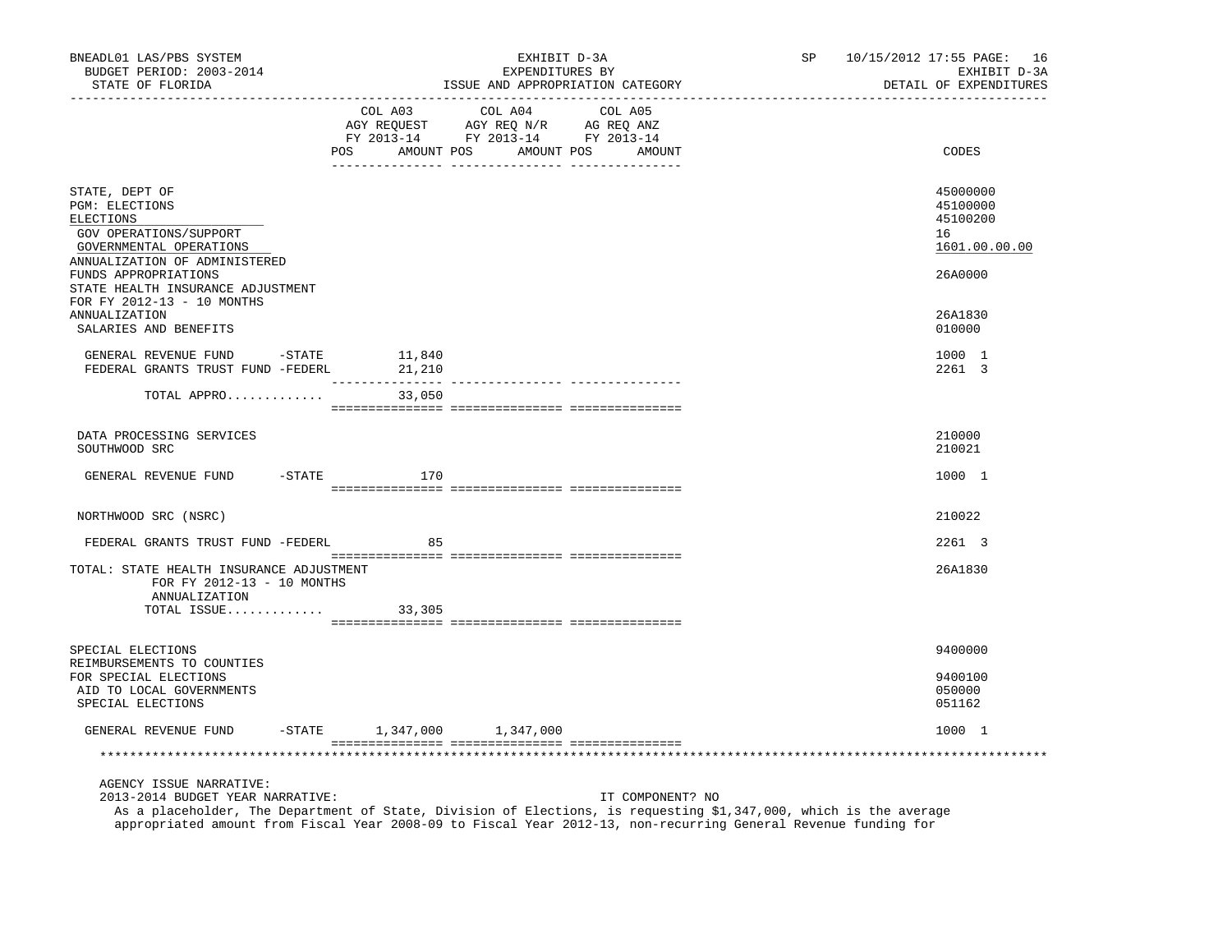| BNEADL01 LAS/PBS SYSTEM<br>BUDGET PERIOD: 2003-2014<br>STATE OF FLORIDA                                                                               | EXHIBIT D-3A<br>EXPENDITURES BY<br>ISSUE AND APPROPRIATION CATEGORY                                                                            | SP<br>10/15/2012 17:55 PAGE: 17<br>EXHIBIT D-3A<br>DETAIL OF EXPENDITURES |
|-------------------------------------------------------------------------------------------------------------------------------------------------------|------------------------------------------------------------------------------------------------------------------------------------------------|---------------------------------------------------------------------------|
|                                                                                                                                                       | COL A03 COL A04 COL A05<br>AGY REOUEST AGY REO N/R AG REO ANZ<br>FY 2013-14 FY 2013-14 FY 2013-14<br>AMOUNT POS<br>POS<br>AMOUNT POS<br>AMOUNT | CODES                                                                     |
| STATE, DEPT OF<br>PGM: ELECTIONS<br>ELECTIONS<br>GOV OPERATIONS/SUPPORT<br>GOVERNMENTAL OPERATIONS<br>SPECIAL ELECTIONS<br>REIMBURSEMENTS TO COUNTIES |                                                                                                                                                | 45000000<br>45100000<br>45100200<br>16<br>1601.00.00.00<br>9400000        |
| FOR SPECIAL ELECTIONS                                                                                                                                 |                                                                                                                                                | 9400100                                                                   |

 reimbursement to counties for the costs of special elections. Section 100.102, F.S., requires the state to reimburse counties for the cost of special elections to fill vacancies in legislative offices. The \$2,000,000 appropriated amount from Fiscal Year 2012-13 will satisfy all outstanding reimbursements.

 The requested appropriation will provide reimbursement to counties that have submitted invoices to the Department of State for costs associated with special elections and for anticipated special elections that may occur after the 2012 General Election.

 In accordance with the Five Year Statewide Strategic Plan for Economic Development as developed by the Florida Department of Economic Opportunity and stipulated in Section 20.60, Florida Statutes, the strategy that aligns with the request is Strategy 25: Improve the efficiency and effectiveness of government agencies at all levels. \*\*\*\*\*\*\*\*\*\*\*\*\*\*\*\*\*\*\*\*\*\*\*\*\*\*\*\*\*\*\*\*\*\*\*\*\*\*\*\*\*\*\*\*\*\*\*\*\*\*\*\*\*\*\*\*\*\*\*\*\*\*\*\*\*\*\*\*\*\*\*\*\*\*\*\*\*\*\*\*\*\*\*\*\*\*\*\*\*\*\*\*\*\*\*\*\*\*\*\*\*\*\*\*\*\*\*\*\*\*\*\*\*\*\*\*\*\*\*\*\*\*\*\*\*\*\*

| TOTAL: GOVERNMENTAL OPERATIONS |           |           | 1601.00.00.00 |
|--------------------------------|-----------|-----------|---------------|
| BY FUND TYPE                   |           |           |               |
| GENERAL REVENUE FUND           | 4,172,996 | 1,347,000 | 1000          |
| TRUST FUNDS                    | 9,164,104 |           | 2000          |
| TOTAL POSITIONS $54.00$        |           |           |               |
| TOTAL PROG COMP 13,337,100     |           | 1,347,000 |               |
| TOTAL SALARY RATE $2,024,832$  |           |           |               |
|                                |           |           |               |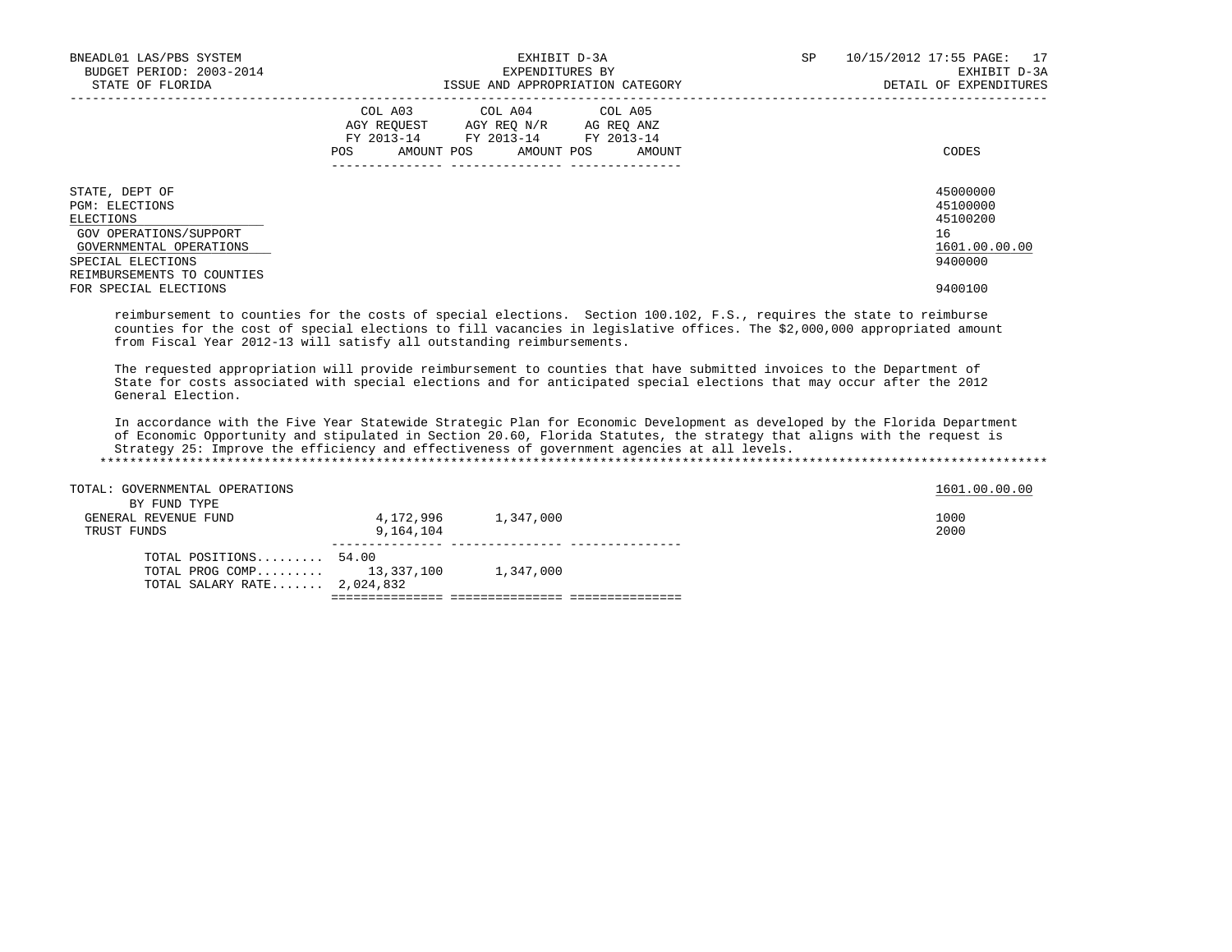| BNEADL01 LAS/PBS SYSTEM<br>BUDGET PERIOD: 2003-2014<br>STATE OF FLORIDA                                                                                                                                                          |                       | EXHIBIT D-3A<br>EXPENDITURES BY<br>ISSUE AND APPROPRIATION CATEGORY |                                                                                                                                                                                                                                                                                                                                                                                                                                                                 |                   |  | 10/15/2012 17:55 PAGE: 18<br>EXHIBIT D-3A<br>DETAIL OF EXPENDITURES                     |
|----------------------------------------------------------------------------------------------------------------------------------------------------------------------------------------------------------------------------------|-----------------------|---------------------------------------------------------------------|-----------------------------------------------------------------------------------------------------------------------------------------------------------------------------------------------------------------------------------------------------------------------------------------------------------------------------------------------------------------------------------------------------------------------------------------------------------------|-------------------|--|-----------------------------------------------------------------------------------------|
|                                                                                                                                                                                                                                  |                       | COL A03                                                             | COL A04<br>AGY REQUEST AGY REQ N/R AG REQ ANZ<br>FY 2013-14 FY 2013-14 FY 2013-14<br>POS AMOUNT POS AMOUNT POS                                                                                                                                                                                                                                                                                                                                                  | COL A05<br>AMOUNT |  | CODES                                                                                   |
| STATE, DEPT OF<br>PGM: HISTORICAL RESOURCES<br>HISTORICAL RESOURCES<br>ECONOMIC OPPORTUNITIES<br>CULTURAL OPPORTUNITIES<br>ESTIMATED EXPENDITURES<br>ESTIMATED EXPENDITURES - OPERATIONS<br>SALARY RATE<br>SALARY RATE 1,876,003 |                       |                                                                     |                                                                                                                                                                                                                                                                                                                                                                                                                                                                 |                   |  | 45000000<br>45200000<br>45200700<br>11<br>1103.00.00.00<br>1000000<br>1001000<br>000000 |
| SALARIES AND BENEFITS                                                                                                                                                                                                            |                       |                                                                     |                                                                                                                                                                                                                                                                                                                                                                                                                                                                 |                   |  | 010000                                                                                  |
| GENERAL REVENUE FUND                                                                                                                                                                                                             | $-$ STATE<br>$-MATCH$ | 470,028<br>546,703                                                  |                                                                                                                                                                                                                                                                                                                                                                                                                                                                 |                   |  | 1000 1<br>1000 2                                                                        |
| TOTAL GENERAL REVENUE FUND                                                                                                                                                                                                       |                       | 1,016,731                                                           |                                                                                                                                                                                                                                                                                                                                                                                                                                                                 |                   |  | 1000                                                                                    |
| FEDERAL GRANTS TRUST FUND -FEDERL 316,310                                                                                                                                                                                        |                       |                                                                     |                                                                                                                                                                                                                                                                                                                                                                                                                                                                 |                   |  | 2261 3                                                                                  |
| GRANTS AND DONATIONS TF -STATE 1,275,719<br>TOTAL POSITIONS 51.00<br>TOTAL APPRO 2,608,760                                                                                                                                       |                       |                                                                     |                                                                                                                                                                                                                                                                                                                                                                                                                                                                 |                   |  | 2339 1                                                                                  |
|                                                                                                                                                                                                                                  |                       |                                                                     |                                                                                                                                                                                                                                                                                                                                                                                                                                                                 |                   |  |                                                                                         |
| OTHER PERSONAL SERVICES                                                                                                                                                                                                          |                       |                                                                     |                                                                                                                                                                                                                                                                                                                                                                                                                                                                 |                   |  | 030000                                                                                  |
| GENERAL REVENUE FUND                                                                                                                                                                                                             | $-MATCH$              | $-STATE$ 31,691<br>27,626                                           |                                                                                                                                                                                                                                                                                                                                                                                                                                                                 |                   |  | 1000 1<br>1000 2                                                                        |
| TOTAL GENERAL REVENUE FUND                                                                                                                                                                                                       |                       | 59,317                                                              |                                                                                                                                                                                                                                                                                                                                                                                                                                                                 |                   |  | 1000                                                                                    |
| FEDERAL GRANTS TRUST FUND -FEDERL 376,251                                                                                                                                                                                        |                       |                                                                     |                                                                                                                                                                                                                                                                                                                                                                                                                                                                 |                   |  | 2261 3                                                                                  |
| GRANTS AND DONATIONS TF -STATE 1,262,019                                                                                                                                                                                         |                       |                                                                     |                                                                                                                                                                                                                                                                                                                                                                                                                                                                 |                   |  | 2339 1                                                                                  |
| TOTAL APPRO 1,697,587                                                                                                                                                                                                            |                       |                                                                     |                                                                                                                                                                                                                                                                                                                                                                                                                                                                 |                   |  |                                                                                         |
| <b>EXPENSES</b>                                                                                                                                                                                                                  |                       |                                                                     |                                                                                                                                                                                                                                                                                                                                                                                                                                                                 |                   |  | 040000                                                                                  |
| GENERAL REVENUE FUND                                                                                                                                                                                                             | $-MATCH$              | -STATE 163,633<br>63,308                                            |                                                                                                                                                                                                                                                                                                                                                                                                                                                                 |                   |  | 1000 1<br>1000 2                                                                        |
| TOTAL GENERAL REVENUE FUND                                                                                                                                                                                                       |                       | 226,941                                                             |                                                                                                                                                                                                                                                                                                                                                                                                                                                                 |                   |  | 1000                                                                                    |
| FEDERAL GRANTS TRUST FUND -FEDERL 565,690                                                                                                                                                                                        |                       |                                                                     | $\begin{minipage}{0.03\textwidth} \begin{tabular}{l} \textbf{0.04\textwidth} \textbf{0.04\textwidth} \textbf{0.04\textwidth} \textbf{0.04\textwidth} \textbf{0.04\textwidth} \textbf{0.04\textwidth} \textbf{0.04\textwidth} \textbf{0.04\textwidth} \textbf{0.04\textwidth} \textbf{0.04\textwidth} \textbf{0.04\textwidth} \textbf{0.04\textwidth} \textbf{0.04\textwidth} \textbf{0.04\textwidth} \textbf{0.04\textwidth} \textbf{0.04\textwidth} \textbf{0$ |                   |  | 2261 3                                                                                  |
|                                                                                                                                                                                                                                  |                       |                                                                     |                                                                                                                                                                                                                                                                                                                                                                                                                                                                 |                   |  |                                                                                         |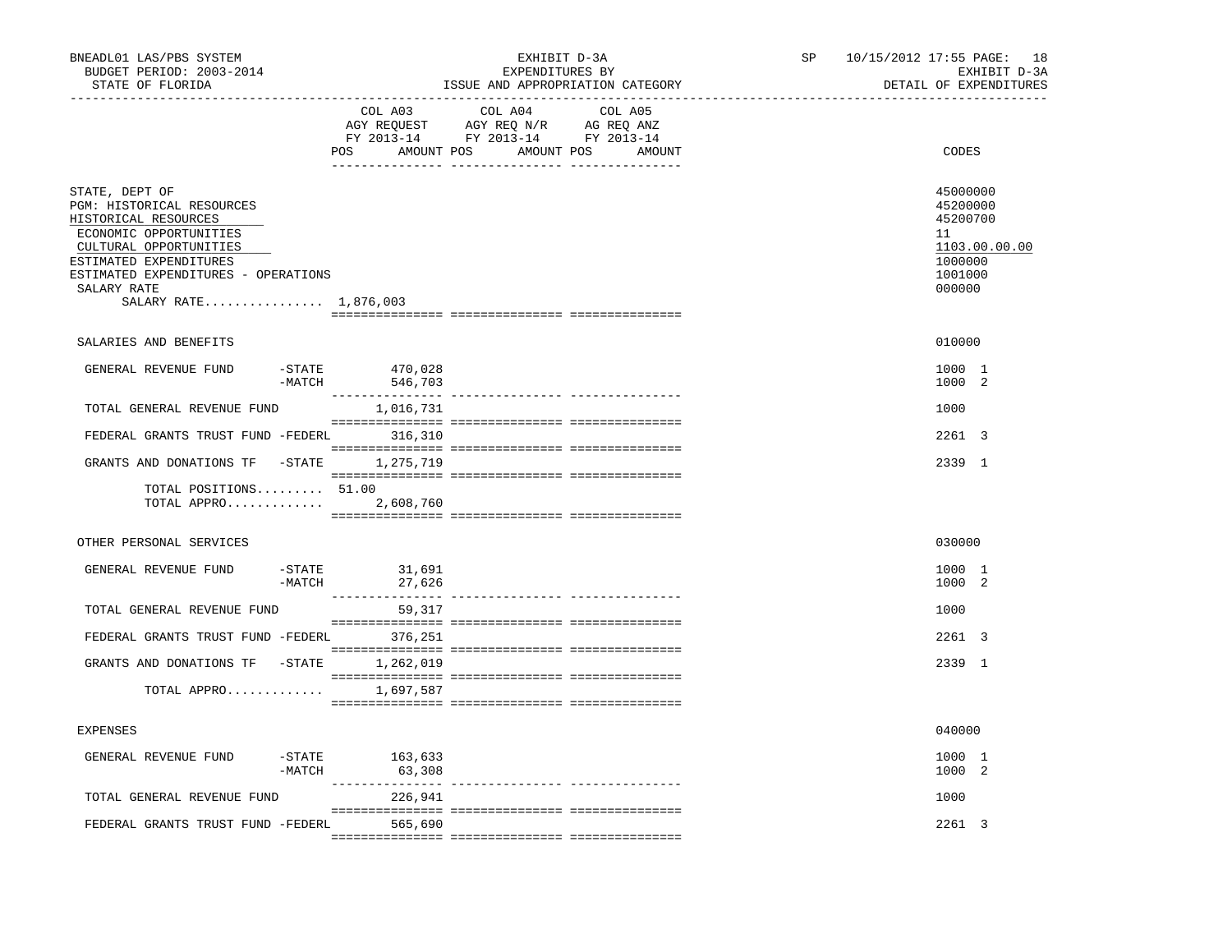| BNEADL01 LAS/PBS SYSTEM<br>BUDGET PERIOD: 2003-2014<br>STATE OF FLORIDA                                                                                                                                                                |         | EXHIBIT D-3A<br>EXPENDITURES BY<br>ISSUE AND APPROPRIATION CATEGORY |                                                                                                   |                      | SP <sub>2</sub> | 10/15/2012 17:55 PAGE: 19<br>EXHIBIT D-3A<br>DETAIL OF EXPENDITURES                               |
|----------------------------------------------------------------------------------------------------------------------------------------------------------------------------------------------------------------------------------------|---------|---------------------------------------------------------------------|---------------------------------------------------------------------------------------------------|----------------------|-----------------|---------------------------------------------------------------------------------------------------|
|                                                                                                                                                                                                                                        |         | POS AMOUNT POS                                                      | COL A03 COL A04 COL A05<br>AGY REQUEST AGY REQ N/R AG REQ ANZ<br>FY 2013-14 FY 2013-14 FY 2013-14 | AMOUNT POS<br>AMOUNT |                 | CODES                                                                                             |
| STATE, DEPT OF<br>PGM: HISTORICAL RESOURCES<br>HISTORICAL RESOURCES<br>ECONOMIC OPPORTUNITIES<br>CULTURAL OPPORTUNITIES<br>ESTIMATED EXPENDITURES<br>ESTIMATED EXPENDITURES - OPERATIONS<br>EXPENSES<br>GRANTS AND DONATIONS TF -STATE |         | 911,898                                                             |                                                                                                   |                      |                 | 45000000<br>45200000<br>45200700<br>11<br>1103.00.00.00<br>1000000<br>1001000<br>040000<br>2339 1 |
| TOTAL GRANTS AND DONATIONS TF                                                                                                                                                                                                          | -FEDERL | 8,710<br>920,608                                                    |                                                                                                   |                      |                 | 2339 3<br>2339                                                                                    |
| TOTAL APPRO 1,713,239                                                                                                                                                                                                                  |         |                                                                     |                                                                                                   |                      |                 |                                                                                                   |
| OPERATING CAPITAL OUTLAY                                                                                                                                                                                                               |         |                                                                     |                                                                                                   |                      |                 | 060000                                                                                            |
| FEDERAL GRANTS TRUST FUND -FEDERL 15,625                                                                                                                                                                                               |         |                                                                     |                                                                                                   |                      |                 | 2261 3                                                                                            |
| LUMP SUM<br>HISTORIC PROPERTIES MAINT                                                                                                                                                                                                  |         |                                                                     |                                                                                                   |                      |                 | 090000<br>090019                                                                                  |
| GENERAL REVENUE FUND                                                                                                                                                                                                                   |         | $-STATE$ 200,000                                                    |                                                                                                   |                      |                 | 1000 1                                                                                            |
| SPECIAL CATEGORIES<br>CONTRACTED SERVICES                                                                                                                                                                                              |         |                                                                     |                                                                                                   |                      |                 | 100000<br>100777                                                                                  |
| GENERAL REVENUE FUND -STATE 226,275<br>FEDERAL GRANTS TRUST FUND -FEDERL<br>GRANTS AND DONATIONS TF -STATE 236,162                                                                                                                     |         | 189,307                                                             |                                                                                                   |                      |                 | 1000 1<br>2261 3<br>2339 1                                                                        |
| TOTAL APPRO                                                                                                                                                                                                                            |         | 651,744                                                             |                                                                                                   |                      |                 |                                                                                                   |
| G/A-HISTORIC PRESERV GRTS                                                                                                                                                                                                              |         |                                                                     |                                                                                                   |                      |                 | 101548                                                                                            |
| GENERAL REVENUE FUND -STATE 3,850,000<br>FEDERAL GRANTS TRUST FUND -FEDERL 118,250                                                                                                                                                     |         |                                                                     |                                                                                                   |                      |                 | 1000 1<br>2261 3                                                                                  |
| TOTAL APPRO                                                                                                                                                                                                                            |         | 3,968,250                                                           |                                                                                                   |                      |                 |                                                                                                   |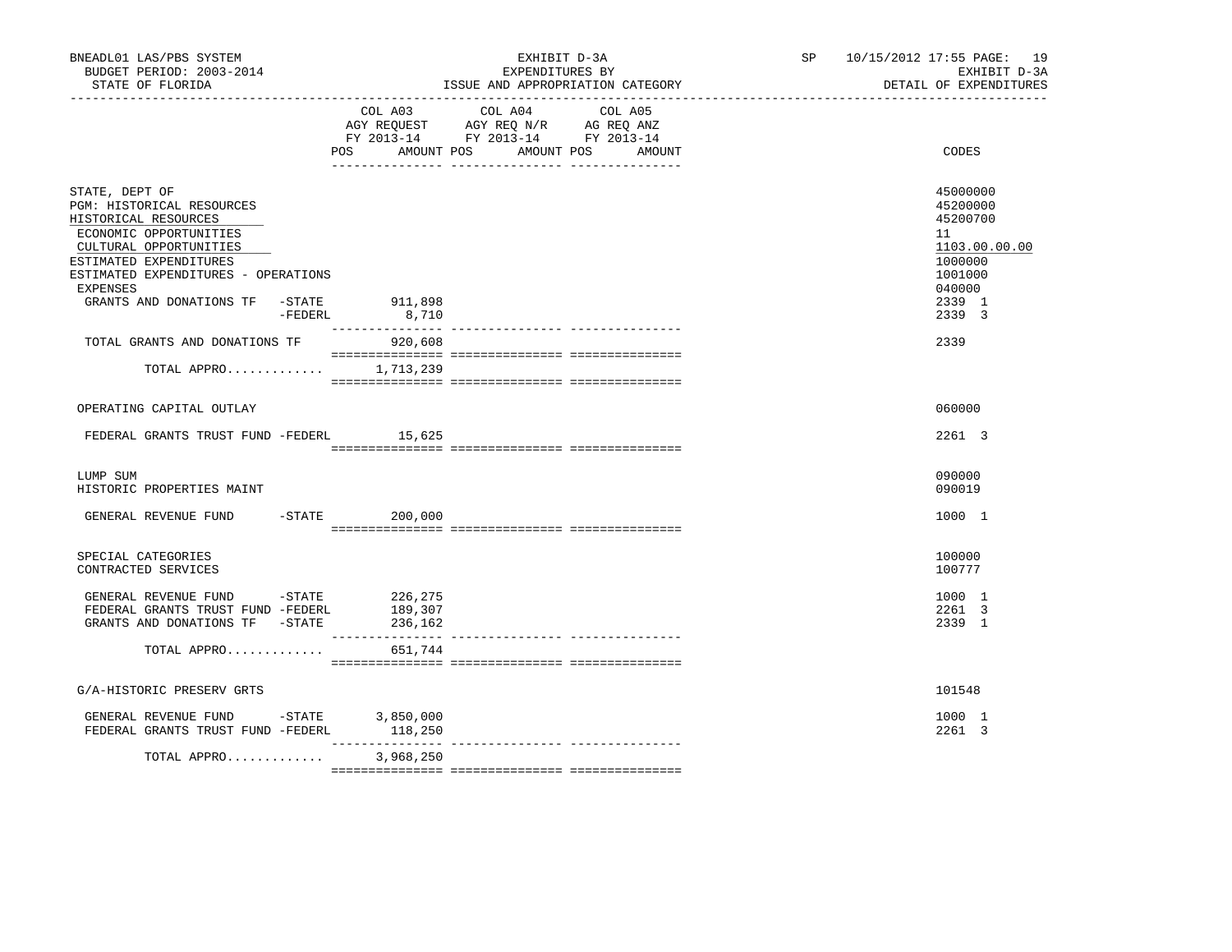| BNEADL01 LAS/PBS SYSTEM<br>BUDGET PERIOD: 2003-2014<br>STATE OF FLORIDA                                                                                                                                                                     | EXHIBIT D-3A<br>EXPENDITURES BY<br>ISSUE AND APPROPRIATION CATEGORY |                                                                                                                                                                                                           |                                                  |                               | SP 10/15/2012 17:55 PAGE:<br>20<br>EXHIBIT D-3A<br>DETAIL OF EXPENDITURES                         |
|---------------------------------------------------------------------------------------------------------------------------------------------------------------------------------------------------------------------------------------------|---------------------------------------------------------------------|-----------------------------------------------------------------------------------------------------------------------------------------------------------------------------------------------------------|--------------------------------------------------|-------------------------------|---------------------------------------------------------------------------------------------------|
|                                                                                                                                                                                                                                             |                                                                     | $\begin{tabular}{lllllll} \bf AGY & \bf REQUEST & \bf AGY & \bf REQ & \tt N/R & \bf AG & \tt REQ & \tt ANZ \\ \bf FY & \tt 2013-14 & \tt FY & \tt 2013-14 & \tt FY & \tt 2013-14 \\ \end{tabular}$<br>POS | COL A03 COL A04 COL A05<br>AMOUNT POS AMOUNT POS | AMOUNT                        | CODES                                                                                             |
| STATE, DEPT OF<br>PGM: HISTORICAL RESOURCES<br>HISTORICAL RESOURCES<br>ECONOMIC OPPORTUNITIES<br>CULTURAL OPPORTUNITIES<br>ESTIMATED EXPENDITURES<br>ESTIMATED EXPENDITURES - OPERATIONS<br>SPECIAL CATEGORIES<br>RISK MANAGEMENT INSURANCE |                                                                     |                                                                                                                                                                                                           |                                                  |                               | 45000000<br>45200000<br>45200700<br>11<br>1103.00.00.00<br>1000000<br>1001000<br>100000<br>103241 |
| GENERAL REVENUE FUND -STATE 29,734                                                                                                                                                                                                          |                                                                     |                                                                                                                                                                                                           |                                                  |                               | 1000 1                                                                                            |
| LEASE/PURCHASE/EQUIPMENT                                                                                                                                                                                                                    |                                                                     |                                                                                                                                                                                                           |                                                  |                               | 105281                                                                                            |
| GENERAL REVENUE FUND -STATE 9,088<br>FEDERAL GRANTS TRUST FUND -FEDERL<br>GRANTS AND DONATIONS TF -STATE<br>TOTAL APPRO                                                                                                                     |                                                                     | 3,610<br>11,553<br>24,251                                                                                                                                                                                 |                                                  |                               | 1000 1<br>2261 3<br>2339 1                                                                        |
| TR/DMS/HR SVCS/STW CONTRCT                                                                                                                                                                                                                  |                                                                     |                                                                                                                                                                                                           |                                                  |                               | 107040                                                                                            |
| GENERAL REVENUE FUND -STATE 11,178<br>FEDERAL GRANTS TRUST FUND -FEDERL<br>GRANTS AND DONATIONS TF -STATE<br>TOTAL APPRO                                                                                                                    |                                                                     | 2,078<br>8,688<br>_________________<br>21,944                                                                                                                                                             |                                                  | ------------- --------------- | 1000 1<br>2261 3<br>2339 1                                                                        |
| DATA PROCESSING SERVICES                                                                                                                                                                                                                    |                                                                     |                                                                                                                                                                                                           |                                                  |                               | 210000                                                                                            |
| OTHER DATA PROCESSING SVCS                                                                                                                                                                                                                  |                                                                     |                                                                                                                                                                                                           |                                                  |                               | 210014                                                                                            |
| GRANTS AND DONATIONS TF - STATE 34,746                                                                                                                                                                                                      |                                                                     |                                                                                                                                                                                                           |                                                  |                               | 2339 1                                                                                            |
| TOTAL: ESTIMATED EXPENDITURES - OPERATIONS<br>TOTAL POSITIONS 51.00<br>TOTAL ISSUE 10,965,880<br>TOTAL SALARY RATE 1,876,003                                                                                                                |                                                                     |                                                                                                                                                                                                           |                                                  |                               | 1001000                                                                                           |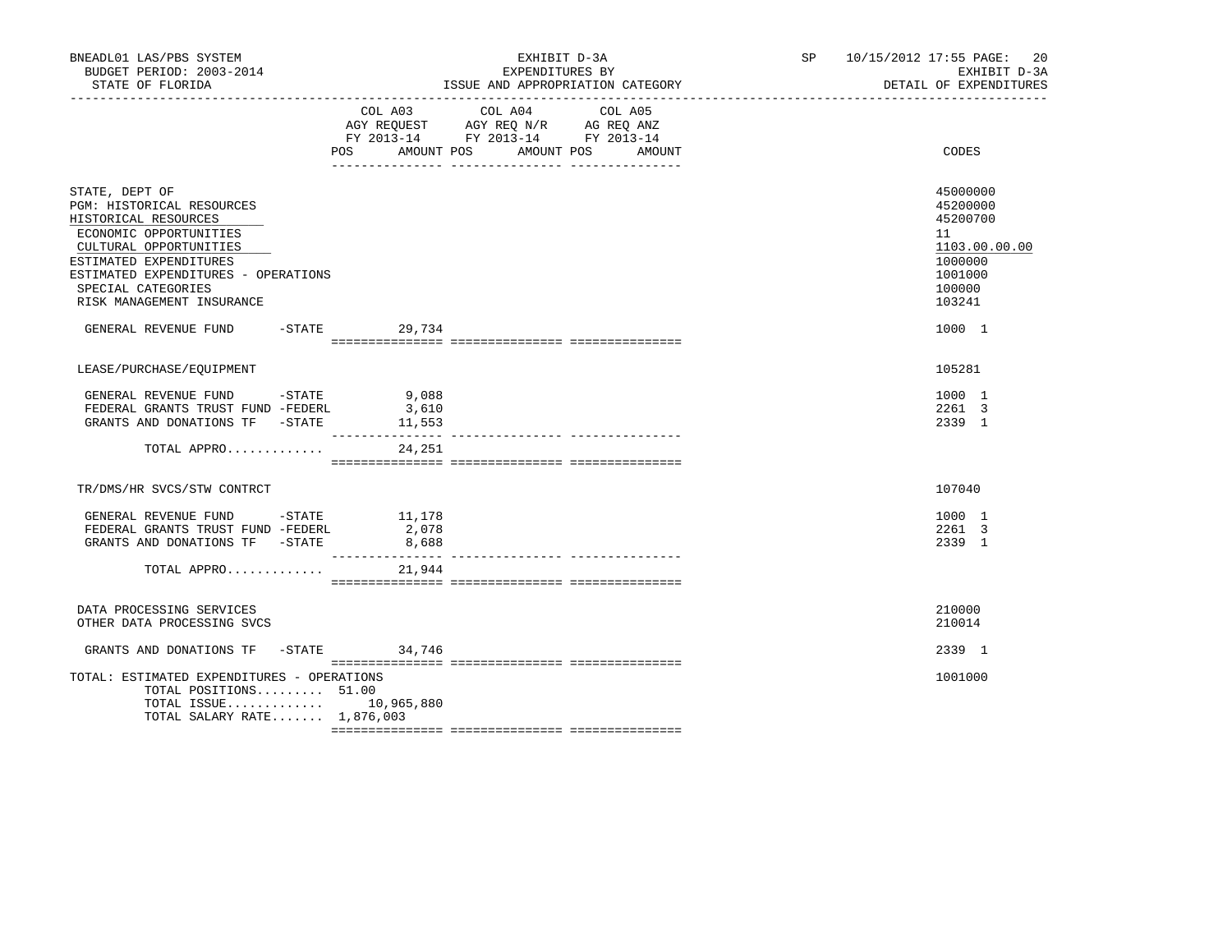| BNEADL01 LAS/PBS SYSTEM<br>BUDGET PERIOD: 2003-2014<br>STATE OF FLORIDA                                                                                                                                             |                       |                       | EXHIBIT D-3A<br>EXPENDITURES BY<br>ISSUE AND APPROPRIATION CATEGORY                                                                   | SP and the set of the set of the set of the set of the set of the set of the set of the set of the set of the set of the set of the set of the set of the set of the set of the set of the set of the set of the set of the se | 10/15/2012 17:55 PAGE: 21<br>EXHIBIT D-3A<br>DETAIL OF EXPENDITURES                     |
|---------------------------------------------------------------------------------------------------------------------------------------------------------------------------------------------------------------------|-----------------------|-----------------------|---------------------------------------------------------------------------------------------------------------------------------------|--------------------------------------------------------------------------------------------------------------------------------------------------------------------------------------------------------------------------------|-----------------------------------------------------------------------------------------|
|                                                                                                                                                                                                                     |                       |                       | COL A03 COL A04 COL A05<br>AGY REQUEST AGY REQ N/R AG REQ ANZ<br>FY 2013-14 FY 2013-14 FY 2013-14<br>POS AMOUNT POS AMOUNT POS AMOUNT |                                                                                                                                                                                                                                | CODES                                                                                   |
| STATE, DEPT OF<br>PGM: HISTORICAL RESOURCES<br>HISTORICAL RESOURCES<br>ECONOMIC OPPORTUNITIES<br>CULTURAL OPPORTUNITIES<br>ESTIMATED EXPENDITURES<br>CASUALTY INSURANCE PREMIUM<br>ADJUSTMENT<br>SPECIAL CATEGORIES |                       |                       |                                                                                                                                       |                                                                                                                                                                                                                                | 45000000<br>45200000<br>45200700<br>11<br>1103.00.00.00<br>1000000<br>1001090<br>100000 |
| RISK MANAGEMENT INSURANCE<br>GENERAL REVENUE FUND                                                                                                                                                                   |                       | $-STATE$ 9,778        |                                                                                                                                       |                                                                                                                                                                                                                                | 103241<br>1000 1                                                                        |
| FLORIDA RETIREMENT SYSTEM<br>CONTRIBUTION ADJUSTMENT FOR<br>FISCAL YEAR 2012-2013<br>SALARIES AND BENEFITS                                                                                                          |                       |                       |                                                                                                                                       |                                                                                                                                                                                                                                | 1001240<br>010000                                                                       |
| GENERAL REVENUE FUND                                                                                                                                                                                                | $-$ STATE<br>$-MATCH$ | 1,256<br>1,461        |                                                                                                                                       |                                                                                                                                                                                                                                | 1000 1<br>1000 2                                                                        |
| TOTAL GENERAL REVENUE FUND                                                                                                                                                                                          |                       | 2,717                 |                                                                                                                                       |                                                                                                                                                                                                                                | 1000                                                                                    |
| FEDERAL GRANTS TRUST FUND -FEDERL 845                                                                                                                                                                               |                       |                       |                                                                                                                                       |                                                                                                                                                                                                                                | 2261 3                                                                                  |
| GRANTS AND DONATIONS TF -STATE 3,409                                                                                                                                                                                |                       |                       |                                                                                                                                       |                                                                                                                                                                                                                                | 2339 1                                                                                  |
| TOTAL APPRO                                                                                                                                                                                                         |                       | 6,971                 |                                                                                                                                       |                                                                                                                                                                                                                                |                                                                                         |
| ADJUSTMENT TO STATE HEALTH<br>INSURANCE PREMIUM CONTRIBUTION -<br>FISCAL YEAR 2012-13<br>SALARIES AND BENEFITS                                                                                                      |                       |                       |                                                                                                                                       |                                                                                                                                                                                                                                | 1001830<br>010000                                                                       |
| GENERAL REVENUE FUND                                                                                                                                                                                                | -STATE                | 971<br>$-MATCH$ 1,130 |                                                                                                                                       |                                                                                                                                                                                                                                | 1000 1<br>1000 2                                                                        |
| TOTAL GENERAL REVENUE FUND                                                                                                                                                                                          |                       | 2,101                 |                                                                                                                                       |                                                                                                                                                                                                                                | 1000                                                                                    |
| FEDERAL GRANTS TRUST FUND -FEDERL 653                                                                                                                                                                               |                       |                       |                                                                                                                                       |                                                                                                                                                                                                                                | 2261 3                                                                                  |
| GRANTS AND DONATIONS TF -STATE 2,636                                                                                                                                                                                |                       |                       |                                                                                                                                       |                                                                                                                                                                                                                                | 2339 1                                                                                  |
| TOTAL APPRO                                                                                                                                                                                                         |                       | 5,390                 |                                                                                                                                       |                                                                                                                                                                                                                                |                                                                                         |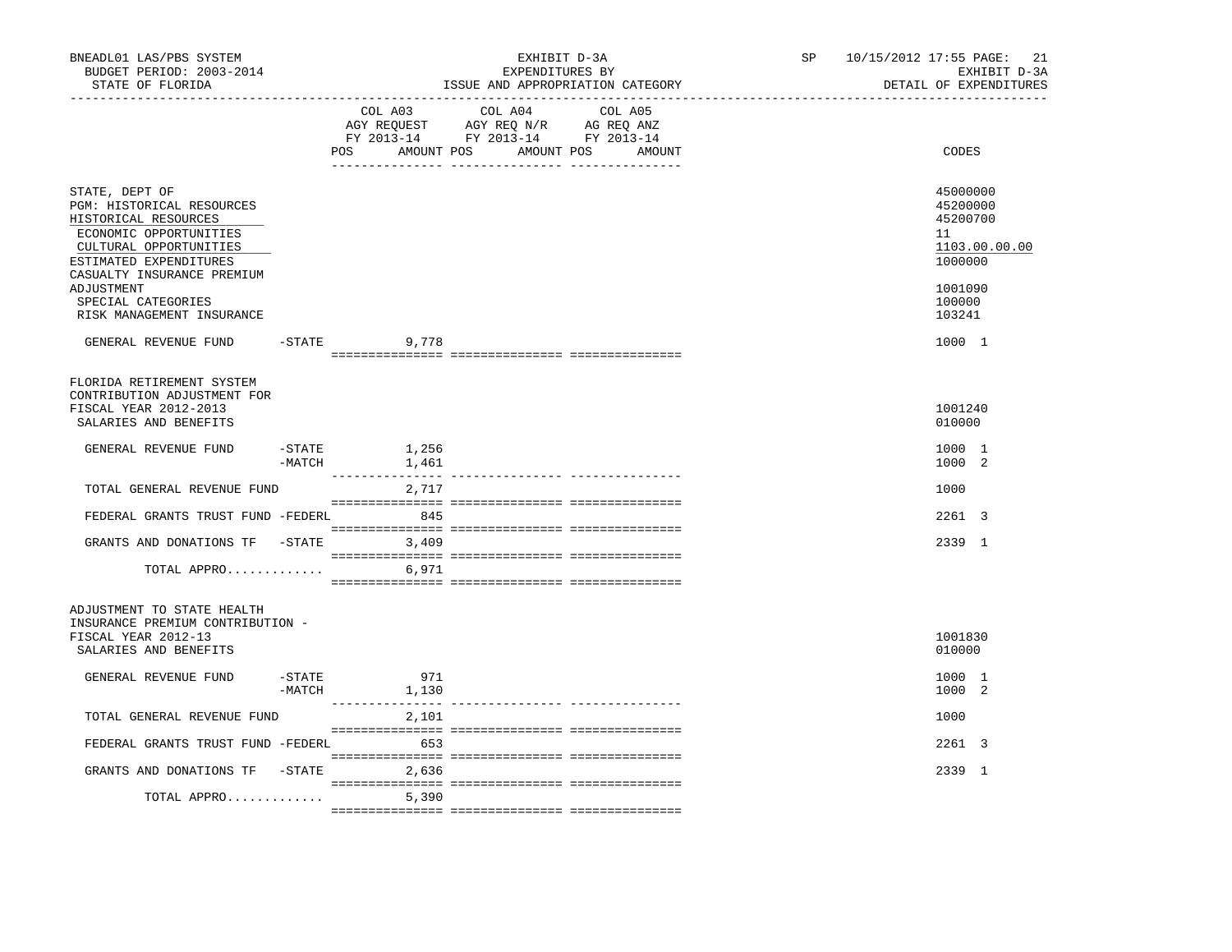| BNEADL01 LAS/PBS SYSTEM<br>BUDGET PERIOD: 2003-2014<br>STATE OF FLORIDA<br>. _ _ _ _ _ _ _ _ _ _ _ _ _ _ _ _ _                                                                       |                       |                                    | EXHIBIT D-3A<br>EXPENDITURES BY<br>ISSUE AND APPROPRIATION CATEGORY                                                                   | SP | 10/15/2012 17:55 PAGE:<br>22<br>EXHIBIT D-3A<br>DETAIL OF EXPENDITURES |
|--------------------------------------------------------------------------------------------------------------------------------------------------------------------------------------|-----------------------|------------------------------------|---------------------------------------------------------------------------------------------------------------------------------------|----|------------------------------------------------------------------------|
|                                                                                                                                                                                      |                       |                                    | COL A03 COL A04 COL A05<br>AGY REQUEST AGY REQ N/R AG REQ ANZ<br>FY 2013-14 FY 2013-14 FY 2013-14<br>POS AMOUNT POS AMOUNT POS AMOUNT |    | CODES                                                                  |
| STATE, DEPT OF<br>PGM: HISTORICAL RESOURCES<br>HISTORICAL RESOURCES<br>ECONOMIC OPPORTUNITIES<br>CULTURAL OPPORTUNITIES<br>ESTIMATED EXPENDITURES<br>REALLOCATION OF HUMAN RESOURCES |                       |                                    |                                                                                                                                       |    | 45000000<br>45200000<br>45200700<br>11<br>1103.00.00.00<br>1000000     |
| OUTSOURCING<br>SPECIAL CATEGORIES<br>TR/DMS/HR SVCS/STW CONTRCT                                                                                                                      |                       |                                    |                                                                                                                                       |    | 1005900<br>100000<br>107040                                            |
| GENERAL REVENUE FUND -STATE<br>FEDERAL GRANTS TRUST FUND -FEDERL<br>GRANTS AND DONATIONS TF -STATE                                                                                   |                       | $245-$<br>$46-$<br>190-<br>2222 SS |                                                                                                                                       |    | 1000 1<br>2261 3<br>2339 1                                             |
| TOTAL APPRO                                                                                                                                                                          |                       | $481-$                             |                                                                                                                                       |    |                                                                        |
| NONRECURRING EXPENDITURES<br>HISTORIC PRESERVATION GRANTS<br>SPECIAL CATEGORIES<br>G/A-HISTORIC PRESERV GRTS                                                                         |                       |                                    |                                                                                                                                       |    | 2100000<br>2103063<br>100000<br>101548                                 |
| GENERAL REVENUE FUND                                                                                                                                                                 |                       | $-STATE$ 3,850,000-                |                                                                                                                                       |    | 1000 1                                                                 |
| HISTORIC PROPERTIES-MAINTENANCE<br>LUMP SUM<br>HISTORIC PROPERTIES MAINT                                                                                                             |                       |                                    |                                                                                                                                       |    | 2103072<br>090000<br>090019                                            |
| GENERAL REVENUE FUND                                                                                                                                                                 |                       | $-STATE$<br>$200,000 -$            |                                                                                                                                       |    | 1000 1                                                                 |
| ANNUALIZATION OF ADMINISTERED<br>FUNDS APPROPRIATIONS<br>STATE HEALTH INSURANCE ADJUSTMENT<br>FOR FY 2012-13 - 10 MONTHS                                                             |                       |                                    |                                                                                                                                       |    | 26A0000                                                                |
| <b>ANNUALIZATION</b><br>SALARIES AND BENEFITS                                                                                                                                        |                       |                                    |                                                                                                                                       |    | 26A1830<br>010000                                                      |
| GENERAL REVENUE FUND                                                                                                                                                                 | $-$ STATE<br>$-MATCH$ | 4,855<br>5,650                     |                                                                                                                                       |    | 1000 1<br>1000 2                                                       |
| TOTAL GENERAL REVENUE FUND                                                                                                                                                           |                       | 10,505                             |                                                                                                                                       |    | 1000                                                                   |
| FEDERAL GRANTS TRUST FUND -FEDERL 3,265                                                                                                                                              |                       |                                    |                                                                                                                                       |    | 2261 3                                                                 |
| GRANTS AND DONATIONS TF                                                                                                                                                              | $-$ STATE             | 13,180                             |                                                                                                                                       |    | 2339 1                                                                 |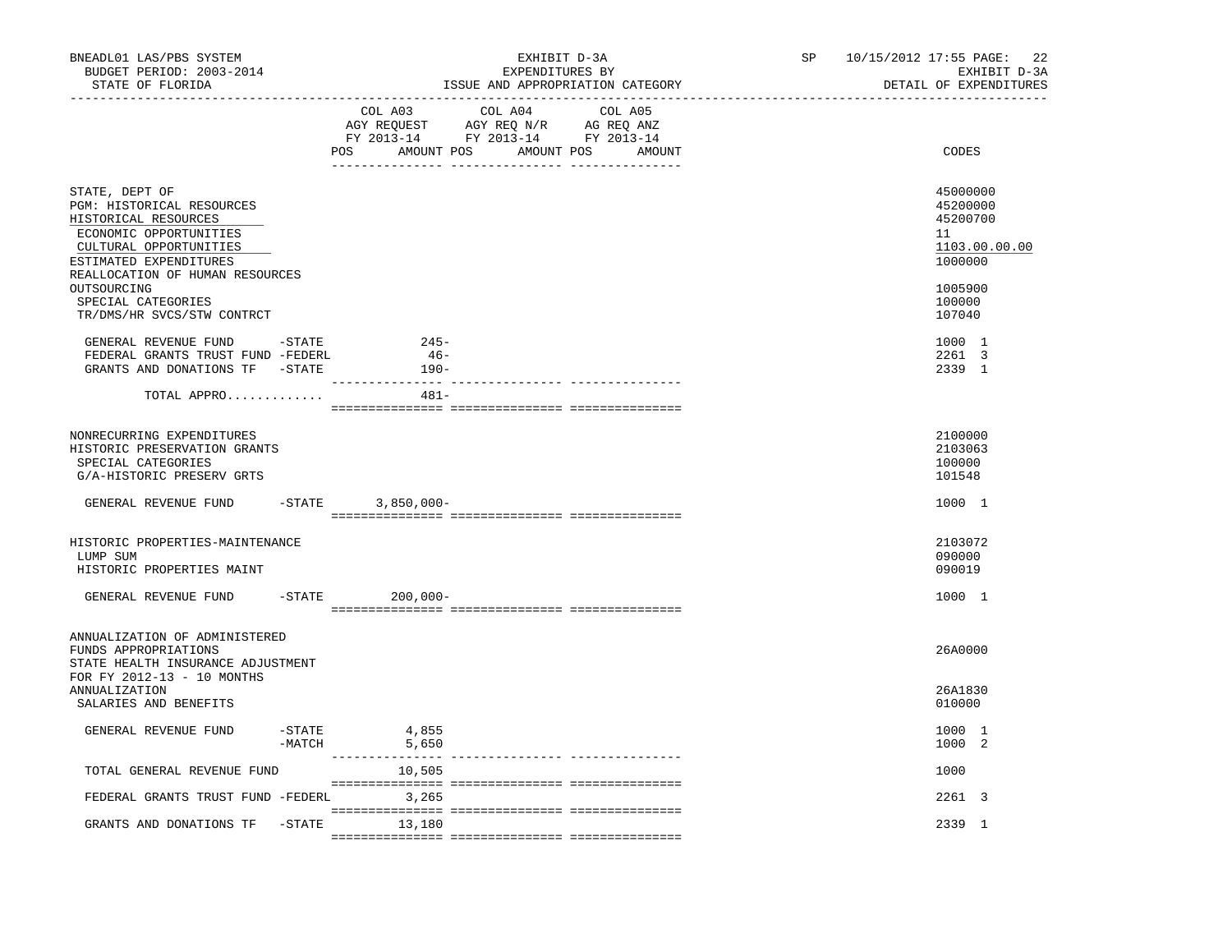| BNEADL01 LAS/PBS SYSTEM<br>BUDGET PERIOD: 2003-2014<br>STATE OF FLORIDA                                                  | EXHIBIT D-3A<br>EXPENDITURES BY<br>ISSUE AND APPROPRIATION CATEGORY                                                                                                                                                                                                                                                                                                           | SP               | 10/15/2012 17:55 PAGE: 23<br>EXHIBIT D-3A<br>DETAIL OF EXPENDITURES |
|--------------------------------------------------------------------------------------------------------------------------|-------------------------------------------------------------------------------------------------------------------------------------------------------------------------------------------------------------------------------------------------------------------------------------------------------------------------------------------------------------------------------|------------------|---------------------------------------------------------------------|
|                                                                                                                          | COL A03 COL A04 COL A05<br>AGY REQUEST AGY REQ N/R AG REQ ANZ<br>FY 2013-14 FY 2013-14 FY 2013-14<br><b>POS</b><br>AMOUNT POS<br>AMOUNT POS                                                                                                                                                                                                                                   | AMOUNT           | CODES                                                               |
| STATE, DEPT OF<br>PGM: HISTORICAL RESOURCES<br>HISTORICAL RESOURCES<br>ECONOMIC OPPORTUNITIES<br>CULTURAL OPPORTUNITIES  |                                                                                                                                                                                                                                                                                                                                                                               |                  | 45000000<br>45200000<br>45200700<br>11<br>1103.00.00.00             |
| ANNUALIZATION OF ADMINISTERED<br>FUNDS APPROPRIATIONS<br>STATE HEALTH INSURANCE ADJUSTMENT<br>FOR FY 2012-13 - 10 MONTHS |                                                                                                                                                                                                                                                                                                                                                                               |                  | 26A0000                                                             |
| ANNUALIZATION<br>SALARIES AND BENEFITS<br>TOTAL APPRO                                                                    | 26,950                                                                                                                                                                                                                                                                                                                                                                        |                  | 26A1830<br>010000                                                   |
|                                                                                                                          |                                                                                                                                                                                                                                                                                                                                                                               |                  | 33G0000                                                             |
| MANAGEMENT REDUCTIONS<br>DIVISION OF HISTORICAL RESOURCES -<br>ELIMINATE EXCESS BUDGET<br>OTHER PERSONAL SERVICES        |                                                                                                                                                                                                                                                                                                                                                                               |                  | 33G0700<br>030000                                                   |
| FEDERAL GRANTS TRUST FUND -FEDERL 40,000-                                                                                |                                                                                                                                                                                                                                                                                                                                                                               |                  | 2261 3                                                              |
| <b>EXPENSES</b>                                                                                                          |                                                                                                                                                                                                                                                                                                                                                                               |                  | 040000                                                              |
| FEDERAL GRANTS TRUST FUND -FEDERL                                                                                        | $94.000 -$                                                                                                                                                                                                                                                                                                                                                                    |                  | 2261 3                                                              |
| SPECIAL CATEGORIES<br>CONTRACTED SERVICES                                                                                |                                                                                                                                                                                                                                                                                                                                                                               |                  | 100000<br>100777                                                    |
| FEDERAL GRANTS TRUST FUND -FEDERL 150,062-                                                                               |                                                                                                                                                                                                                                                                                                                                                                               |                  | 2261 3                                                              |
| TOTAL: DIVISION OF HISTORICAL RESOURCES -<br>ELIMINATE EXCESS BUDGET                                                     |                                                                                                                                                                                                                                                                                                                                                                               |                  | 33G0700                                                             |
| TOTAL ISSUE $284,062-$                                                                                                   |                                                                                                                                                                                                                                                                                                                                                                               |                  |                                                                     |
|                                                                                                                          |                                                                                                                                                                                                                                                                                                                                                                               |                  |                                                                     |
| AGENCY ISSUE NARRATIVE:<br>2013-2014 BUDGET YEAR NARRATIVE:                                                              | The Department of State, Division of Historical Resources is requesting a reduction in funding in the Federal Grants<br>Trust Fund due to excess budget authority. The federal grant award from the National Park Service for Fiscal Year 2013-14<br>will be less than the amount received in the current year. The budget reduction issue is necessary in order to align the | IT COMPONENT? NO |                                                                     |

 requested budget authority with the anticipated revenue. \*\*\*\*\*\*\*\*\*\*\*\*\*\*\*\*\*\*\*\*\*\*\*\*\*\*\*\*\*\*\*\*\*\*\*\*\*\*\*\*\*\*\*\*\*\*\*\*\*\*\*\*\*\*\*\*\*\*\*\*\*\*\*\*\*\*\*\*\*\*\*\*\*\*\*\*\*\*\*\*\*\*\*\*\*\*\*\*\*\*\*\*\*\*\*\*\*\*\*\*\*\*\*\*\*\*\*\*\*\*\*\*\*\*\*\*\*\*\*\*\*\*\*\*\*\*\*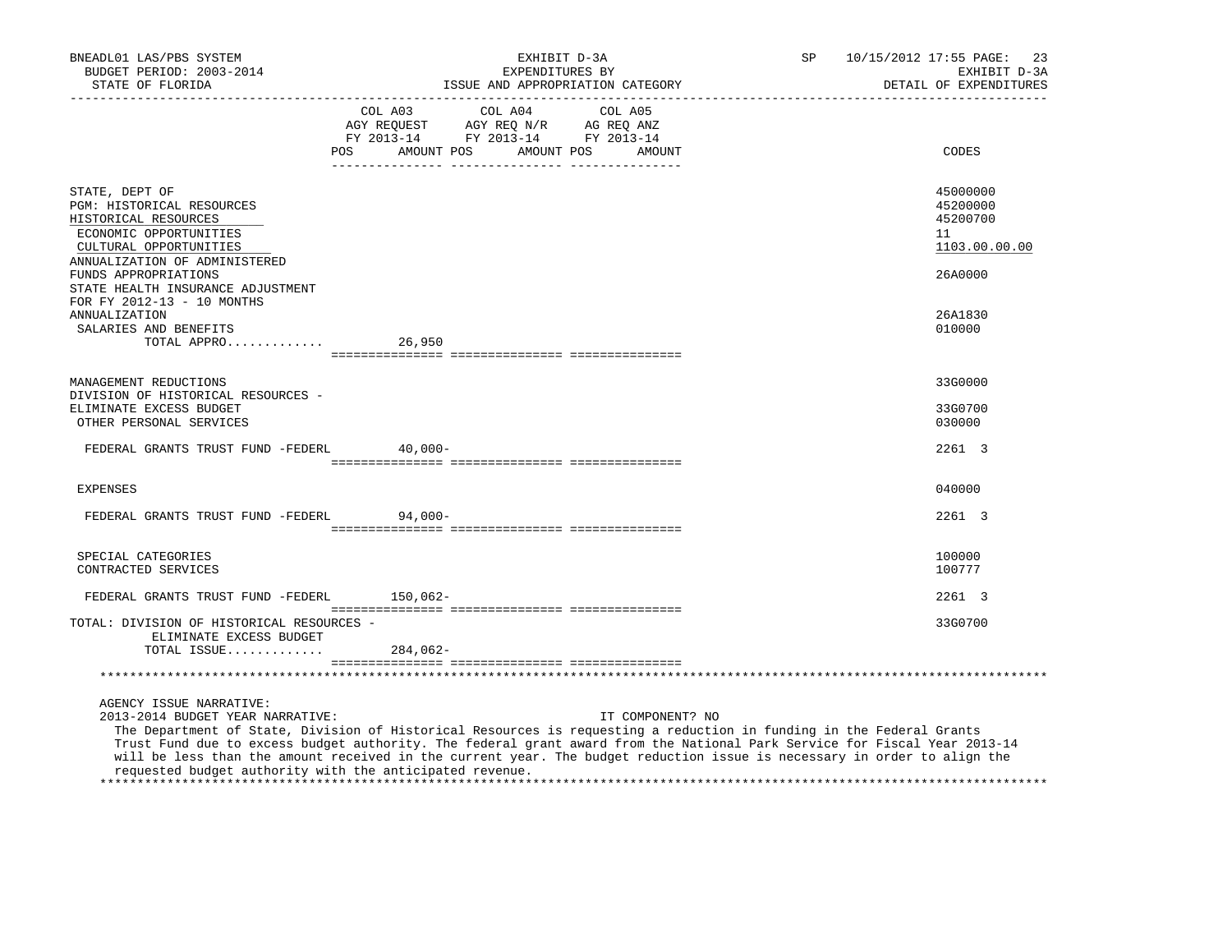| BNEADL01 LAS/PBS SYSTEM<br>BUDGET PERIOD: 2003-2014<br>STATE OF FLORIDA                                                                                                                                                                    |         | EXHIBIT D-3A<br>EXPENDITURES BY<br>ISSUE AND APPROPRIATION CATEGORY                                                                  | 10/15/2012 17:55 PAGE: 24<br>SP<br>EXHIBIT D-3A<br>DETAIL OF EXPENDITURES                         |
|--------------------------------------------------------------------------------------------------------------------------------------------------------------------------------------------------------------------------------------------|---------|--------------------------------------------------------------------------------------------------------------------------------------|---------------------------------------------------------------------------------------------------|
|                                                                                                                                                                                                                                            | POS     | COL A03 COL A04 COL A05<br>AGY REQUEST AGY REQ N/R AG REQ ANZ<br>FY 2013-14 FY 2013-14 FY 2013-14<br>AMOUNT POS AMOUNT POS<br>AMOUNT | CODES                                                                                             |
| STATE, DEPT OF<br><b>PGM: HISTORICAL RESOURCES</b><br>HISTORICAL RESOURCES<br>ECONOMIC OPPORTUNITIES<br>CULTURAL OPPORTUNITIES<br>HISTORICAL RESOURCES PROGRAM<br>HISTORIC PROPERTIES-MAINTENANCE<br>LUMP SUM<br>HISTORIC PROPERTIES MAINT |         |                                                                                                                                      | 45000000<br>45200000<br>45200700<br>11<br>1103.00.00.00<br>4100000<br>4100200<br>090000<br>090019 |
| GENERAL REVENUE FUND<br>$-$ STATE                                                                                                                                                                                                          | 500,000 | 500,000                                                                                                                              | 1000 1                                                                                            |
|                                                                                                                                                                                                                                            |         |                                                                                                                                      |                                                                                                   |

AGENCY ISSUE NARRATIVE:

2013-2014 BUDGET YEAR NARRATIVE: IT COMPONENT? NO

 The Department of State, Division of Historical Resources, is requesting \$500,000 in non-recurring General Revenue funding for Historic Properties Maintenance. Chapter 267, Florida Statutes requires the Division to take such actions necessary or appropriate to protect or preserve historic properties leased by the division from the Board of Trustees of the Internal Improvement Trust Fund. These properties include the Union Bank, Brokaw-McDougal House, the Governor John W. Martin House in Tallahassee, as well as, several historic structures and archaeological sites located throughout the state. The requested funds will ensure the continued integrity of the structures and their contents as well as mitigate potential threats to the life and safety of visitors.

 In accordance with the Five Year Statewide Strategic Plan for Economic Development as developed by the Florida Department of Economic Opportunity and stipulated in Section 20.60, Florida Statutes, the strategies that align with the request are Strategy 27: Create and sustain vibrant, safe and healthy communities that attract workers, businesses, residents and visitors, and Strategy 29: Promote, develop, protect and leverage Florida's natural, art and cultural assets in a sustainable manner. \*\*\*\*\*\*\*\*\*\*\*\*\*\*\*\*\*\*\*\*\*\*\*\*\*\*\*\*\*\*\*\*\*\*\*\*\*\*\*\*\*\*\*\*\*\*\*\*\*\*\*\*\*\*\*\*\*\*\*\*\*\*\*\*\*\*\*\*\*\*\*\*\*\*\*\*\*\*\*\*\*\*\*\*\*\*\*\*\*\*\*\*\*\*\*\*\*\*\*\*\*\*\*\*\*\*\*\*\*\*\*\*\*\*\*\*\*\*\*\*\*\*\*\*\*\*\*

| HISTORIC PRESERVATION GRANTS<br>SPECIAL CATEGORIES<br>G/A-HISTORIC PRESERV GRTS |           |           |           | 7400000<br>100000<br>101548 |
|---------------------------------------------------------------------------------|-----------|-----------|-----------|-----------------------------|
| GENERAL REVENUE FUND                                                            | $-$ STATE | 1,398,773 | 1,398,773 | 1000                        |
|                                                                                 |           |           |           |                             |

AGENCY ISSUE NARRATIVE:

2013-2014 BUDGET YEAR NARRATIVE: IT COMPONENT? NO

 The Department of State, Division of Historical Resources, is requesting \$1,398,773 non-recurring General Revenue funding in the G/A Historic Preservation grants category. This requested amount will fund the entire Historic Preservation Historic Preservation Small Matching Grants list. All projects are associated with Historic Preservation in Florida and, meet guidelines under 1A-39, Florida Administrative Code. These grants preserve Florida's historical and archaeological resources through restorations and rehabilitation of historic buildings and structures, as well as through survey and evaluation of historic and archaeological resources and education about Florida history.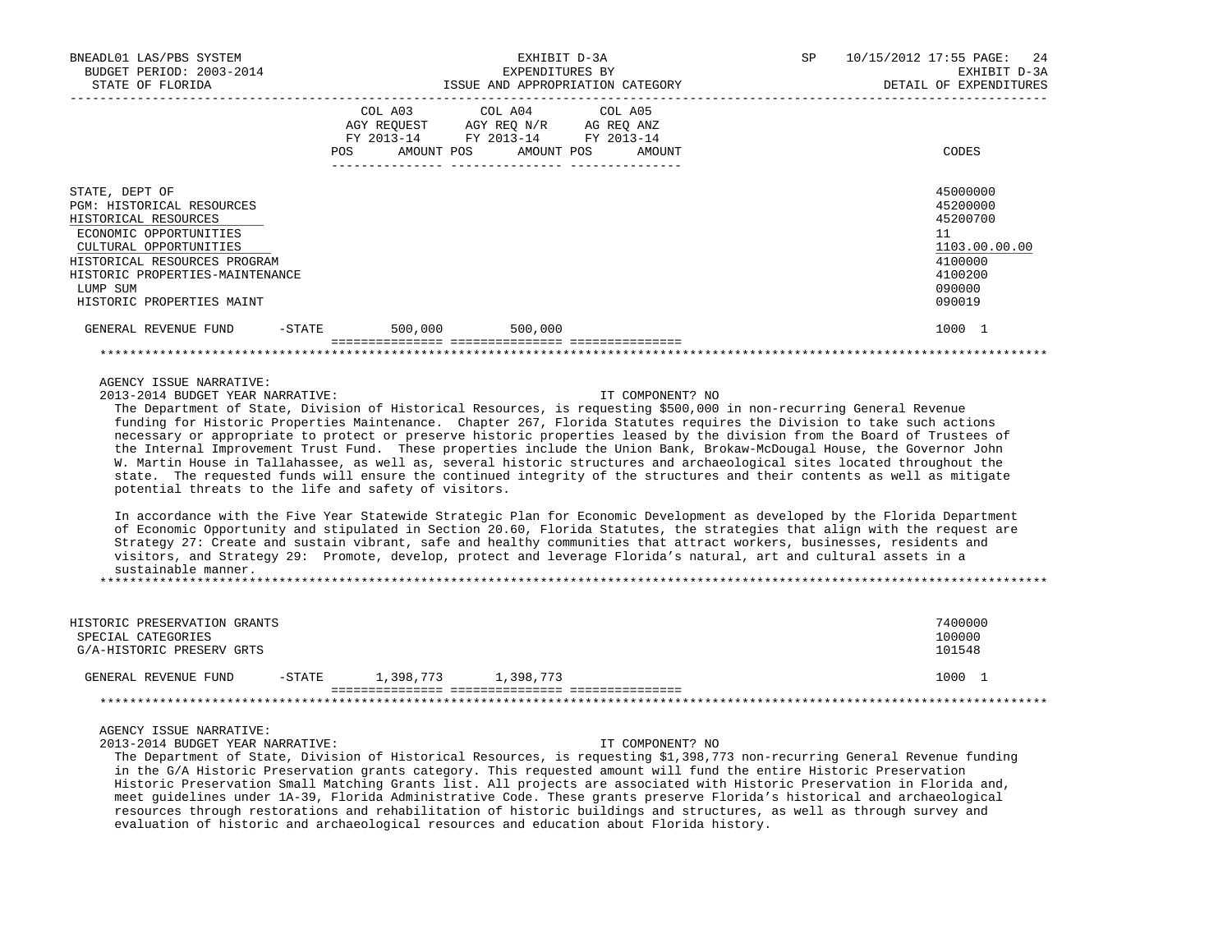| BNEADL01 LAS/PBS SYSTEM<br>BUDGET PERIOD: 2003-2014<br>STATE OF FLORIDA                                                                                 | EXHIBIT D-3A<br>EXPENDITURES BY<br>ISSUE AND APPROPRIATION CATEGORY                                                                                        | SP<br>10/15/2012 17:55 PAGE:<br>25<br>EXHIBIT D-3A<br>DETAIL OF EXPENDITURES |
|---------------------------------------------------------------------------------------------------------------------------------------------------------|------------------------------------------------------------------------------------------------------------------------------------------------------------|------------------------------------------------------------------------------|
|                                                                                                                                                         | COL A03<br>COL A04 COL A05<br>AGY REOUEST<br>AGY REO N/R<br>AG REO ANZ<br>FY 2013-14<br>FY 2013-14 FY 2013-14<br>AMOUNT POS<br>AMOUNT POS<br>AMOUNT<br>POS | CODES                                                                        |
| STATE, DEPT OF<br>PGM: HISTORICAL RESOURCES<br>HISTORICAL RESOURCES<br>ECONOMIC OPPORTUNITIES<br>CULTURAL OPPORTUNITIES<br>HISTORIC PRESERVATION GRANTS |                                                                                                                                                            | 45000000<br>45200000<br>45200700<br>11<br>1103.00.00.00<br>7400000           |

 Preservation grants create jobs directly in the restoration of older buildings and indirectly in the entrepreneurial opportunities that restored buildings and downtown districts encourage. Preservation is also environmentally responsible. Reusing existing buildings depletes fewer natural resources, preserves greenways and conserves the energy originally required to extract, process, manufacture, transport and install building materials, and reduces the landfill waste that results from demolition.

 In accordance with the Five Year Statewide Strategic Plan for Economic Development as developed by the Florida Department of Economic Opportunity and stipulated in Section 20.60, Florida Statutes, the strategies that align with the request are Strategy 13: Coordinate decision making and investments for economic development, land use, transportation, infrastructure, housing, water, energy, natural resources, workforce and community development at the statewide, regional and local levels, Strategy 27: Create and sustain vibrant, safe and healthy communities that attract workers, businesses, residents and visitors, and Strategy 29: Promote, develop, protect and leverage Florida's natural, art and cultural assets in a sustainable manner.

### 2013-2014

## Small Matching Historic Preservation Grant Projects

| Rank         | Applicant                                                                                                                                                 | County       | Request  |
|--------------|-----------------------------------------------------------------------------------------------------------------------------------------------------------|--------------|----------|
| $\mathbf{1}$ | Florida Association of Museums Foundation, Inc.<br>Florida British Heritage Trail                                                                         | Statewide    | \$50,000 |
| 2            | France Florida Foundation for the Arts (FFFA)<br>French Heritage Trail Booklet/ Brochure of 450 years of French Presence<br>in Florida (Viva Florida 500) | Statewide    | \$25,000 |
| 3            | Historic Apalachicola, Inc. - Historic Apalachicola Main Street (HAMS)<br>Historic Apalachicola Main Street (HAMS)                                        | Franklin     | \$10,000 |
| 4            | Florida Southern College<br>Frank Lloyd Wright Annie Pfeiffer Chapel Textile Block Restoration                                                            | Polk         | \$50,000 |
| 5            | The Historical Society of Central Florida, Inc.<br>Historical Society of Central Florida, Inc. Viva Florida 500 History<br>on the Go                      | Orange       | \$13,880 |
| 6            | The Florida Aquarium<br>Tampa Bay Historic Shipwreck - Creating a Comprehensive<br>Picture and Investigating New Sites                                    | Hillsborough | \$39,575 |
| 7            | DeSoto County Historical Society, Inc.                                                                                                                    | Desoto       | \$8,500  |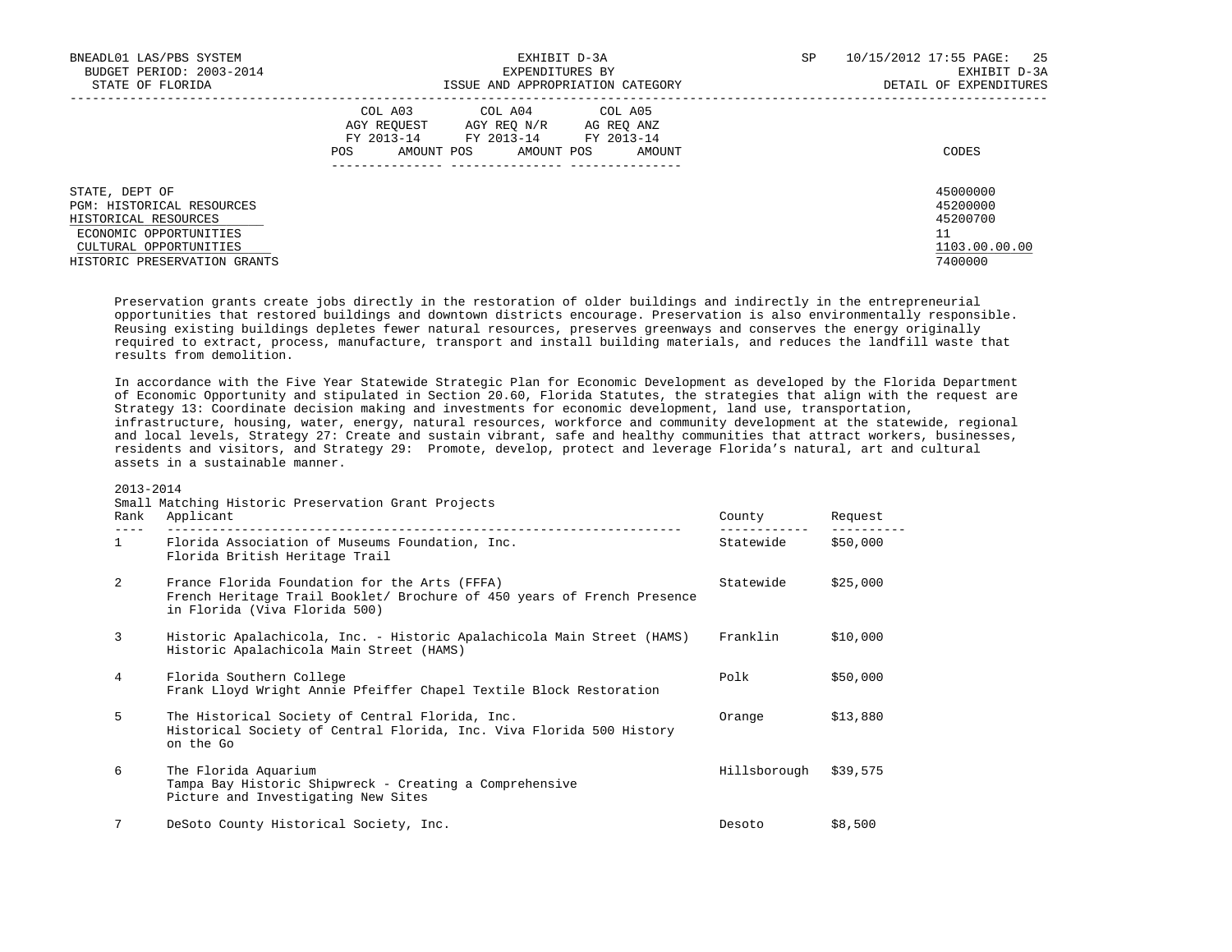|                                        | BNEADL01 LAS/PBS SYSTEM<br>BUDGET PERIOD: 2003-2014<br>STATE OF FLORIDA                                       |                                  | EXHIBIT D-3A<br>EXPENDITURES BY<br>ISSUE AND APPROPRIATION CATEGORY                                                                                        |  |  | SP         |                       | 10/15/2012 17:55 PAGE:<br>26<br>EXHIBIT D-3A<br>DETAIL OF EXPENDITURES |  |
|----------------------------------------|---------------------------------------------------------------------------------------------------------------|----------------------------------|------------------------------------------------------------------------------------------------------------------------------------------------------------|--|--|------------|-----------------------|------------------------------------------------------------------------|--|
|                                        |                                                                                                               | POS AMOUNT POS AMOUNT POS AMOUNT | $\begin{tabular}{lcccc} COL A03 & COL A04 & COL A05 \\ AGY REQUEST & AGY REQ N/R & AG REQ ANZ \\ FY & 2013-14 & FY & 2013-14 & FY & 2013-14 \end{tabular}$ |  |  |            |                       | CODES                                                                  |  |
| STATE, DEPT OF<br>HISTORICAL RESOURCES | PGM: HISTORICAL RESOURCES<br>ECONOMIC OPPORTUNITIES<br>CULTURAL OPPORTUNITIES<br>HISTORIC PRESERVATION GRANTS |                                  |                                                                                                                                                            |  |  |            |                       | 45000000<br>45200000<br>45200700<br>11<br>1103.00.00.00<br>7400000     |  |
|                                        | Pine Level Townsite National Register Nomination                                                              |                                  |                                                                                                                                                            |  |  |            |                       |                                                                        |  |
| 8                                      | Pensacola Lighthouse Association<br>Pensacola Lighthouse Tower Restoration                                    |                                  |                                                                                                                                                            |  |  | Escambia   | \$50,000              |                                                                        |  |
| 9                                      | DeBary Hall, Inc.<br>A Day In the Life on the Florida Frontier                                                |                                  |                                                                                                                                                            |  |  | Volusia    | \$30,000              |                                                                        |  |
| 10                                     | Broward County Libraries Division<br>Broward County Historic Sites Survey Phase I                             | Broward                          | \$50,000                                                                                                                                                   |  |  |            |                       |                                                                        |  |
| 11                                     | City of Fellsmere<br>Marian Fell Library                                                                      |                                  |                                                                                                                                                            |  |  |            | Indian River \$25,000 |                                                                        |  |
| 12                                     | Florida Southern College<br>Frank Lloyd Wright's American Campus                                              |                                  |                                                                                                                                                            |  |  | Polk       | \$50,000              |                                                                        |  |
| 13                                     | St. Augustine Lighthouse and Museum, Inc.<br>Preservation of the 1876 Lightkeepers' Home                      |                                  |                                                                                                                                                            |  |  | St. Johns  | \$49,977              |                                                                        |  |
| 14                                     | Barry University, Inc.<br>Using Today's Technology to Document Barry University's History                     |                                  |                                                                                                                                                            |  |  | Miami-Dade | \$25,934              |                                                                        |  |
| 15                                     | Jefferson County Board of County Commissioners<br>Lamont Schoolhouse Rehabilitation Project                   |                                  |                                                                                                                                                            |  |  | Jefferson  | \$50,000              |                                                                        |  |
| 16                                     | Friends of the Governor Stone, Inc.<br>Save the Governor Stone                                                |                                  |                                                                                                                                                            |  |  | Bay        | \$50,000              |                                                                        |  |
| 17                                     | The National Society of The Colonial Dames in The State of Florida<br>Ximenez-Fatio House Museum Restoration  |                                  |                                                                                                                                                            |  |  | St. Johns  | \$50,000              |                                                                        |  |
| 18                                     | South Forida State College Foundation, Inc.<br>Historic Hotel Jacaranda Window Restoration                    |                                  |                                                                                                                                                            |  |  | Highlands  | \$50,000              |                                                                        |  |
| 19                                     | Trinity Episcopal Parish Church<br>Trinity Episcopal Parish Church Steeple Preservation Project               |                                  |                                                                                                                                                            |  |  | St. Johns  | \$50,000              |                                                                        |  |
| 20                                     | The Kampong of the National Tropical Botanical Garden<br>Master Plan at The Kampong: Buildings and Facilities |                                  |                                                                                                                                                            |  |  | Miami-Dade | \$20,000              |                                                                        |  |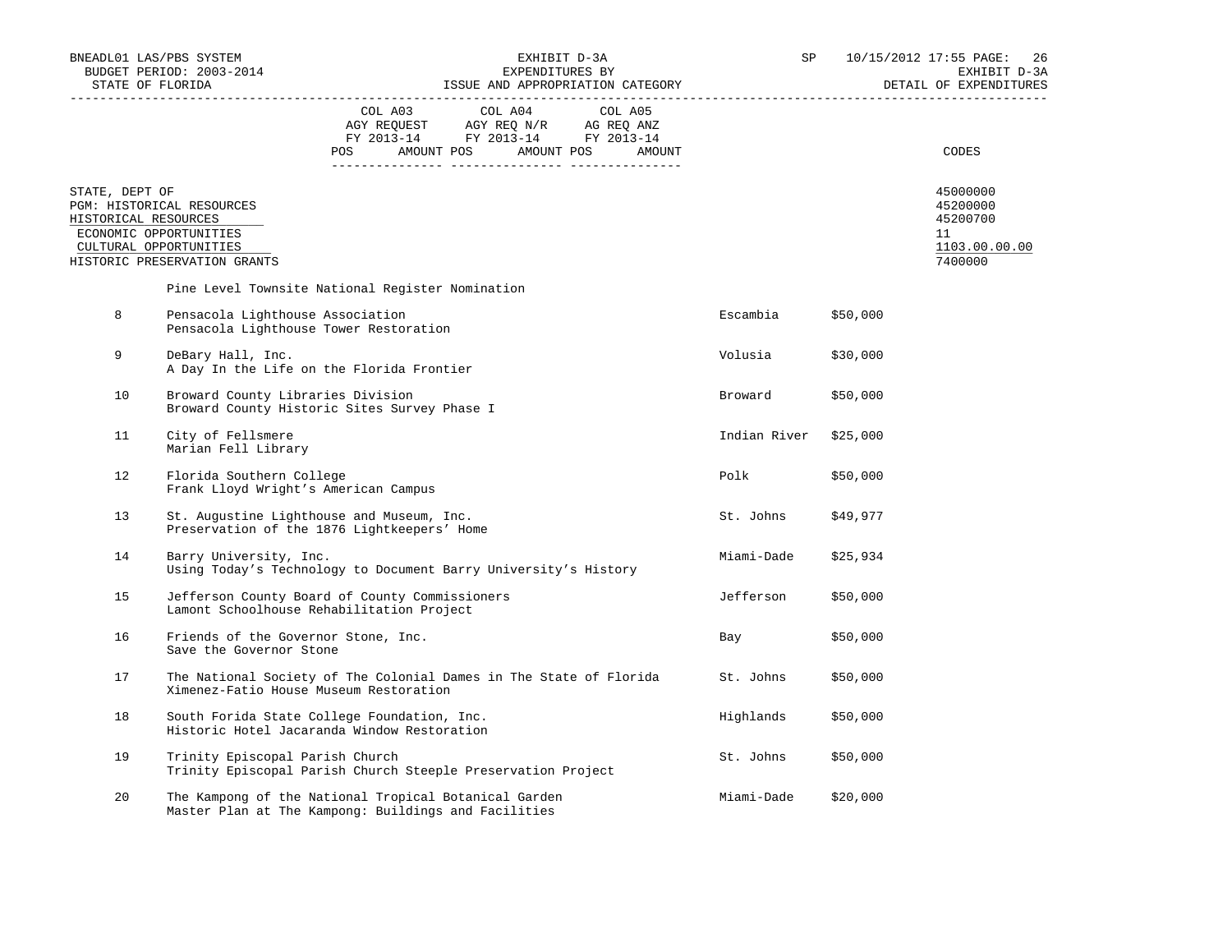|                                        | BNEADL01 LAS/PBS SYSTEM<br>BUDGET PERIOD: 2003-2014                                                           |                                                                                    | EXHIBIT D-3A<br>EXPENDITURES BY |  |                                                                                   |  | SP      |                       | 10/15/2012 17:55 PAGE: 27<br>EXHIBIT D-3A<br>DETAIL OF EXPENDITURES |                                                                    |
|----------------------------------------|---------------------------------------------------------------------------------------------------------------|------------------------------------------------------------------------------------|---------------------------------|--|-----------------------------------------------------------------------------------|--|---------|-----------------------|---------------------------------------------------------------------|--------------------------------------------------------------------|
|                                        |                                                                                                               | POS AMOUNT POS AMOUNT POS AMOUNT                                                   | COL A03                         |  | COL A04<br>AGY REQUEST AGY REQ N/R AG REQ ANZ<br>FY 2013-14 FY 2013-14 FY 2013-14 |  | COL A05 |                       |                                                                     | CODES                                                              |
| STATE, DEPT OF<br>HISTORICAL RESOURCES | PGM: HISTORICAL RESOURCES<br>ECONOMIC OPPORTUNITIES<br>CULTURAL OPPORTUNITIES<br>HISTORIC PRESERVATION GRANTS |                                                                                    |                                 |  |                                                                                   |  |         |                       |                                                                     | 45000000<br>45200000<br>45200700<br>11<br>1103.00.00.00<br>7400000 |
| 21                                     | The Pleasant Street Historic Society<br>Smith-Griffin House Rehabilitation                                    |                                                                                    |                                 |  |                                                                                   |  |         | Alachua               | \$25,000                                                            |                                                                    |
| 22                                     |                                                                                                               | Bok Tower Gardens Foundation Inc.<br>Pinewood Estate Restoration                   |                                 |  |                                                                                   |  |         | Polk                  | \$25,000                                                            |                                                                    |
| 23                                     | William Weech American Legion Post 168<br>American Legion Post 168 Stabilization                              |                                                                                    |                                 |  |                                                                                   |  |         | Monroe                | \$50,000                                                            |                                                                    |
| 24                                     |                                                                                                               | Fort Lauderdale Historical Society<br>King-Cromartie House / New River Inn Re-roof |                                 |  |                                                                                   |  |         | Broward               | \$50,000                                                            |                                                                    |
| 25                                     | City of Miami Gardens Planning and Zoning Department<br>Enrico Dairy Farmhouse                                |                                                                                    |                                 |  |                                                                                   |  |         | Miami-Dade            | \$50,000                                                            |                                                                    |
| 26                                     | Kenansville Community Association, Inc.<br>Kenansville School                                                 |                                                                                    |                                 |  |                                                                                   |  |         | Osceola               | \$30,000                                                            |                                                                    |
| 27                                     | Reflections of Manatee, Inc.<br>Samuel G. Curry House Foundation and Framing Restoration                      |                                                                                    |                                 |  |                                                                                   |  |         | Manatee               | \$42,320                                                            |                                                                    |
| 28                                     | Friends of Koreshan State Historic Site<br>Koreshan Membership Cottage Restoration Plan                       |                                                                                    |                                 |  |                                                                                   |  |         | Lee                   | \$20,000                                                            |                                                                    |
| 29                                     | Indian River County<br>Archie Smith Fish House Restoration                                                    |                                                                                    |                                 |  |                                                                                   |  |         | Indian River \$49,500 |                                                                     |                                                                    |
| 30                                     | St. Mary's Episcopal Church of Green Cove Springs<br>Historical Stained Glass windows restoration project     |                                                                                    |                                 |  |                                                                                   |  |         | Clay                  | \$22,500                                                            |                                                                    |
| 31                                     | LaBelle Heritage Museum, Inc.<br>Developing The Expanded LaBelle Heritage Museum Complex                      |                                                                                    |                                 |  |                                                                                   |  |         | Hendry                | \$50,000                                                            |                                                                    |
| 32                                     | Mother Wit Institute, Inc.<br>Ella L. Jordan Home                                                             |                                                                                    |                                 |  |                                                                                   |  |         | Escambia              | \$17,927                                                            |                                                                    |
| 33                                     | Village of Biscayne Park<br>Biscayne Park Historic Log Cabin Restoration Project                              |                                                                                    |                                 |  |                                                                                   |  |         | Miami-Dade            | \$20,000                                                            |                                                                    |
| 34                                     | City of Hallandale Beach<br>Moffit House Historic Restoration                                                 |                                                                                    |                                 |  |                                                                                   |  |         | Broward               | \$50,000                                                            |                                                                    |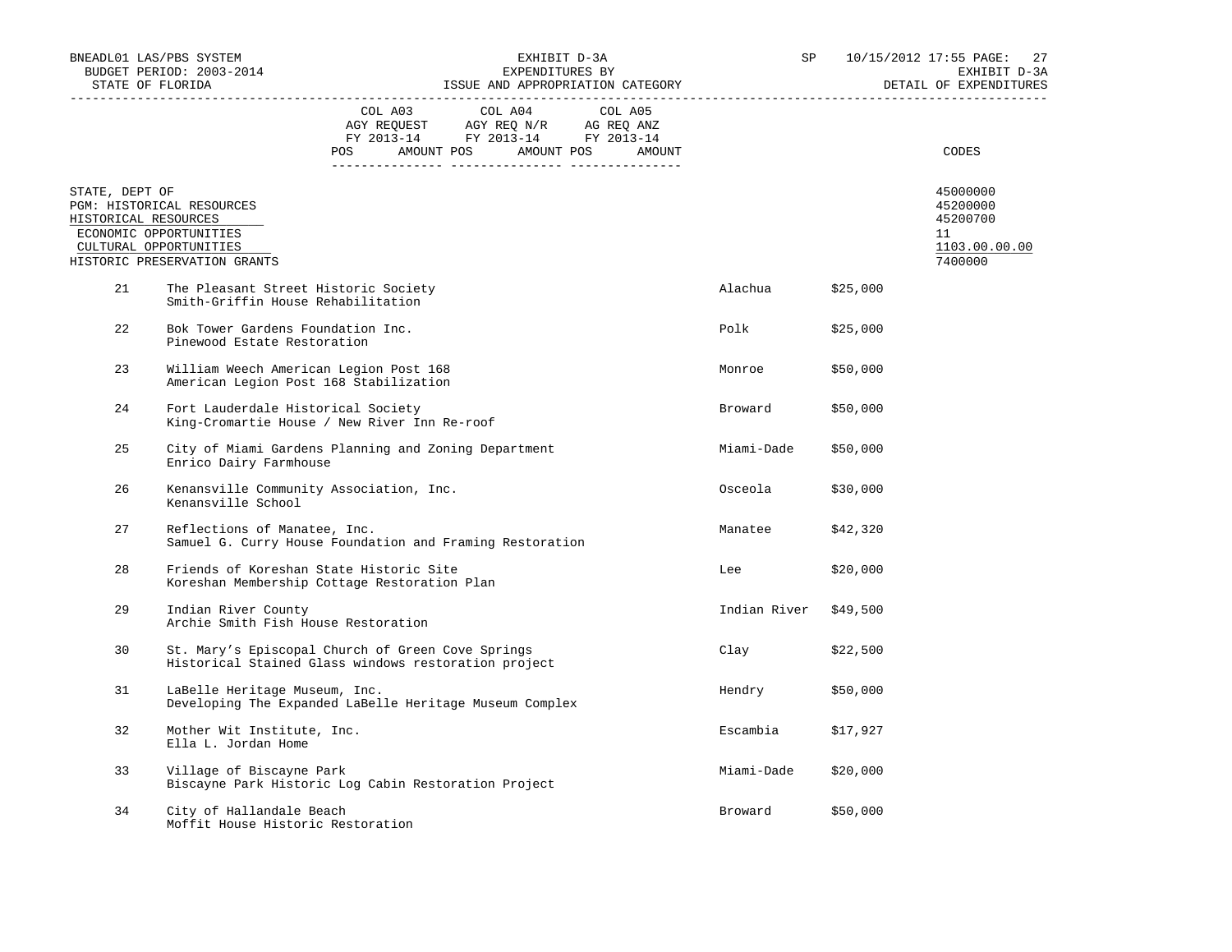|                                          | BNEADL01 LAS/PBS SYSTEM<br>BUDGET PERIOD: 2003-2014<br>TASUE AND APPROPRIATION CATEGORY PERPENDING DETAIL OF EXPENDING DESCRIPTION CATEGORY PERPENDING DETAIL OF EXPENDING DETAIL OF EXPENDING DETAIL OF EXPENDING DETAIL OF EXPENDING DETAIL OF EXPENDING DETAIL OF EXPENDING DETAIL |                                      |            | EXHIBIT D-3A | EXPENDITURES BY                                                                                                                                                                                                                                                                 |        |           | SP |             | 10/15/2012 17:55 PAGE: 28<br>EXHIBIT D-3A<br>DETAIL OF EXPENDITURES |
|------------------------------------------|---------------------------------------------------------------------------------------------------------------------------------------------------------------------------------------------------------------------------------------------------------------------------------------|--------------------------------------|------------|--------------|---------------------------------------------------------------------------------------------------------------------------------------------------------------------------------------------------------------------------------------------------------------------------------|--------|-----------|----|-------------|---------------------------------------------------------------------|
|                                          |                                                                                                                                                                                                                                                                                       | POS                                  | AMOUNT POS | AMOUNT POS   | COL A03 COL A04 COL A05<br>$\begin{tabular}{lllllll} \bf AGY \,\, &\bf REQUEST \,\, &\bf AGY \,\, &\bf REQ \,\, &\bf N/R \,\, &\bf AG \,\, &\bf REQ \,\, &\bf ANZ \,\, \\ \bf FY \,\, &\bf 2013-14 \,\, &\bf FY \,\, &\bf 2013-14 \,\, &\bf FY \,\, &\bf 2013-14 \end{tabular}$ | AMOUNT |           |    |             | CODES                                                               |
| STATE, DEPT OF<br>HISTORICAL RESOURCES   | PGM: HISTORICAL RESOURCES<br>ECONOMIC OPPORTUNITIES<br>CULTURAL OPPORTUNITIES<br>HISTORIC PRESERVATION GRANTS                                                                                                                                                                         |                                      |            |              |                                                                                                                                                                                                                                                                                 |        |           |    |             | 45000000<br>45200000<br>45200700<br>11<br>1103.00.00.00<br>7400000  |
| 35                                       | Friends of Chinsegut Hill, Inc                                                                                                                                                                                                                                                        | Chinsequt Manor House Rehabilitation |            |              |                                                                                                                                                                                                                                                                                 |        | Hernando  |    | \$24,735    |                                                                     |
| 36                                       | Wakulla County School Board<br>Sopchoppy High School                                                                                                                                                                                                                                  |                                      |            |              |                                                                                                                                                                                                                                                                                 |        | Wakulla   |    | \$50,000    |                                                                     |
| 37                                       | Sebring Airport Authority                                                                                                                                                                                                                                                             | Sebring World War II Control Tower   |            |              |                                                                                                                                                                                                                                                                                 |        | Highlands |    | \$50,000    |                                                                     |
| 38                                       | Town of Orange Park<br>Clarke Park Shed                                                                                                                                                                                                                                               |                                      |            |              |                                                                                                                                                                                                                                                                                 |        | Clay      |    | \$10,050    |                                                                     |
| 39                                       | City of Winter Haven<br>Federal Building Assessment                                                                                                                                                                                                                                   |                                      |            |              |                                                                                                                                                                                                                                                                                 |        | Polk      |    | \$13,875    |                                                                     |
|                                          | Total 2013-2014 Small Matching Historic Preservation Grant Request                                                                                                                                                                                                                    |                                      |            |              |                                                                                                                                                                                                                                                                                 |        |           |    | \$1,398,773 |                                                                     |
| CODE CORRECTIONS<br>FIXED CAPITAL OUTLAY | CAPITAL IMPROVEMENT PLAN<br>FACILITIES REPAIR & MAINT                                                                                                                                                                                                                                 |                                      |            |              |                                                                                                                                                                                                                                                                                 |        |           |    |             | 9900000<br>990C000<br>080000<br>080956                              |
|                                          | GENERAL REVENUE FUND                                                                                                                                                                                                                                                                  | $-STATE$ 100,000 100,000             |            |              |                                                                                                                                                                                                                                                                                 |        |           |    |             | 1000 1                                                              |
|                                          |                                                                                                                                                                                                                                                                                       |                                      |            |              |                                                                                                                                                                                                                                                                                 |        |           |    |             |                                                                     |

AGENCY NARRATIVE:

 2013-2014 BUDGET YEAR NARRATIVE: FACILITIES REPAIR & MAINT IT COMPONENT? NO The Department of State, Division of Historical Resources, is requesting \$100,000 in Fixed Capital Outlay non-recurring General Revenue funding. The Division requests funding for the replacement of Lightning Arrest, Life Safety, Fire Suppression and Security systems in the historic reconstructions at Mission San Luis. Antiquated systems along with inappropriate telecommunication wiring have made the reconstructions increasingly vulnerable to numerous lightning strikes with each storm system passing through the area. Lightning strikes anywhere in close proximity to the Mission have the potential of traveling to any of the reconstructions. Recurring damage to the systems has resulted in substantial costs for repairs and replacement of equipment. Funding is requested to install a lightning arrest system as well as standalone systems and non-subterraneous telecommunication wiring.

In accordance with the Five Year Statewide Strategic Plan for Economic Development as developed by the Florida Department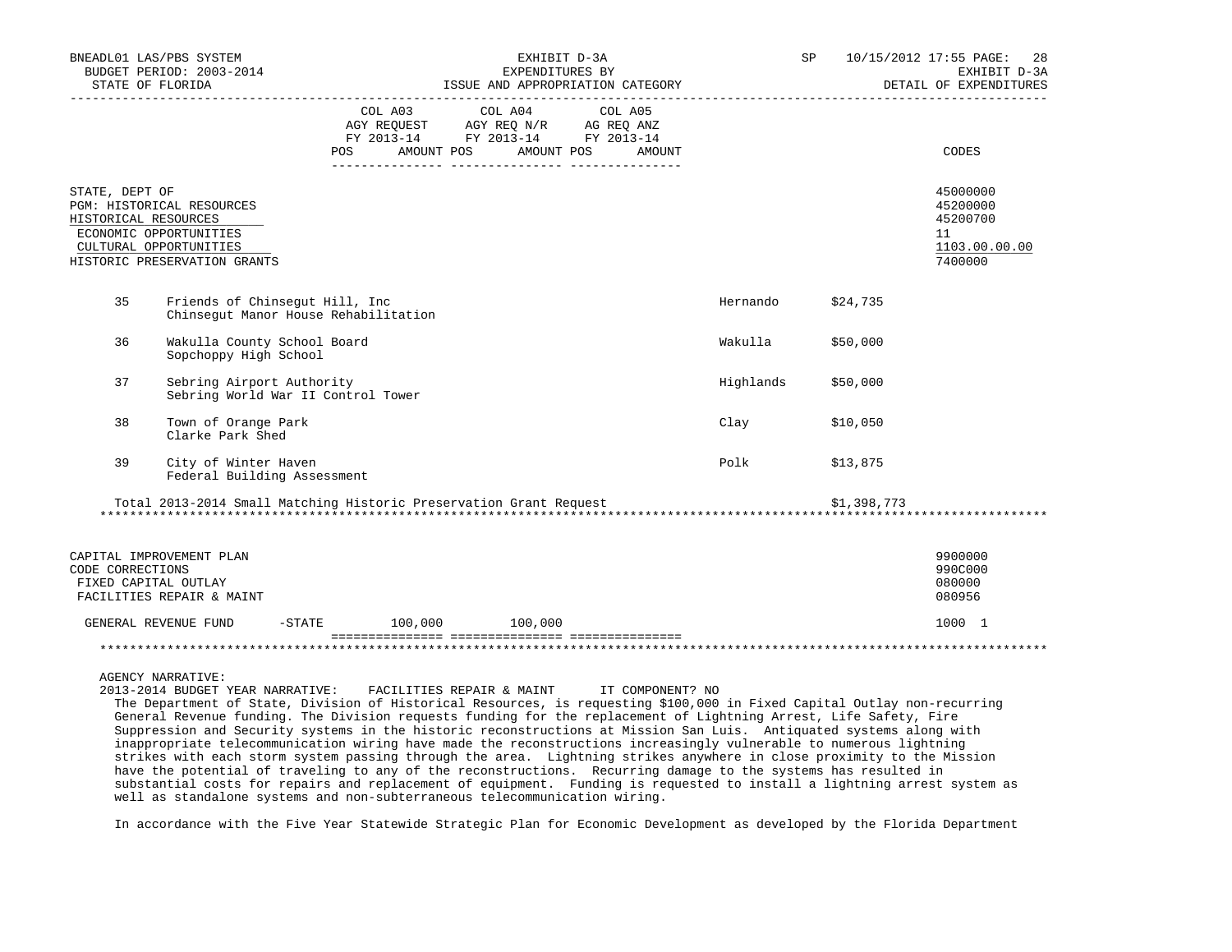| BNEADL01 LAS/PBS SYSTEM<br>BUDGET PERIOD: 2003-2014                                                                                                                                                                                                                                                                                                                                                                                                                                                                                                                                                                                                                                                                                                                                                                        |                    | EXHIBIT D-3A<br>EXPENDITURES BY                                                                               |                   | SP | 10/15/2012 17:55 PAGE: 29<br>EXHIBIT D-3A                                     |
|----------------------------------------------------------------------------------------------------------------------------------------------------------------------------------------------------------------------------------------------------------------------------------------------------------------------------------------------------------------------------------------------------------------------------------------------------------------------------------------------------------------------------------------------------------------------------------------------------------------------------------------------------------------------------------------------------------------------------------------------------------------------------------------------------------------------------|--------------------|---------------------------------------------------------------------------------------------------------------|-------------------|----|-------------------------------------------------------------------------------|
| STATE OF FLORIDA                                                                                                                                                                                                                                                                                                                                                                                                                                                                                                                                                                                                                                                                                                                                                                                                           |                    | ISSUE AND APPROPRIATION CATEGORY                                                                              |                   |    | DETAIL OF EXPENDITURES                                                        |
|                                                                                                                                                                                                                                                                                                                                                                                                                                                                                                                                                                                                                                                                                                                                                                                                                            | COL A03<br>POS FOR | COL A04<br>AGY REQUEST AGY REQ N/R AG REQ ANZ<br>FY 2013-14 FY 2013-14 FY 2013-14<br>AMOUNT POS<br>AMOUNT POS | COL A05<br>AMOUNT |    | CODES                                                                         |
| STATE, DEPT OF<br>PGM: HISTORICAL RESOURCES<br>HISTORICAL RESOURCES<br>ECONOMIC OPPORTUNITIES<br>CULTURAL OPPORTUNITIES<br>CAPITAL IMPROVEMENT PLAN<br>CODE CORRECTIONS                                                                                                                                                                                                                                                                                                                                                                                                                                                                                                                                                                                                                                                    |                    |                                                                                                               |                   |    | 45000000<br>45200000<br>45200700<br>11<br>1103.00.00.00<br>9900000<br>990C000 |
| of Economic Opportunity and stipulated in Section 20.60, Florida Statutes, the strategies that align with the request are<br>Strategy 27: Create and sustain vibrant, safe and healthy communities that attract workers, businesses, residents and<br>visitors, and Strategy 29: Promote, develop, protect and leverage Florida's natural, art and cultural assets in a<br>sustainable manner.<br>****************************                                                                                                                                                                                                                                                                                                                                                                                             |                    |                                                                                                               |                   |    |                                                                               |
| MAINTENANCE AND REPAIR<br>FIXED CAPITAL OUTLAY<br>GROVE - REPAIR/MAINT/ADA                                                                                                                                                                                                                                                                                                                                                                                                                                                                                                                                                                                                                                                                                                                                                 |                    |                                                                                                               |                   |    | 990M000<br>080000<br>080902                                                   |
| GENERAL REVENUE FUND                                                                                                                                                                                                                                                                                                                                                                                                                                                                                                                                                                                                                                                                                                                                                                                                       | $-$ STATE          | 2,750,000 2,750,000                                                                                           |                   |    | 1000 1                                                                        |
|                                                                                                                                                                                                                                                                                                                                                                                                                                                                                                                                                                                                                                                                                                                                                                                                                            |                    |                                                                                                               |                   |    |                                                                               |
| <b>AGENCY NARRATIVE:</b><br>2013-2014 BUDGET YEAR NARRATIVE:<br>The Department of State, Division of Historical Resources, requests \$2,750,000 in Fixed Capital Outlay non-recurring<br>General Revenue for Phase II-C funding support for the continued development of the Grove as a publicly visited and<br>accessible museum in order to fulfill the requirements of section 267.075, Florida Statutes. The funds will complete the<br>interior rehabilitation of this historically significant structure and provide access and parking for the site. Funds<br>will be used for the restoration of hardwood flooring, cabinetry, trim, doors and windows as well as plaster replacement,<br>restoration and painting. Site improvements will be required to provide enhanced public access and parking for the site. |                    | GROVE - REPAIR/MAINT/ADA      IT COMPONENT? NO                                                                |                   |    |                                                                               |

 In accordance with the Five Year Statewide Strategic Plan for Economic Development as developed by the Florida Department of Economic Opportunity and stipulated in Section 20.60, Florida Statutes, the strategies that align with the request are Strategy 13: Coordinate decision making and investments for economic development, land use, transportation, infrastructure, housing, water, energy, natural resources, workforce and community development at the statewide, regional and local levels, Strategy 27: Create and sustain vibrant, safe and healthy communities that attract workers, businesses, residents and visitors, and Strategy 29: Promote, develop, protect and leverage Florida's natural, art and cultural assets in a sustainable manner. \*\*\*\*\*\*\*\*\*\*\*\*\*\*\*\*\*\*\*\*\*\*\*\*\*\*\*\*\*\*\*\*\*\*\*\*\*\*\*\*\*\*\*\*\*\*\*\*\*\*\*\*\*\*\*\*\*\*\*\*\*\*\*\*\*\*\*\*\*\*\*\*\*\*\*\*\*\*\*\*\*\*\*\*\*\*\*\*\*\*\*\*\*\*\*\*\*\*\*\*\*\*\*\*\*\*\*\*\*\*\*\*\*\*\*\*\*\*\*\*\*\*\*\*\*\*\*

The completion of this phase will result in a certificate of occupancy enabling the building to be fully operational.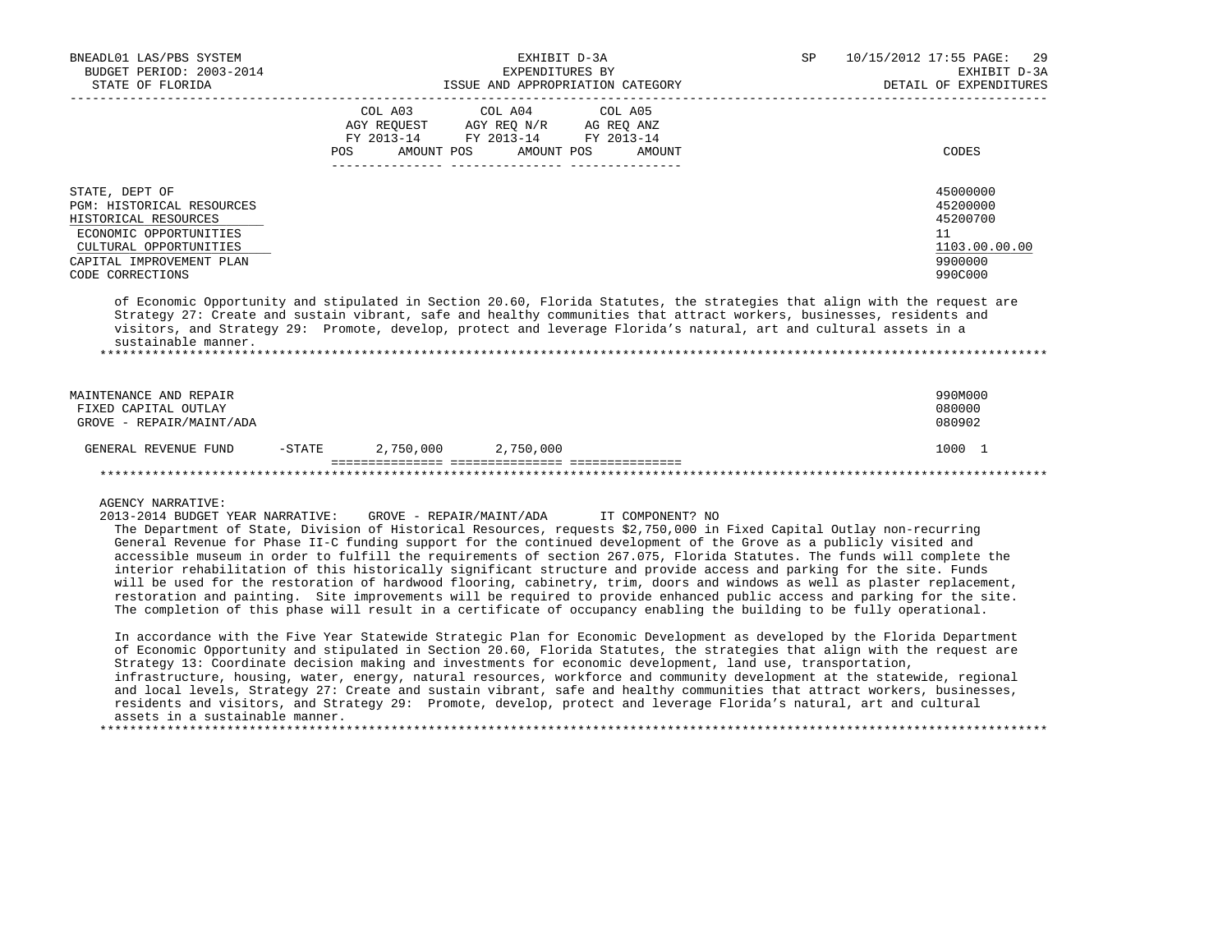| BNEADL01 LAS/PBS SYSTEM<br>BUDGET PERIOD: 2003-2014<br>STATE OF FLORIDA                                                 |                        | EXHIBIT D-3A<br>EXPENDITURES BY<br>ISSUE AND APPROPRIATION CATEGORY                                                                   | SP <sub>2</sub> | 10/15/2012 17:55 PAGE: 30<br>EXHIBIT D-3A<br>DETAIL OF EXPENDITURES |  |
|-------------------------------------------------------------------------------------------------------------------------|------------------------|---------------------------------------------------------------------------------------------------------------------------------------|-----------------|---------------------------------------------------------------------|--|
|                                                                                                                         |                        | COL A03 COL A04 COL A05<br>AGY REQUEST AGY REQ N/R AG REQ ANZ<br>FY 2013-14 FY 2013-14 FY 2013-14<br>POS AMOUNT POS AMOUNT POS AMOUNT |                 | CODES                                                               |  |
| STATE, DEPT OF<br>PGM: HISTORICAL RESOURCES<br>HISTORICAL RESOURCES<br>ECONOMIC OPPORTUNITIES<br>CULTURAL OPPORTUNITIES |                        |                                                                                                                                       |                 | 45000000<br>45200000<br>45200700<br>11<br>1103.00.00.00             |  |
| TOTAL: CULTURAL OPPORTUNITIES<br>BY FUND TYPE                                                                           |                        |                                                                                                                                       |                 | 1103.00.00.00                                                       |  |
| GENERAL REVENUE FUND<br>TRUST FUNDS                                                                                     | 6,352,893<br>5,076,306 | 4,748,773                                                                                                                             |                 | 1000<br>2000                                                        |  |
| TOTAL POSITIONS 51.00<br>TOTAL PROG COMP 11,429,199 4,748,773<br>TOTAL SALARY RATE $1,876,003$                          |                        |                                                                                                                                       |                 |                                                                     |  |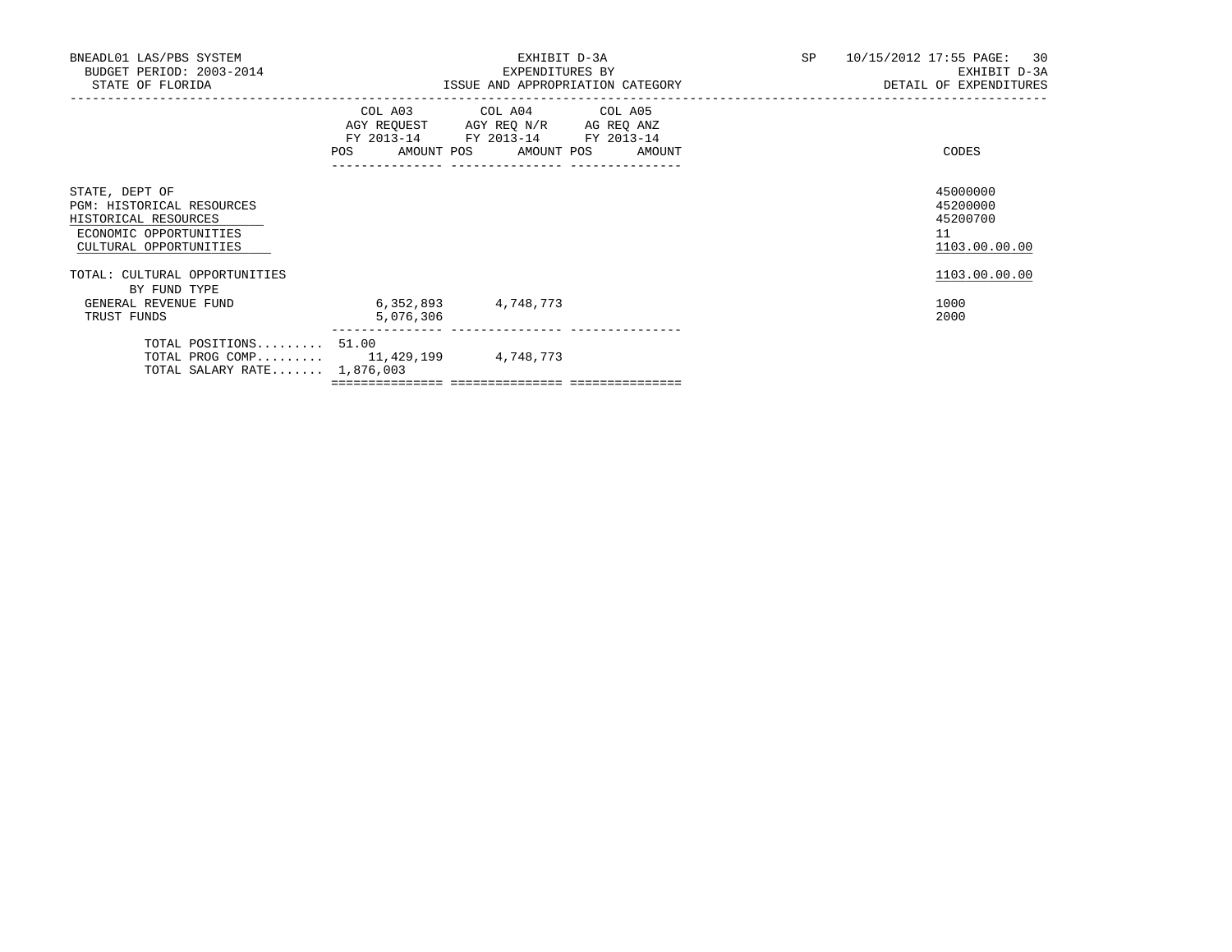| BNEADL01 LAS/PBS SYSTEM<br>BUDGET PERIOD: 2003-2014<br>STATE OF FLORIDA                                                                                                                                                     |           |                               | EXHIBIT D-3A<br>EXPENDITURES BY<br>ISSUE AND APPROPRIATION CATEGORY                                                  | SP | 31<br>10/15/2012 17:55 PAGE:<br>EXHIBIT D-3A<br>DETAIL OF EXPENDITURES                  |
|-----------------------------------------------------------------------------------------------------------------------------------------------------------------------------------------------------------------------------|-----------|-------------------------------|----------------------------------------------------------------------------------------------------------------------|----|-----------------------------------------------------------------------------------------|
|                                                                                                                                                                                                                             |           | COL A03<br>AMOUNT POS<br>POS. | COL A04<br>COL A05<br>AGY REQUEST AGY REQ N/R AG REQ ANZ<br>FY 2013-14 FY 2013-14 FY 2013-14<br>AMOUNT POS<br>AMOUNT |    | CODES                                                                                   |
| STATE, DEPT OF<br>PGM: CORPORATIONS<br>COMMERCIAL RECORD/REGIST<br>PUBLIC PROTECTION<br>CONSUMER SAFETY/PROTECTION<br>ESTIMATED EXPENDITURES<br>ESTIMATED EXPENDITURES - OPERATIONS<br>SALARY RATE<br>SALARY RATE 3,515,749 |           |                               |                                                                                                                      |    | 45000000<br>45300000<br>45300100<br>12<br>1205.00.00.00<br>1000000<br>1001000<br>000000 |
| SALARIES AND BENEFITS                                                                                                                                                                                                       |           |                               |                                                                                                                      |    | 010000                                                                                  |
| GENERAL REVENUE FUND                                                                                                                                                                                                        | $-$ STATE | 104.00<br>4,672,631           |                                                                                                                      |    | 1000 1                                                                                  |
| <b>EXPENSES</b>                                                                                                                                                                                                             |           |                               |                                                                                                                      |    | 040000                                                                                  |
| GENERAL REVENUE FUND                                                                                                                                                                                                        |           | -STATE 1,970,588              |                                                                                                                      |    | 1000 1                                                                                  |
| OPERATING CAPITAL OUTLAY                                                                                                                                                                                                    |           |                               |                                                                                                                      |    | 060000                                                                                  |
| GENERAL REVENUE FUND                                                                                                                                                                                                        | $-$ STATE | 25,920                        |                                                                                                                      |    | 1000 1                                                                                  |
| SPECIAL CATEGORIES<br>CONTRACTED SERVICES                                                                                                                                                                                   |           |                               |                                                                                                                      |    | 100000<br>100777                                                                        |
| GENERAL REVENUE FUND                                                                                                                                                                                                        | $-$ STATE | 206,712                       |                                                                                                                      |    | 1000 1                                                                                  |
| RICO ACT-ALIEN CORPORATION                                                                                                                                                                                                  |           |                               |                                                                                                                      |    | 103206                                                                                  |
| GENERAL REVENUE FUND                                                                                                                                                                                                        | $-STATE$  | 322,797                       |                                                                                                                      |    | 1000 1                                                                                  |
| RISK MANAGEMENT INSURANCE                                                                                                                                                                                                   |           |                               |                                                                                                                      |    | 103241                                                                                  |
| GENERAL REVENUE FUND                                                                                                                                                                                                        | -STATE    | 16,167                        |                                                                                                                      |    | 1000 1                                                                                  |
| LEASE/PURCHASE/EQUIPMENT                                                                                                                                                                                                    |           |                               |                                                                                                                      |    | 105281                                                                                  |
| GENERAL REVENUE FUND                                                                                                                                                                                                        | $-STATE$  | 5,880                         |                                                                                                                      |    | 1000 1                                                                                  |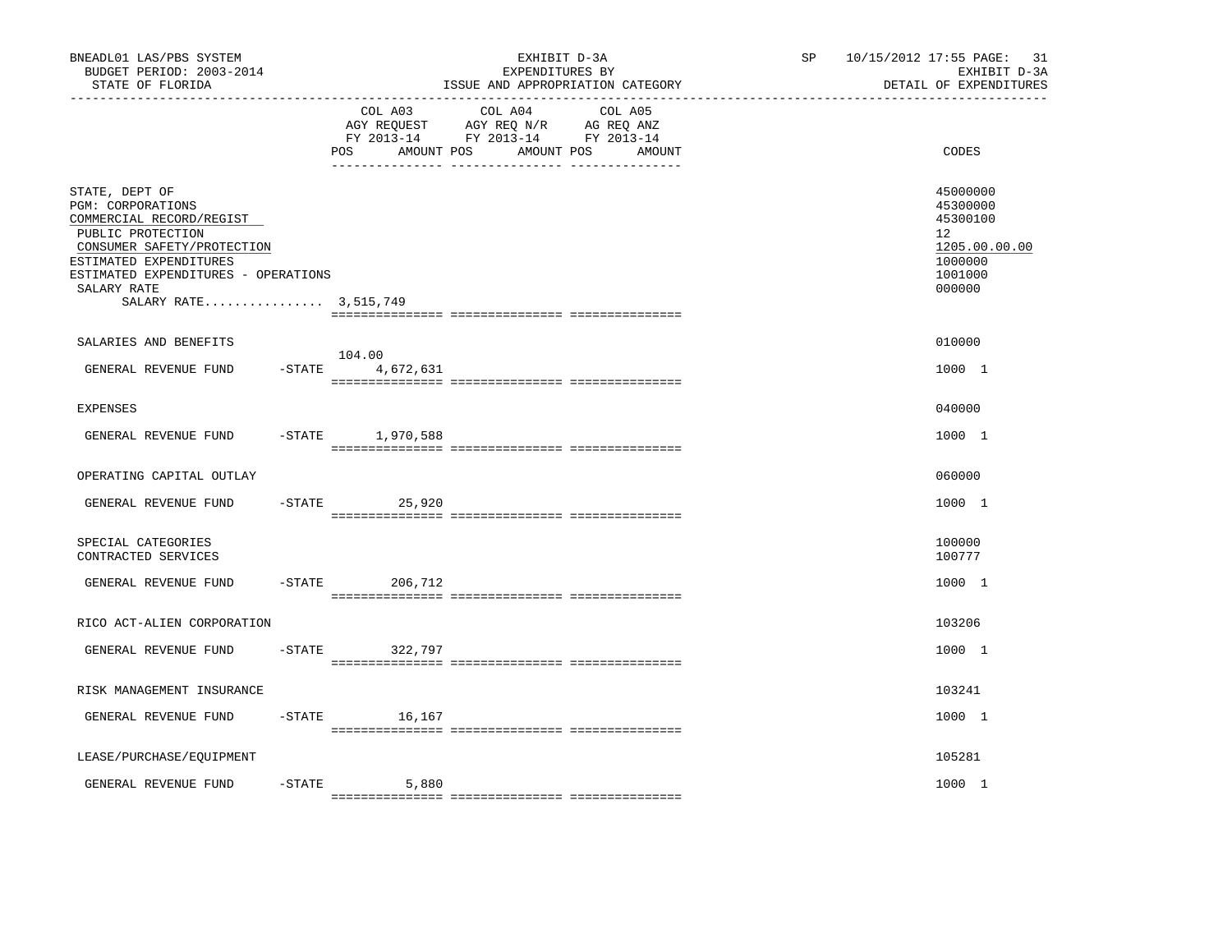| BNEADL01 LAS/PBS SYSTEM<br>BUDGET PERIOD: 2003-2014<br>STATE OF FLORIDA                                                                                                                                                                 |           |                     | EXHIBIT D-3A<br>EXPENDITURES BY<br>ISSUE AND APPROPRIATION CATEGORY                                             |        | SP <sub>2</sub> | 10/15/2012 17:55 PAGE: 32<br>EXHIBIT D-3A<br>DETAIL OF EXPENDITURES                               |
|-----------------------------------------------------------------------------------------------------------------------------------------------------------------------------------------------------------------------------------------|-----------|---------------------|-----------------------------------------------------------------------------------------------------------------|--------|-----------------|---------------------------------------------------------------------------------------------------|
|                                                                                                                                                                                                                                         |           | AMOUNT POS<br>POS   | COL A03 COL A04 COL A05<br>AGY REQUEST AGY REQ N/R AG REQ ANZ<br>FY 2013-14 FY 2013-14 FY 2013-14<br>AMOUNT POS | AMOUNT |                 | CODES                                                                                             |
| STATE, DEPT OF<br>PGM: CORPORATIONS<br>COMMERCIAL RECORD/REGIST<br>PUBLIC PROTECTION<br>CONSUMER SAFETY/PROTECTION<br>ESTIMATED EXPENDITURES<br>ESTIMATED EXPENDITURES - OPERATIONS<br>SPECIAL CATEGORIES<br>TR/DMS/HR SVCS/STW CONTRCT |           |                     |                                                                                                                 |        |                 | 45000000<br>45300000<br>45300100<br>12<br>1205.00.00.00<br>1000000<br>1001000<br>100000<br>107040 |
| GENERAL REVENUE FUND                                                                                                                                                                                                                    | $-$ STATE | 40,664              |                                                                                                                 |        |                 | 1000 1                                                                                            |
| DATA PROCESSING SERVICES<br>SOUTHWOOD SRC                                                                                                                                                                                               |           |                     |                                                                                                                 |        |                 | 210000<br>210021                                                                                  |
| GENERAL REVENUE FUND                                                                                                                                                                                                                    |           | $-STATE$<br>8,796   |                                                                                                                 |        |                 | 1000 1                                                                                            |
| TOTAL: ESTIMATED EXPENDITURES - OPERATIONS<br>TOTAL POSITIONS 104.00<br>TOTAL ISSUE $7,270,155$<br>TOTAL SALARY RATE 3,515,749                                                                                                          |           |                     |                                                                                                                 |        |                 | 1001000                                                                                           |
| CASUALTY INSURANCE PREMIUM<br>ADJUSTMENT<br>SPECIAL CATEGORIES<br>RISK MANAGEMENT INSURANCE                                                                                                                                             |           |                     |                                                                                                                 |        |                 | 1001090<br>100000<br>103241                                                                       |
| GENERAL REVENUE FUND                                                                                                                                                                                                                    |           | $-$ STATE $11, 779$ |                                                                                                                 |        |                 | 1000 1                                                                                            |
| FLORIDA RETIREMENT SYSTEM<br>CONTRIBUTION ADJUSTMENT FOR<br>FISCAL YEAR 2012-2013<br>SALARIES AND BENEFITS                                                                                                                              |           |                     |                                                                                                                 |        |                 | 1001240<br>010000                                                                                 |
| GENERAL REVENUE FUND                                                                                                                                                                                                                    |           | $-STATE$ 13,483     |                                                                                                                 |        |                 | 1000 1                                                                                            |
| DATA PROCESSING SERVICES<br>SOUTHWOOD SRC                                                                                                                                                                                               |           |                     |                                                                                                                 |        |                 | 210000<br>210021                                                                                  |
| GENERAL REVENUE FUND                                                                                                                                                                                                                    | $-$ STATE | 5                   |                                                                                                                 |        |                 | 1000 1                                                                                            |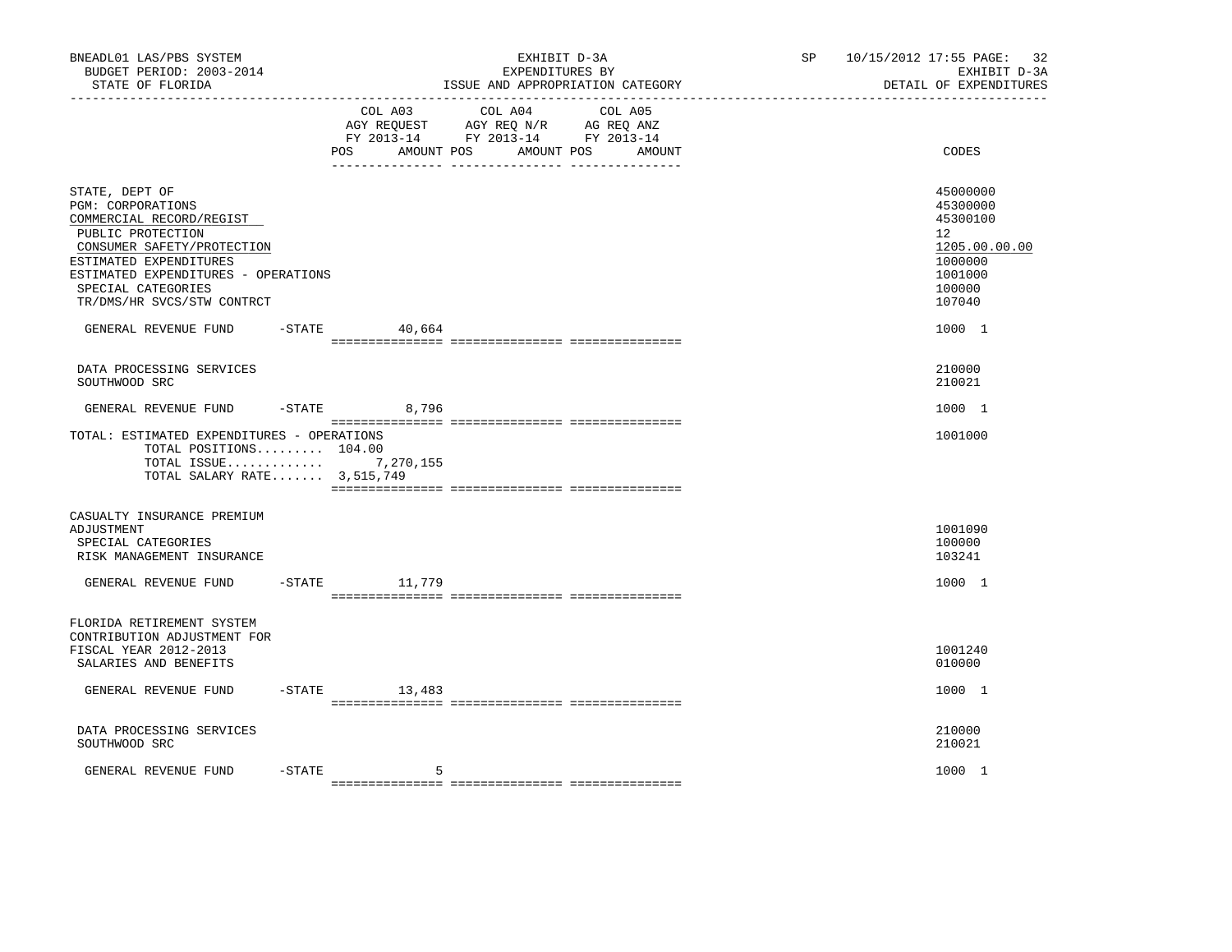| BNEADL01 LAS/PBS SYSTEM<br>BUDGET PERIOD: 2003-2014<br>STATE OF FLORIDA                                                                                                                                                                  | EXHIBIT D-3A<br>EXPENDITURES BY<br>ISSUE AND APPROPRIATION CATEGORY                                                                                                                    | 10/15/2012 17:55 PAGE: 33<br>SP and the set of the set of the set of the set of the set of the set of the set of the set of the set of the set of the set of the set of the set of the set of the set of the set of the set of the set of the set of the se<br>EXHIBIT D-3A<br>DETAIL OF EXPENDITURES |
|------------------------------------------------------------------------------------------------------------------------------------------------------------------------------------------------------------------------------------------|----------------------------------------------------------------------------------------------------------------------------------------------------------------------------------------|-------------------------------------------------------------------------------------------------------------------------------------------------------------------------------------------------------------------------------------------------------------------------------------------------------|
|                                                                                                                                                                                                                                          | COL A04<br>COL A03<br>COL A05<br>AGY REQUEST AGY REQ N/R AG REQ ANZ<br>FY 2013-14 FY 2013-14 FY 2013-14<br>AMOUNT POS<br>POS<br>AMOUNT POS<br>AMOUNT<br>__ ________________ __________ | CODES                                                                                                                                                                                                                                                                                                 |
| STATE, DEPT OF<br><b>PGM: CORPORATIONS</b><br>COMMERCIAL RECORD/REGIST<br>PUBLIC PROTECTION<br>CONSUMER SAFETY/PROTECTION<br>ESTIMATED EXPENDITURES<br>FLORIDA RETIREMENT SYSTEM<br>CONTRIBUTION ADJUSTMENT FOR<br>FISCAL YEAR 2012-2013 |                                                                                                                                                                                        | 45000000<br>45300000<br>45300100<br>12 <sup>12</sup><br>1205.00.00.00<br>1000000<br>1001240                                                                                                                                                                                                           |
| TOTAL: FLORIDA RETIREMENT SYSTEM<br>CONTRIBUTION ADJUSTMENT FOR<br>FISCAL YEAR 2012-2013<br>TOTAL ISSUE $13,488$                                                                                                                         |                                                                                                                                                                                        | 1001240                                                                                                                                                                                                                                                                                               |
| ADJUSTMENT TO STATE HEALTH<br>INSURANCE PREMIUM CONTRIBUTION -<br>FISCAL YEAR 2012-13<br>SALARIES AND BENEFITS                                                                                                                           |                                                                                                                                                                                        | 1001830<br>010000                                                                                                                                                                                                                                                                                     |
| GENERAL REVENUE FUND                                                                                                                                                                                                                     | -STATE 12,929                                                                                                                                                                          | 1000 1                                                                                                                                                                                                                                                                                                |
| DATA PROCESSING SERVICES<br>SOUTHWOOD SRC                                                                                                                                                                                                |                                                                                                                                                                                        | 210000<br>210021                                                                                                                                                                                                                                                                                      |
| $-$ STATE<br>GENERAL REVENUE FUND                                                                                                                                                                                                        | 5                                                                                                                                                                                      | 1000 1                                                                                                                                                                                                                                                                                                |
| TOTAL: ADJUSTMENT TO STATE HEALTH<br>INSURANCE PREMIUM CONTRIBUTION -<br>FISCAL YEAR 2012-13                                                                                                                                             |                                                                                                                                                                                        | 1001830                                                                                                                                                                                                                                                                                               |
| TOTAL ISSUE                                                                                                                                                                                                                              | 12,934                                                                                                                                                                                 |                                                                                                                                                                                                                                                                                                       |
| REALLOCATION OF HUMAN RESOURCES<br>OUTSOURCING<br>SPECIAL CATEGORIES<br>TR/DMS/HR SVCS/STW CONTRCT                                                                                                                                       |                                                                                                                                                                                        | 1005900<br>100000<br>107040                                                                                                                                                                                                                                                                           |
| GENERAL REVENUE FUND<br>$-$ STATE                                                                                                                                                                                                        | $891 -$                                                                                                                                                                                | 1000 1                                                                                                                                                                                                                                                                                                |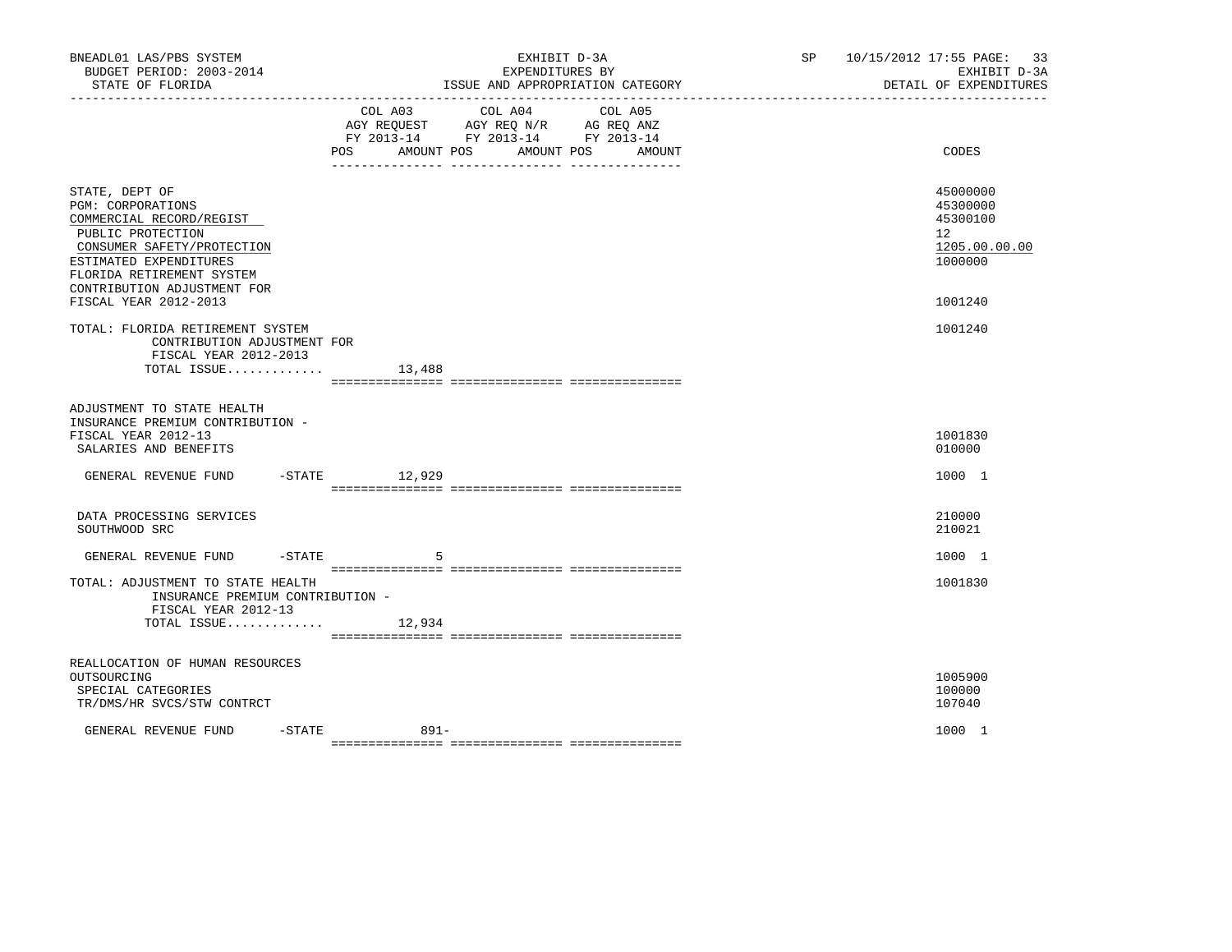| BNEADL01 LAS/PBS SYSTEM<br>BUDGET PERIOD: 2003-2014<br>STATE OF FLORIDA                                                                             |        | EXHIBIT D-3A<br>EXPENDITURES BY<br>ISSUE AND APPROPRIATION CATEGORY                                                                   | SP 10/15/2012 17:55 PAGE: 34<br>EXHIBIT D-3A<br>DETAIL OF EXPENDITURES |
|-----------------------------------------------------------------------------------------------------------------------------------------------------|--------|---------------------------------------------------------------------------------------------------------------------------------------|------------------------------------------------------------------------|
|                                                                                                                                                     |        | COL A03 COL A04 COL A05<br>AGY REQUEST AGY REQ N/R AG REQ ANZ<br>FY 2013-14 FY 2013-14 FY 2013-14<br>POS AMOUNT POS AMOUNT POS AMOUNT | CODES                                                                  |
| STATE, DEPT OF<br>PGM: CORPORATIONS<br>COMMERCIAL RECORD/REGIST<br>PUBLIC PROTECTION<br>CONSUMER SAFETY/PROTECTION<br>ANNUALIZATION OF ADMINISTERED |        |                                                                                                                                       | 45000000<br>45300000<br>45300100<br>12<br>1205.00.00.00                |
| FUNDS APPROPRIATIONS<br>STATE HEALTH INSURANCE ADJUSTMENT<br>FOR FY 2012-13 - 10 MONTHS<br><b>ANNUALIZATION</b><br>SALARIES AND BENEFITS            |        |                                                                                                                                       | 26A0000<br>26A1830<br>010000                                           |
| GENERAL REVENUE FUND -STATE                                                                                                                         | 64,645 |                                                                                                                                       | 1000 1                                                                 |
| DATA PROCESSING SERVICES<br>SOUTHWOOD SRC                                                                                                           |        |                                                                                                                                       | 210000<br>210021                                                       |
| GENERAL REVENUE FUND -STATE                                                                                                                         | 25     |                                                                                                                                       | 1000 1                                                                 |
| TOTAL: STATE HEALTH INSURANCE ADJUSTMENT<br>FOR FY 2012-13 - 10 MONTHS<br>ANNUALIZATION                                                             |        |                                                                                                                                       | 26A1830                                                                |
| TOTAL ISSUE                                                                                                                                         | 64,670 |                                                                                                                                       |                                                                        |
| TOTAL: CONSUMER SAFETY/PROTECTION<br>BY FUND TYPE                                                                                                   |        |                                                                                                                                       | 1205.00.00.00                                                          |
| GENERAL REVENUE FUND $7,372,135$<br>SALARY RATE 3,515,749                                                                                           | 104.00 |                                                                                                                                       | 1000                                                                   |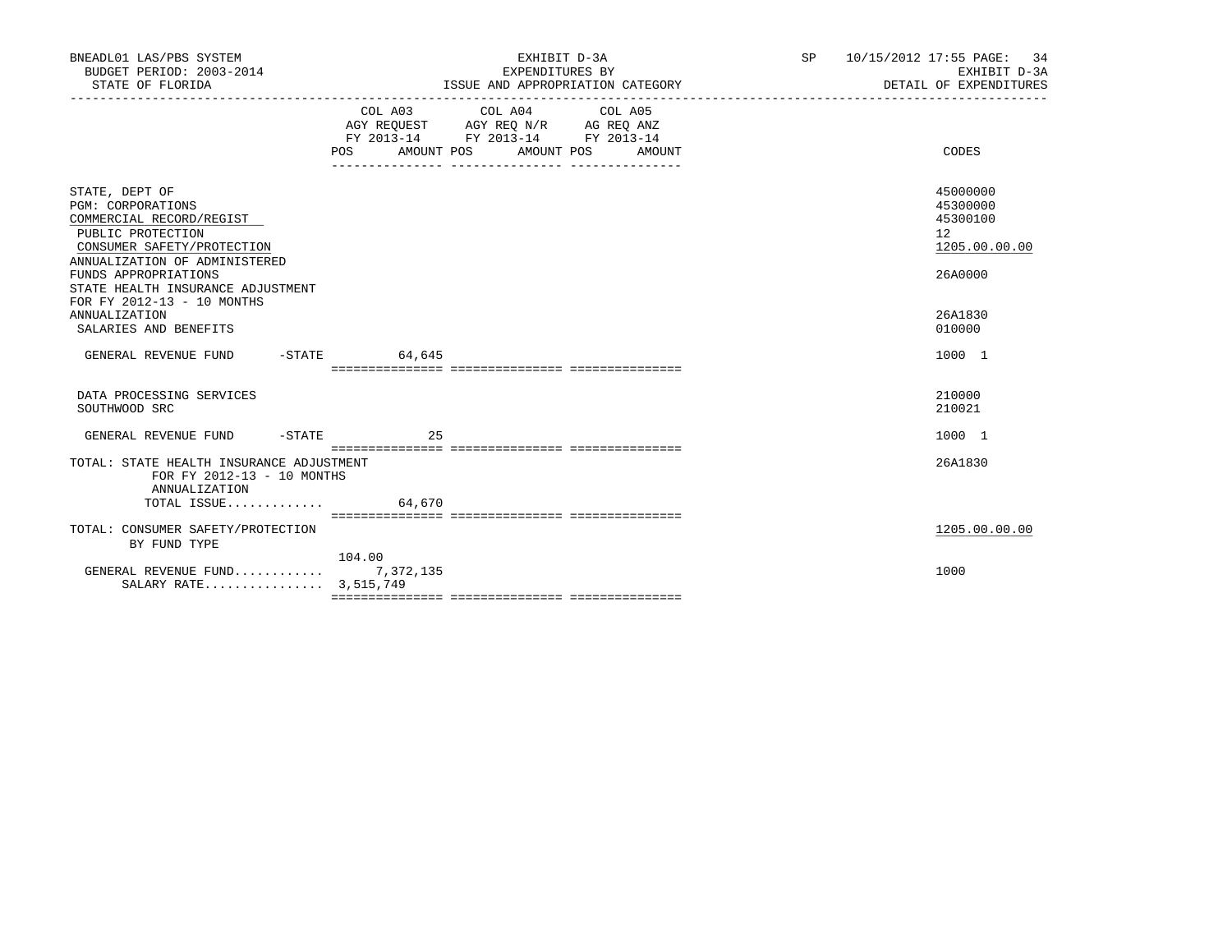| BNEADL01 LAS/PBS SYSTEM<br>BUDGET PERIOD: 2003-2014<br>STATE OF FLORIDA                                                                                                                                             | EXHIBIT D-3A<br>EXPENDITURES BY<br>ISSUE AND APPROPRIATION CATEGORY                                                                   | SP 10/15/2012 17:55 PAGE:<br>35<br>EXHIBIT D-3A<br>DETAIL OF EXPENDITURES               |
|---------------------------------------------------------------------------------------------------------------------------------------------------------------------------------------------------------------------|---------------------------------------------------------------------------------------------------------------------------------------|-----------------------------------------------------------------------------------------|
|                                                                                                                                                                                                                     | COL A03 COL A04 COL A05<br>AGY REQUEST AGY REQ N/R AG REQ ANZ<br>FY 2013-14 FY 2013-14 FY 2013-14<br>POS AMOUNT POS AMOUNT POS AMOUNT | CODES                                                                                   |
| STATE, DEPT OF<br>PGM: LIBRARY/INFO SVCS<br>LIBRARY/ARCHIVES/INFO SVCS<br>EDUCATION<br>EDUCATIONAL SUPPORT<br>ESTIMATED EXPENDITURES<br>ESTIMATED EXPENDITURES - OPERATIONS<br>SALARY RATE<br>SALARY RATE 2,788,197 |                                                                                                                                       | 45000000<br>45400000<br>45400100<br>03<br>0309.00.00.00<br>1000000<br>1001000<br>000000 |
| SALARIES AND BENEFITS                                                                                                                                                                                               |                                                                                                                                       | 010000                                                                                  |
| GENERAL REVENUE FUND -STATE 1,231,292<br>FEDERAL GRANTS TRUST FUND -FEDERL 1,349,304<br>RECORDS MANAGEMENT TF -STATE 1,028,094                                                                                      |                                                                                                                                       | 1000 1<br>2261 3<br>2572 1                                                              |
| TOTAL POSITIONS 70.00<br>TOTAL APPRO                                                                                                                                                                                | _________________<br>3,608,690                                                                                                        |                                                                                         |
| OTHER PERSONAL SERVICES                                                                                                                                                                                             |                                                                                                                                       | 030000                                                                                  |
| GENERAL REVENUE FUND -STATE<br>FEDERAL GRANTS TRUST FUND -FEDERL<br>RECORDS MANAGEMENT TF -STATE                                                                                                                    | 73,251<br>213,770<br>52,412                                                                                                           | 1000 1<br>2261 3<br>2572 1                                                              |
| TOTAL APPRO                                                                                                                                                                                                         | 339,433                                                                                                                               |                                                                                         |
| EXPENSES                                                                                                                                                                                                            |                                                                                                                                       | 040000                                                                                  |
| GENERAL REVENUE FUND -STATE 1,753,403<br>FEDERAL GRANTS TRUST FUND -FEDERL<br>RECORDS MANAGEMENT TF -STATE 604,423                                                                                                  | 320,574                                                                                                                               | 1000 1<br>2261 3<br>2572 1                                                              |
| TOTAL APPRO                                                                                                                                                                                                         | 2,678,400                                                                                                                             |                                                                                         |
| AID TO LOCAL GOVERNMENTS<br>G/A-LIBRARY GRANTS                                                                                                                                                                      |                                                                                                                                       | 050000<br>050792                                                                        |
| GENERAL REVENUE FUND -STATE 21,300,000<br>FEDERAL GRANTS TRUST FUND -FEDERL 2,400,606                                                                                                                               |                                                                                                                                       | 1000 1<br>2261 3                                                                        |
| TOTAL APPRO                                                                                                                                                                                                         | ______________<br>23,700,606                                                                                                          |                                                                                         |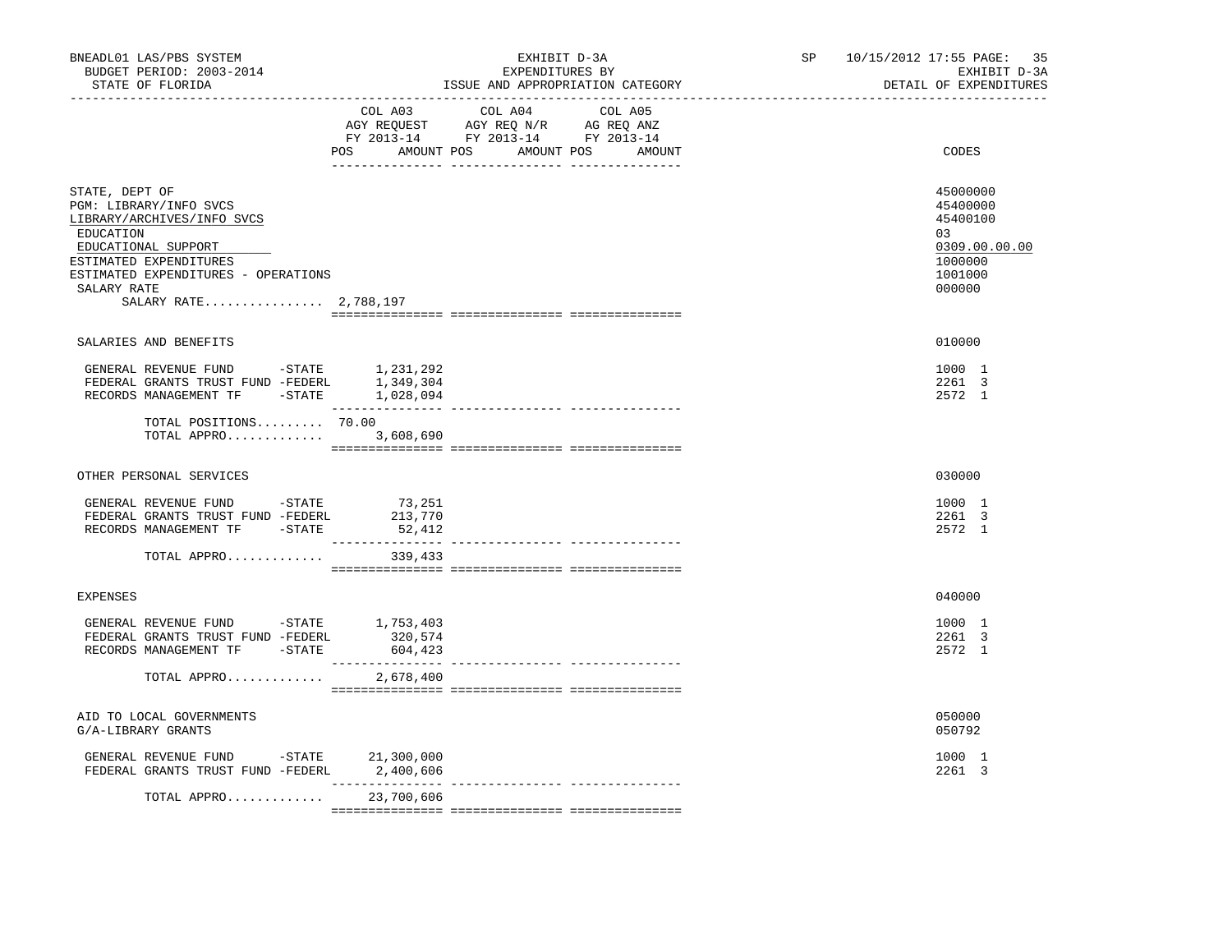| BNEADL01 LAS/PBS SYSTEM<br>BUDGET PERIOD: 2003-2014<br>STATE OF FLORIDA<br>------------------                                                                                                           |                           | EXHIBIT D-3A<br>EXPENDITURES BY<br>ISSUE AND APPROPRIATION CATEGORY                                                                   | 10/15/2012 17:55 PAGE:<br>SP and the set of the set of the set of the set of the set of the set of the set of the set of the set of the set of the set of the set of the set of the set of the set of the set of the set of the set of the set of the se<br>------------------------- | 36<br>EXHIBIT D-3A<br>DETAIL OF EXPENDITURES                                            |
|---------------------------------------------------------------------------------------------------------------------------------------------------------------------------------------------------------|---------------------------|---------------------------------------------------------------------------------------------------------------------------------------|---------------------------------------------------------------------------------------------------------------------------------------------------------------------------------------------------------------------------------------------------------------------------------------|-----------------------------------------------------------------------------------------|
|                                                                                                                                                                                                         |                           | COL A03 COL A04 COL A05<br>AGY REQUEST AGY REQ N/R AG REQ ANZ<br>FY 2013-14 FY 2013-14 FY 2013-14<br>POS AMOUNT POS AMOUNT POS AMOUNT |                                                                                                                                                                                                                                                                                       | CODES                                                                                   |
| STATE, DEPT OF<br>PGM: LIBRARY/INFO SVCS<br>LIBRARY/ARCHIVES/INFO SVCS<br>EDUCATION<br>EDUCATIONAL SUPPORT<br>ESTIMATED EXPENDITURES<br>ESTIMATED EXPENDITURES - OPERATIONS<br>OPERATING CAPITAL OUTLAY |                           |                                                                                                                                       |                                                                                                                                                                                                                                                                                       | 45000000<br>45400000<br>45400100<br>03<br>0309.00.00.00<br>1000000<br>1001000<br>060000 |
| GENERAL REVENUE FUND -STATE<br>FEDERAL GRANTS TRUST FUND -FEDERL<br>RECORDS MANAGEMENT TF -STATE                                                                                                        | 24,960<br>40,498<br>9,740 |                                                                                                                                       |                                                                                                                                                                                                                                                                                       | 1000 1<br>2261 3<br>2572 1                                                              |
| TOTAL APPRO                                                                                                                                                                                             | 75,198                    |                                                                                                                                       |                                                                                                                                                                                                                                                                                       |                                                                                         |
| SPECIAL CATEGORIES<br>CONTRACTED SERVICES                                                                                                                                                               |                           |                                                                                                                                       |                                                                                                                                                                                                                                                                                       | 100000<br>100777                                                                        |
| GENERAL REVENUE FUND -STATE 126,764<br>FEDERAL GRANTS TRUST FUND -FEDERL 494,687<br>GRANTS AND DONATIONS TF -STATE<br>RECORDS MANAGEMENT TF -STATE                                                      | 100,000<br>187,059        |                                                                                                                                       |                                                                                                                                                                                                                                                                                       | 1000 1<br>2261 3<br>2339 1<br>2572 1                                                    |
| TOTAL APPRO                                                                                                                                                                                             | 908,510                   |                                                                                                                                       |                                                                                                                                                                                                                                                                                       |                                                                                         |
| LIBRARY RESOURCES                                                                                                                                                                                       |                           |                                                                                                                                       |                                                                                                                                                                                                                                                                                       | 101977                                                                                  |
| GENERAL REVENUE FUND -STATE<br>FEDERAL GRANTS TRUST FUND -FEDERL 3,167,945                                                                                                                              | 484,388                   |                                                                                                                                       |                                                                                                                                                                                                                                                                                       | 1000 1<br>2261 3                                                                        |
| TOTAL APPRO                                                                                                                                                                                             | 3,652,333                 |                                                                                                                                       |                                                                                                                                                                                                                                                                                       |                                                                                         |
| RISK MANAGEMENT INSURANCE                                                                                                                                                                               |                           |                                                                                                                                       |                                                                                                                                                                                                                                                                                       | 103241                                                                                  |
| GENERAL REVENUE FUND                                                                                                                                                                                    | $-$ STATE 40,504          |                                                                                                                                       |                                                                                                                                                                                                                                                                                       | 1000 1                                                                                  |
| LEASE/PURCHASE/EQUIPMENT                                                                                                                                                                                |                           |                                                                                                                                       |                                                                                                                                                                                                                                                                                       | 105281                                                                                  |
| GENERAL REVENUE FUND -STATE 18,101<br>FEDERAL GRANTS TRUST FUND -FEDERL<br>RECORDS MANAGEMENT TF -STATE                                                                                                 | 7,308<br>3,724            |                                                                                                                                       |                                                                                                                                                                                                                                                                                       | 1000 1<br>2261 3<br>2572 1                                                              |
| TOTAL APPRO                                                                                                                                                                                             | 29,133                    |                                                                                                                                       |                                                                                                                                                                                                                                                                                       |                                                                                         |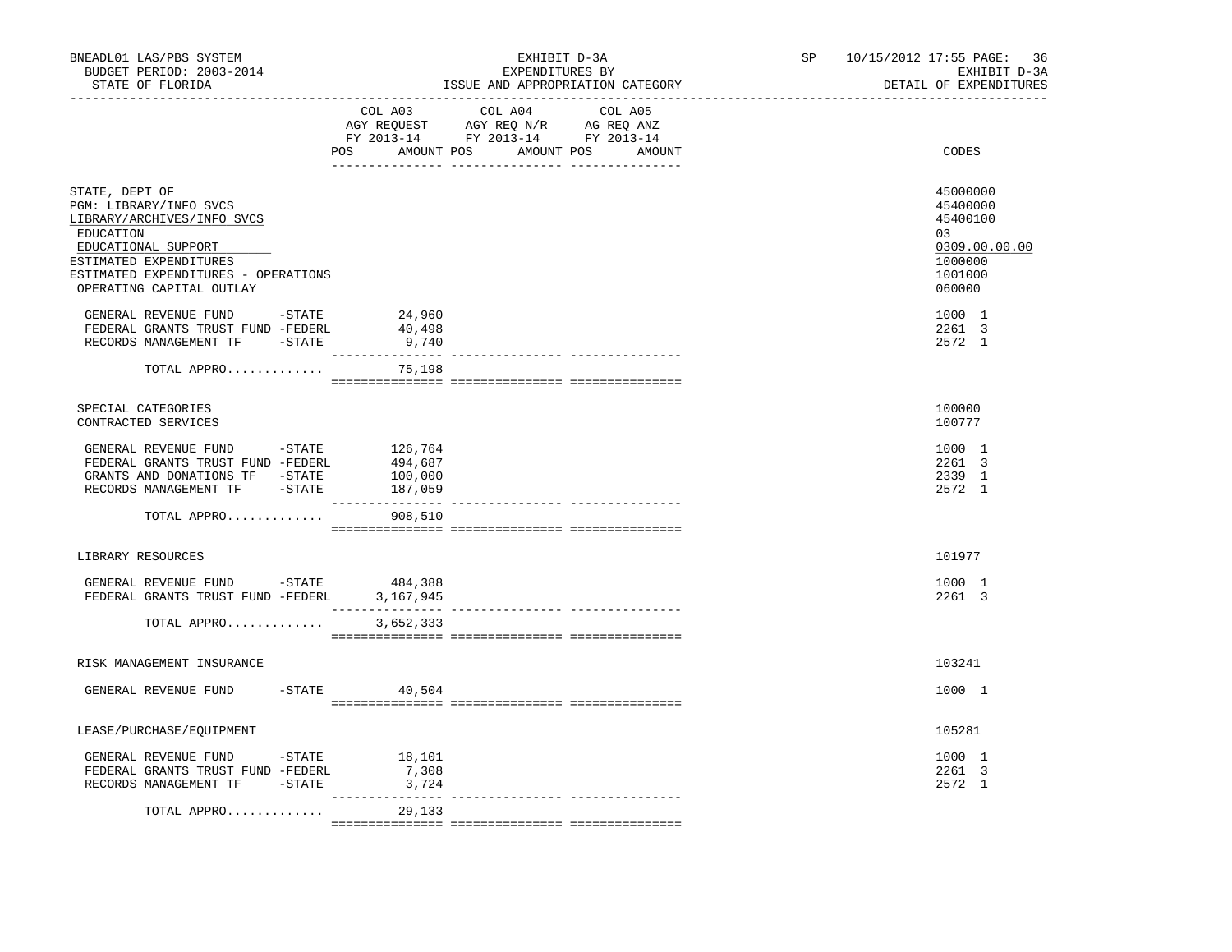| BNEADL01 LAS/PBS SYSTEM<br>BUDGET PERIOD: 2003-2014<br>STATE OF FLORIDA                                                                                                                                                         |                         | EXHIBIT D-3A<br>EXPENDITURES BY<br>ISSUE AND APPROPRIATION CATEGORY                                                                                                            | SP <sub>2</sub> | 10/15/2012 17:55 PAGE:<br>37<br>EXHIBIT D-3A<br>DETAIL OF EXPENDITURES                            |
|---------------------------------------------------------------------------------------------------------------------------------------------------------------------------------------------------------------------------------|-------------------------|--------------------------------------------------------------------------------------------------------------------------------------------------------------------------------|-----------------|---------------------------------------------------------------------------------------------------|
|                                                                                                                                                                                                                                 | POS                     | COL A03 COL A04<br>COL A05<br>AGY REQUEST AGY REQ N/R AG REQ ANZ<br>FY 2013-14 FY 2013-14 FY 2013-14<br>AMOUNT POS AMOUNT POS<br>AMOUNT<br>___ ________________ ______________ |                 | CODES                                                                                             |
| STATE, DEPT OF<br>PGM: LIBRARY/INFO SVCS<br>LIBRARY/ARCHIVES/INFO SVCS<br>EDUCATION<br>EDUCATIONAL SUPPORT<br>ESTIMATED EXPENDITURES<br>ESTIMATED EXPENDITURES - OPERATIONS<br>SPECIAL CATEGORIES<br>TR/DMS/HR SVCS/STW CONTRCT |                         |                                                                                                                                                                                |                 | 45000000<br>45400000<br>45400100<br>03<br>0309.00.00.00<br>1000000<br>1001000<br>100000<br>107040 |
| GENERAL REVENUE FUND $-$ STATE 17,607<br>FEDERAL GRANTS TRUST FUND -FEDERL<br>RECORDS MANAGEMENT TF -STATE                                                                                                                      | 8,948<br>8,343          |                                                                                                                                                                                |                 | 1000 1<br>2261 3<br>2572 1                                                                        |
| TOTAL APPRO<br>TOTAL: ESTIMATED EXPENDITURES - OPERATIONS<br>TOTAL POSITIONS 70.00<br>TOTAL ISSUE 35,067,705<br>TOTAL SALARY RATE 2,788,197                                                                                     | 34,898                  |                                                                                                                                                                                |                 | 1001000                                                                                           |
| CASUALTY INSURANCE PREMIUM<br>ADJUSTMENT<br>SPECIAL CATEGORIES<br>RISK MANAGEMENT INSURANCE                                                                                                                                     |                         |                                                                                                                                                                                |                 | 1001090<br>100000<br>103241                                                                       |
| GENERAL REVENUE FUND                                                                                                                                                                                                            | $-$ STATE 2,627-        |                                                                                                                                                                                |                 | 1000 1                                                                                            |
| FLORIDA RETIREMENT SYSTEM<br>CONTRIBUTION ADJUSTMENT FOR<br>FISCAL YEAR 2012-2013<br>SALARIES AND BENEFITS<br>GENERAL REVENUE FUND -STATE<br>FEDERAL GRANTS TRUST FUND -FEDERL<br>RECORDS MANAGEMENT TF -STATE                  | 3,541<br>3,880<br>2,956 |                                                                                                                                                                                |                 | 1001240<br>010000<br>1000 1<br>2261 3<br>2572 1                                                   |
| TOTAL APPRO                                                                                                                                                                                                                     | _________<br>10,377     |                                                                                                                                                                                |                 |                                                                                                   |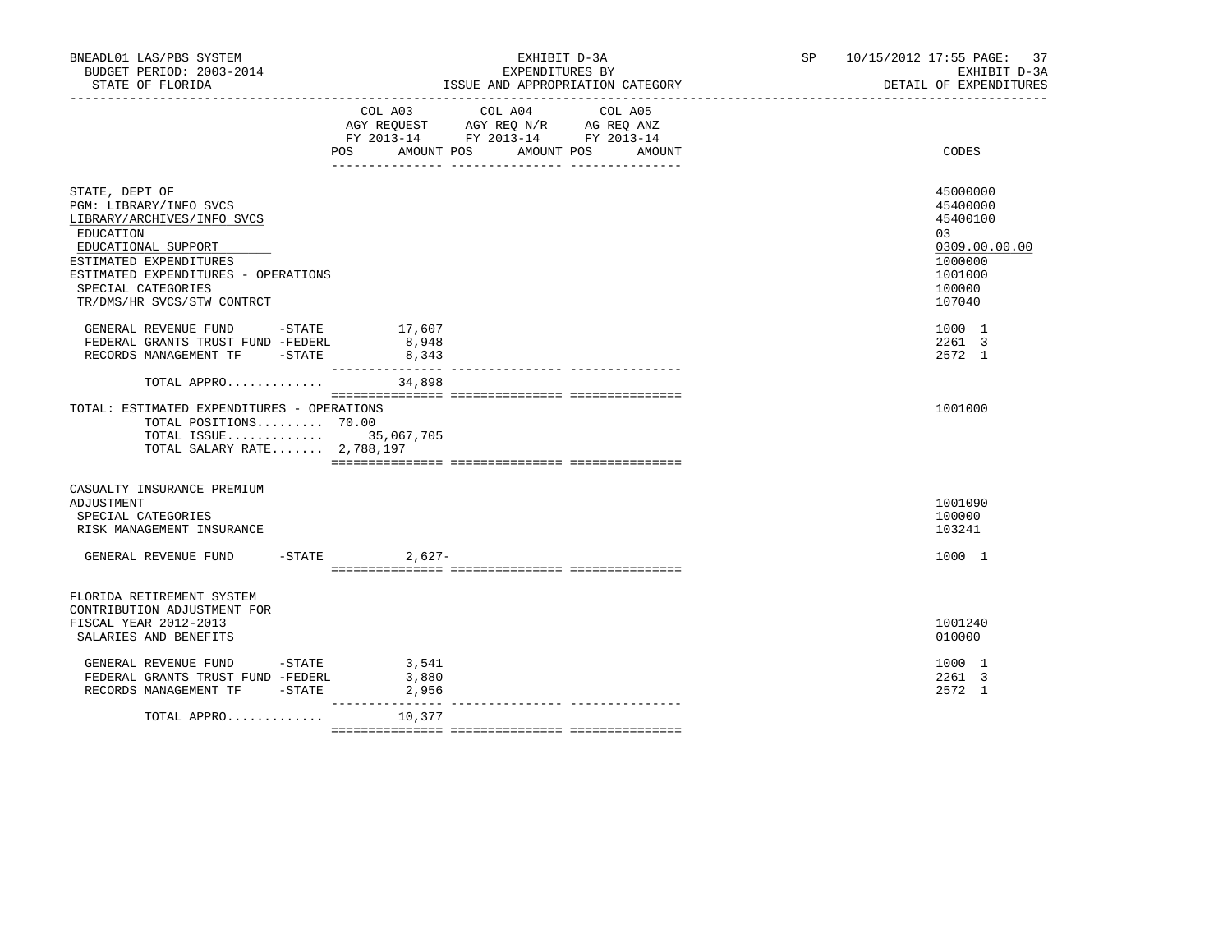| BNEADL01 LAS/PBS SYSTEM<br>BUDGET PERIOD: 2003-2014                                                                                                                |           | EXHIBIT D-3A<br>EXPENDITURES BY                                                                            |                 |         | SP 10/15/2012 17:55 PAGE: 38<br>EXHIBIT D-3A<br>DETAIL OF EXPENDITURES |
|--------------------------------------------------------------------------------------------------------------------------------------------------------------------|-----------|------------------------------------------------------------------------------------------------------------|-----------------|---------|------------------------------------------------------------------------|
|                                                                                                                                                                    |           | AGY REQUEST AGY REQ N/R AG REQ ANZ<br>FY 2013-14 FY 2013-14 FY 2013-14<br>POS AMOUNT POS AMOUNT POS AMOUNT | COL A03 COL A04 | COL A05 | CODES                                                                  |
| STATE, DEPT OF<br>PGM: LIBRARY/INFO SVCS<br>LIBRARY/ARCHIVES/INFO SVCS<br>EDUCATION<br>EDUCATIONAL SUPPORT<br>ESTIMATED EXPENDITURES<br>ADJUSTMENT TO STATE HEALTH |           |                                                                                                            |                 |         | 45000000<br>45400000<br>45400100<br>03<br>0309.00.00.00<br>1000000     |
| INSURANCE PREMIUM CONTRIBUTION -<br>FISCAL YEAR 2012-13<br>SALARIES AND BENEFITS                                                                                   |           |                                                                                                            |                 |         | 1001830<br>010000                                                      |
| GENERAL REVENUE FUND -STATE 2,566<br>FEDERAL GRANTS TRUST FUND -FEDERL<br>RECORDS MANAGEMENT TF -STATE                                                             |           | 2,812<br>2,142                                                                                             |                 |         | 1000 1<br>2261 3<br>2572 1                                             |
| TOTAL APPRO                                                                                                                                                        |           | ________________<br>7,520                                                                                  |                 |         |                                                                        |
| REALLOCATION OF HUMAN RESOURCES<br>OUTSOURCING<br>SPECIAL CATEGORIES<br>TR/DMS/HR SVCS/STW CONTRCT                                                                 |           |                                                                                                            |                 |         | 1005900<br>100000<br>107040                                            |
| GENERAL REVENUE FUND -STATE<br>FEDERAL GRANTS TRUST FUND -FEDERL 196-<br>RECORDS MANAGEMENT TF -STATE                                                              |           | $386-$<br>$183-$                                                                                           |                 |         | 1000 1<br>2261 3<br>2572 1                                             |
| TOTAL APPRO                                                                                                                                                        |           | $765 -$                                                                                                    |                 |         |                                                                        |
| NONRECURRING EXPENDITURES<br>INCREASED FUNDING FOR STATE AID TO<br>LIBRARIES<br>AID TO LOCAL GOVERNMENTS<br>G/A-LIBRARY GRANTS                                     |           |                                                                                                            |                 |         | 2100000<br>2103025<br>050000<br>050792                                 |
| GENERAL REVENUE FUND                                                                                                                                               | $-$ STATE | 8,031,398-                                                                                                 |                 |         | 1000 1                                                                 |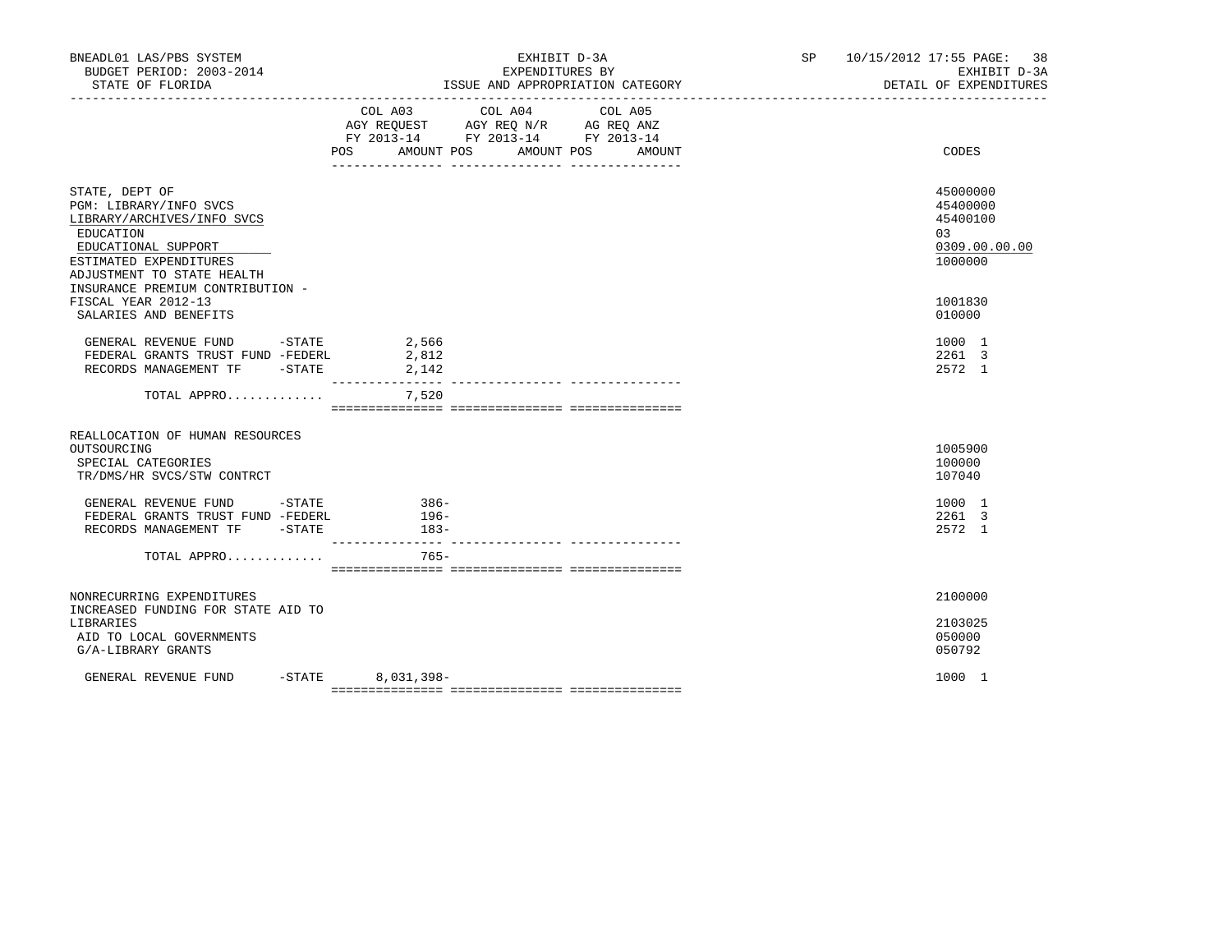| BNEADL01 LAS/PBS SYSTEM<br>BUDGET PERIOD: 2003-2014<br>STATE OF FLORIDA                                                                                                                                                                                        |                                                                  | EXHIBIT D-3A<br>EXPENDITURES BY<br>ISSUE AND APPROPRIATION CATEGORY                                                                   | SP | 10/15/2012 17:55 PAGE: 39<br>EXHIBIT D-3A<br>DETAIL OF EXPENDITURES                     |
|----------------------------------------------------------------------------------------------------------------------------------------------------------------------------------------------------------------------------------------------------------------|------------------------------------------------------------------|---------------------------------------------------------------------------------------------------------------------------------------|----|-----------------------------------------------------------------------------------------|
|                                                                                                                                                                                                                                                                |                                                                  | COL A03 COL A04 COL A05<br>AGY REQUEST AGY REQ N/R AG REQ ANZ<br>FY 2013-14 FY 2013-14 FY 2013-14<br>POS AMOUNT POS AMOUNT POS AMOUNT |    | CODES                                                                                   |
| STATE, DEPT OF<br>PGM: LIBRARY/INFO SVCS<br>LIBRARY/ARCHIVES/INFO SVCS<br>EDUCATION<br>EDUCATIONAL SUPPORT<br>ANNUALIZATION OF ADMINISTERED<br>FUNDS APPROPRIATIONS<br>STATE HEALTH INSURANCE ADJUSTMENT<br>FOR FY 2012-13 - 10 MONTHS<br><b>ANNUALIZATION</b> |                                                                  |                                                                                                                                       |    | 45000000<br>45400000<br>45400100<br>03<br>0309.00.00.00<br>26A0000<br>26A1830<br>010000 |
| SALARIES AND BENEFITS<br>GENERAL REVENUE FUND<br>FEDERAL GRANTS TRUST FUND -FEDERL<br>RECORDS MANAGEMENT TF -STATE<br>TOTAL APPRO                                                                                                                              | $-STATE$ 12,830<br>14,060<br>10,710<br>37,600                    |                                                                                                                                       |    | 1000 1<br>2261 3<br>2572 1                                                              |
| LIBRARY COOPERATIVE GRANT PROGRAM<br>AID TO LOCAL GOVERNMENTS<br>G/A-LIBRARY COOPERATIVES                                                                                                                                                                      |                                                                  |                                                                                                                                       |    | 5600000<br>050000<br>050780                                                             |
| GENERAL REVENUE FUND                                                                                                                                                                                                                                           | $-STATE$ 1,000,000 1,000,000<br>================================ |                                                                                                                                       |    | 1000 1                                                                                  |
|                                                                                                                                                                                                                                                                |                                                                  |                                                                                                                                       |    |                                                                                         |

# AGENCY ISSUE NARRATIVE:

2013-2014 BUDGET YEAR NARRATIVE: IT COMPONENT? NO

 The Department of State, Division of Library and Information Services, requests non-recurring General Revenue funding in the amount of \$1,000,000 for the multi-type library cooperatives. Grant funds will be used to provide training for library staff and to support sharing of library resources among libraries. Grants will be matched by 10 percent in local resources and are based on applications submitted by each library cooperative organization.

 Funding for Library Cooperative Grants is authorized in Section 257.40-257.42, Florida Statutes, and administered by the Division of Library and Information Services under Chapter 1B-2.011, Florida Administrative Code. Library cooperatives are 501 3(c), tax-exempt membership organizations.

 The state's priority for the Library Cooperative Grant program is to facilitate and encourage resource sharing. The fundamental core of library resource sharing in Florida is the statewide database which contains books and other materials owned by libraries of all types in Florida. Development and maintenance of this database requires that libraries add new items, update existing holdings, and delete records for items that are no longer owned by a library. Library cooperatives help coordinate this process by providing technical assistance and training to library staff.

 The importance of the statewide database is found in the sharing of library materials among Florida libraries. Citizens are able to use materials that meet their needs even if their local public library does not own the item. Sharing materials can be a cost savings for local libraries. The statewide database currently contains over 42 million bibliographic records. Each bibliographic record represents a resource for use by library patrons.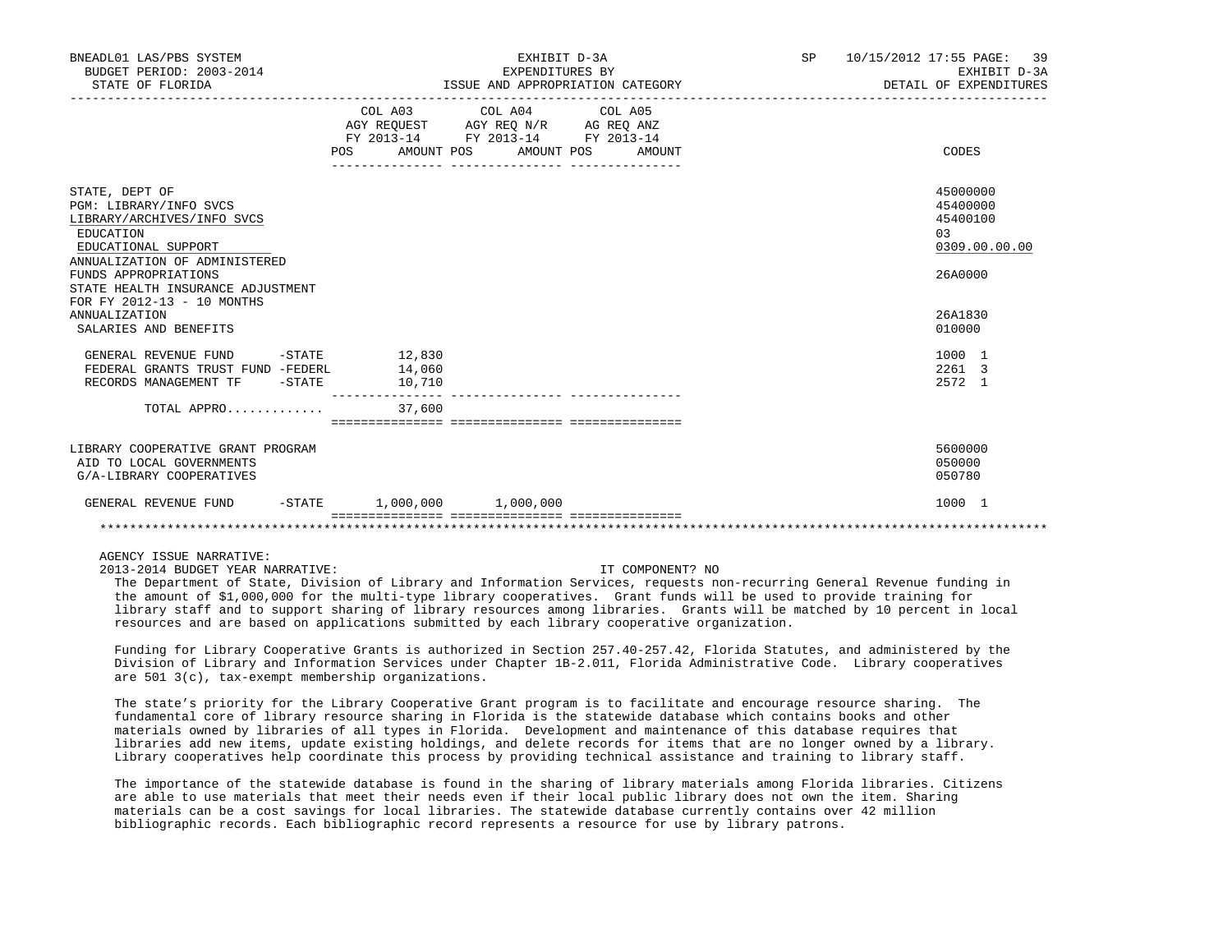| BNEADL01 LAS/PBS SYSTEM<br>BUDGET PERIOD: 2003-2014<br>STATE OF FLORIDA                                                                         | EXHIBIT D-3A<br>EXPENDITURES BY<br>ISSUE AND APPROPRIATION CATEGORY                                                                                        | SP | 10/15/2012 17:55 PAGE: 40<br>EXHIBIT D-3A<br>DETAIL OF EXPENDITURES |
|-------------------------------------------------------------------------------------------------------------------------------------------------|------------------------------------------------------------------------------------------------------------------------------------------------------------|----|---------------------------------------------------------------------|
|                                                                                                                                                 | COL A03<br>COL A04 COL A05<br>AGY REOUEST<br>AGY REO N/R<br>AG REO ANZ<br>FY 2013-14<br>FY 2013-14 FY 2013-14<br>AMOUNT POS<br>POS<br>AMOUNT POS<br>AMOUNT |    | CODES                                                               |
| STATE, DEPT OF<br>PGM: LIBRARY/INFO SVCS<br>LIBRARY/ARCHIVES/INFO SVCS<br>EDUCATION<br>EDUCATIONAL SUPPORT<br>LIBRARY COOPERATIVE GRANT PROGRAM |                                                                                                                                                            |    | 45000000<br>45400000<br>45400100<br>03<br>0309.00.00.00<br>5600000  |

 In accordance with the Five Year Statewide Strategic Plan for Economic Development as developed by the Florida Department of Economic Opportunity and stipulated in Section 20.60, Florida Statutes, the strategies that align with the request are Strategy 27: Create and sustain vibrant, safe and healthy communities that attract workers, businesses, residents and visitors, and Strategy 29: Promote, develop, protect and leverage Florida's natural, art and cultural assets in a sustainable manner. \*\*\*\*\*\*\*\*\*\*\*\*\*\*\*\*\*\*\*\*\*\*\*\*\*\*\*\*\*\*\*\*\*\*\*\*\*\*\*\*\*\*\*\*\*\*\*\*\*\*\*\*\*\*\*\*\*\*\*\*\*\*\*\*\*\*\*\*\*\*\*\*\*\*\*\*\*\*\*\*\*\*\*\*\*\*\*\*\*\*\*\*\*\*\*\*\*\*\*\*\*\*\*\*\*\*\*\*\*\*\*\*\*\*\*\*\*\*\*\*\*\*\*\*\*\*\*

ADJUSTMENT FOR STATE AID TO

| GENERAL REVENUE FUND                           | $-$ STATE | 6,966,799 | 6,966,799 | 1000 1           |
|------------------------------------------------|-----------|-----------|-----------|------------------|
| AID TO LOCAL GOVERNMENTS<br>G/A-LIBRARY GRANTS |           |           |           | 050000<br>050792 |
| LIBRARIES                                      |           |           |           | 5703000          |
| INCREASED FUNDING FOR STATE AID TO             |           |           |           |                  |
| LIBRARIES                                      |           |           |           | 5700000          |

# AGENCY ISSUE NARRATIVE:

2013-2014 BUDGET YEAR NARRATIVE: IT COMPONENT? NO

 The Department of State, Division of Library and Information Services, requests \$6,966,799 in non-recurring General Revenue funds. The request assumes that all 67 counties and at least 21 municipalities will continue to receive State Aid. The Division of Library and Information Services requests funding for State Aid to Libraries as provided in chapter 257.17-19, Florida Statutes. The State Aid program is designed to assure that all Florida residents have access to free public library service. The program also encourages increased local support for public library service.

 The state must guarantee through its Maintenance of Effort \$20,235,401 in order to continue to receive its full allotment of federal Library Services and Technology Act grant funds. There is a reduction in the amount of Maintenance of Effort because the federal appropriation has decreased.

 The State Aid to Libraries program supports three types of grants: Operating Grants: All qualified counties are eligible to receive up to \$0.25 on every \$1.00 of local funds spent for the operation and maintenance of a library. Grants are prorated if the program is not fully funded.

 Equalization Grants: These grants are made available to those counties that qualify for an Operating Grant and that have limited local tax resources. The formula for distribution of these grants is based on fiscal capacity, effort, and need. The total for Equalization Grants may not exceed 15 percent of the appropriation. Grants are prorated if the program is not funded at or above \$31,999,233 or if libraries qualify for more than 10 percent of the amount required to fund the equalization grants.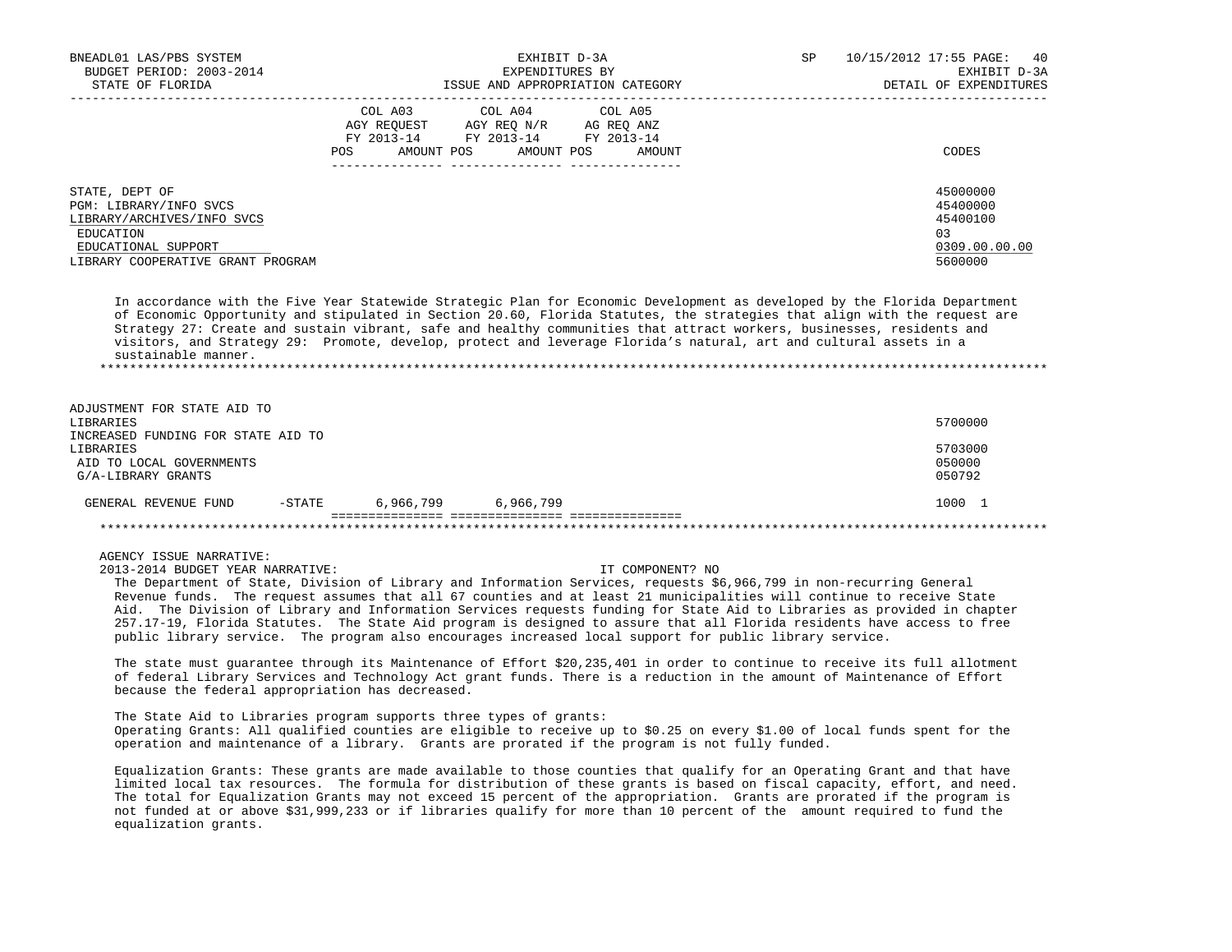| BNEADL01 LAS/PBS SYSTEM<br>BUDGET PERIOD: 2003-2014<br>STATE OF FLORIDA                                    |                                                | EXHIBIT D-3A<br>EXPENDITURES BY<br>ISSUE AND APPROPRIATION CATEGORY                                | SP | 10/15/2012 17:55 PAGE:<br>41<br>EXHIBIT D-3A<br>DETAIL OF EXPENDITURES |
|------------------------------------------------------------------------------------------------------------|------------------------------------------------|----------------------------------------------------------------------------------------------------|----|------------------------------------------------------------------------|
|                                                                                                            | AGY REOUEST<br>FY 2013-14<br>POS<br>AMOUNT POS | COL A03 COL A04 COL A05<br>AGY REO N/R AG REO ANZ<br>FY 2013-14 FY 2013-14<br>AMOUNT POS<br>AMOUNT |    | CODES                                                                  |
| STATE, DEPT OF<br>PGM: LIBRARY/INFO SVCS<br>LIBRARY/ARCHIVES/INFO SVCS<br>EDUCATION<br>EDUCATIONAL SUPPORT |                                                |                                                                                                    |    | 45000000<br>45400000<br>45400100<br>03<br>0309.00.00.00                |
| ADJUSTMENT FOR STATE AID TO<br>LIBRARIES<br>INCREASED FUNDING FOR STATE AID TO<br>LIBRARIES                |                                                |                                                                                                    |    | 5700000<br>5703000                                                     |

 Multicounty Library Grants: These grants are made available to provide support to libraries that qualify for Operating Grants and that choose to join together to offer library service to their residents in a more cost-effective manner. To qualify, a multicounty library must serve a combined population of at least 50,000 and serve two or more counties, at least one of which qualifies for an Equalization Grant. The grants have two components: a base grant and a match on the first \$1 million in local expenditures. These grants are not prorated.

 State Aid is an important source of funding for public libraries. It helps communities maintain a basic level of service and it helps to equalize the access to educational and informational resources. However, as Florida's population and use of libraries increase, additional state resources are needed to keep up with the growth. Some libraries use the funds to support basic services such as salaries and benefits and collection expenditures. Other libraries use the funds to support technology expenditures to keep up with the changing needs of library patrons.

 In 2008 the Division commissioned a Return on Investment Study for Florida's Public Libraries. The study found that for every dollar received, Florida public libraries provide \$8.32 in value. The Study confirmed that Florida libraries support a strong economy. Additional findings are as follows:

 -A job is created for every \$3,491 of public support to Florida libraries. -Income (wages) increases by \$22.97 for every dollar of public support to libraries. -The value of all goods and services produced in the state of Florida increases by \$10.57 for every dollar of public support to libraries.

 Through State Aid funding, Florida libraries provide numerous benefits and services to patrons. Some of these services include: Support state and federal agencies and their programs, E-government Services, residents have increased access to materials and services, homework and after-school programs, and outreach educational services are provided.

 In accordance with the Five Year Statewide Strategic Plan for Economic Development as developed by the Florida Department of Economic Opportunity and stipulated in Section 20.60, Florida Statutes, the strategies that align with the request are Strategy 8: Expand access to education and training programs for talent in distressed markets, Strategy 25: Improve the efficiency and effectiveness of government agencies at all levels, Strategy 26: Invest in strategic statewide and regional economic development priorities. Strategy 27: Create and sustain vibrant, safe and healthy communities that attract workers, businesses, residents and visitors, and Strategy 29: Promote, develop, protect and leverage Florida's natural, art and cultural assets in a sustainable manner.

\*\*\*\*\*\*\*\*\*\*\*\*\*\*\*\*\*\*\*\*\*\*\*\*\*\*\*\*\*\*\*\*\*\*\*\*\*\*\*\*\*\*\*\*\*\*\*\*\*\*\*\*\*\*\*\*\*\*\*\*\*\*\*\*\*\*\*\*\*\*\*\*\*\*\*\*\*\*\*\*\*\*\*\*\*\*\*\*\*\*\*\*\*\*\*\*\*\*\*\*\*\*\*\*\*\*\*\*\*\*\*\*\*\*\*\*\*\*\*\*\*\*\*\*\*\*\*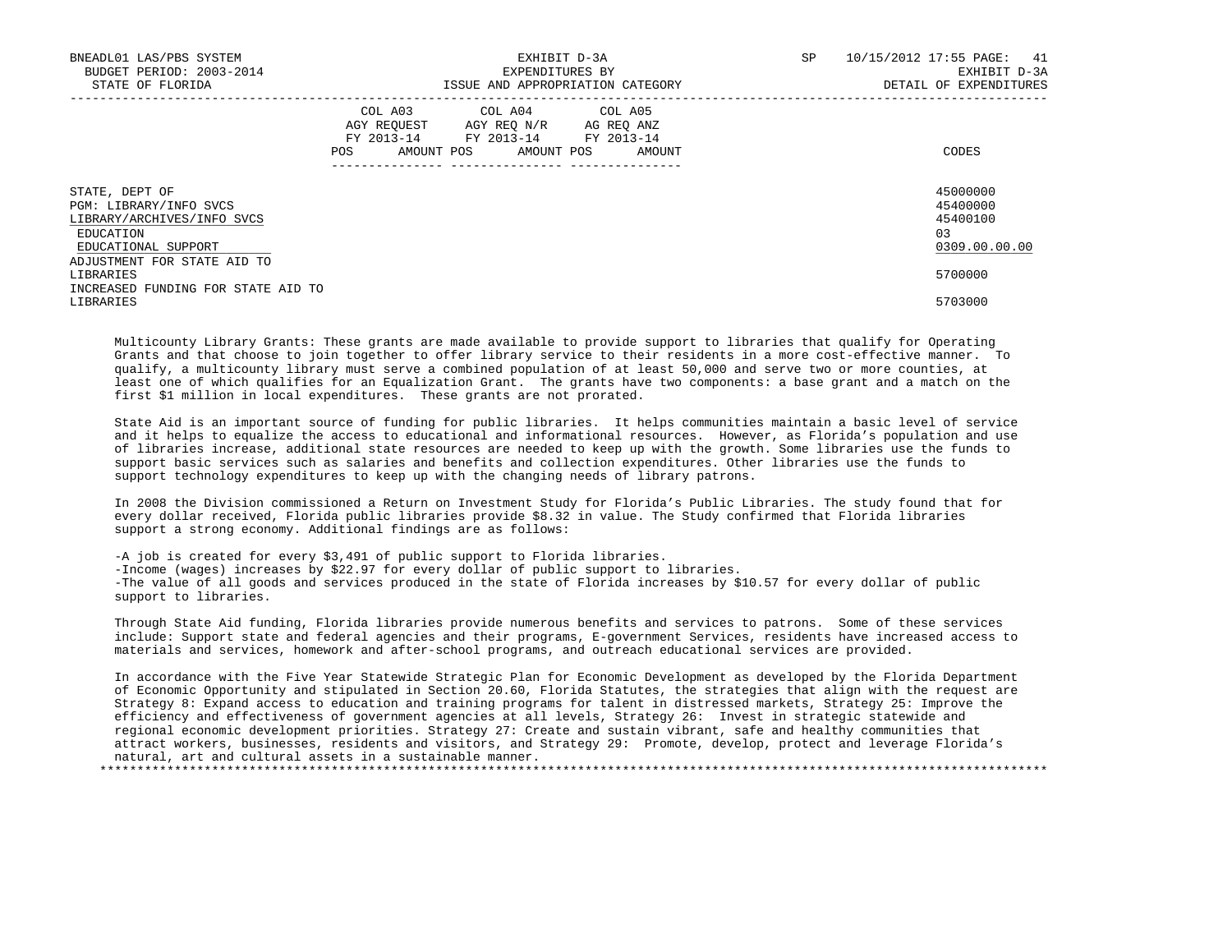| BNEADL01 LAS/PBS SYSTEM<br>BUDGET PERIOD: 2003-2014<br>STATE OF FLORIDA                                    |                                    | EXHIBIT D-3A<br>EXPENDITURES BY<br>ISSUE AND APPROPRIATION CATEGORY                                                                   | SP | 10/15/2012 17:55 PAGE: 42<br>EXHIBIT D-3A<br>DETAIL OF EXPENDITURES |
|------------------------------------------------------------------------------------------------------------|------------------------------------|---------------------------------------------------------------------------------------------------------------------------------------|----|---------------------------------------------------------------------|
|                                                                                                            |                                    | COL A03 COL A04 COL A05<br>AGY REQUEST AGY REQ N/R AG REQ ANZ<br>FY 2013-14 FY 2013-14 FY 2013-14<br>POS AMOUNT POS AMOUNT POS AMOUNT |    | CODES                                                               |
| STATE, DEPT OF<br>PGM: LIBRARY/INFO SVCS<br>LIBRARY/ARCHIVES/INFO SVCS<br>EDUCATION<br>EDUCATIONAL SUPPORT |                                    |                                                                                                                                       |    | 45000000<br>45400000<br>45400100<br>0.3<br>0309.00.00.00            |
| TOTAL: EDUCATIONAL SUPPORT<br>BY FUND TYPE<br>GENERAL REVENUE FUND<br>TRUST FUNDS                          | 25,021,595 7,966,799<br>10,033,616 |                                                                                                                                       |    | 0309.00.00.00<br>1000<br>2000                                       |
| TOTAL POSITIONS 70.00<br>TOTAL PROG COMP 35,055,211 7,966,799<br>TOTAL SALARY RATE 2,788,197               |                                    |                                                                                                                                       |    |                                                                     |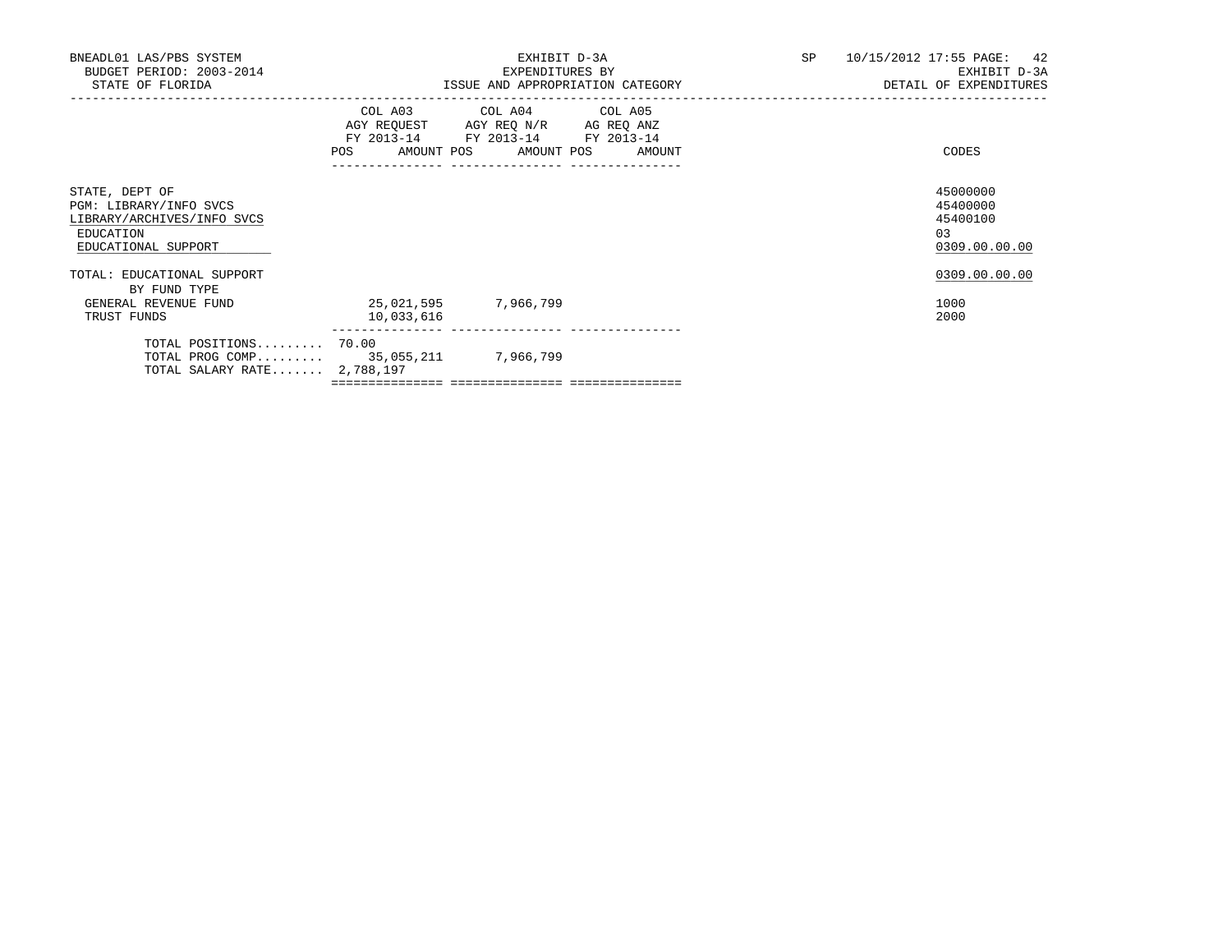| BNEADL01 LAS/PBS SYSTEM<br>BUDGET PERIOD: 2003-2014<br>STATE OF FLORIDA<br>________________                                                                                                                              |                       |                          | EXHIBIT D-3A<br>EXPENDITURES BY                                                   | ISSUE AND APPROPRIATION CATEGORY            | SP <sub>2</sub> | 10/15/2012 17:55 PAGE: 43<br>EXHIBIT D-3A<br>DETAIL OF EXPENDITURES                     |
|--------------------------------------------------------------------------------------------------------------------------------------------------------------------------------------------------------------------------|-----------------------|--------------------------|-----------------------------------------------------------------------------------|---------------------------------------------|-----------------|-----------------------------------------------------------------------------------------|
|                                                                                                                                                                                                                          |                       | COL A03                  | COL A04<br>AGY REQUEST AGY REQ N/R AG REQ ANZ<br>FY 2013-14 FY 2013-14 FY 2013-14 | COL A05<br>POS AMOUNT POS AMOUNT POS AMOUNT |                 | CODES                                                                                   |
| STATE, DEPT OF<br>PGM: CULTURAL AFFAIRS<br>CULTURAL AFFAIRS<br>ECONOMIC OPPORTUNITIES<br>CULTURAL OPPORTUNITIES<br>ESTIMATED EXPENDITURES<br>ESTIMATED EXPENDITURES - OPERATIONS<br>SALARY RATE<br>SALARY RATE 1,204,553 |                       |                          |                                                                                   |                                             |                 | 45000000<br>45500000<br>45500300<br>11<br>1103.00.00.00<br>1000000<br>1001000<br>000000 |
|                                                                                                                                                                                                                          |                       |                          |                                                                                   |                                             |                 |                                                                                         |
| SALARIES AND BENEFITS                                                                                                                                                                                                    |                       |                          |                                                                                   |                                             |                 | 010000                                                                                  |
| GENERAL REVENUE FUND                                                                                                                                                                                                     | $-$ STATE             | 18,979<br>-MATCH 502,637 |                                                                                   |                                             |                 | 1000 1<br>1000 2                                                                        |
| TOTAL GENERAL REVENUE FUND                                                                                                                                                                                               |                       | 521,616                  |                                                                                   |                                             |                 | 1000                                                                                    |
| FEDERAL GRANTS TRUST FUND -FEDERL                                                                                                                                                                                        |                       | 524,272                  |                                                                                   |                                             |                 | 2261 3                                                                                  |
| GRANTS AND DONATIONS TF -STATE                                                                                                                                                                                           | -FEDERL               | 646,455<br>9,500         |                                                                                   |                                             |                 | 2339 1<br>2339 3                                                                        |
| TOTAL GRANTS AND DONATIONS TF                                                                                                                                                                                            |                       | 655,955                  |                                                                                   |                                             |                 | 2339                                                                                    |
| TOTAL POSITIONS $35.00$<br>TOTAL APPRO $1,701,843$                                                                                                                                                                       |                       |                          |                                                                                   |                                             |                 |                                                                                         |
| OTHER PERSONAL SERVICES                                                                                                                                                                                                  |                       |                          |                                                                                   |                                             |                 | 030000                                                                                  |
| GENERAL REVENUE FUND -MATCH 14,163<br>FEDERAL GRANTS TRUST FUND -FEDERL<br>GRANTS AND DONATIONS TF -STATE<br>TOTAL APPRO                                                                                                 |                       | 117<br>81,244<br>95,524  |                                                                                   |                                             |                 | 1000 2<br>2261 3<br>2339 1                                                              |
|                                                                                                                                                                                                                          |                       |                          |                                                                                   |                                             |                 |                                                                                         |
| <b>EXPENSES</b>                                                                                                                                                                                                          |                       |                          |                                                                                   |                                             |                 | 040000                                                                                  |
| GENERAL REVENUE FUND                                                                                                                                                                                                     | $-$ STATE<br>$-MATCH$ | 178,241<br>64,356        |                                                                                   |                                             |                 | 1000 1<br>1000 2                                                                        |
| TOTAL GENERAL REVENUE FUND                                                                                                                                                                                               |                       | 242,597                  |                                                                                   |                                             |                 | 1000                                                                                    |
| FEDERAL GRANTS TRUST FUND -FEDERL 24,568                                                                                                                                                                                 |                       |                          |                                                                                   |                                             |                 | 2261 3                                                                                  |
| GRANTS AND DONATIONS TF - STATE 676,418                                                                                                                                                                                  |                       |                          |                                                                                   |                                             |                 | 2339 1                                                                                  |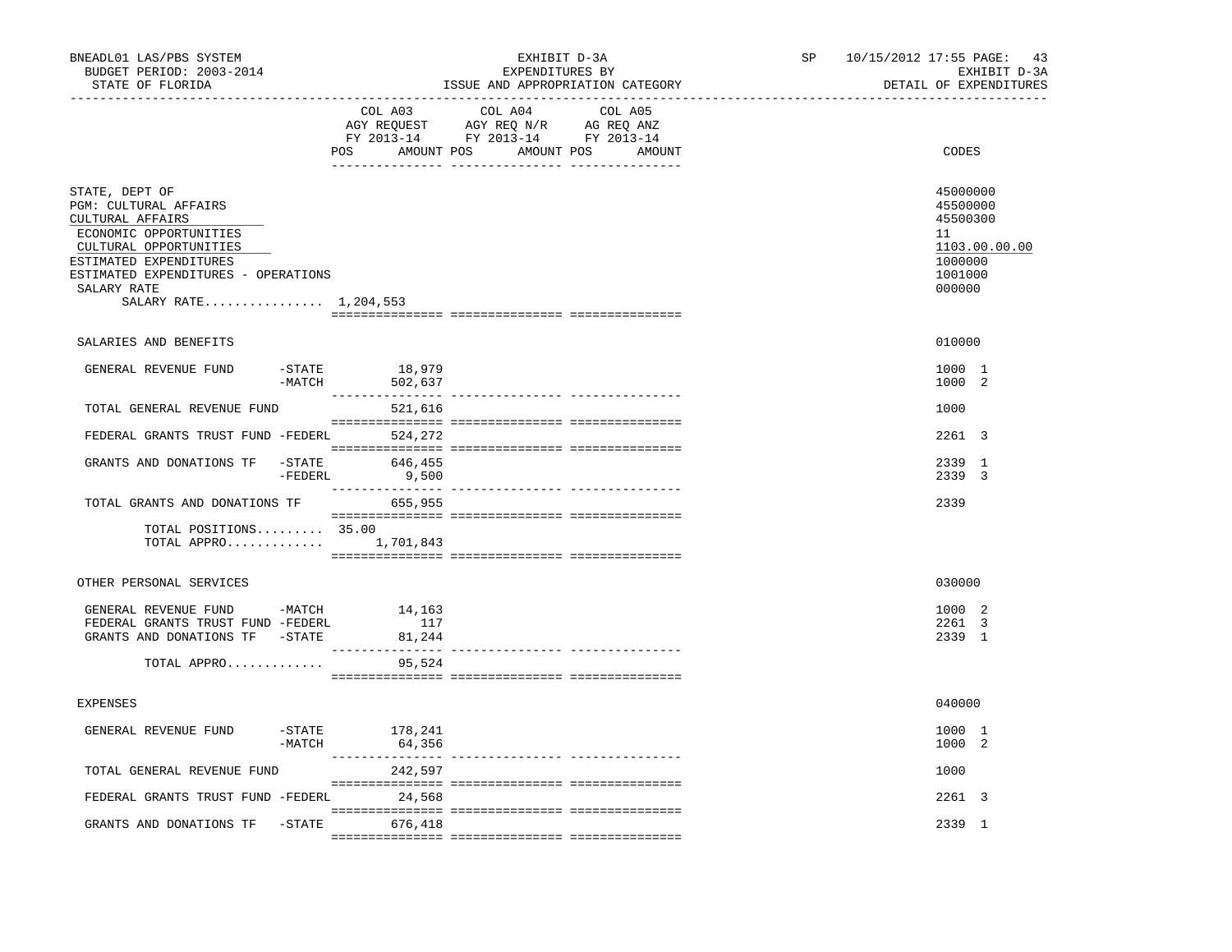| BNEADL01 LAS/PBS SYSTEM<br>BUDGET PERIOD: 2003-2014<br>STATE OF FLORIDA<br>-------------------                                                                                                                     |                     | EXHIBIT D-3A<br>EXPENDITURES BY<br>ISSUE AND APPROPRIATION CATEGORY                                                       | SP <sub>2</sub> | 10/15/2012 17:55 PAGE: 44<br>EXHIBIT D-3A<br>DETAIL OF EXPENDITURES                     |
|--------------------------------------------------------------------------------------------------------------------------------------------------------------------------------------------------------------------|---------------------|---------------------------------------------------------------------------------------------------------------------------|-----------------|-----------------------------------------------------------------------------------------|
|                                                                                                                                                                                                                    | POS<br>AMOUNT POS   | COL A03 COL A04 COL A05<br>AGY REQUEST AGY REQ N/R AG REQ ANZ<br>FY 2013-14 FY 2013-14 FY 2013-14<br>AMOUNT POS<br>AMOUNT |                 | <b>CODES</b>                                                                            |
| STATE, DEPT OF<br><b>PGM: CULTURAL AFFAIRS</b><br>CULTURAL AFFAIRS<br>ECONOMIC OPPORTUNITIES<br>CULTURAL OPPORTUNITIES<br>ESTIMATED EXPENDITURES<br>ESTIMATED EXPENDITURES - OPERATIONS<br>EXPENSES<br>TOTAL APPRO | 943,583             |                                                                                                                           |                 | 45000000<br>45500000<br>45500300<br>11<br>1103.00.00.00<br>1000000<br>1001000<br>040000 |
| AID TO LOCAL GOVERNMENTS                                                                                                                                                                                           |                     |                                                                                                                           |                 | 050000                                                                                  |
| G/A-ARTS GRANTS                                                                                                                                                                                                    |                     |                                                                                                                           |                 | 050087                                                                                  |
| FEDERAL GRANTS TRUST FUND -FEDERL                                                                                                                                                                                  | 297,200             |                                                                                                                           |                 | 2261 3                                                                                  |
| OPERATING CAPITAL OUTLAY                                                                                                                                                                                           |                     |                                                                                                                           |                 | 060000                                                                                  |
| GENERAL REVENUE FUND                                                                                                                                                                                               | $-$ STATE<br>675    |                                                                                                                           |                 | 1000 1                                                                                  |
| SPECIAL CATEGORIES<br>G/A-CULTURAL/MUSEUM GRANTS                                                                                                                                                                   |                     |                                                                                                                           |                 | 100000<br>100123                                                                        |
| GENERAL REVENUE FUND                                                                                                                                                                                               | $-$ STATE 5,175,000 |                                                                                                                           |                 | 1000 1                                                                                  |
| CONTRACTED SERVICES                                                                                                                                                                                                |                     |                                                                                                                           |                 | 100777                                                                                  |
| GENERAL REVENUE FUND<br>$-STATE$<br>FEDERAL GRANTS TRUST FUND -FEDERL                                                                                                                                              | 91,089<br>28,000    |                                                                                                                           |                 | 1000 1<br>2261 3                                                                        |
| TOTAL APPRO                                                                                                                                                                                                        | 119,089             |                                                                                                                           |                 |                                                                                         |
| G/A-FL HUMANITIES COUNCIL                                                                                                                                                                                          |                     |                                                                                                                           |                 | 101292                                                                                  |
| GENERAL REVENUE FUND                                                                                                                                                                                               | $-STATE$ 350,000    |                                                                                                                           |                 | 1000 1                                                                                  |
| RISK MANAGEMENT INSURANCE                                                                                                                                                                                          |                     |                                                                                                                           |                 | 103241                                                                                  |
| GENERAL REVENUE FUND                                                                                                                                                                                               | $-STATE$<br>14,302  |                                                                                                                           |                 | 1000 1                                                                                  |
|                                                                                                                                                                                                                    |                     |                                                                                                                           |                 |                                                                                         |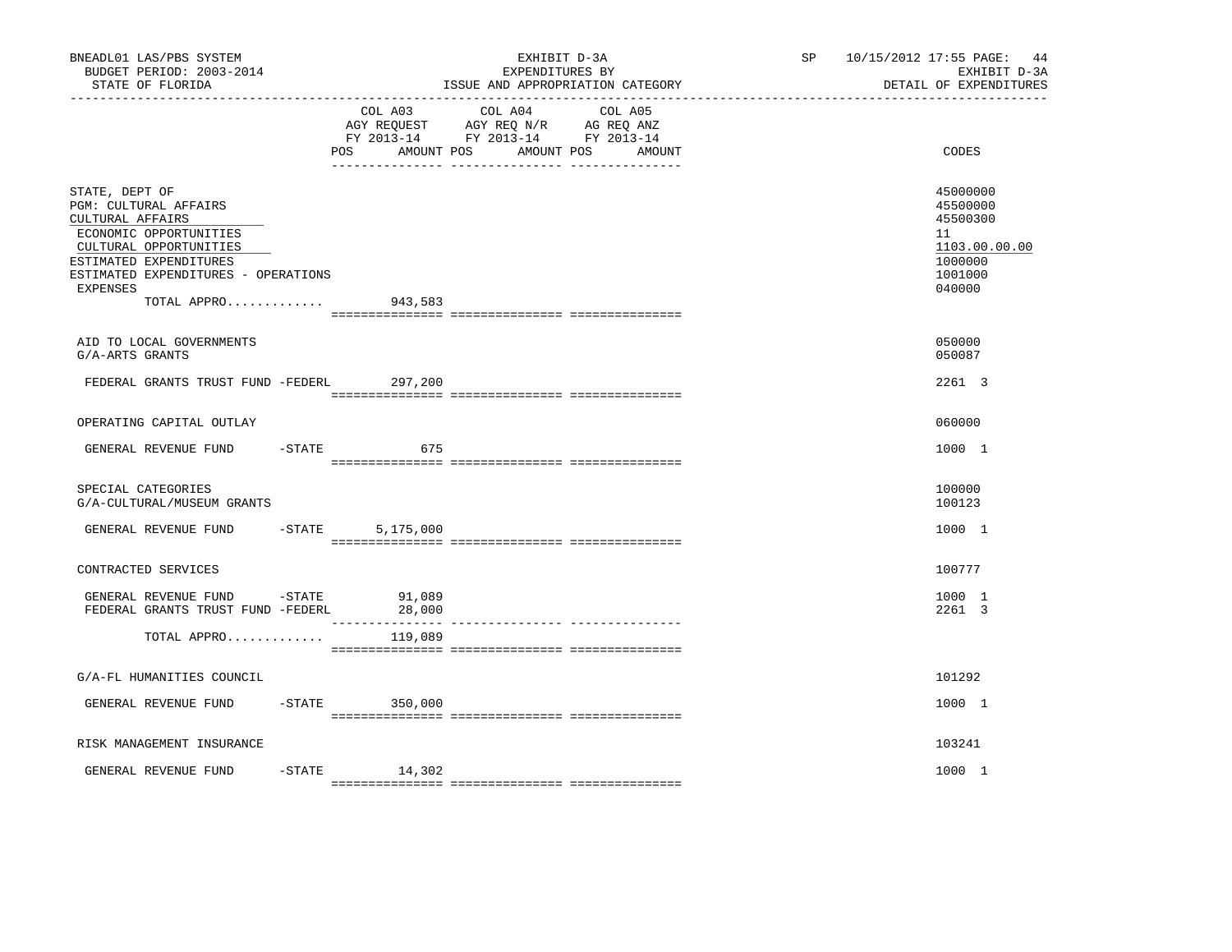| BNEADL01 LAS/PBS SYSTEM<br>BUDGET PERIOD: 2003-2014<br>STATE OF FLORIDA                                                                                                                                                            |                       |                               | EXHIBIT D-3A<br>EXPENDITURES BY<br>ISSUE AND APPROPRIATION CATEGORY<br>-----------------------                       | SP and the set of the set of the set of the set of the set of the set of the set of the set of the set of the set of the set of the set of the set of the set of the set of the set of the set of the set of the set of the se | 10/15/2012 17:55 PAGE: 45<br>EXHIBIT D-3A<br>DETAIL OF EXPENDITURES                               |
|------------------------------------------------------------------------------------------------------------------------------------------------------------------------------------------------------------------------------------|-----------------------|-------------------------------|----------------------------------------------------------------------------------------------------------------------|--------------------------------------------------------------------------------------------------------------------------------------------------------------------------------------------------------------------------------|---------------------------------------------------------------------------------------------------|
|                                                                                                                                                                                                                                    |                       | COL A03<br>POS AMOUNT POS     | COL A04<br>COL A05<br>AGY REQUEST AGY REQ N/R AG REQ ANZ<br>FY 2013-14 FY 2013-14 FY 2013-14<br>AMOUNT POS<br>AMOUNT |                                                                                                                                                                                                                                | CODES                                                                                             |
| STATE, DEPT OF<br>PGM: CULTURAL AFFAIRS<br>CULTURAL AFFAIRS<br>ECONOMIC OPPORTUNITIES<br>CULTURAL OPPORTUNITIES<br>ESTIMATED EXPENDITURES<br>ESTIMATED EXPENDITURES - OPERATIONS<br>SPECIAL CATEGORIES<br>LEASE/PURCHASE/EQUIPMENT |                       |                               |                                                                                                                      |                                                                                                                                                                                                                                | 45000000<br>45500000<br>45500300<br>11<br>1103.00.00.00<br>1000000<br>1001000<br>100000<br>105281 |
| GENERAL REVENUE FUND -STATE 2,094<br>FEDERAL GRANTS TRUST FUND -FEDERL<br>GRANTS AND DONATIONS TF -STATE                                                                                                                           |                       | 321<br>5,796                  |                                                                                                                      |                                                                                                                                                                                                                                | 1000 1<br>2261 3<br>2339 1                                                                        |
| TOTAL APPRO                                                                                                                                                                                                                        |                       | 8,211                         |                                                                                                                      |                                                                                                                                                                                                                                |                                                                                                   |
| TR/DMS/HR SVCS/STW CONTRCT                                                                                                                                                                                                         |                       |                               |                                                                                                                      |                                                                                                                                                                                                                                | 107040                                                                                            |
| ${\small \tt GENERAL REVENUE FUND \hspace{0.3cm} - STATE \hspace{0.3cm} 11,777} \\ {\small \tt FEDERAL \hspace{0.3cm} GRANTS \hspace{0.3cm} TRUST FUND \hspace{0.3cm} -FEDERL \hspace{1.5cm} 1,822}$                               |                       |                               |                                                                                                                      |                                                                                                                                                                                                                                | 1000 1<br>2261 3                                                                                  |
| TOTAL APPRO                                                                                                                                                                                                                        |                       | 13,599                        |                                                                                                                      |                                                                                                                                                                                                                                |                                                                                                   |
| TOTAL: ESTIMATED EXPENDITURES - OPERATIONS<br>TOTAL POSITIONS 35.00<br>TOTAL ISSUE<br>TOTAL SALARY RATE $1,204,553$                                                                                                                |                       | 8,719,026                     |                                                                                                                      |                                                                                                                                                                                                                                | 1001000                                                                                           |
| CASUALTY INSURANCE PREMIUM<br>ADJUSTMENT<br>SPECIAL CATEGORIES<br>RISK MANAGEMENT INSURANCE                                                                                                                                        |                       | $-STATE$ 3,619-               |                                                                                                                      |                                                                                                                                                                                                                                | 1001090<br>100000<br>103241<br>1000 1                                                             |
| GENERAL REVENUE FUND                                                                                                                                                                                                               |                       |                               |                                                                                                                      |                                                                                                                                                                                                                                |                                                                                                   |
| FLORIDA RETIREMENT SYSTEM<br>CONTRIBUTION ADJUSTMENT FOR<br>FISCAL YEAR 2012-2013<br>SALARIES AND BENEFITS                                                                                                                         |                       |                               |                                                                                                                      |                                                                                                                                                                                                                                | 1001240<br>010000                                                                                 |
| GENERAL REVENUE FUND                                                                                                                                                                                                               | $-$ STATE<br>$-MATCH$ | 54<br>1,422<br>______________ |                                                                                                                      |                                                                                                                                                                                                                                | 1000 1<br>1000 2                                                                                  |
| TOTAL GENERAL REVENUE FUND                                                                                                                                                                                                         |                       | 1,476                         | ----------- ----------------                                                                                         |                                                                                                                                                                                                                                | 1000                                                                                              |
| FEDERAL GRANTS TRUST FUND -FEDERL                                                                                                                                                                                                  |                       | 1,483                         |                                                                                                                      |                                                                                                                                                                                                                                | 2261 3                                                                                            |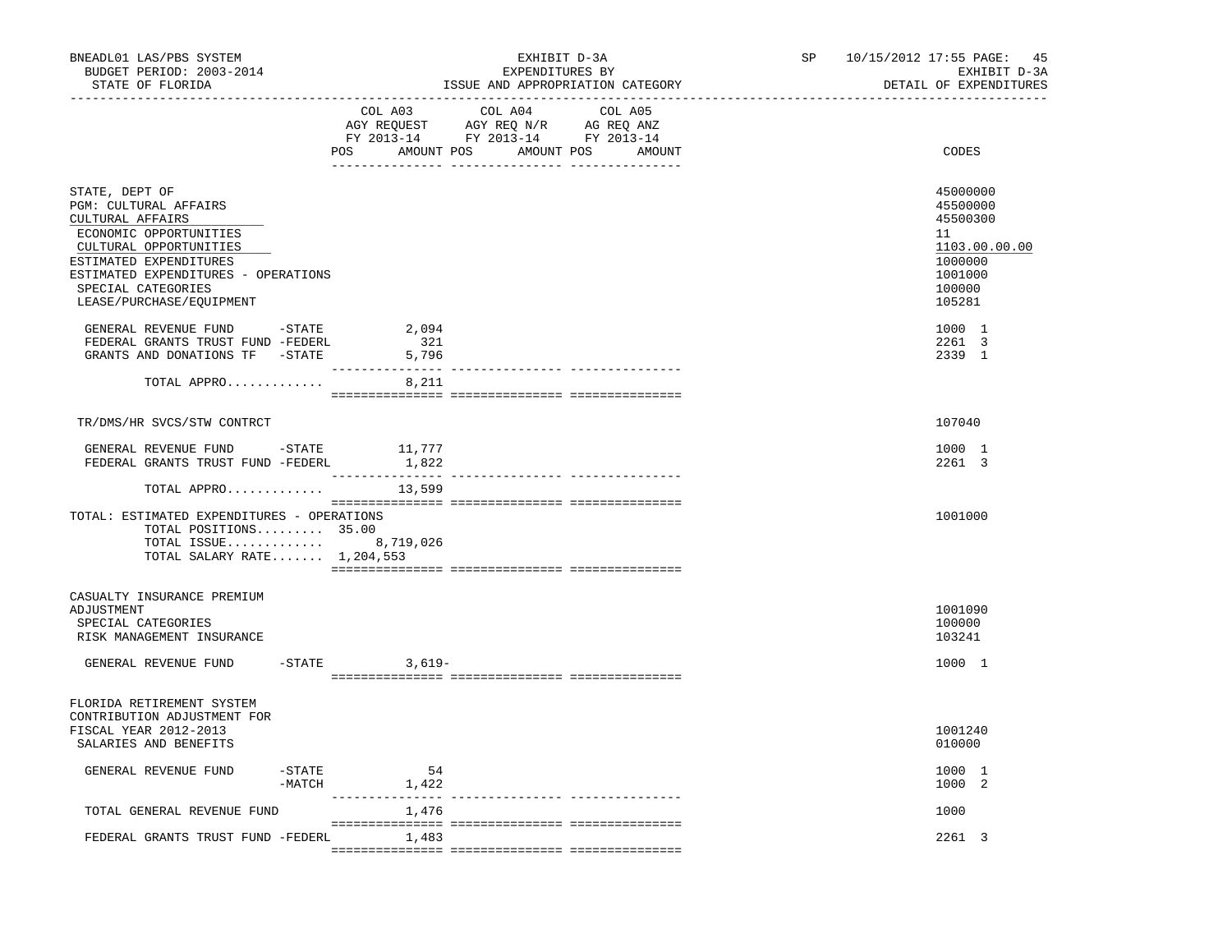| BNEADL01 LAS/PBS SYSTEM<br>BUDGET PERIOD: 2003-2014<br>STATE OF FLORIDA                                                                                                       |                       |                 | EXHIBIT D-3A<br>EXPENDITURES BY<br>ISSUE AND APPROPRIATION CATEGORY                                                                   | SP and the set of the set of the set of the set of the set of the set of the set of the set of the set of the set of the set of the set of the set of the set of the set of the set of the set of the set of the set of the se | 10/15/2012 17:55 PAGE: 46<br>EXHIBIT D-3A<br>DETAIL OF EXPENDITURES |
|-------------------------------------------------------------------------------------------------------------------------------------------------------------------------------|-----------------------|-----------------|---------------------------------------------------------------------------------------------------------------------------------------|--------------------------------------------------------------------------------------------------------------------------------------------------------------------------------------------------------------------------------|---------------------------------------------------------------------|
|                                                                                                                                                                               |                       |                 | COL A03 COL A04 COL A05<br>AGY REQUEST AGY REQ N/R AG REQ ANZ<br>FY 2013-14 FY 2013-14 FY 2013-14<br>POS AMOUNT POS AMOUNT POS AMOUNT |                                                                                                                                                                                                                                | CODES                                                               |
| STATE, DEPT OF<br><b>PGM: CULTURAL AFFAIRS</b><br>CULTURAL AFFAIRS<br>ECONOMIC OPPORTUNITIES<br>CULTURAL OPPORTUNITIES<br>ESTIMATED EXPENDITURES<br>FLORIDA RETIREMENT SYSTEM |                       |                 |                                                                                                                                       |                                                                                                                                                                                                                                | 45000000<br>45500000<br>45500300<br>11<br>1103.00.00.00<br>1000000  |
| CONTRIBUTION ADJUSTMENT FOR<br>FISCAL YEAR 2012-2013<br>SALARIES AND BENEFITS<br>GRANTS AND DONATIONS TF - STATE 1,828                                                        | -FEDERL               | 27              |                                                                                                                                       |                                                                                                                                                                                                                                | 1001240<br>010000<br>2339 1<br>2339 3                               |
| TOTAL GRANTS AND DONATIONS TF                                                                                                                                                 |                       | 1,855           |                                                                                                                                       |                                                                                                                                                                                                                                | 2339                                                                |
| TOTAL APPRO                                                                                                                                                                   |                       | 4,814           |                                                                                                                                       |                                                                                                                                                                                                                                |                                                                     |
| ADJUSTMENT TO STATE HEALTH<br>INSURANCE PREMIUM CONTRIBUTION -<br>FISCAL YEAR 2012-13<br>SALARIES AND BENEFITS                                                                |                       |                 |                                                                                                                                       |                                                                                                                                                                                                                                | 1001830<br>010000                                                   |
| GENERAL REVENUE FUND                                                                                                                                                          | $-$ STATE<br>$-MATCH$ | 42<br>1,122     |                                                                                                                                       |                                                                                                                                                                                                                                | 1000 1<br>1000 2                                                    |
| TOTAL GENERAL REVENUE FUND                                                                                                                                                    |                       | 1,164           |                                                                                                                                       |                                                                                                                                                                                                                                | 1000                                                                |
| FEDERAL GRANTS TRUST FUND -FEDERL 1,171                                                                                                                                       |                       |                 |                                                                                                                                       |                                                                                                                                                                                                                                | 2261 3                                                              |
| GRANTS AND DONATIONS TF -STATE                                                                                                                                                | $-$ FEDERL            | 1,443<br>21     |                                                                                                                                       |                                                                                                                                                                                                                                | 2339 1<br>2339 3                                                    |
| TOTAL GRANTS AND DONATIONS TF                                                                                                                                                 |                       | 1,464           |                                                                                                                                       |                                                                                                                                                                                                                                | 2339                                                                |
| TOTAL APPRO                                                                                                                                                                   |                       | 3,799           |                                                                                                                                       |                                                                                                                                                                                                                                |                                                                     |
| REALLOCATION OF HUMAN RESOURCES<br>OUTSOURCING<br>SPECIAL CATEGORIES<br>TR/DMS/HR SVCS/STW CONTRCT                                                                            |                       |                 |                                                                                                                                       |                                                                                                                                                                                                                                | 1005900<br>100000<br>107040                                         |
| GENERAL REVENUE FUND - STATE<br>FEDERAL GRANTS TRUST FUND -FEDERL                                                                                                             |                       | $258-$<br>$40-$ |                                                                                                                                       |                                                                                                                                                                                                                                | 1000 1<br>2261 3                                                    |
| TOTAL APPRO                                                                                                                                                                   |                       | $298 -$         |                                                                                                                                       |                                                                                                                                                                                                                                |                                                                     |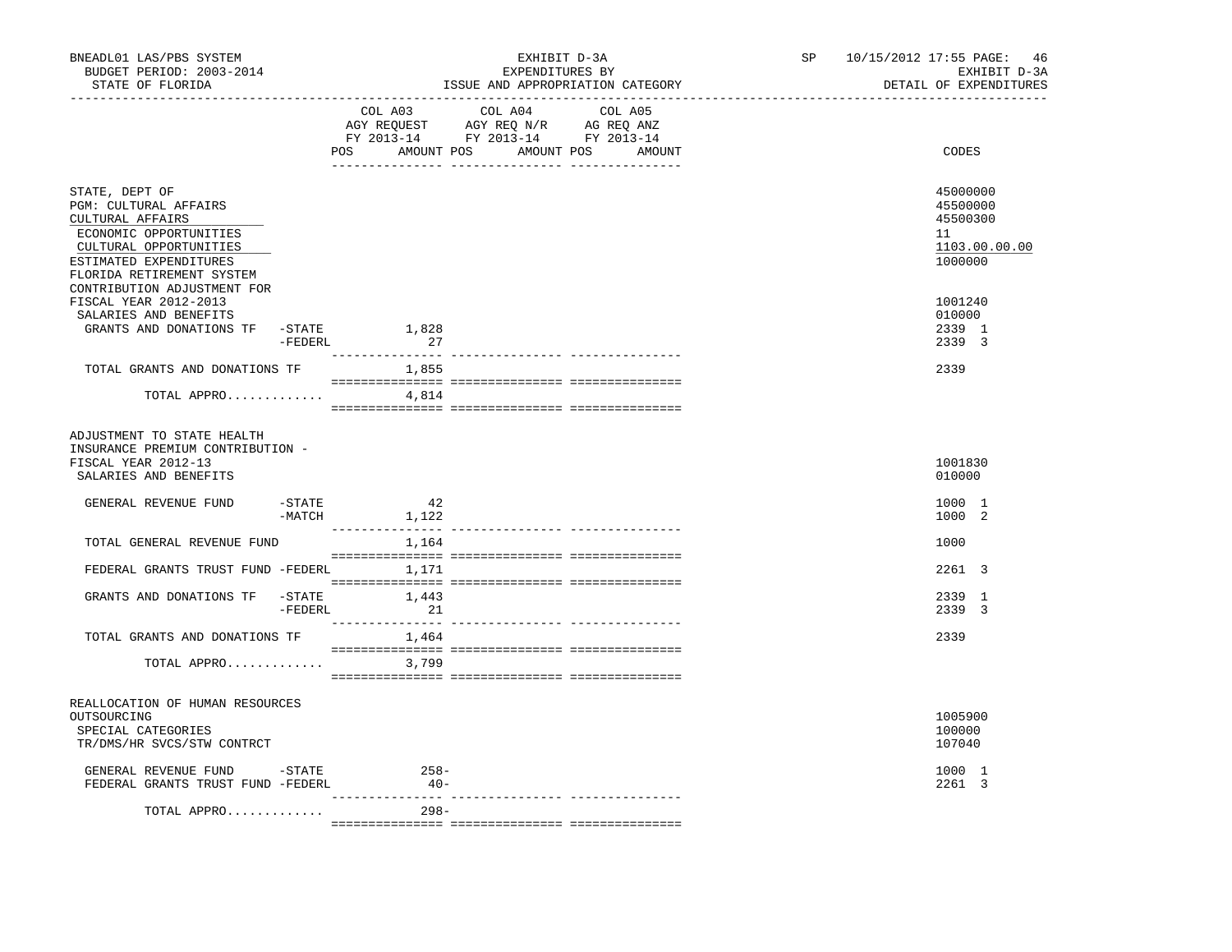| BNEADL01 LAS/PBS SYSTEM<br>BUDGET PERIOD: 2003-2014<br>STATE OF FLORIDA                                                                                                                                                               |                      |               | EXHIBIT D-3A<br>EXPENDITURES BY<br>ISSUE AND APPROPRIATION CATEGORY                                                |                   | SP 10/15/2012 17:55 PAGE: 47<br>EXHIBIT D-3A<br>DETAIL OF EXPENDITURES                            |
|---------------------------------------------------------------------------------------------------------------------------------------------------------------------------------------------------------------------------------------|----------------------|---------------|--------------------------------------------------------------------------------------------------------------------|-------------------|---------------------------------------------------------------------------------------------------|
|                                                                                                                                                                                                                                       |                      | POS           | COL A03 COL A04<br>AGY REQUEST AGY REQ N/R AG REQ ANZ<br>FY 2013-14 FY 2013-14 FY 2013-14<br>AMOUNT POS AMOUNT POS | COL A05<br>AMOUNT | CODES                                                                                             |
| STATE, DEPT OF<br><b>PGM: CULTURAL AFFAIRS</b><br>CULTURAL AFFAIRS<br>ECONOMIC OPPORTUNITIES<br>CULTURAL OPPORTUNITIES<br>NONRECURRING EXPENDITURES<br>CULTURAL AND MUSEUM GRANTS<br>SPECIAL CATEGORIES<br>G/A-CULTURAL/MUSEUM GRANTS |                      |               |                                                                                                                    |                   | 45000000<br>45500000<br>45500300<br>11<br>1103.00.00.00<br>2100000<br>2103136<br>100000<br>100123 |
| GENERAL REVENUE FUND                                                                                                                                                                                                                  | $-$ STATE            | $5,175,000 -$ |                                                                                                                    |                   | 1000 1                                                                                            |
| FLORIDA HUMANITIES COUNCIL<br>SPECIAL CATEGORIES<br>G/A-FL HUMANITIES COUNCIL                                                                                                                                                         |                      |               |                                                                                                                    |                   | 2103142<br>100000<br>101292                                                                       |
| GENERAL REVENUE FUND -STATE 350,000-                                                                                                                                                                                                  |                      |               |                                                                                                                    |                   | 1000 1                                                                                            |
| ANNUALIZATION OF ADMINISTERED<br>FUNDS APPROPRIATIONS<br>STATE HEALTH INSURANCE ADJUSTMENT<br>FOR FY 2012-13 - 10 MONTHS<br>ANNUALIZATION<br>SALARIES AND BENEFITS                                                                    |                      |               |                                                                                                                    |                   | 26A0000<br>26A1830<br>010000                                                                      |
| GENERAL REVENUE FUND                                                                                                                                                                                                                  | -STATE<br>$-MATCH$   | 210<br>5,610  |                                                                                                                    |                   | 1000 1<br>1000 2                                                                                  |
| TOTAL GENERAL REVENUE FUND                                                                                                                                                                                                            |                      | 5,820         |                                                                                                                    |                   | 1000                                                                                              |
| FEDERAL GRANTS TRUST FUND -FEDERL                                                                                                                                                                                                     |                      | 5,855         |                                                                                                                    |                   | 2261 3                                                                                            |
| GRANTS AND DONATIONS TF                                                                                                                                                                                                               | $-$ STATE<br>-FEDERL | 7,215<br>105  |                                                                                                                    |                   | 2339 1<br>2339 3                                                                                  |
| TOTAL GRANTS AND DONATIONS TF                                                                                                                                                                                                         |                      | 7,320         |                                                                                                                    |                   | 2339                                                                                              |
| TOTAL APPRO 18,995                                                                                                                                                                                                                    |                      |               |                                                                                                                    |                   |                                                                                                   |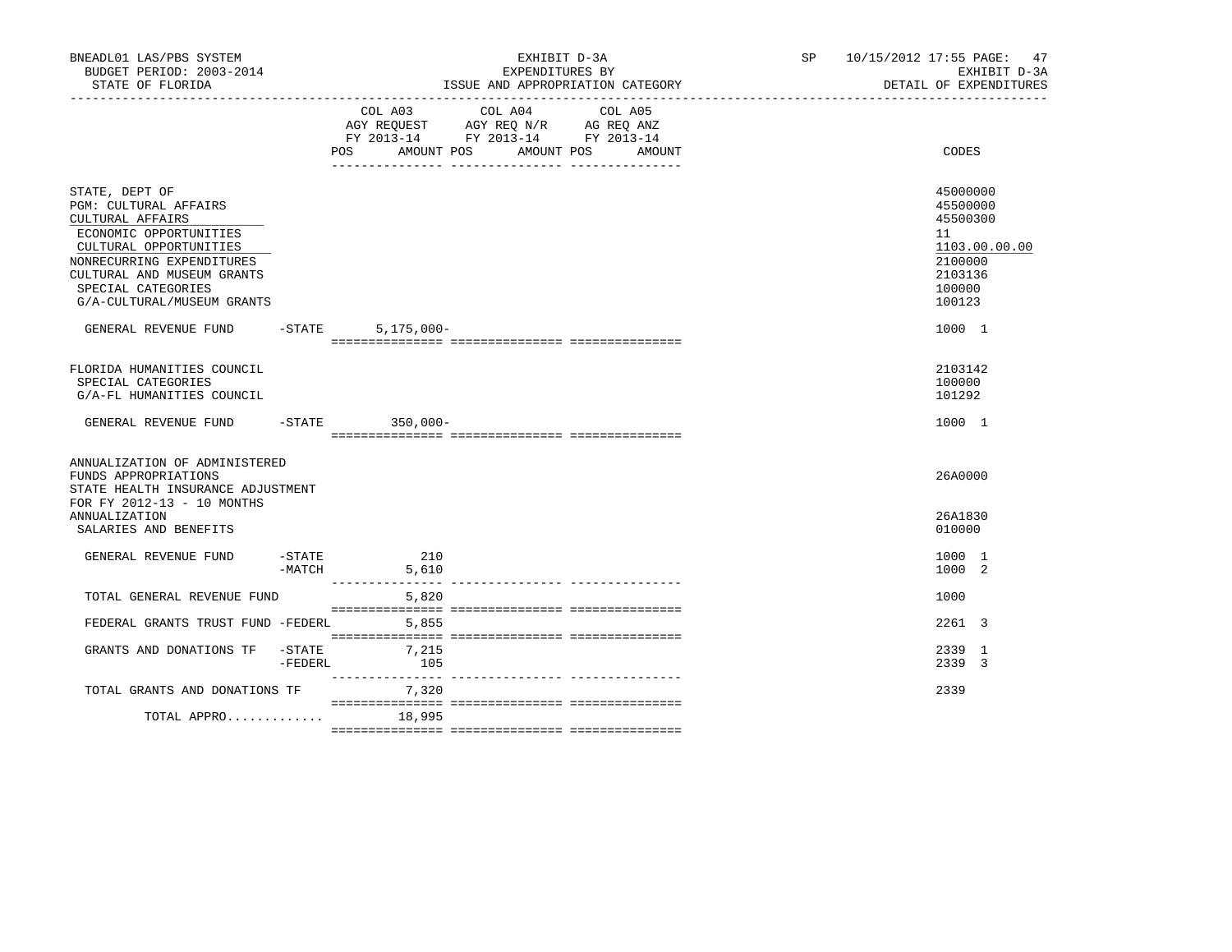| BNEADL01 LAS/PBS SYSTEM<br>BUDGET PERIOD: 2003-2014<br>STATE OF FLORIDA                                                                                                                                                                                                                                                                                                                                                                                                                                        |           |            | EXHIBIT D-3A<br>EXPENDITURES BY<br>ISSUE AND APPROPRIATION CATEGORY                                                                                                                                                                    |         |                  | SP | 10/15/2012 17:55 PAGE:<br>48<br>EXHIBIT D-3A<br>DETAIL OF EXPENDITURES |
|----------------------------------------------------------------------------------------------------------------------------------------------------------------------------------------------------------------------------------------------------------------------------------------------------------------------------------------------------------------------------------------------------------------------------------------------------------------------------------------------------------------|-----------|------------|----------------------------------------------------------------------------------------------------------------------------------------------------------------------------------------------------------------------------------------|---------|------------------|----|------------------------------------------------------------------------|
|                                                                                                                                                                                                                                                                                                                                                                                                                                                                                                                | POS       | COL A03    | COL A04<br>$\begin{tabular}{lllllll} \bf AGY & \bf REQUEST & \bf AGY & \bf REQ & \tt M/R & \tt AG & \tt REQ & \tt ANZ \\ \bf FY & \tt 2013-14 & \tt FY & \tt 2013-14 & \tt FY & \tt 2013-14 \\ \end{tabular}$<br>AMOUNT POS AMOUNT POS | COL A05 | AMOUNT           |    | CODES                                                                  |
|                                                                                                                                                                                                                                                                                                                                                                                                                                                                                                                |           |            |                                                                                                                                                                                                                                        |         |                  |    |                                                                        |
| STATE, DEPT OF<br><b>PGM: CULTURAL AFFAIRS</b><br>CULTURAL AFFAIRS<br>ECONOMIC OPPORTUNITIES<br>CULTURAL OPPORTUNITIES<br>MANAGEMENT REDUCTIONS                                                                                                                                                                                                                                                                                                                                                                |           |            |                                                                                                                                                                                                                                        |         |                  |    | 45000000<br>45500000<br>45500300<br>11<br>1103.00.00.00<br>33G0000     |
| DIVISION OF CULTURAL AFFAIRS -<br>ELIMINATE EXCESS BUDGET<br>AID TO LOCAL GOVERNMENTS<br>G/A-ARTS GRANTS                                                                                                                                                                                                                                                                                                                                                                                                       |           |            |                                                                                                                                                                                                                                        |         |                  |    | 33G0720<br>050000<br>050087                                            |
| FEDERAL GRANTS TRUST FUND -FEDERL                                                                                                                                                                                                                                                                                                                                                                                                                                                                              |           | 64,969-    |                                                                                                                                                                                                                                        |         |                  |    | 2261 3                                                                 |
| SPECIAL CATEGORIES<br>CONTRACTED SERVICES                                                                                                                                                                                                                                                                                                                                                                                                                                                                      |           |            |                                                                                                                                                                                                                                        |         |                  |    | 100000<br>100777                                                       |
| FEDERAL GRANTS TRUST FUND -FEDERL                                                                                                                                                                                                                                                                                                                                                                                                                                                                              |           | $10.000 -$ |                                                                                                                                                                                                                                        |         |                  |    | 2261 3                                                                 |
| TOTAL: DIVISION OF CULTURAL AFFAIRS -<br>ELIMINATE EXCESS BUDGET<br>TOTAL ISSUE                                                                                                                                                                                                                                                                                                                                                                                                                                |           | 74,969-    |                                                                                                                                                                                                                                        |         |                  |    | 33G0720                                                                |
|                                                                                                                                                                                                                                                                                                                                                                                                                                                                                                                |           |            |                                                                                                                                                                                                                                        |         |                  |    |                                                                        |
| AGENCY ISSUE NARRATIVE:<br>2013-2014 BUDGET YEAR NARRATIVE:<br>The Department of State, Division of Cultural Affairs is requesting a reduction in funding in the Federal Grants Trust<br>Fund due to excess budget authority. The federal grant award from the National Endowment for the Arts for Fiscal Year<br>2013-14 will be less than the amount received in the current year. The budget reduction issue is necessary in order to<br>align the requested budget authority with the anticipated revenue. |           |            |                                                                                                                                                                                                                                        |         | IT COMPONENT? NO |    |                                                                        |
| CULTURAL PROGRAM GRANTS<br>CULTURAL AND MUSEUM GRANTS<br>SPECIAL CATEGORIES<br>G/A-CULTURAL/MUSEUM GRANTS                                                                                                                                                                                                                                                                                                                                                                                                      |           |            |                                                                                                                                                                                                                                        |         |                  |    | 4900000<br>4900100<br>100000<br>100123                                 |
| GENERAL REVENUE FUND                                                                                                                                                                                                                                                                                                                                                                                                                                                                                           | $-$ STATE |            | 2,500,000 2,500,000                                                                                                                                                                                                                    |         |                  |    | 1000 1                                                                 |
|                                                                                                                                                                                                                                                                                                                                                                                                                                                                                                                |           |            |                                                                                                                                                                                                                                        |         |                  |    |                                                                        |
| AGENCY ISSUE NARRATIVE:<br>2013-2014 BUDGET YEAR NARRATIVE:<br>The Department of State, Division of Cultural Affairs, is requesting \$2,500,000 non-recurring General Revenue funding to                                                                                                                                                                                                                                                                                                                       |           |            |                                                                                                                                                                                                                                        |         | IT COMPONENT? NO |    |                                                                        |

 provide general program support grants up to \$150,000 for non-profit, tax-exempt Florida corporations. As provided in chapter 265.286(5) Florida Statutes, the Division shall fund this program designed to support the general program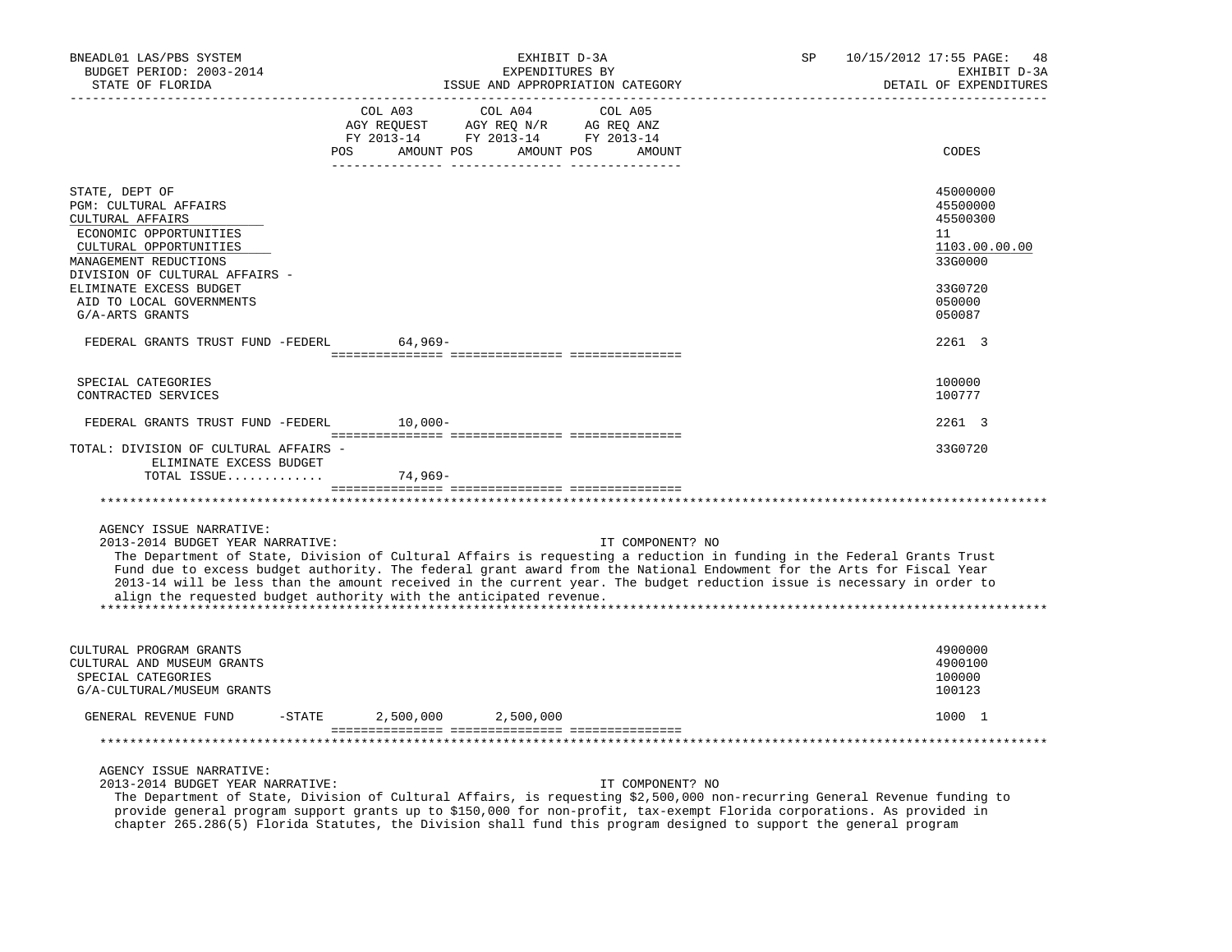| BNEADL01 LAS/PBS SYSTEM<br>BUDGET PERIOD: 2003-2014<br>STATE OF FLORIDA                                                                                                         | EXHIBIT D-3A<br>EXPENDITURES BY<br>ISSUE AND APPROPRIATION CATEGORY                                                                                        | SP<br>10/15/2012 17:55 PAGE:<br>49<br>EXHIBIT D-3A<br>DETAIL OF EXPENDITURES  |
|---------------------------------------------------------------------------------------------------------------------------------------------------------------------------------|------------------------------------------------------------------------------------------------------------------------------------------------------------|-------------------------------------------------------------------------------|
|                                                                                                                                                                                 | COL A03<br>COL A04 COL A05<br>AGY REOUEST<br>AGY REO N/R<br>AG REO ANZ<br>FY 2013-14<br>FY 2013-14 FY 2013-14<br>AMOUNT POS<br>AMOUNT POS<br>POS<br>AMOUNT | CODES                                                                         |
| STATE, DEPT OF<br><b>PGM: CULTURAL AFFAIRS</b><br>CULTURAL AFFAIRS<br>ECONOMIC OPPORTUNITIES<br>CULTURAL OPPORTUNITIES<br>CULTURAL PROGRAM GRANTS<br>CULTURAL AND MUSEUM GRANTS |                                                                                                                                                            | 45000000<br>45500000<br>45500300<br>11<br>1103.00.00.00<br>4900000<br>4900100 |

 activities of an organization engaged in conducting, creating, producing, presenting, staging, or sponsoring multiple cultural exhibits, performances, events, or providing cultural services during the grant period. In addition to providing citizen and visitor access to cultural activities, these organizations contribute to the vitality of their communities and bring in tourism dollars providing a return of \$5 to every \$1 invested by the state. Grantees match awards dollar for dollar with cash and in-kind contributions. Applicants may apply for one General Program Support grant or one Specific Cultural Project grant, but may not apply for both.

 Eligible applications are reviewed in an open competitive process by peer review panels. Panel recommendations are then reviewed by the Florida Council on Arts and Culture and forwarded to the Secretary of State for approval. Subject to Legislative appropriation, all applications approved by the Secretary of State will be awarded their full requested fund amount or award amounts will be determined by a score-based formula that proportionally distributes the appropriation.

 In accordance with the Five Year Statewide Strategic Plan for Economic Development as developed by the Florida Department of Economic Opportunity and stipulated in Section 20.60, Florida Statutes, the strategies that align with the request are Strategy 27: Create and sustain vibrant, safe and healthy communities that attract workers, businesses, residents and visitors, and Strategy 29: Promote, develop, protect and leverage Florida's natural, art and cultural assets in a sustainable manner.

### 2013-2014

| Rank | General Program Support Approved Funding Recommendations<br>Applicant | County       | Request   |
|------|-----------------------------------------------------------------------|--------------|-----------|
| 1    | The Thomas Armour Youth Ballet, Inc.                                  | Miami-Dade   | \$25,000  |
| 2    | Enzian Theatre, Inc.                                                  | Orange       | \$150,000 |
| 3    | VSA Florida, Inc.                                                     | Hillsborough | \$122,992 |
| 4    | Broward County Film Society, Inc.                                     | Broward      | \$90,400  |
| 5    | The Hermitage Artist Retreat, Inc.                                    | Sarasota     | \$49,000  |
| 6    | Jacksonville Symphony Association, Inc.                               | Duval        | \$150,000 |
| 7    | Florida Studio Theatre, Inc.                                          | Sarasota     | \$150,000 |
| 8    | New World Symphony, Inc.                                              | Miami-Dade   | \$150,000 |
| 9    | Gadsden Arts, Inc.                                                    | Gadsden      | \$25,000  |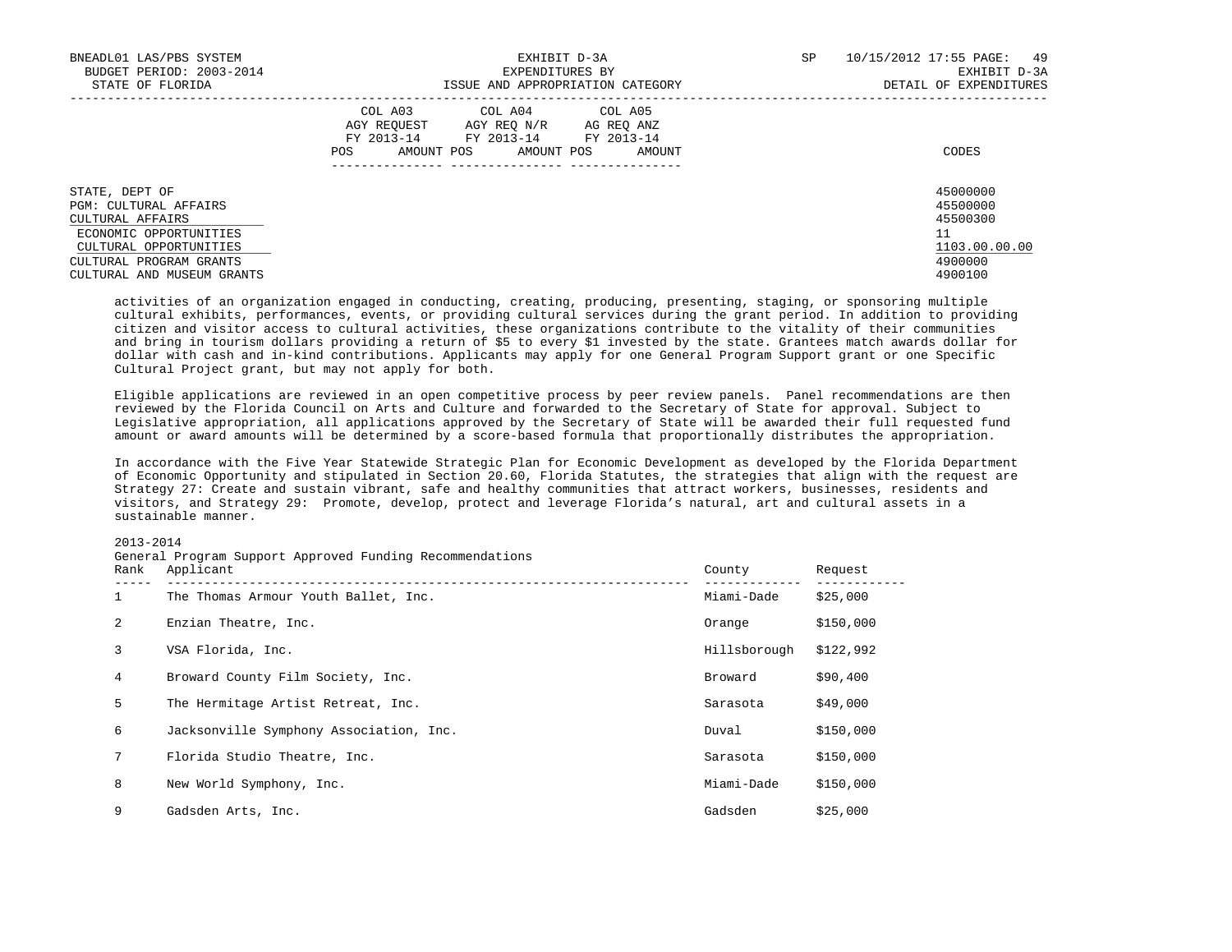| BNEADL01 LAS/PBS SYSTEM<br>STATE OF FLORIDA                                            | BUDGET PERIOD: 2003-2014                                                       |                |                                                                                                 | EXHIBIT D-3A<br>EXPENDITURES BY<br>ISSUE AND APPROPRIATION CATEGORY |                        | SP        | 10/15/2012 17:55 PAGE:<br>50<br>EXHIBIT D-3A<br>DETAIL OF EXPENDITURES        |
|----------------------------------------------------------------------------------------|--------------------------------------------------------------------------------|----------------|-------------------------------------------------------------------------------------------------|---------------------------------------------------------------------|------------------------|-----------|-------------------------------------------------------------------------------|
|                                                                                        |                                                                                | COL A03<br>POS | COL A04<br>AGY REQUEST AGY REQ N/R AG REQ ANZ<br>FY 2013-14 FY 2013-14 FY 2013-14<br>AMOUNT POS | COL A05<br>AMOUNT POS<br>AMOUNT                                     |                        |           | CODES                                                                         |
| STATE, DEPT OF<br>PGM: CULTURAL AFFAIRS<br>CULTURAL AFFAIRS<br>CULTURAL PROGRAM GRANTS | ECONOMIC OPPORTUNITIES<br>CULTURAL OPPORTUNITIES<br>CULTURAL AND MUSEUM GRANTS |                |                                                                                                 |                                                                     |                        |           | 45000000<br>45500000<br>45500300<br>11<br>1103.00.00.00<br>4900000<br>4900100 |
| 10                                                                                     | Miami City Ballet Inc.                                                         |                |                                                                                                 |                                                                     | Miami-Dade             | \$135,000 |                                                                               |
| 11                                                                                     | Sarasota Film Festival, Inc.                                                   |                |                                                                                                 |                                                                     | Sarasota               | \$91,125  |                                                                               |
| 12                                                                                     | Historical Society of Central Florida, Inc.                                    |                |                                                                                                 |                                                                     | Orange                 | \$150,000 |                                                                               |
| 13                                                                                     | The Bok Tower Gardens Foundation, Inc.                                         |                |                                                                                                 |                                                                     | Polk                   | \$150,000 |                                                                               |
| 14                                                                                     | Asolo Theatre, Inc.                                                            |                |                                                                                                 |                                                                     | Sarasota               | \$150,000 |                                                                               |
| 15                                                                                     | Ruth Eckerd Hall, Inc.                                                         |                |                                                                                                 |                                                                     | Pinellas               | \$150,000 |                                                                               |
| 16                                                                                     | Tampa Bay Performing Arts Center, Inc.                                         |                |                                                                                                 |                                                                     | Hillsborough \$150,000 |           |                                                                               |
| 17                                                                                     | Gulf Coast Heritage Association, Inc.                                          |                |                                                                                                 |                                                                     | Sarasota               | \$79,000  |                                                                               |
| 18                                                                                     | Museum of Science and Industry, Inc.                                           |                |                                                                                                 |                                                                     | Hillsborough \$150,000 |           |                                                                               |
| 19                                                                                     | Florida West Coast Symphony, Inc.                                              |                |                                                                                                 |                                                                     | Sarasota               | \$150,000 |                                                                               |
| 20                                                                                     | University of South Florida                                                    |                |                                                                                                 |                                                                     | Hillsborough \$150,000 |           |                                                                               |
| 21                                                                                     | Tallahassee-Leon County Cultural Resources Commission                          |                |                                                                                                 |                                                                     | Leon                   | \$104,871 |                                                                               |
| 22                                                                                     | Stage Works, Inc.                                                              |                |                                                                                                 |                                                                     | Hillsborough \$25,515  |           |                                                                               |
| 23                                                                                     | Fairchild Tropical Botanic Garden, Inc.                                        |                |                                                                                                 |                                                                     | Miami-Dade             | \$150,000 |                                                                               |
| 24                                                                                     | Florida International University Research Foundation, Incorporated             |                |                                                                                                 |                                                                     | Miami-Dade             | \$150,000 |                                                                               |
| 25                                                                                     | Museum of Discovery and Science, Inc.                                          |                |                                                                                                 |                                                                     | Broward                | \$150,000 |                                                                               |
| 26                                                                                     | Raymond F. Kravis Center for the Performing Arts, Inc.                         |                |                                                                                                 |                                                                     | Palm Beach             | \$150,000 |                                                                               |
| 27                                                                                     | Northwest Florida Ballet, Inc.                                                 |                |                                                                                                 |                                                                     | Okaloosa               | \$72,176  |                                                                               |
| 28                                                                                     | Tigertail Productions, Inc.                                                    |                |                                                                                                 |                                                                     | Miami-Dade             | \$37,516  |                                                                               |
| 29                                                                                     | Venice Little Theatre, Inc.                                                    |                |                                                                                                 |                                                                     | Sarasota               | \$150,000 |                                                                               |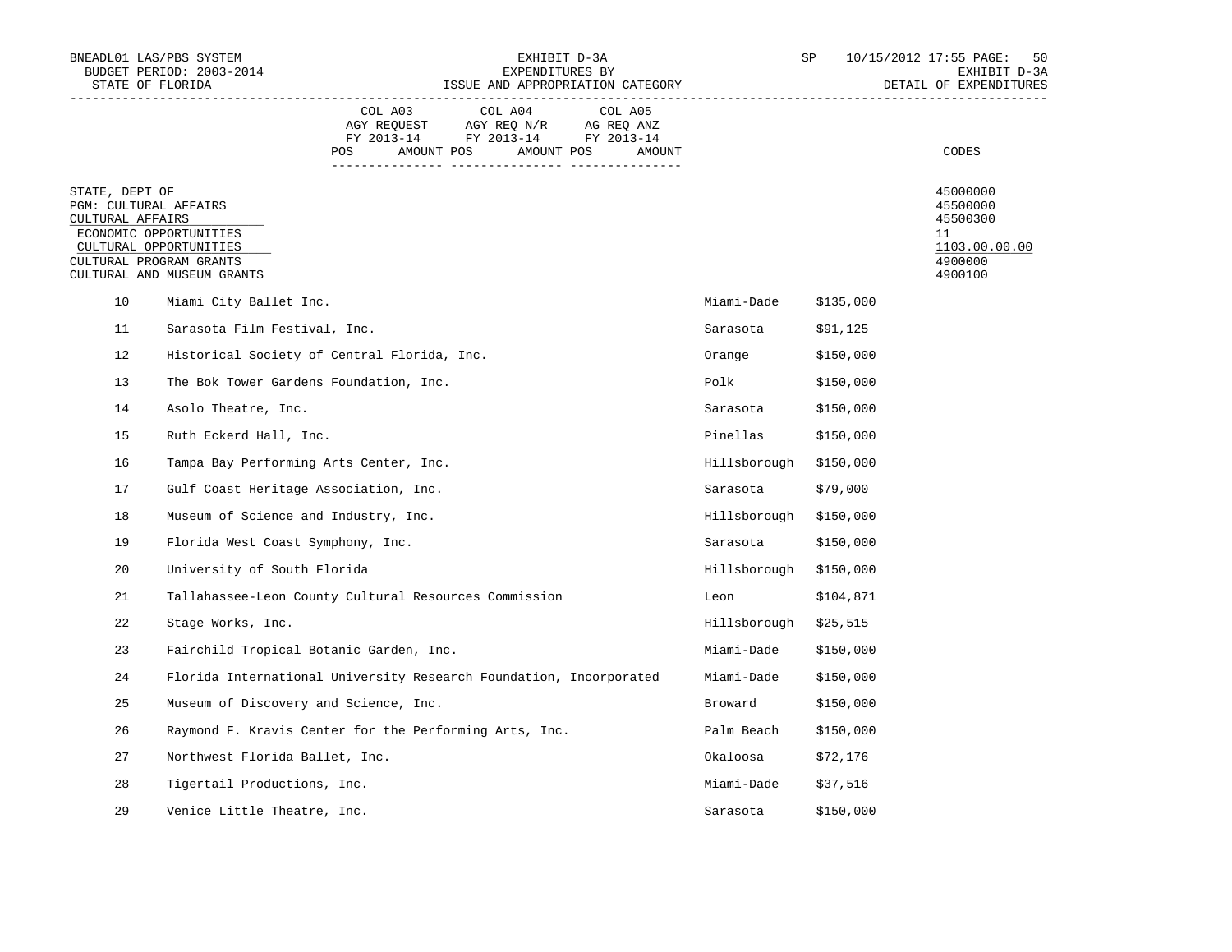| BNEADL01 LAS/PBS SYSTEM<br>STATE OF FLORIDA                                                                      | BUDGET PERIOD: 2003-2014                                   |                | EXPENDITURES BY<br>ISSUE AND APPROPRIATION CATEGORY                                             | EXHIBIT D-3A                    |                        | SP        | 10/15/2012 17:55 PAGE:<br>51<br>EXHIBIT D-3A<br>DETAIL OF EXPENDITURES        |
|------------------------------------------------------------------------------------------------------------------|------------------------------------------------------------|----------------|-------------------------------------------------------------------------------------------------|---------------------------------|------------------------|-----------|-------------------------------------------------------------------------------|
|                                                                                                                  |                                                            | COL A03<br>POS | COL A04<br>AGY REQUEST AGY REQ N/R AG REQ ANZ<br>FY 2013-14 FY 2013-14 FY 2013-14<br>AMOUNT POS | COL A05<br>AMOUNT POS<br>AMOUNT |                        |           | CODES                                                                         |
| STATE, DEPT OF<br>PGM: CULTURAL AFFAIRS<br>CULTURAL AFFAIRS<br>ECONOMIC OPPORTUNITIES<br>CULTURAL PROGRAM GRANTS | CULTURAL OPPORTUNITIES<br>CULTURAL AND MUSEUM GRANTS       |                |                                                                                                 |                                 |                        |           | 45000000<br>45500000<br>45500300<br>11<br>1103.00.00.00<br>4900000<br>4900100 |
| 30                                                                                                               | The Henry Morrison Flagler Museum                          |                |                                                                                                 |                                 | Palm Beach             | \$150,000 |                                                                               |
| 31                                                                                                               | Riverside Theatre Inc.                                     |                |                                                                                                 |                                 | Indian River \$150,000 |           |                                                                               |
| 32                                                                                                               | Performing Arts Center Authority                           |                |                                                                                                 |                                 | Broward                | \$150,000 |                                                                               |
| 33                                                                                                               | Historical Society of Martin County, Inc.                  |                |                                                                                                 |                                 | Martin                 | \$86,519  |                                                                               |
| 34                                                                                                               | Performing Arts Center Trust, Inc.                         |                |                                                                                                 |                                 | Miami-Dade             | \$150,000 |                                                                               |
| 35                                                                                                               | The Hippodrome State Theatre, Inc.                         |                |                                                                                                 |                                 | Alachua                | \$150,000 |                                                                               |
| 36                                                                                                               | Palm Beach Opera, Inc.                                     |                |                                                                                                 |                                 | Palm Beach \$150,000   |           |                                                                               |
| 37                                                                                                               | The Marion Players, Inc.                                   |                |                                                                                                 |                                 | Marion                 | \$94,000  |                                                                               |
| 38                                                                                                               | The Association to Preserve the Eatonville Community, Inc. |                |                                                                                                 |                                 | Orange                 | \$75,222  |                                                                               |
| 39                                                                                                               | Key West Literary Seminar, Inc.                            |                |                                                                                                 |                                 | Monroe                 | \$39,125  |                                                                               |
| 40                                                                                                               | Miami Book Fair International, Inc.                        |                |                                                                                                 |                                 | Miami-Dade             | \$150,000 |                                                                               |
| 41                                                                                                               | Cathedral Arts Project, Inc.                               |                |                                                                                                 |                                 | Duval                  | \$108,317 |                                                                               |
| 42                                                                                                               | The Florida Aquarium, Inc.                                 |                |                                                                                                 |                                 | Hillsborough \$150,000 |           |                                                                               |
| 43                                                                                                               | South Florida Composers Alliance, Inc.                     |                |                                                                                                 |                                 | Miami-Dade             | \$13,115  |                                                                               |
| 44                                                                                                               | Orlando Ballet, Inc.                                       |                |                                                                                                 |                                 | Orange                 | \$150,000 |                                                                               |
| 45                                                                                                               | Florida State College Foundation, Inc.                     |                |                                                                                                 |                                 | Duval                  | \$150,000 |                                                                               |
| 46                                                                                                               | The Miami Theatre Center, Inc.                             |                |                                                                                                 |                                 | Miami-Dade             | \$150,000 |                                                                               |
| 47                                                                                                               | The Dunedin Fine Arts Center, Inc.                         |                |                                                                                                 |                                 | Pinellas               | \$150,000 |                                                                               |
| 48                                                                                                               | The Mel Fisher Maritime Heritage Society, Inc.             |                |                                                                                                 |                                 | Monroe                 | \$150,000 |                                                                               |
| 49                                                                                                               | Orlando Repertory Theatre, Inc.                            |                |                                                                                                 |                                 | Orange                 | \$150,000 |                                                                               |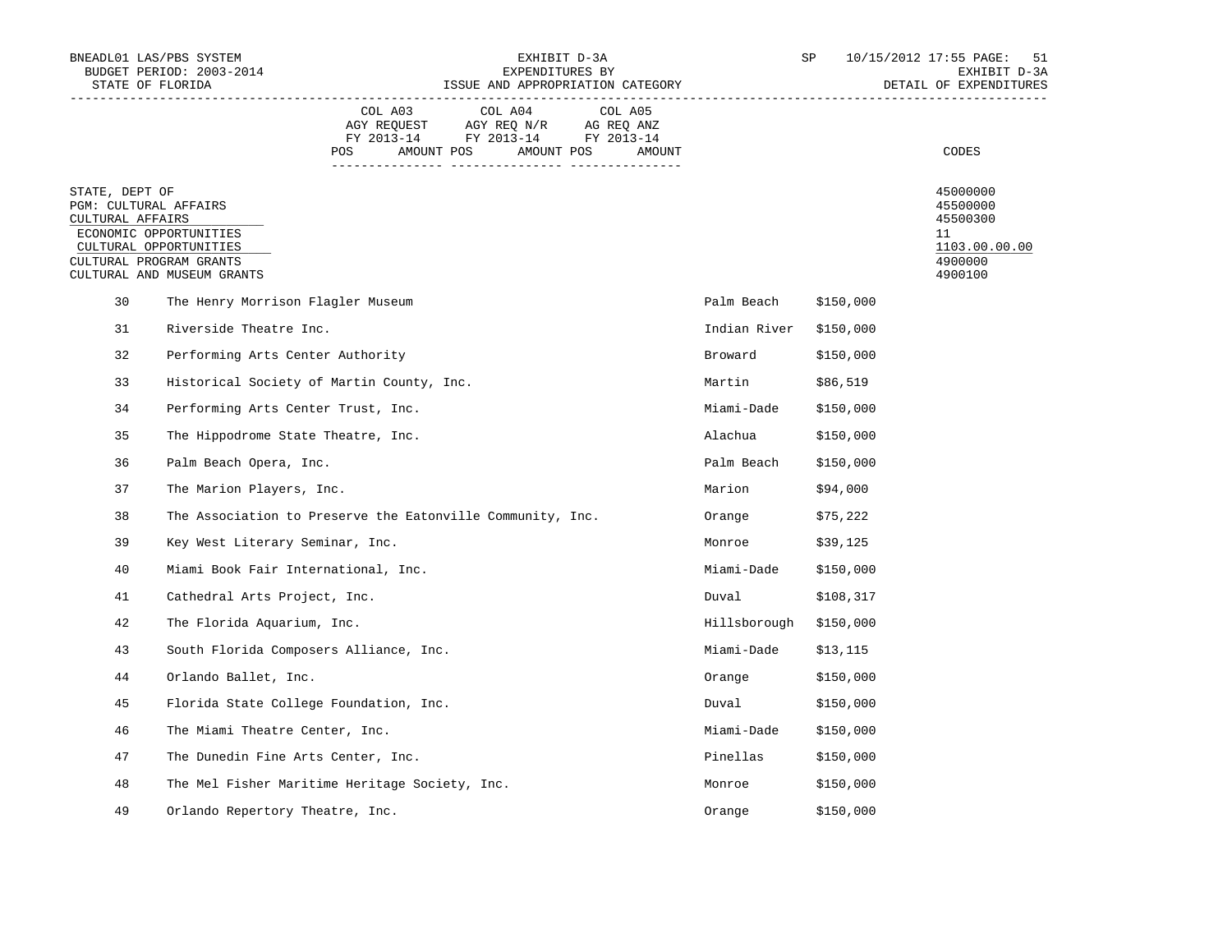|                                                             | BNEADL01 LAS/PBS SYSTEM<br>BUDGET PERIOD: 2003-2014<br>STATE OF FLORIDA                                   |                | EXHIBIT D-3A<br>EXPENDITURES BY<br>ISSUE AND APPROPRIATION CATEGORY                                        |                   |                      | SP        | 10/15/2012 17:55 PAGE:<br>52<br>EXHIBIT D-3A<br>DETAIL OF EXPENDITURES        |
|-------------------------------------------------------------|-----------------------------------------------------------------------------------------------------------|----------------|------------------------------------------------------------------------------------------------------------|-------------------|----------------------|-----------|-------------------------------------------------------------------------------|
|                                                             |                                                                                                           | COL A03<br>POS | COL A04<br>AGY REQUEST AGY REQ N/R AG REQ ANZ<br>FY 2013-14 FY 2013-14 FY 2013-14<br>AMOUNT POS AMOUNT POS | COL A05<br>AMOUNT |                      |           | CODES                                                                         |
| STATE, DEPT OF<br>PGM: CULTURAL AFFAIRS<br>CULTURAL AFFAIRS | ECONOMIC OPPORTUNITIES<br>CULTURAL OPPORTUNITIES<br>CULTURAL PROGRAM GRANTS<br>CULTURAL AND MUSEUM GRANTS |                |                                                                                                            |                   |                      |           | 45000000<br>45500000<br>45500300<br>11<br>1103.00.00.00<br>4900000<br>4900100 |
| 50                                                          | Karen Peterson and Dancers, Inc.                                                                          |                |                                                                                                            |                   | Miami-Dade \$11,250  |           |                                                                               |
| 51                                                          | Palm Beach State College                                                                                  |                |                                                                                                            |                   | Palm Beach \$150,000 |           |                                                                               |
| 52                                                          | Crealde Arts, Inc.                                                                                        |                |                                                                                                            |                   | Orange               | \$91,924  |                                                                               |
| 53                                                          | Tallahassee Museum of History and Natural Science, Inc.                                                   |                |                                                                                                            |                   | Leon                 | \$150,000 |                                                                               |
| 54                                                          | Orlando Shakespeare Theater, Inc.                                                                         |                |                                                                                                            |                   | Orange               | \$150,000 |                                                                               |
| 55                                                          | Maltz Jupiter Theatre, Inc.                                                                               |                |                                                                                                            |                   | Palm Beach           | \$150,000 |                                                                               |
| 56                                                          | Fantasy Theatre Factory, Inc.                                                                             |                |                                                                                                            |                   | Miami-Dade \$35,706  |           |                                                                               |
| 57                                                          | East Coast Zoological Society of Florida, Inc.                                                            |                |                                                                                                            |                   | Brevard              | \$150,000 |                                                                               |
| 58                                                          | Theatre Jacksonville, Inc.                                                                                |                |                                                                                                            |                   | Duval                | \$51,000  |                                                                               |
| 59                                                          | Theatreworks, Incorporated                                                                                |                |                                                                                                            |                   | Duval                | \$25,000  |                                                                               |
| 60                                                          | Boca Raton Museum of Art, Inc.                                                                            |                |                                                                                                            |                   | Palm Beach \$150,000 |           |                                                                               |
| 61                                                          | Theatre Winter Haven, Inc.                                                                                |                |                                                                                                            |                   | Polk                 | \$74,881  |                                                                               |
| 62                                                          | Boca Ballet Theatre Company                                                                               |                |                                                                                                            |                   | Palm Beach \$89,000  |           |                                                                               |
| 63                                                          | Florida Classical Ballet Theatre, Inc.                                                                    |                |                                                                                                            |                   | Palm Beach \$23,896  |           |                                                                               |
| 64                                                          | The Dance Now! Ensemble, Inc.                                                                             |                |                                                                                                            |                   | Miami-Dade           | \$11,400  |                                                                               |
| 65                                                          | Arts and Business Council of Miami, Inc.                                                                  |                |                                                                                                            |                   | Miami-Dade           | \$25,000  |                                                                               |
| 66                                                          | Miami Light Project, Inc.                                                                                 |                |                                                                                                            |                   | Miami-Dade \$75,000  |           |                                                                               |
| 67                                                          | Atlantic Center for the Arts, Inc.                                                                        |                |                                                                                                            |                   | Volusia              | \$148,387 |                                                                               |
| 68                                                          | Palm Beach Dramaworks, Inc.                                                                               |                |                                                                                                            |                   | Palm Beach           | \$150,000 |                                                                               |
| 69                                                          | Young At Art of Broward, Inc.                                                                             |                |                                                                                                            |                   | Broward              | \$150,000 |                                                                               |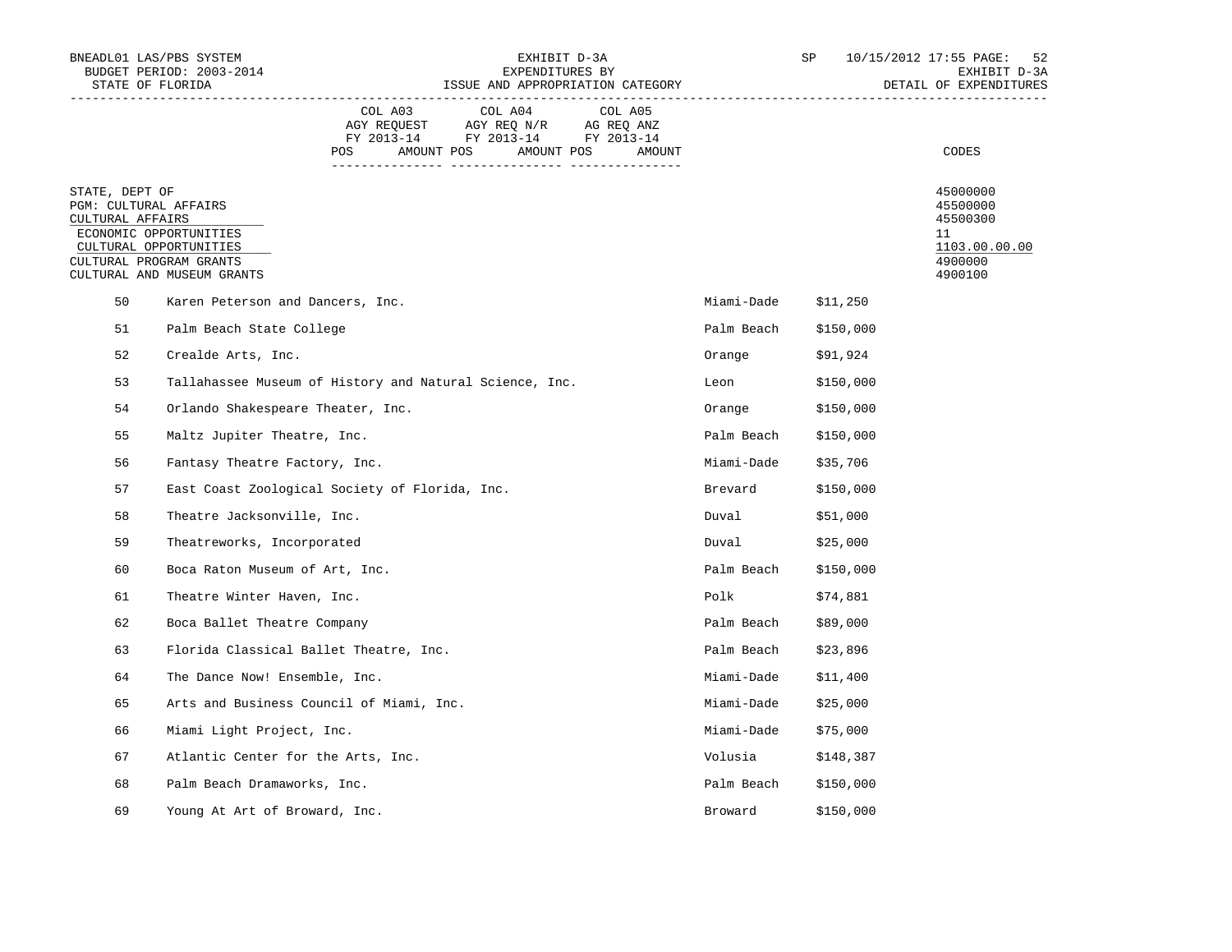| BNEADL01 LAS/PBS SYSTEM<br>BUDGET PERIOD: 2003-2014<br>STATE OF FLORIDA |                                                                                                           |                                                | EXHIBIT D-3A<br>EXPENDITURES BY<br>ISSUE AND APPROPRIATION CATEGORY                                           |                   |            | SP        | 10/15/2012 17:55 PAGE:<br>53<br>EXHIBIT D-3A<br>DETAIL OF EXPENDITURES        |
|-------------------------------------------------------------------------|-----------------------------------------------------------------------------------------------------------|------------------------------------------------|---------------------------------------------------------------------------------------------------------------|-------------------|------------|-----------|-------------------------------------------------------------------------------|
|                                                                         |                                                                                                           | COL A03<br>POS                                 | COL A04<br>AGY REQUEST AGY REQ N/R AG REQ ANZ<br>FY 2013-14 FY 2013-14 FY 2013-14<br>AMOUNT POS<br>AMOUNT POS | COL A05<br>AMOUNT |            |           | CODES                                                                         |
| STATE, DEPT OF<br>PGM: CULTURAL AFFAIRS<br>CULTURAL AFFAIRS             | ECONOMIC OPPORTUNITIES<br>CULTURAL OPPORTUNITIES<br>CULTURAL PROGRAM GRANTS<br>CULTURAL AND MUSEUM GRANTS |                                                |                                                                                                               |                   |            |           | 45000000<br>45500000<br>45500300<br>11<br>1103.00.00.00<br>4900000<br>4900100 |
| 70                                                                      | Orlando Museum of Art, Inc.                                                                               |                                                |                                                                                                               |                   | Orange     | \$150,000 |                                                                               |
| 71                                                                      |                                                                                                           | The Greater Pensacola Symphony Orchestra, Inc. |                                                                                                               |                   | Escambia   | \$103,000 |                                                                               |
| 72                                                                      | Brazz Dance Theater Incorporated                                                                          |                                                |                                                                                                               |                   | Miami-Dade | \$9,302   |                                                                               |
| 73                                                                      | Pensacola Little Theatre, Inc.                                                                            |                                                |                                                                                                               |                   | Escambia   | \$86,000  |                                                                               |
| 74                                                                      |                                                                                                           | Delray Beach Center for the Arts, Inc.         |                                                                                                               |                   | Palm Beach | \$150,000 |                                                                               |
| 75                                                                      | Actor's Playhouse Productions, Inc.                                                                       |                                                |                                                                                                               |                   | Miami-Dade | \$150,000 |                                                                               |
| 76                                                                      | Broward County                                                                                            |                                                |                                                                                                               |                   | Broward    | \$150,000 |                                                                               |
| 77                                                                      | Mad Cow Theatre, Inc.                                                                                     |                                                |                                                                                                               |                   | Orange     | \$78,804  |                                                                               |
| 78                                                                      |                                                                                                           | Lee County Alliance of the Arts, Inc.          |                                                                                                               |                   | Lee        | \$72,200  |                                                                               |
| 79                                                                      | Jazz Society of Pensacola, Inc.                                                                           |                                                |                                                                                                               |                   | Escambia   | \$12,920  |                                                                               |
| 80                                                                      | American Stage Company, Inc.                                                                              |                                                |                                                                                                               |                   | Pinellas   | \$150,000 |                                                                               |
| 81                                                                      | Museum of Contemporary Art, Inc.                                                                          |                                                |                                                                                                               |                   | Miami-Dade | \$150,000 |                                                                               |
| 82                                                                      | Jewish Museum of Florida, Inc.                                                                            |                                                |                                                                                                               |                   | Miami-Dade | \$150,000 |                                                                               |
| 83                                                                      |                                                                                                           | Fort Lauderdale Children's Theatre, Inc.       |                                                                                                               |                   | Broward    | \$70,000  |                                                                               |
| 84                                                                      | Miami Beach Film Society, Inc.                                                                            |                                                |                                                                                                               |                   | Miami-Dade | \$20,000  |                                                                               |
| 85                                                                      | Florida Repertory Company, Inc.                                                                           |                                                |                                                                                                               |                   | Lee        | \$150,000 |                                                                               |
| 86                                                                      | The Museum of Florida Art, Inc.                                                                           |                                                |                                                                                                               |                   | Volusia    | \$48,957  |                                                                               |
| 87                                                                      | City of Sarasota                                                                                          |                                                |                                                                                                               |                   | Sarasota   | \$150,000 |                                                                               |
| 88                                                                      |                                                                                                           | Morikami Museum and Japanese Gardens           |                                                                                                               |                   | Palm Beach | \$150,000 |                                                                               |
| 89                                                                      | The Florida Orchestra, Inc.                                                                               |                                                |                                                                                                               |                   | Pinellas   | \$150,000 |                                                                               |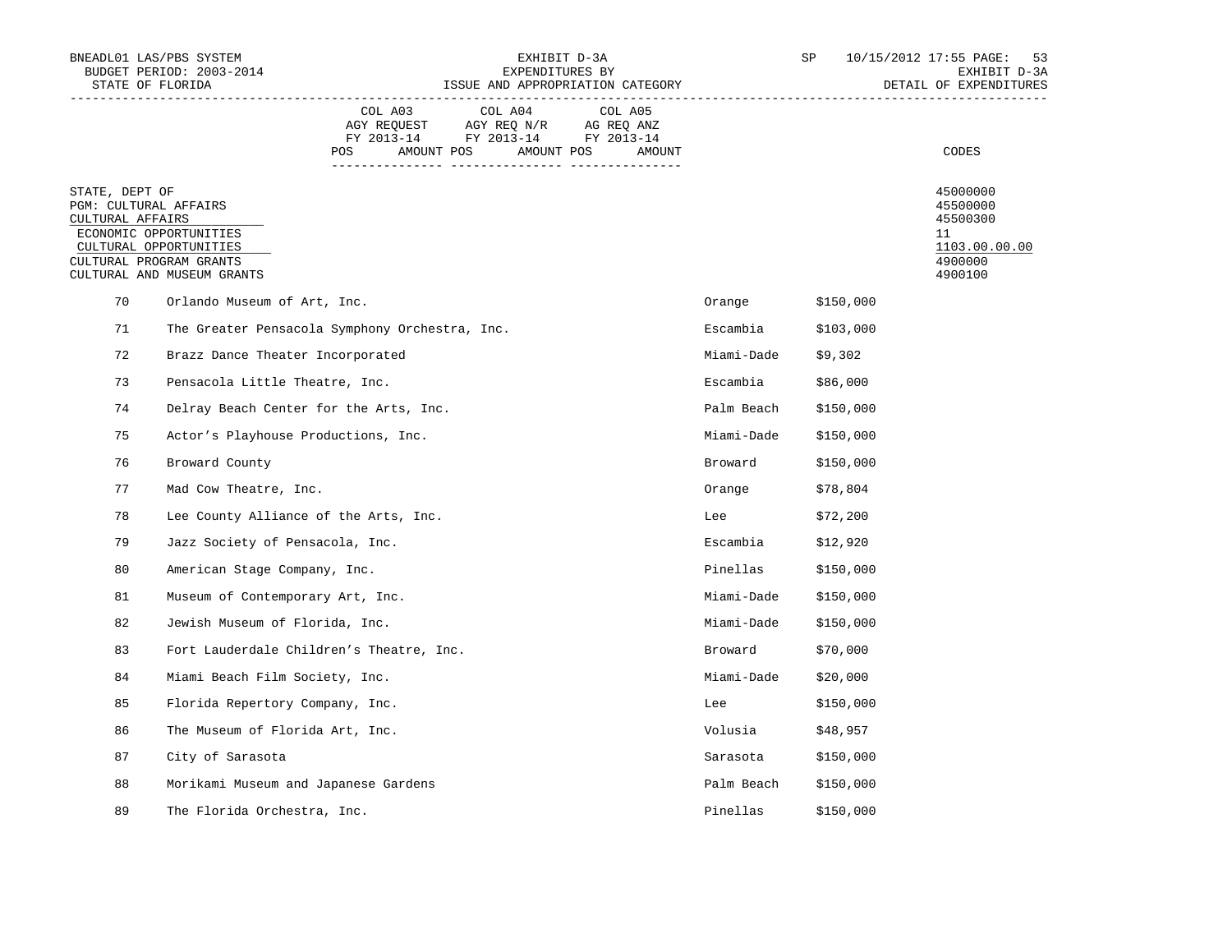| BNEADL01 LAS/PBS SYSTEM<br>BUDGET PERIOD: 2003-2014<br>STATE OF FLORIDA                |                                                                                |                                                      | EXPENDITURES BY                                                                                            | EXHIBIT D-3A<br>ISSUE AND APPROPRIATION CATEGORY |                        | SP        | 10/15/2012 17:55 PAGE:<br>54<br>EXHIBIT D-3A<br>DETAIL OF EXPENDITURES        |
|----------------------------------------------------------------------------------------|--------------------------------------------------------------------------------|------------------------------------------------------|------------------------------------------------------------------------------------------------------------|--------------------------------------------------|------------------------|-----------|-------------------------------------------------------------------------------|
|                                                                                        |                                                                                | COL A03<br>POS                                       | COL A04<br>AGY REQUEST AGY REQ N/R AG REQ ANZ<br>FY 2013-14 FY 2013-14 FY 2013-14<br>AMOUNT POS AMOUNT POS | COL A05<br>AMOUNT                                |                        |           | CODES                                                                         |
| STATE, DEPT OF<br>PGM: CULTURAL AFFAIRS<br>CULTURAL AFFAIRS<br>CULTURAL PROGRAM GRANTS | ECONOMIC OPPORTUNITIES<br>CULTURAL OPPORTUNITIES<br>CULTURAL AND MUSEUM GRANTS |                                                      |                                                                                                            |                                                  |                        |           | 45000000<br>45500000<br>45500300<br>11<br>1103.00.00.00<br>4900000<br>4900100 |
| 90                                                                                     | Arts Center Association, Inc.                                                  |                                                      |                                                                                                            |                                                  | Pinellas               | \$150,000 |                                                                               |
| 91                                                                                     | Images, A Festival of the Arts, Inc.                                           |                                                      |                                                                                                            |                                                  | Volusia                | \$19,220  |                                                                               |
| 92                                                                                     | Orlando Philharmonic Orchestra, Inc.                                           |                                                      |                                                                                                            |                                                  | Orange                 | \$150,000 |                                                                               |
| 93                                                                                     | Miami-Dade County                                                              |                                                      |                                                                                                            |                                                  | Miami-Dade             | \$150,000 |                                                                               |
| 94                                                                                     |                                                                                | Cultural Council of Greater Jacksonville, Inc.       |                                                                                                            |                                                  | Duval                  | \$150,000 |                                                                               |
| 95                                                                                     |                                                                                | Lowry Park Zoological Society of Tampa, Inc.         |                                                                                                            |                                                  | Hillsborough \$150,000 |           |                                                                               |
| 96                                                                                     | Creative City Collaborative                                                    |                                                      |                                                                                                            |                                                  | Palm Beach             | \$23,358  |                                                                               |
| 97                                                                                     |                                                                                | Florida Music Educators' Association, Inc.           |                                                                                                            |                                                  | Leon                   | \$77,500  |                                                                               |
| 98                                                                                     | Dance Alive, Inc.                                                              |                                                      |                                                                                                            |                                                  | Alachua                | \$44,000  |                                                                               |
| 99                                                                                     | Symphony of the Americas, Inc.                                                 |                                                      |                                                                                                            |                                                  | Broward                | \$150,000 |                                                                               |
| 100                                                                                    |                                                                                | Maxwell C. King Center for the Performing Arts, Inc. |                                                                                                            |                                                  | Brevard                | \$150,000 |                                                                               |
| 101                                                                                    |                                                                                | All Florida Youth Orchestra, Incorporated            |                                                                                                            |                                                  | Broward                | \$59,036  |                                                                               |
| 102                                                                                    | Florida Holocaust Museum, Inc.                                                 |                                                      |                                                                                                            |                                                  | Pinellas               | \$150,000 |                                                                               |
| 103                                                                                    | The Lake Worth Playhouse, Inc.                                                 |                                                      |                                                                                                            |                                                  | Palm Beach             | \$70,000  |                                                                               |
| 104                                                                                    | Sarasota Opera Association, Inc.                                               |                                                      |                                                                                                            |                                                  | Sarasota               | \$150,000 |                                                                               |
| 105                                                                                    |                                                                                | Florida Alliance for Art Education, Inc.             |                                                                                                            |                                                  | Orange                 | \$40,900  |                                                                               |
| 106                                                                                    | Aequalis, Inc.                                                                 |                                                      |                                                                                                            |                                                  | Palm Beach             | \$22,461  |                                                                               |
| 107                                                                                    | The Tampa Theatre, Inc.                                                        |                                                      |                                                                                                            |                                                  | Hillsborough \$150,000 |           |                                                                               |
| 108                                                                                    |                                                                                | Young Actors Theatre of Tallahassee, Inc.            |                                                                                                            |                                                  | Leon                   | \$50,000  |                                                                               |
| 109                                                                                    | Florida Grand Opera, Inc.                                                      |                                                      |                                                                                                            |                                                  | Miami-Dade             | \$150,000 |                                                                               |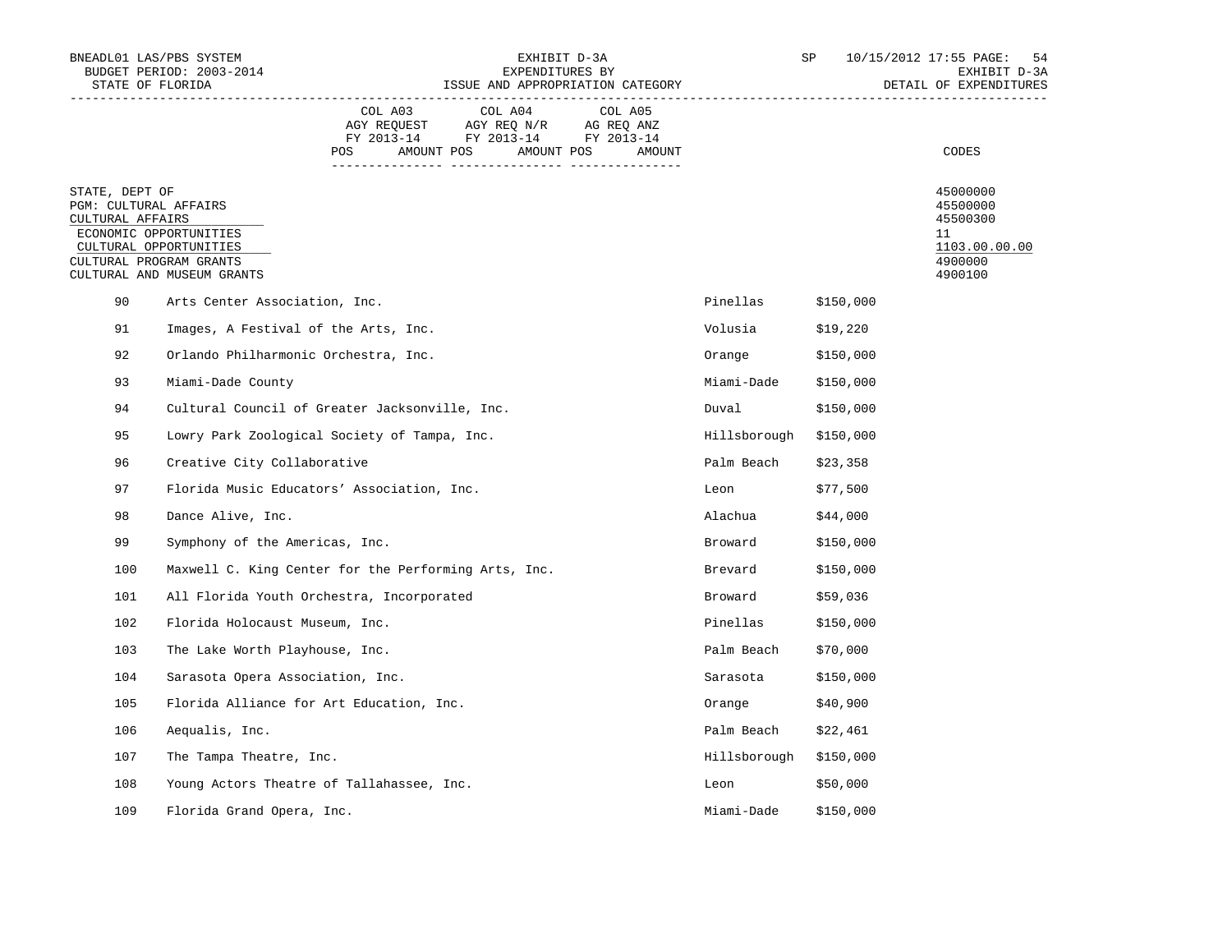| STATE OF FLORIDA                                            | BNEADL01 LAS/PBS SYSTEM<br>BUDGET PERIOD: 2003-2014                                                       |                                                     | EXPENDITURES BY                                                                                            | EXHIBIT D-3A<br>ISSUE AND APPROPRIATION CATEGORY |                      | SP        | 10/15/2012 17:55 PAGE:<br>55<br>EXHIBIT D-3A<br>DETAIL OF EXPENDITURES        |
|-------------------------------------------------------------|-----------------------------------------------------------------------------------------------------------|-----------------------------------------------------|------------------------------------------------------------------------------------------------------------|--------------------------------------------------|----------------------|-----------|-------------------------------------------------------------------------------|
|                                                             |                                                                                                           | COL A03<br>POS                                      | COL A04<br>AGY REQUEST AGY REQ N/R AG REQ ANZ<br>FY 2013-14 FY 2013-14 FY 2013-14<br>AMOUNT POS AMOUNT POS | COL A05<br>AMOUNT                                |                      |           | CODES                                                                         |
| STATE, DEPT OF<br>PGM: CULTURAL AFFAIRS<br>CULTURAL AFFAIRS | ECONOMIC OPPORTUNITIES<br>CULTURAL OPPORTUNITIES<br>CULTURAL PROGRAM GRANTS<br>CULTURAL AND MUSEUM GRANTS |                                                     |                                                                                                            |                                                  |                      |           | 45000000<br>45500000<br>45500300<br>11<br>1103.00.00.00<br>4900000<br>4900100 |
| 110                                                         | Mahaffey Theater Foundation, Inc.                                                                         |                                                     |                                                                                                            |                                                  | Pinellas \$22,532    |           |                                                                               |
| 111                                                         |                                                                                                           | The Florida State University Foundation, Inc.       |                                                                                                            |                                                  | Leon                 | \$87,000  |                                                                               |
| 112                                                         |                                                                                                           | Arts Ballet Theatre of Florida, Inc.                |                                                                                                            |                                                  | Miami-Dade           | \$50,000  |                                                                               |
| 113                                                         |                                                                                                           | Amelia Island Chamber Music Festival, Inc.          |                                                                                                            |                                                  | Nassau               | \$26,989  |                                                                               |
| 114                                                         | Key West Players, Inc.                                                                                    |                                                     |                                                                                                            |                                                  | Monroe               | \$64,685  |                                                                               |
| 115                                                         |                                                                                                           | Arts and Cultural Alliance of Sarasota County, Inc. |                                                                                                            |                                                  | Sarasota             | \$51,575  |                                                                               |
| 116                                                         |                                                                                                           | Cultural Council of Palm Beach County, Inc.         |                                                                                                            |                                                  | Palm Beach \$150,000 |           |                                                                               |
| 117                                                         | The Manatee Players, Inc.                                                                                 |                                                     |                                                                                                            |                                                  | Manatee              | \$116,617 |                                                                               |
| 118                                                         | Brevard Regional Arts Group, Inc.                                                                         |                                                     |                                                                                                            |                                                  | Brevard              | \$48,000  |                                                                               |
| 119                                                         | Museum of Arts and Sciences, Inc.                                                                         |                                                     |                                                                                                            |                                                  | Volusia \$150,000    |           |                                                                               |
| 120                                                         | Miami Dade College Foundation, Inc                                                                        |                                                     |                                                                                                            |                                                  | Miami-Dade \$95,000  |           |                                                                               |
| 121                                                         |                                                                                                           | Bascomb Memorial Broadcasting Foundation, Inc.      |                                                                                                            |                                                  | Miami-Dade \$78,832  |           |                                                                               |
| 122                                                         |                                                                                                           | Florida Association of Museums Foundation, Inc.     |                                                                                                            |                                                  | Leon                 | \$30,447  |                                                                               |
| 123                                                         | City of Tarpon Springs                                                                                    |                                                     |                                                                                                            |                                                  | Pinellas             | \$89,961  |                                                                               |
| 124                                                         | Junior Museum of Bay County, Inc.                                                                         |                                                     |                                                                                                            |                                                  | Bay                  | \$31,750  |                                                                               |
| 125                                                         | Florida Craftsmen                                                                                         |                                                     |                                                                                                            |                                                  | Pinellas             | \$50,000  |                                                                               |
| 126                                                         |                                                                                                           | Patrons of Exceptional Artists, Inc.                |                                                                                                            |                                                  | Miami-Dade \$25,000  |           |                                                                               |
| 127                                                         | Naples Botanical Garden, Inc.                                                                             |                                                     |                                                                                                            |                                                  | Collier              | \$150,000 |                                                                               |
| 128                                                         |                                                                                                           | Hollywood Art and Culture Center, Inc.              |                                                                                                            |                                                  | Broward              | \$121,000 |                                                                               |
| 129                                                         | Ybor City Museum Society, Inc.                                                                            |                                                     |                                                                                                            |                                                  | Hillsborough         | \$24,000  |                                                                               |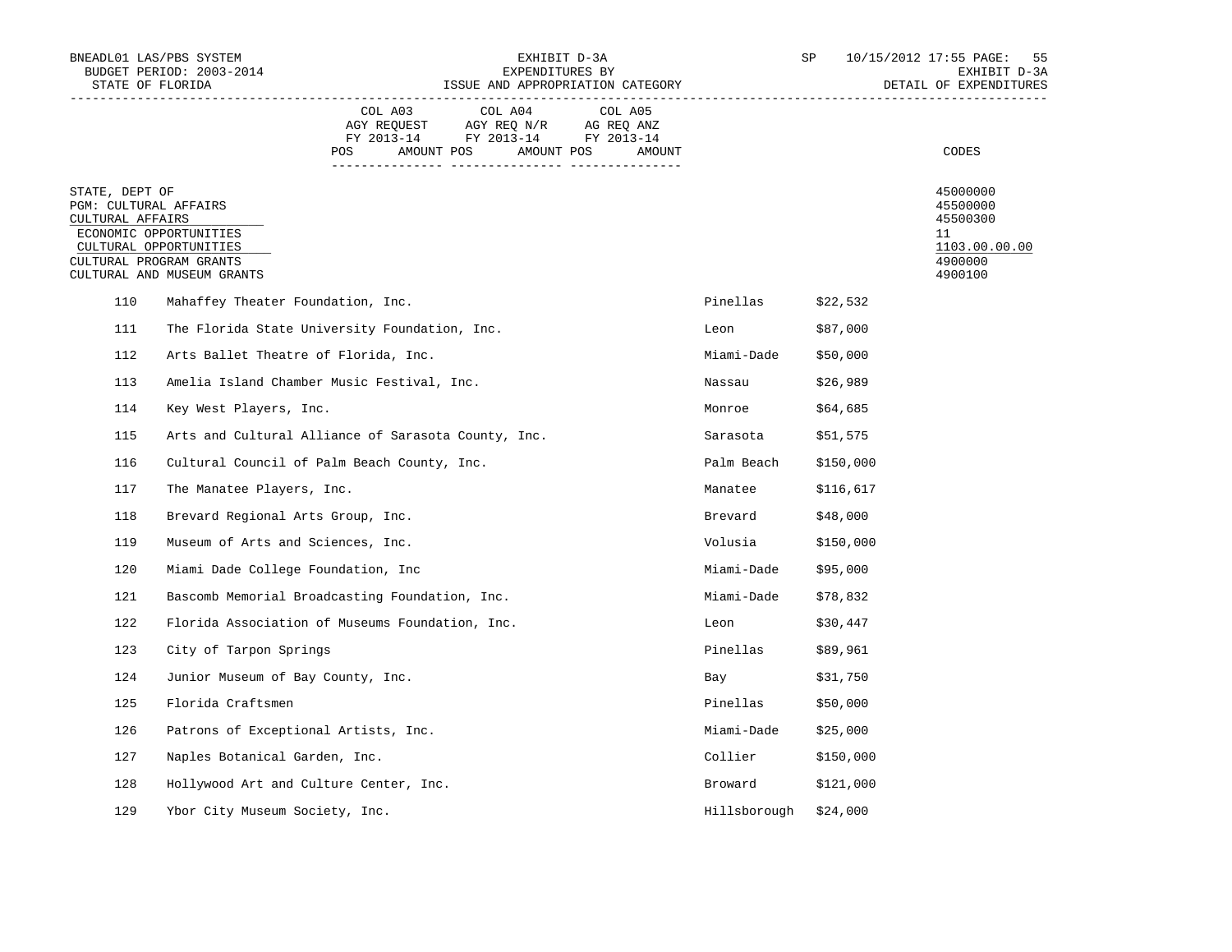|                                                             | BNEADL01 LAS/PBS SYSTEM<br>BUDGET PERIOD: 2003-2014<br>STATE OF FLORIDA                                   |         | EXHIBIT D-3A<br>EXPENDITURES BY<br>ISSUE AND APPROPRIATION CATEGORY                                            |                   |                     | SP        | 10/15/2012 17:55 PAGE:<br>-56<br>EXHIBIT D-3A<br>DETAIL OF EXPENDITURES       |
|-------------------------------------------------------------|-----------------------------------------------------------------------------------------------------------|---------|----------------------------------------------------------------------------------------------------------------|-------------------|---------------------|-----------|-------------------------------------------------------------------------------|
|                                                             |                                                                                                           | COL A03 | COL A04<br>AGY REQUEST AGY REQ N/R AG REQ ANZ<br>FY 2013-14 FY 2013-14 FY 2013-14<br>POS AMOUNT POS AMOUNT POS | COL A05<br>AMOUNT |                     |           | CODES                                                                         |
| STATE, DEPT OF<br>PGM: CULTURAL AFFAIRS<br>CULTURAL AFFAIRS | ECONOMIC OPPORTUNITIES<br>CULTURAL OPPORTUNITIES<br>CULTURAL PROGRAM GRANTS<br>CULTURAL AND MUSEUM GRANTS |         |                                                                                                                |                   |                     |           | 45000000<br>45500000<br>45500300<br>11<br>1103.00.00.00<br>4900000<br>4900100 |
| 130                                                         | Sarasota Ballet of Florida, Inc.                                                                          |         |                                                                                                                |                   | Sarasota            | \$150,000 |                                                                               |
| 131                                                         | Orlando Science Center, Inc.                                                                              |         |                                                                                                                |                   | Orange              | \$150,000 |                                                                               |
| 132                                                         | Daytona Beach Symphony Society, Inc.                                                                      |         |                                                                                                                |                   | Volusia $$55,381$   |           |                                                                               |
| 133                                                         | Florida Film Institute, Inc.                                                                              |         |                                                                                                                |                   | Miami-Dade \$14,000 |           |                                                                               |
| 134                                                         | Area Performance Gallery, Inc.                                                                            |         |                                                                                                                |                   | Miami-Dade          | \$25,000  |                                                                               |
| 135                                                         | The Tallahassee Ballet, Inc.                                                                              |         |                                                                                                                |                   | Leon                | \$47,441  |                                                                               |
| 136                                                         | Artz 4 Life Academy, Inc.                                                                                 |         |                                                                                                                |                   | Pinellas            | \$24,244  |                                                                               |
| 137                                                         | Holocaust Memorial Resource and Education Center of Florida, Inc.                                         |         |                                                                                                                |                   | Orange              | \$55,000  |                                                                               |
| 138                                                         | Bonnet House, Inc.                                                                                        |         |                                                                                                                |                   | Broward             | \$128,957 |                                                                               |
| 139                                                         | St. Petersburg Opera Company                                                                              |         |                                                                                                                |                   | Pinellas            | \$47,956  |                                                                               |
| 140                                                         | The Zoological Society of Florida                                                                         |         |                                                                                                                |                   | Miami-Dade          | \$150,000 |                                                                               |
| 141                                                         | The Marie Selby Botanical Gardens, Inc.                                                                   |         |                                                                                                                |                   | Sarasota            | \$150,000 |                                                                               |
| 142                                                         | Greater Miami Youth Symphony of Dade County, Florida, Inc.                                                |         |                                                                                                                |                   | Miami-Dade          | \$55,000  |                                                                               |
| 143                                                         | Museum of Science and History of Jacksonville, Inc.                                                       |         |                                                                                                                |                   | Duval               | \$150,000 |                                                                               |
| 144                                                         | Maitland Art and History Association, Inc.                                                                |         |                                                                                                                |                   | Orange              | \$81,181  |                                                                               |
| 145                                                         | Mosaic Theatre Inc.                                                                                       |         |                                                                                                                |                   | Broward             | \$43,315  |                                                                               |
| 146                                                         | The Rhythm Foundation, Inc.                                                                               |         |                                                                                                                |                   | Miami-Dade \$85,000 |           |                                                                               |
| 147                                                         | Tallahassee Youth Orchestras, Inc.                                                                        |         |                                                                                                                |                   | Leon                | \$11,175  |                                                                               |
| 148                                                         | South Florida Museum and Bishop Planetarium, Inc.                                                         |         |                                                                                                                |                   | Manatee \$150,000   |           |                                                                               |
| 149                                                         | Studio@620, Inc.                                                                                          |         |                                                                                                                |                   | Pinellas            | \$28,600  |                                                                               |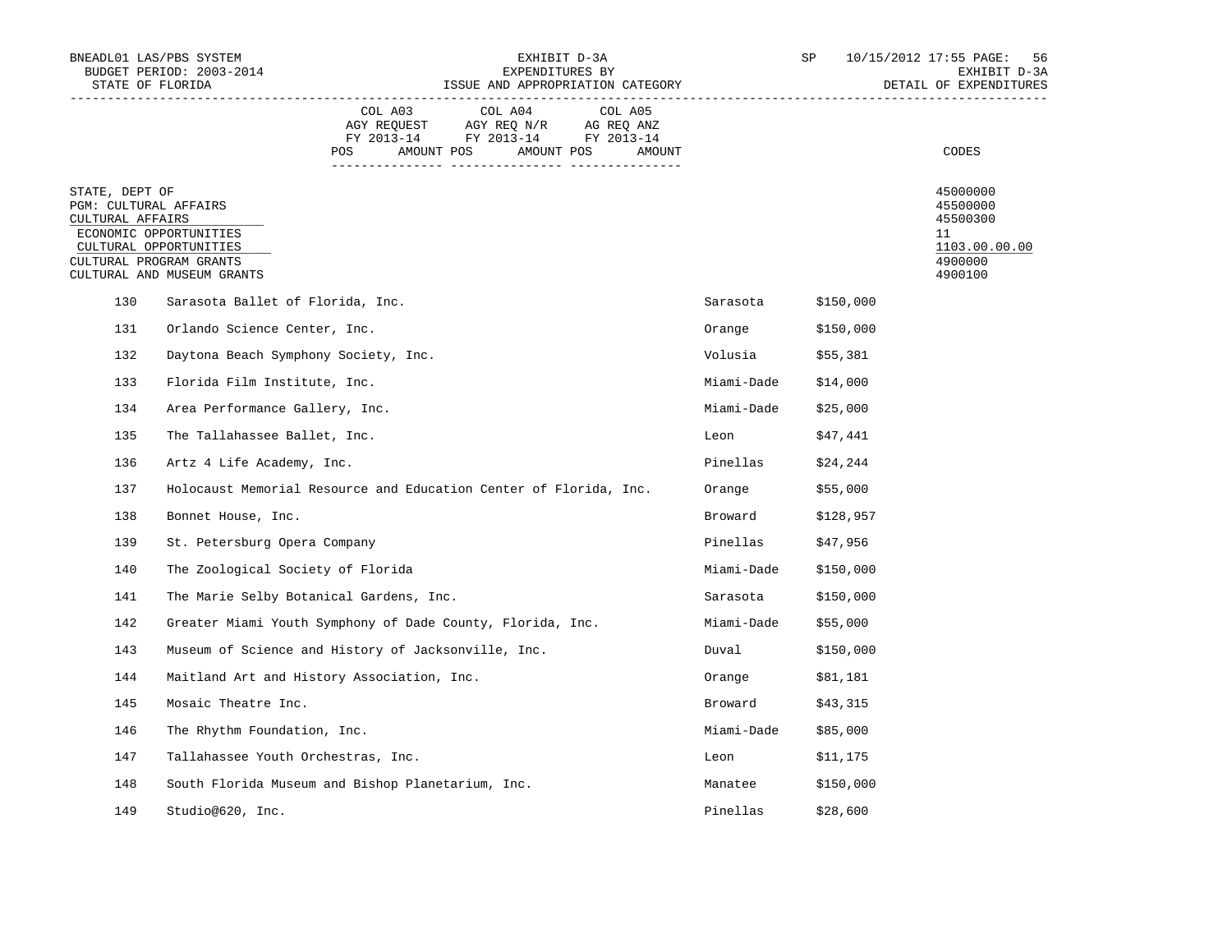|                                                             | BNEADL01 LAS/PBS SYSTEM<br>BUDGET PERIOD: 2003-2014<br>STATE OF FLORIDA                                   |                                                                   |                                                                                                            | EXHIBIT D-3A<br>EXPENDITURES BY<br>ISSUE AND APPROPRIATION CATEGORY |                       | SP        | 10/15/2012 17:55 PAGE:<br>57<br>EXHIBIT D-3A<br>DETAIL OF EXPENDITURES        |
|-------------------------------------------------------------|-----------------------------------------------------------------------------------------------------------|-------------------------------------------------------------------|------------------------------------------------------------------------------------------------------------|---------------------------------------------------------------------|-----------------------|-----------|-------------------------------------------------------------------------------|
|                                                             |                                                                                                           | COL A03<br>POS                                                    | COL A04<br>AGY REQUEST AGY REQ N/R AG REQ ANZ<br>FY 2013-14 FY 2013-14 FY 2013-14<br>AMOUNT POS AMOUNT POS | COL A05<br>AMOUNT                                                   |                       |           | CODES                                                                         |
| STATE, DEPT OF<br>PGM: CULTURAL AFFAIRS<br>CULTURAL AFFAIRS | ECONOMIC OPPORTUNITIES<br>CULTURAL OPPORTUNITIES<br>CULTURAL PROGRAM GRANTS<br>CULTURAL AND MUSEUM GRANTS |                                                                   |                                                                                                            |                                                                     |                       |           | 45000000<br>45500000<br>45500300<br>11<br>1103.00.00.00<br>4900000<br>4900100 |
| 150                                                         | ArtServe, Inc.                                                                                            |                                                                   |                                                                                                            |                                                                     | Broward               | \$100,000 |                                                                               |
| 151                                                         |                                                                                                           | The Bach Festival Society of Winter Park, Inc.                    |                                                                                                            |                                                                     | Orange                | \$74,046  |                                                                               |
| 152                                                         |                                                                                                           | Miami Art Museum of Dade County Association, Inc.                 |                                                                                                            |                                                                     | Miami-Dade \$150,000  |           |                                                                               |
| 153                                                         | Brevard Cultural Alliance, Inc.                                                                           |                                                                   |                                                                                                            |                                                                     | Brevard               | \$88,894  |                                                                               |
| 154                                                         | The Players, Inc.                                                                                         |                                                                   |                                                                                                            |                                                                     | Sarasota              | \$100,000 |                                                                               |
| 155                                                         | Florida Dance Association, Inc.                                                                           |                                                                   |                                                                                                            |                                                                     | Miami-Dade            | \$53,000  |                                                                               |
| 156                                                         | Pensacola Opera, Inc.                                                                                     |                                                                   |                                                                                                            |                                                                     | Escambia              | \$83,292  |                                                                               |
| 157                                                         |                                                                                                           | The Boca Raton Historical Society, Inc.                           |                                                                                                            |                                                                     | Palm Beach            | \$75,000  |                                                                               |
| 158                                                         |                                                                                                           | The University of Tampa, Incorporated                             |                                                                                                            |                                                                     | Hillsborough \$65,330 |           |                                                                               |
| 159                                                         | Tallahassee Little Theatre, Inc.                                                                          |                                                                   |                                                                                                            |                                                                     | Leon                  | \$33,429  |                                                                               |
| 160                                                         |                                                                                                           | Norton Gallery and School of Art, Inc.                            |                                                                                                            |                                                                     | Palm Beach \$150,000  |           |                                                                               |
| 161                                                         |                                                                                                           | The Jacksonville Children's Chorus, Inc.                          |                                                                                                            |                                                                     | Duval                 | \$32,600  |                                                                               |
| 162                                                         | City of Gainesville                                                                                       |                                                                   |                                                                                                            |                                                                     | Alachua               | \$150,000 |                                                                               |
| 163                                                         | Haitian Heritage Museum Corp.                                                                             |                                                                   |                                                                                                            |                                                                     | Miami-Dade            | \$7,600   |                                                                               |
| 164                                                         |                                                                                                           | Southwest Florida Symphony Orchestra and Chorus Association, Inc. |                                                                                                            |                                                                     | Lee                   | \$150,000 |                                                                               |
| 165                                                         | The Miami Children's Museum, Inc.                                                                         |                                                                   |                                                                                                            |                                                                     | Miami-Dade            | \$150,000 |                                                                               |
| 166                                                         | Miami Children's Chorus, Inc.                                                                             |                                                                   |                                                                                                            |                                                                     | Miami-Dade            | \$35,000  |                                                                               |
| 167                                                         |                                                                                                           | Central Florida Zoological Society, Inc.                          |                                                                                                            |                                                                     | Seminole              | \$150,000 |                                                                               |
| 168                                                         | Charlotte Players, Inc.                                                                                   |                                                                   |                                                                                                            |                                                                     | Charlotte             | \$22,460  |                                                                               |
| 169                                                         |                                                                                                           | United Arts of Central Florida, Inc.                              |                                                                                                            |                                                                     | Orange                | \$150,000 |                                                                               |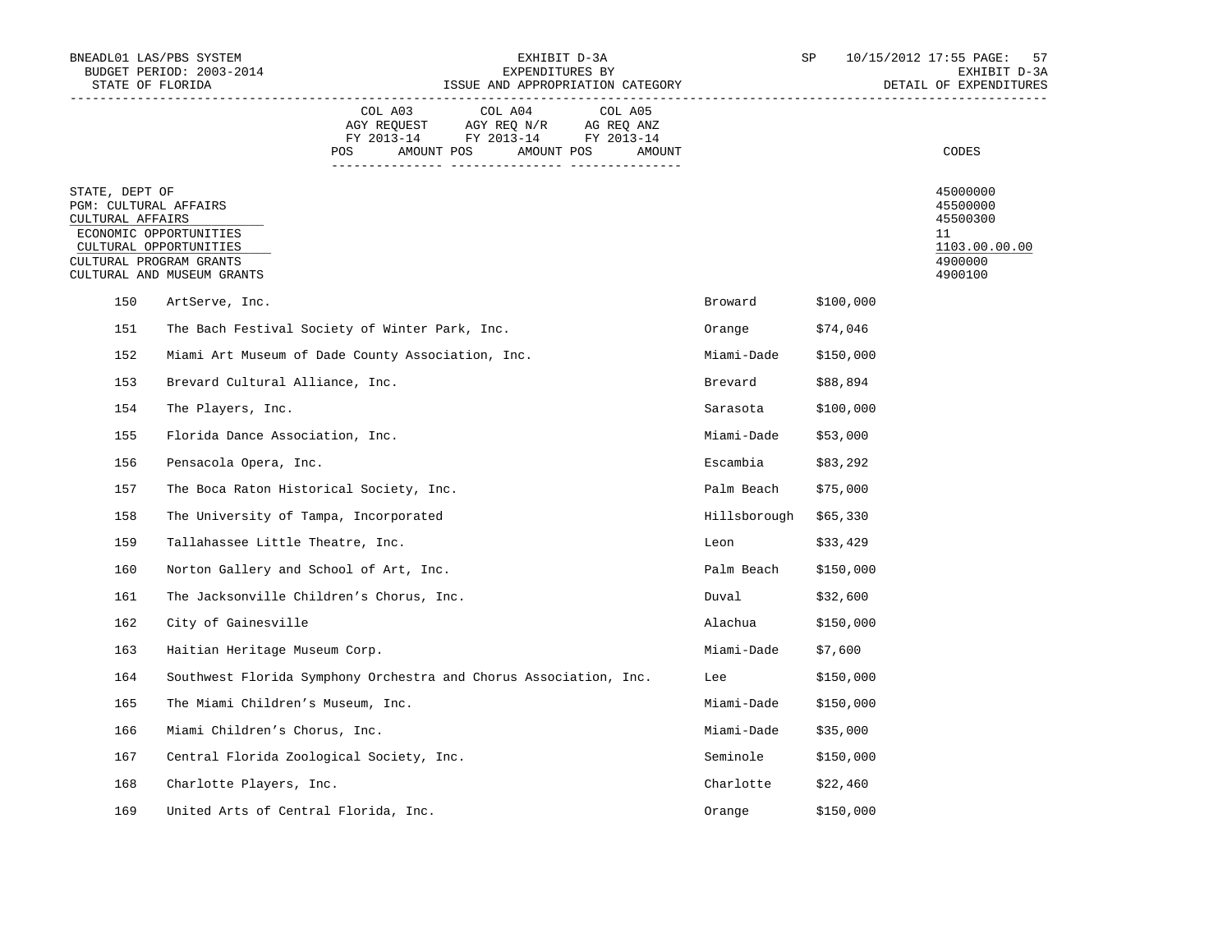| STATE OF FLORIDA                                            | BNEADL01 LAS/PBS SYSTEM<br>BUDGET PERIOD: 2003-2014                                                       |                |                                                                                                            | EXHIBIT D-3A<br>EXPENDITURES BY<br>ISSUE AND APPROPRIATION CATEGORY |                        | SP        | 10/15/2012 17:55 PAGE:<br>58<br>EXHIBIT D-3A<br>DETAIL OF EXPENDITURES        |
|-------------------------------------------------------------|-----------------------------------------------------------------------------------------------------------|----------------|------------------------------------------------------------------------------------------------------------|---------------------------------------------------------------------|------------------------|-----------|-------------------------------------------------------------------------------|
|                                                             |                                                                                                           | COL A03<br>POS | COL A04<br>AGY REQUEST AGY REQ N/R AG REQ ANZ<br>FY 2013-14 FY 2013-14 FY 2013-14<br>AMOUNT POS AMOUNT POS | COL A05<br>AMOUNT                                                   |                        |           | CODES                                                                         |
| STATE, DEPT OF<br>PGM: CULTURAL AFFAIRS<br>CULTURAL AFFAIRS | ECONOMIC OPPORTUNITIES<br>CULTURAL OPPORTUNITIES<br>CULTURAL PROGRAM GRANTS<br>CULTURAL AND MUSEUM GRANTS |                |                                                                                                            |                                                                     |                        |           | 45000000<br>45500000<br>45500300<br>11<br>1103.00.00.00<br>4900000<br>4900100 |
| 170                                                         | ArtSouth, A-Not-for-Profit Corporation                                                                    |                |                                                                                                            |                                                                     | Miami-Dade             | \$38,700  |                                                                               |
| 171                                                         | Arts Council of Hillsborough County                                                                       |                |                                                                                                            |                                                                     | Hillsborough \$113,400 |           |                                                                               |
| 172                                                         | Shell Museum and Educational Foundation, Inc.                                                             |                |                                                                                                            |                                                                     | Lee                    | \$96,572  |                                                                               |
| 173                                                         | Arts Council of Greater Palatka, Inc.                                                                     |                |                                                                                                            |                                                                     | Putnam \$20,500        |           |                                                                               |
| 174                                                         | Explorations V Children's Museum, Inc.                                                                    |                |                                                                                                            |                                                                     | Polk                   | \$52,455  |                                                                               |
| 175                                                         | South Florida Art Center, Inc.                                                                            |                |                                                                                                            |                                                                     | Miami-Dade \$95,000    |           |                                                                               |
| 176                                                         | Gablestage, Inc.                                                                                          |                |                                                                                                            |                                                                     | Miami-Dade \$25,000    |           |                                                                               |
| 177                                                         | Lighthouse ArtCenter, Inc.                                                                                |                |                                                                                                            |                                                                     | Palm Beach             | \$87,590  |                                                                               |
| 178                                                         | Downtown Arts District, Inc.                                                                              |                |                                                                                                            |                                                                     | Orange \$25,000        |           |                                                                               |
| 179                                                         | Friends of Carrollwood Cultural Center Inc.                                                               |                |                                                                                                            |                                                                     | Hillsborough \$25,000  |           |                                                                               |
| 180                                                         | Daytona State College, Inc.                                                                               |                |                                                                                                            |                                                                     | Volusia                | \$44,000  |                                                                               |
| 181                                                         | Vero Beach Museum of Art, Inc.                                                                            |                |                                                                                                            |                                                                     | Indian River \$150,000 |           |                                                                               |
| 182                                                         | Martin Theatre, Inc.                                                                                      |                |                                                                                                            |                                                                     | <b>Bay</b>             | \$33,137  |                                                                               |
| 183                                                         | Bits 'N Pieces Puppet Theatre, Inc.                                                                       |                |                                                                                                            |                                                                     | Hillsborough \$20,000  |           |                                                                               |
| 184                                                         | The Armory Art Center, Inc.                                                                               |                |                                                                                                            |                                                                     | Palm Beach             | \$150,000 |                                                                               |
| 185                                                         | Gulf Coast Youth Choirs, Inc.                                                                             |                |                                                                                                            |                                                                     | Hillsborough \$20,000  |           |                                                                               |
| 186                                                         | Lynn University, Inc.                                                                                     |                |                                                                                                            |                                                                     | Palm Beach             | \$25,000  |                                                                               |
| 187                                                         | Titusville Playhouse, Inc.                                                                                |                |                                                                                                            |                                                                     | Brevard                | \$25,786  |                                                                               |
| 188                                                         | Creative Clay, Inc.                                                                                       |                |                                                                                                            |                                                                     | Pinellas \$69,000      |           |                                                                               |
| 189                                                         | Fundarte, Inc.                                                                                            |                |                                                                                                            |                                                                     | Miami-Dade             | \$27,500  |                                                                               |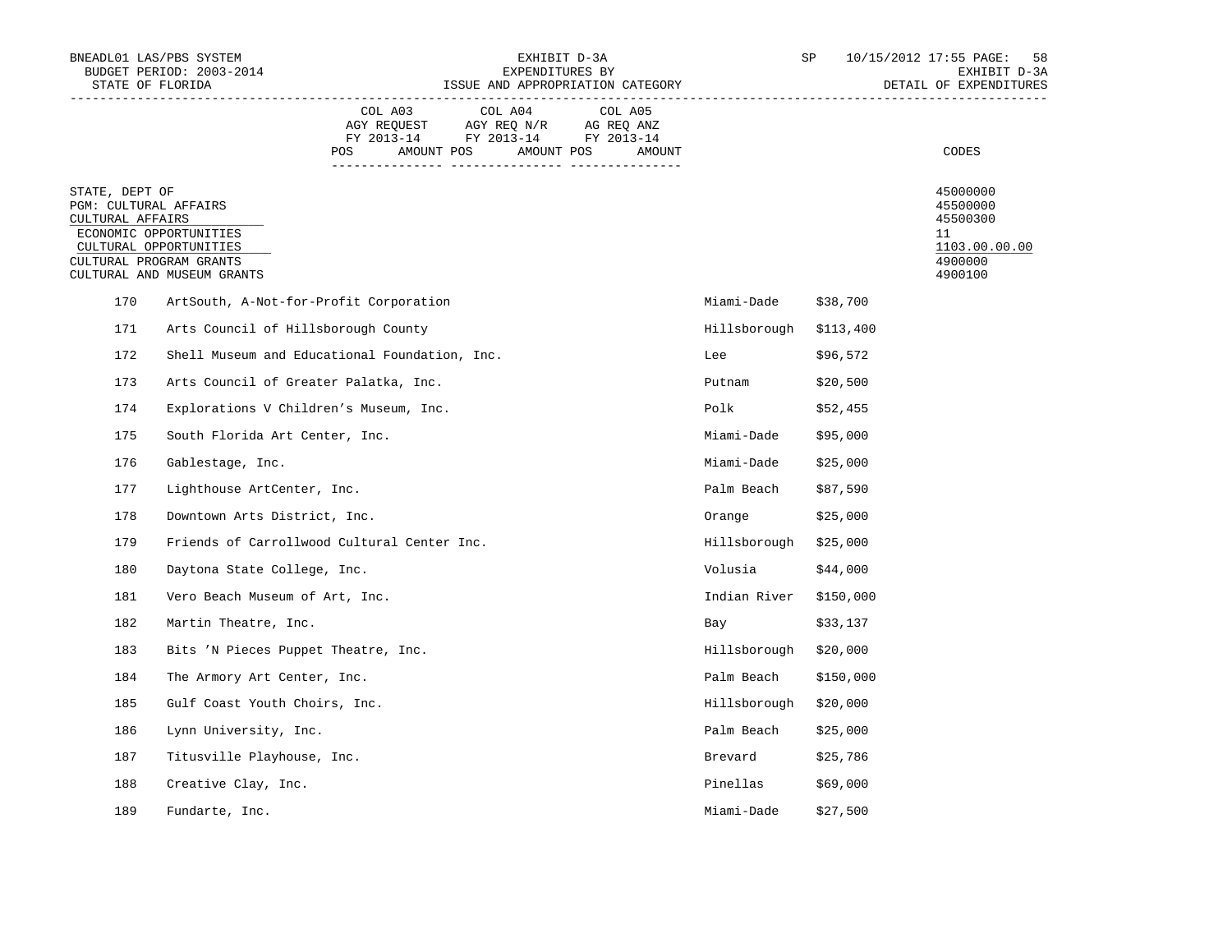| BNEADL01 LAS/PBS SYSTEM<br>STATE OF FLORIDA                                                                                                                              | BUDGET PERIOD: 2003-2014                                                           |         | EXHIBIT D-3A<br>EXPENDITURES BY<br>ISSUE AND APPROPRIATION CATEGORY |                           | SP                 | 10/15/2012 17:55 PAGE:<br>59<br>EXHIBIT D-3A<br>DETAIL OF EXPENDITURES |                                                                               |
|--------------------------------------------------------------------------------------------------------------------------------------------------------------------------|------------------------------------------------------------------------------------|---------|---------------------------------------------------------------------|---------------------------|--------------------|------------------------------------------------------------------------|-------------------------------------------------------------------------------|
|                                                                                                                                                                          |                                                                                    | COL A03 | POS AMOUNT POS AMOUNT POS                                           | COL A04 COL A05<br>AMOUNT |                    |                                                                        | CODES                                                                         |
| STATE, DEPT OF<br>PGM: CULTURAL AFFAIRS<br>CULTURAL AFFAIRS<br>ECONOMIC OPPORTUNITIES<br>CULTURAL OPPORTUNITIES<br>CULTURAL PROGRAM GRANTS<br>CULTURAL AND MUSEUM GRANTS |                                                                                    |         |                                                                     |                           |                    |                                                                        | 45000000<br>45500000<br>45500300<br>11<br>1103.00.00.00<br>4900000<br>4900100 |
| 190                                                                                                                                                                      | Historical Association of Southern Florida, Inc.                                   |         |                                                                     |                           | Miami-Dade         | \$150,000                                                              |                                                                               |
| 191                                                                                                                                                                      | Rollins College                                                                    |         |                                                                     |                           | Orange             | \$60,000                                                               |                                                                               |
| 192                                                                                                                                                                      | Davie School Foundation, Inc.                                                      |         |                                                                     |                           | Broward \$25,981   |                                                                        |                                                                               |
| 193                                                                                                                                                                      | Locust Projects, Inc.                                                              |         |                                                                     |                           | Miami-Dade         | \$25,000                                                               |                                                                               |
| 194                                                                                                                                                                      | Gainesville Chamber Orchestra, Inc.                                                |         |                                                                     |                           | Alachua            | \$17,774                                                               |                                                                               |
| 195                                                                                                                                                                      | Polk Museum of Art, Inc.                                                           |         |                                                                     |                           | Polk               | \$150,000                                                              |                                                                               |
| 196                                                                                                                                                                      | Sebring Main Street, Inc.                                                          |         |                                                                     |                           | Highlands          | \$17,000                                                               |                                                                               |
| 197                                                                                                                                                                      | Golisano Children's Museum of Naples                                               |         |                                                                     |                           | Collier            | \$150,000                                                              |                                                                               |
| 198                                                                                                                                                                      | Miami Dade College                                                                 |         |                                                                     |                           | Miami-Dade         | \$45,000                                                               |                                                                               |
| 199                                                                                                                                                                      | Gainesville Youth Chorus, Inc.                                                     |         |                                                                     |                           | Alachua            | \$6,196                                                                |                                                                               |
| 200                                                                                                                                                                      | ArtsNaples World Festival, Inc.                                                    |         |                                                                     |                           | Collier            | \$25,000                                                               |                                                                               |
| 201                                                                                                                                                                      | West Volusia Historical Society, Inc.                                              |         |                                                                     |                           | Volusia            | \$9,450                                                                |                                                                               |
| 202                                                                                                                                                                      | Dunedin Historical Society, Inc.                                                   |         |                                                                     |                           | Pinellas           | \$16,420                                                               |                                                                               |
| 203                                                                                                                                                                      | Brevard Symphony Orchestra, Inc.                                                   |         |                                                                     |                           | Brevard            | \$77,119                                                               |                                                                               |
| 204                                                                                                                                                                      | The Cultural Center at Ponte Vedra Beach, Inc.                                     |         |                                                                     |                           | St. Johns \$46,200 |                                                                        |                                                                               |
| 205                                                                                                                                                                      | John Gilmore Riley Center/ Museum for<br>African American History and Culture Inc. |         |                                                                     |                           | Leon               | \$23,644                                                               |                                                                               |
| 206                                                                                                                                                                      | The Marathon Community Theatre, Inc.                                               |         |                                                                     |                           | Monroe             | \$27,900                                                               |                                                                               |
| 207                                                                                                                                                                      | The Stranahan House, Inc.                                                          |         |                                                                     |                           | Broward            | \$30,000                                                               |                                                                               |
| 208                                                                                                                                                                      | Gold Coast Railroad Museum, Inc.                                                   |         |                                                                     |                           | Miami-Dade         | \$48,000                                                               |                                                                               |
| 209                                                                                                                                                                      | Lakeland Community Theatre, Inc.                                                   |         |                                                                     |                           | Polk               | \$34,600                                                               |                                                                               |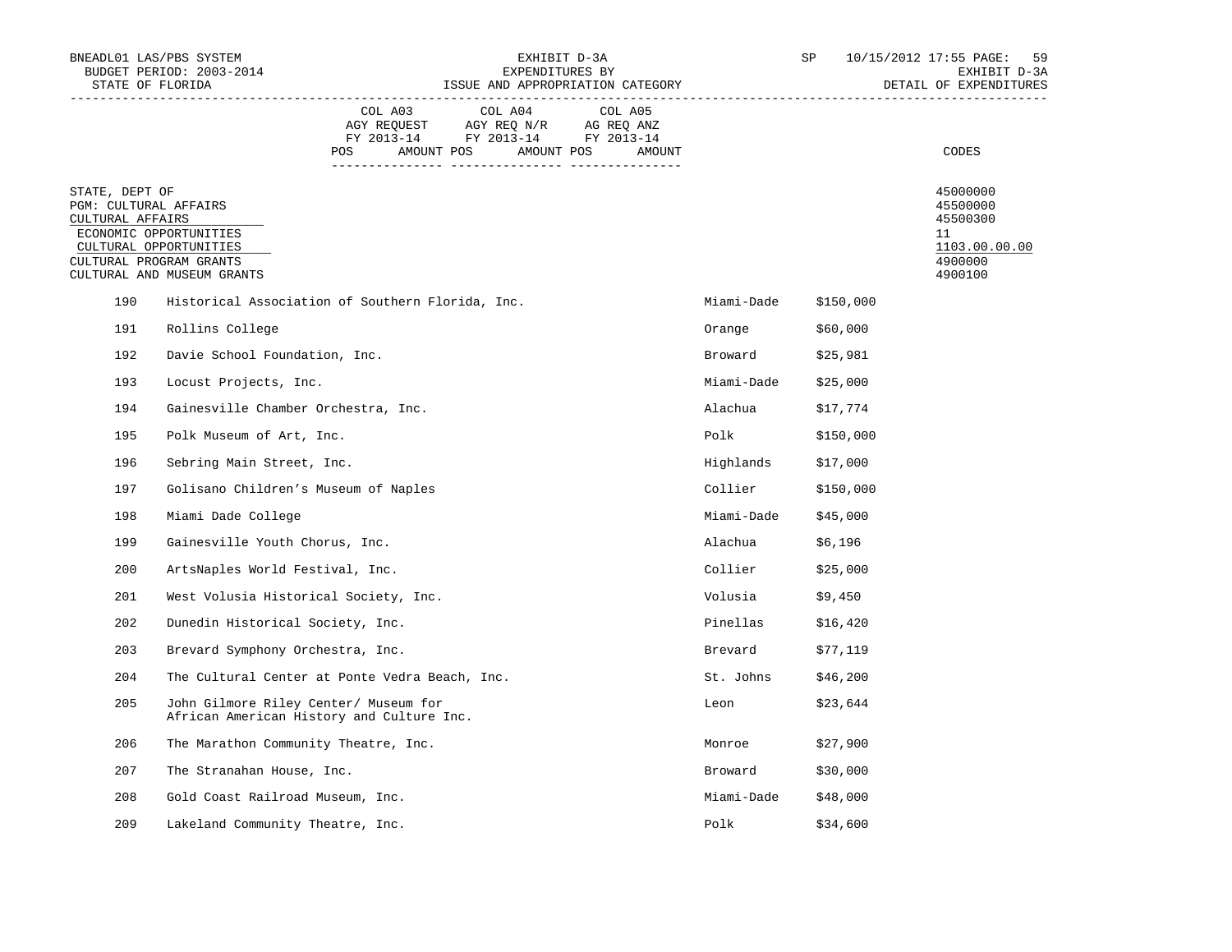| BNEADL01 LAS/PBS SYSTEM<br>STATE OF FLORIDA                                            | BUDGET PERIOD: 2003-2014                                                       | EXHIBIT D-3A<br>EXPENDITURES BY<br>ISSUE AND APPROPRIATION CATEGORY                                                                                                                                                                  |                                  |         |        | SP                    | 10/15/2012 17:55 PAGE: 60<br>EXHIBIT D-3A<br>DETAIL OF EXPENDITURES |                                                                               |
|----------------------------------------------------------------------------------------|--------------------------------------------------------------------------------|--------------------------------------------------------------------------------------------------------------------------------------------------------------------------------------------------------------------------------------|----------------------------------|---------|--------|-----------------------|---------------------------------------------------------------------|-------------------------------------------------------------------------------|
|                                                                                        |                                                                                | COL A03<br>$\begin{tabular}{lllllllll} \bf{AGY} & \bf{REQUEST} & \bf{AGY} & \bf{REQ} & \bf{N/R} & \bf{AG} & \bf{REQ} & \bf{ANZ} \\ \bf{FY} & \bf{2013-14} & \bf{FY} & \bf{2013-14} & \bf{FY} & \bf{2013-14} \\ \end{tabular}$<br>POS | COL A04<br>AMOUNT POS AMOUNT POS | COL A05 | AMOUNT |                       |                                                                     | CODES                                                                         |
| STATE, DEPT OF<br>PGM: CULTURAL AFFAIRS<br>CULTURAL AFFAIRS<br>CULTURAL PROGRAM GRANTS | ECONOMIC OPPORTUNITIES<br>CULTURAL OPPORTUNITIES<br>CULTURAL AND MUSEUM GRANTS |                                                                                                                                                                                                                                      |                                  |         |        |                       |                                                                     | 45000000<br>45500000<br>45500300<br>11<br>1103.00.00.00<br>4900000<br>4900100 |
| 210                                                                                    | Coral Springs Museum of Art, Inc.                                              |                                                                                                                                                                                                                                      |                                  |         |        | Broward \$45,000      |                                                                     |                                                                               |
| 211                                                                                    | Sunday Afternoons of Music, Inc.                                               |                                                                                                                                                                                                                                      |                                  |         |        | Miami-Dade \$25,000   |                                                                     |                                                                               |
| 212                                                                                    | Coexistence, Inc.                                                              |                                                                                                                                                                                                                                      |                                  |         |        | Sarasota              | \$28,629                                                            |                                                                               |
| 213                                                                                    | Monroe Council of the Arts Corporation                                         |                                                                                                                                                                                                                                      |                                  |         |        | Monroe                | \$37,000                                                            |                                                                               |
| 214                                                                                    | Ballet Pensacola, Inc.                                                         |                                                                                                                                                                                                                                      |                                  |         |        | Escambia $$51,463$    |                                                                     |                                                                               |
| 215                                                                                    | Universityof Miami                                                             |                                                                                                                                                                                                                                      |                                  |         |        | Miami-Dade            | \$19,670                                                            |                                                                               |
| 216                                                                                    | Artists Showcase of the Palm Beaches, Inc.                                     |                                                                                                                                                                                                                                      |                                  |         |        | Palm Beach \$6,750    |                                                                     |                                                                               |
| 217                                                                                    | Melbourne Chamber Music Society, Inc.                                          |                                                                                                                                                                                                                                      |                                  |         |        | Brevard \$8,940       |                                                                     |                                                                               |
| 218                                                                                    | Melbourne Municipal Band Association, Inc.                                     |                                                                                                                                                                                                                                      |                                  |         |        | Brevard \$12,017      |                                                                     |                                                                               |
| 219                                                                                    | Leesburg Art Festival, Inc.                                                    |                                                                                                                                                                                                                                      |                                  |         |        | Lake \$8,000          |                                                                     |                                                                               |
| 220                                                                                    | Fort Lauderdale Historical Society, Inc.                                       |                                                                                                                                                                                                                                      |                                  |         |        | Broward               | \$83,700                                                            |                                                                               |
| 221                                                                                    | Melon Patch Players, Inc.                                                      |                                                                                                                                                                                                                                      |                                  |         |        | Lake                  | \$12,400                                                            |                                                                               |
| 222                                                                                    | Museum of Contemporary Art Jacksonville, Inc.                                  |                                                                                                                                                                                                                                      |                                  |         |        | Duval                 | \$127,000                                                           |                                                                               |
| 223                                                                                    | Amelia Island Museum of History, Inc.                                          |                                                                                                                                                                                                                                      |                                  |         |        | Nassau                | \$28,300                                                            |                                                                               |
| 224                                                                                    | Speak Up Tampa Bay Public Access Television, Inc.                              |                                                                                                                                                                                                                                      |                                  |         |        | Hillsborough \$65,000 |                                                                     |                                                                               |
| 225                                                                                    | United Arts Council of Collier County, Inc.                                    |                                                                                                                                                                                                                                      |                                  |         |        | Collier               | \$55,355                                                            |                                                                               |
| 226                                                                                    | The Zoological Society of the Palm Beaches, Inc.                               |                                                                                                                                                                                                                                      |                                  |         |        | Palm Beach \$150,000  |                                                                     |                                                                               |
| 227                                                                                    | University of Florida                                                          |                                                                                                                                                                                                                                      |                                  |         |        | Alachua               | \$24,750                                                            |                                                                               |
| 228                                                                                    | Miami Music Project, Inc.                                                      |                                                                                                                                                                                                                                      |                                  |         |        | Miami-Dade \$25,000   |                                                                     |                                                                               |
| 229                                                                                    | The Arts Council, Inc.                                                         |                                                                                                                                                                                                                                      |                                  |         |        | Martin                | \$60,000                                                            |                                                                               |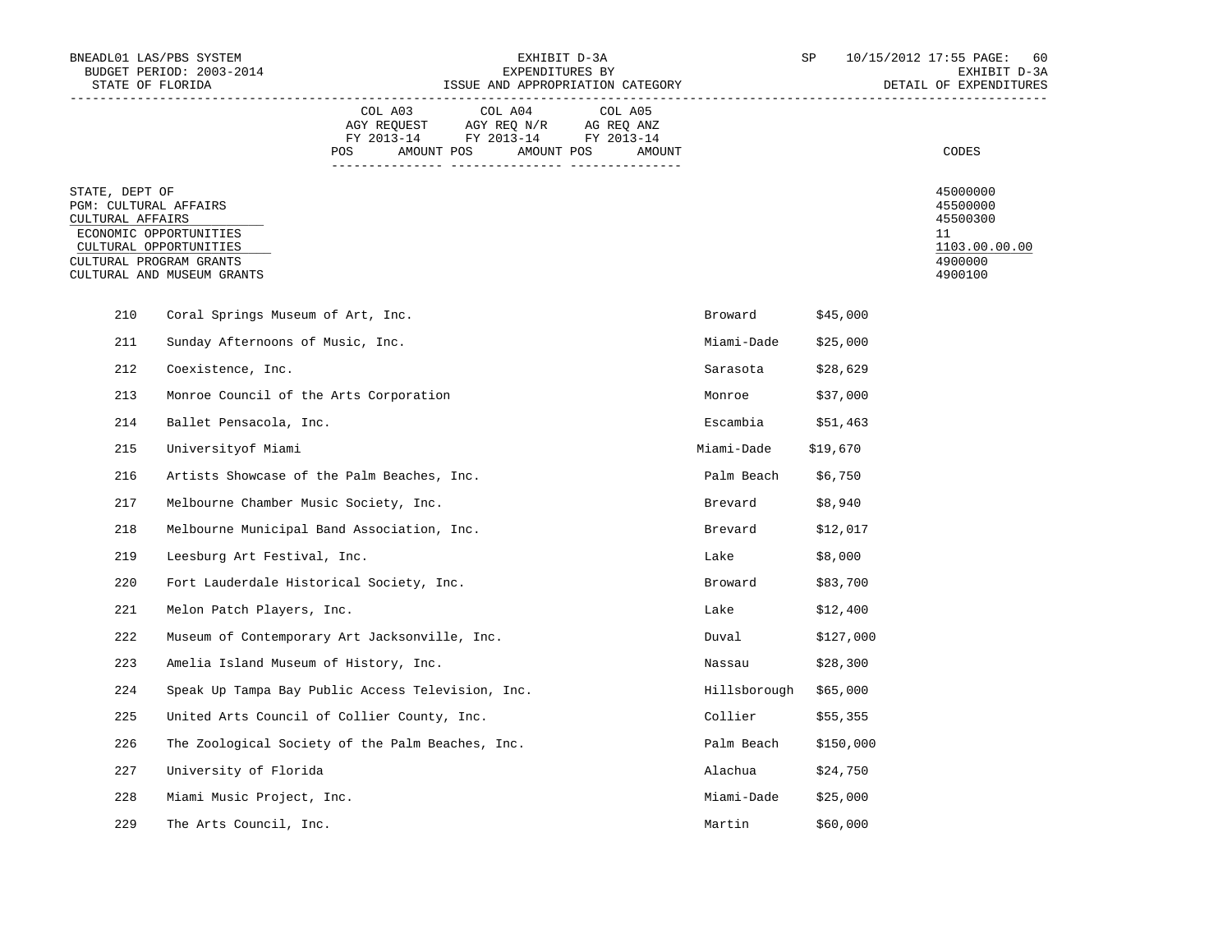| BNEADL01 LAS/PBS SYSTEM                                                                                          | BUDGET PERIOD: 2003-2014                                           | EXHIBIT D-3A<br>EXPENDITURES BY |                                                                                                 |                       |        |                       | SP        | 10/15/2012 17:55 PAGE: 61<br>EXHIBIT D-3A |                                                                               |
|------------------------------------------------------------------------------------------------------------------|--------------------------------------------------------------------|---------------------------------|-------------------------------------------------------------------------------------------------|-----------------------|--------|-----------------------|-----------|-------------------------------------------|-------------------------------------------------------------------------------|
| STATE OF FLORIDA                                                                                                 |                                                                    |                                 | ISSUE AND APPROPRIATION CATEGORY                                                                |                       |        |                       |           |                                           | DETAIL OF EXPENDITURES                                                        |
|                                                                                                                  |                                                                    | COL A03<br>POS                  | COL A04<br>AGY REQUEST AGY REQ N/R AG REQ ANZ<br>FY 2013-14 FY 2013-14 FY 2013-14<br>AMOUNT POS | COL A05<br>AMOUNT POS | AMOUNT |                       |           |                                           | CODES                                                                         |
| STATE, DEPT OF<br>PGM: CULTURAL AFFAIRS<br>CULTURAL AFFAIRS<br>ECONOMIC OPPORTUNITIES<br>CULTURAL PROGRAM GRANTS | CULTURAL OPPORTUNITIES<br>CULTURAL AND MUSEUM GRANTS               |                                 |                                                                                                 |                       |        |                       |           |                                           | 45000000<br>45500000<br>45500300<br>11<br>1103.00.00.00<br>4900000<br>4900100 |
| 230                                                                                                              | Ocala Symphony Orchestra Inc                                       |                                 |                                                                                                 |                       |        | Marion \$25,000       |           |                                           |                                                                               |
| 231                                                                                                              | The Girls' Club Foundation, Inc.                                   |                                 |                                                                                                 |                       |        | Broward               | \$11,800  |                                           |                                                                               |
| 232                                                                                                              | Great Explorations, Inc.                                           |                                 |                                                                                                 |                       |        | Pinellas              | \$150,000 |                                           |                                                                               |
| 233                                                                                                              | Albin Polasek Foundation, Inc.                                     |                                 |                                                                                                 |                       |        | Orange                | \$25,000  |                                           |                                                                               |
| 234                                                                                                              | Artel, Inc.                                                        |                                 |                                                                                                 |                       |        | Escambia $$4,115$     |           |                                           |                                                                               |
| 235                                                                                                              | Florida Arts, Inc.                                                 |                                 |                                                                                                 |                       |        | Lee                   | \$39,400  |                                           |                                                                               |
| 236                                                                                                              | Sunfest of Palm Beach County, Inc.                                 |                                 |                                                                                                 |                       |        | Palm Beach            | \$150,000 |                                           |                                                                               |
| 237                                                                                                              | Expanding and Preserving Our Cultural Heritage, Inc.               |                                 |                                                                                                 |                       |        | Palm Beach \$25,000   |           |                                           |                                                                               |
| 238                                                                                                              | Space Coast Symphony Orchestra, Inc.                               |                                 |                                                                                                 |                       |        | Brevard               | \$21,084  |                                           |                                                                               |
| 239                                                                                                              | Alhambra Music, Inc.                                               |                                 |                                                                                                 |                       |        | Miami-Dade            | \$6,008   |                                           |                                                                               |
| 240                                                                                                              | The Choral Society of Pensacola, Inc.                              |                                 |                                                                                                 |                       |        | Escambia              | \$5,500   |                                           |                                                                               |
| 241                                                                                                              | Arts Association of Alachua County, Inc.                           |                                 |                                                                                                 |                       |        | Alachua \$10,120      |           |                                           |                                                                               |
| 242                                                                                                              | Pensacola Children's Chorus Inc                                    |                                 |                                                                                                 |                       |        | Escambia $$40,000$    |           |                                           |                                                                               |
| 243                                                                                                              | The Jobsite Theater, Inc.                                          |                                 |                                                                                                 |                       |        | Hillsborough \$16,900 |           |                                           |                                                                               |
| 244                                                                                                              | Gulf Coast Symphony Orchestra Inc                                  |                                 |                                                                                                 |                       |        | Lee                   | \$25,000  |                                           |                                                                               |
| 245                                                                                                              | Shoestring Theater, Inc.                                           |                                 |                                                                                                 |                       |        | Volusia               | \$7,475   |                                           |                                                                               |
| 246                                                                                                              | City of Orlando                                                    |                                 |                                                                                                 |                       |        | Orange \$100,000      |           |                                           |                                                                               |
| 247                                                                                                              | Ballet Etudes of South Florida, Inc.                               |                                 |                                                                                                 |                       |        | Miami-Dade            | \$3,400   |                                           |                                                                               |
| 248                                                                                                              | Ritz Chamber Music Society, Inc.                                   |                                 |                                                                                                 |                       |        | Duval \$25,000        |           |                                           |                                                                               |
| 249                                                                                                              | Fantasyland Theatrical Productions and Chrysalis Winterguard, Inc. |                                 |                                                                                                 |                       |        | Orange                | \$5,000   |                                           |                                                                               |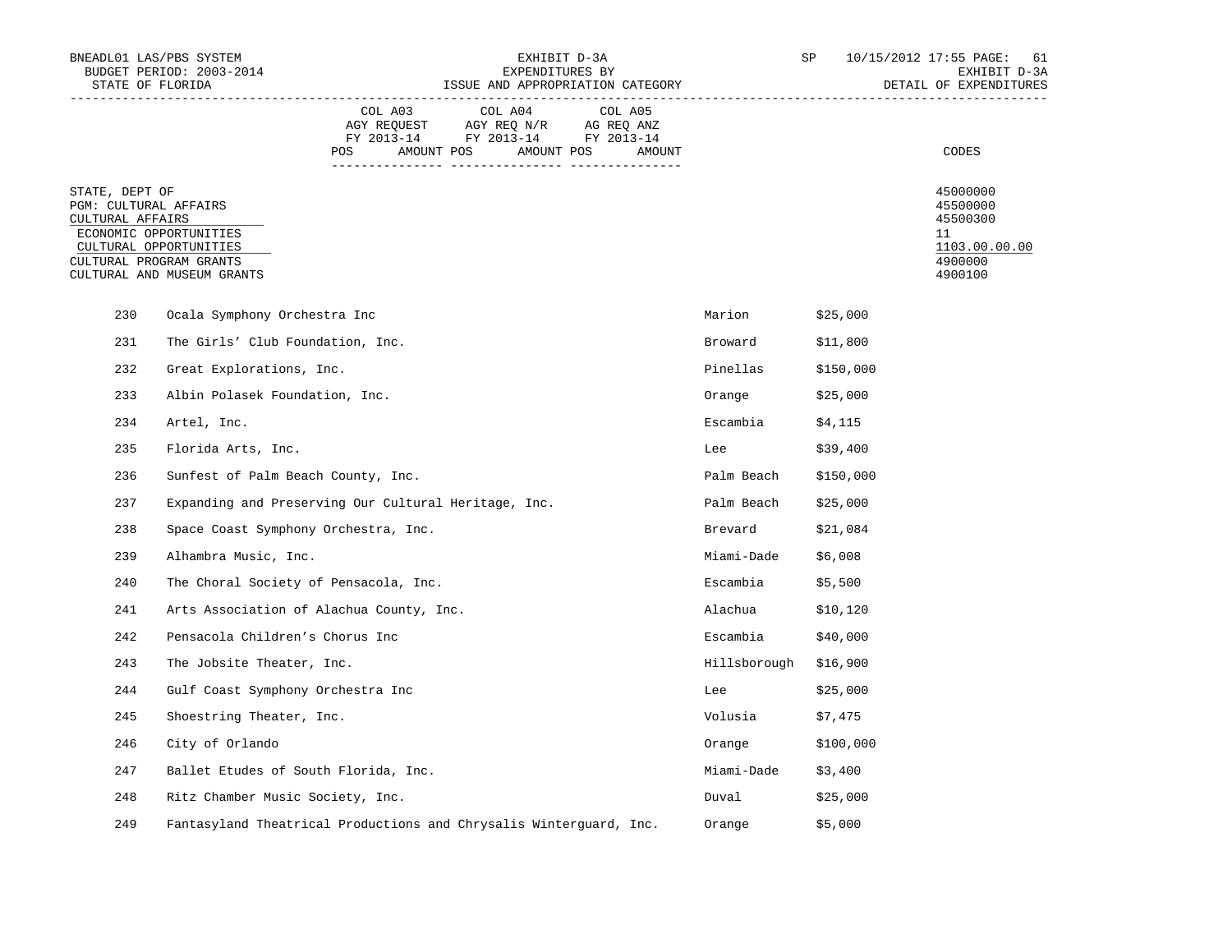| BNEADL01 LAS/PBS SYSTEM<br>BUDGET PERIOD: 2003-2014<br>STATE OF FLORIDA |                                                                                                           |                | EXHIBIT D-3A<br>EXPENDITURES BY<br>ISSUE AND APPROPRIATION CATEGORY                                           |                   | SP                    | 10/15/2012 17:55 PAGE: 62<br>EXHIBIT D-3A<br>DETAIL OF EXPENDITURES |                                                                               |
|-------------------------------------------------------------------------|-----------------------------------------------------------------------------------------------------------|----------------|---------------------------------------------------------------------------------------------------------------|-------------------|-----------------------|---------------------------------------------------------------------|-------------------------------------------------------------------------------|
|                                                                         |                                                                                                           | COL A03<br>POS | COL A04<br>AGY REQUEST AGY REQ N/R AG REQ ANZ<br>FY 2013-14 FY 2013-14 FY 2013-14<br>AMOUNT POS<br>AMOUNT POS | COL A05<br>AMOUNT |                       |                                                                     | CODES                                                                         |
| STATE, DEPT OF<br>PGM: CULTURAL AFFAIRS<br>CULTURAL AFFAIRS             | ECONOMIC OPPORTUNITIES<br>CULTURAL OPPORTUNITIES<br>CULTURAL PROGRAM GRANTS<br>CULTURAL AND MUSEUM GRANTS |                |                                                                                                               |                   |                       |                                                                     | 45000000<br>45500000<br>45500300<br>11<br>1103.00.00.00<br>4900000<br>4900100 |
| 250                                                                     | University Area Community Development Corporation, Inc.                                                   |                |                                                                                                               |                   | Hillsborough \$25,000 |                                                                     |                                                                               |
| 251                                                                     | The Imperial Symphony Orchestra, Inc.                                                                     |                |                                                                                                               |                   | Polk                  | \$51,312                                                            |                                                                               |
| 252                                                                     | Sinfonia Gulf Coast, Inc.                                                                                 |                |                                                                                                               |                   | Walton                | \$61,000                                                            |                                                                               |
| 253                                                                     | American Children's Orchestras for Peace, Inc.                                                            |                |                                                                                                               |                   | Miami-Dade            | \$35,000                                                            |                                                                               |
| 254                                                                     | Friends of the Bass Museum, Inc.                                                                          |                |                                                                                                               |                   | Miami-Dade            | \$150,000                                                           |                                                                               |
| 255                                                                     | The Children's Coalition, Inc.                                                                            |                |                                                                                                               |                   | Palm Beach            | \$2,114                                                             |                                                                               |
| 256                                                                     | Choral Masterworks Festival, Inc.                                                                         |                |                                                                                                               |                   | Hillsborough \$19,715 |                                                                     |                                                                               |
| 257                                                                     | Charlotte County Board of County Commissioners                                                            |                |                                                                                                               |                   | Charlotte             | \$26,527                                                            |                                                                               |
| 258                                                                     | St. Johns County Cultural Council, Inc.                                                                   |                |                                                                                                               |                   | St. Johns             | \$7,000                                                             |                                                                               |
| 259                                                                     | Halifax Historical Society, Inc.                                                                          |                |                                                                                                               |                   | Volusia \$10,312      |                                                                     |                                                                               |
| 260                                                                     | Moving Lives Kids Arts Center (MLK Arts Center) Inc.                                                      |                |                                                                                                               |                   | Miami-Dade            | \$4,260                                                             |                                                                               |
| 261                                                                     | South Florida Science Museum, Inc.                                                                        |                |                                                                                                               |                   | Palm Beach            | \$125,000                                                           |                                                                               |
| 262                                                                     | Community Arts and Culture                                                                                |                |                                                                                                               |                   | Miami-Dade            | \$5,000                                                             |                                                                               |
| 263                                                                     | Bay Arts Alliance, Inc.                                                                                   |                |                                                                                                               |                   | Bay                   | \$40,485                                                            |                                                                               |
| 264                                                                     | The Southern Atelier Inc                                                                                  |                |                                                                                                               |                   | Manatee               | \$16,350                                                            |                                                                               |
| 265                                                                     | The Science Center of Pinellas County, Inc                                                                |                |                                                                                                               |                   | Pinellas              | \$13,000                                                            |                                                                               |
| 266                                                                     | Orange Park Community Theatre, Inc.                                                                       |                |                                                                                                               |                   | $\ell$ lay \$12,000   |                                                                     |                                                                               |
| 267                                                                     | Philharmonic Center for the Arts, Inc.                                                                    |                |                                                                                                               |                   | Collier               | \$150,000                                                           |                                                                               |
| 268                                                                     | Gulfshore Playhouse, Inc.                                                                                 |                |                                                                                                               |                   | Collier \$70,000      |                                                                     |                                                                               |
| 269                                                                     | Miami Bach Society, Inc.                                                                                  |                |                                                                                                               |                   | Miami-Dade            | \$25,000                                                            |                                                                               |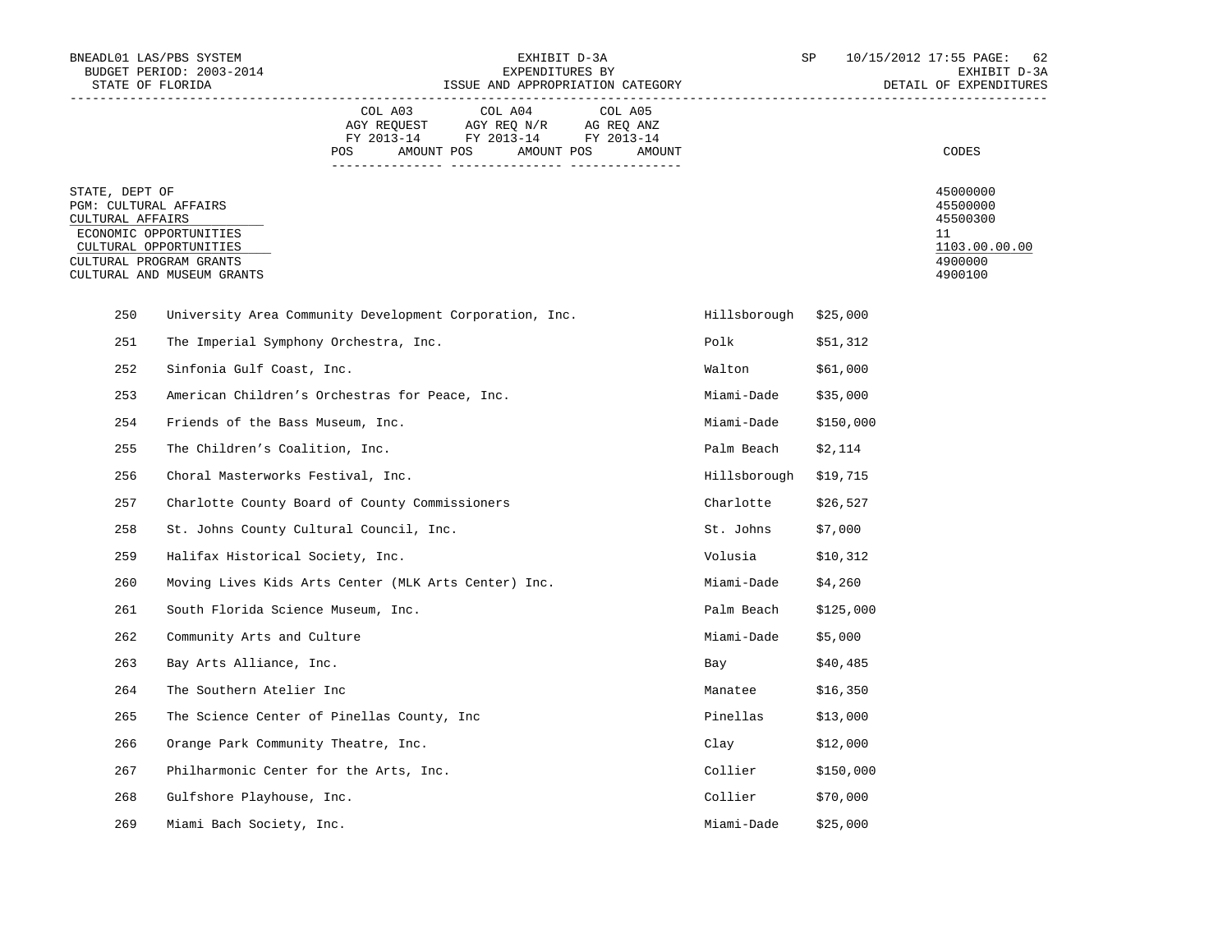|                                                             | BNEADL01 LAS/PBS SYSTEM<br>BUDGET PERIOD: 2003-2014<br>STATE OF FLORIDA<br>------------------------------------ |                      |                                                                                                 | EXHIBIT D-3A<br>EXPENDITURES BY<br>ISSUE AND APPROPRIATION CATEGORY |                        | SP           | 10/15/2012 17:55 PAGE:<br>63<br>EXHIBIT D-3A<br>DETAIL OF EXPENDITURES        |
|-------------------------------------------------------------|-----------------------------------------------------------------------------------------------------------------|----------------------|-------------------------------------------------------------------------------------------------|---------------------------------------------------------------------|------------------------|--------------|-------------------------------------------------------------------------------|
|                                                             |                                                                                                                 | COL A03<br>POS FOR   | COL A04<br>AGY REQUEST AGY REQ N/R AG REQ ANZ<br>FY 2013-14 FY 2013-14 FY 2013-14<br>AMOUNT POS | COL A05<br>AMOUNT POS<br>AMOUNT                                     |                        |              | CODES                                                                         |
| STATE, DEPT OF<br>PGM: CULTURAL AFFAIRS<br>CULTURAL AFFAIRS | ECONOMIC OPPORTUNITIES<br>CULTURAL OPPORTUNITIES<br>CULTURAL PROGRAM GRANTS<br>CULTURAL AND MUSEUM GRANTS       |                      |                                                                                                 |                                                                     |                        |              | 45000000<br>45500000<br>45500300<br>11<br>1103.00.00.00<br>4900000<br>4900100 |
| 270                                                         | Industrial Arts Center, Inc.                                                                                    |                      |                                                                                                 |                                                                     | Pinellas               | \$4,637      |                                                                               |
| 271                                                         | Florida Museum for Women Artists                                                                                |                      |                                                                                                 |                                                                     | Volusia                | \$11,312     |                                                                               |
| 272                                                         | Nova Southeastern University, Inc.                                                                              |                      |                                                                                                 |                                                                     | Broward                | \$150,000    |                                                                               |
| 273                                                         | Military Heritage and Aviation Museum, Inc.                                                                     |                      |                                                                                                 |                                                                     | Charlotte              | \$11,798     |                                                                               |
| 274                                                         | Florida Art Education Association, Incorporated                                                                 |                      |                                                                                                 |                                                                     | Leon                   | \$25,000     |                                                                               |
| 275                                                         | Dixie Theatre Foundation, Inc.                                                                                  |                      |                                                                                                 |                                                                     | Franklin               | \$14,000     |                                                                               |
| 276                                                         | Miami Lyric Opera, Inc.                                                                                         |                      |                                                                                                 |                                                                     | Miami-Dade             | \$19,000     |                                                                               |
| 277                                                         | The Children's Museum of Tampa, Inc.                                                                            |                      |                                                                                                 |                                                                     | Hillsborough \$150,000 |              |                                                                               |
| 278                                                         | Ormond Beach Historical Society Inc.                                                                            |                      |                                                                                                 |                                                                     | Volusia                | \$14,796     |                                                                               |
| 279                                                         | The Arts and Cultural Alliance of St. Lucie, Inc.                                                               |                      |                                                                                                 |                                                                     | St. Lucie              | \$45,000     |                                                                               |
|                                                             | Total 2013-2014 General Program Support Request                                                                 |                      |                                                                                                 |                                                                     |                        | \$21,873,602 |                                                                               |
|                                                             | Available with formatting at http://florida-arts.org/resources/awards/ranked/                                   |                      |                                                                                                 |                                                                     |                        |              |                                                                               |
| SPECIAL CATEGORIES                                          | CULTURE BUILDS FLORIDA<br>G/A-CULTURE BUILDS FLORIDA                                                            |                      |                                                                                                 |                                                                     |                        |              | 4900200<br>100000<br>100122                                                   |
|                                                             | GENERAL REVENUE FUND                                                                                            | $-$ STATE<br>800,000 | 800,000                                                                                         |                                                                     |                        |              | 1000 1                                                                        |
|                                                             |                                                                                                                 |                      |                                                                                                 |                                                                     |                        |              |                                                                               |
|                                                             | AGENCY ISSUE NARRATIVE:                                                                                         |                      |                                                                                                 |                                                                     |                        |              |                                                                               |

2013-2014 BUDGET YEAR NARRATIVE: IT COMPONENT? NO

 The Department of State, Division of Cultural Affairs, is requesting \$800,000 non-recurring General Revenue funds in the G/A-Culture Builds Florida appropriation category. The funding will provide for specific cultural project grants up to \$25,000 for nonprofit, tax-exempt Florida corporations, local or state governmental entities such as school districts,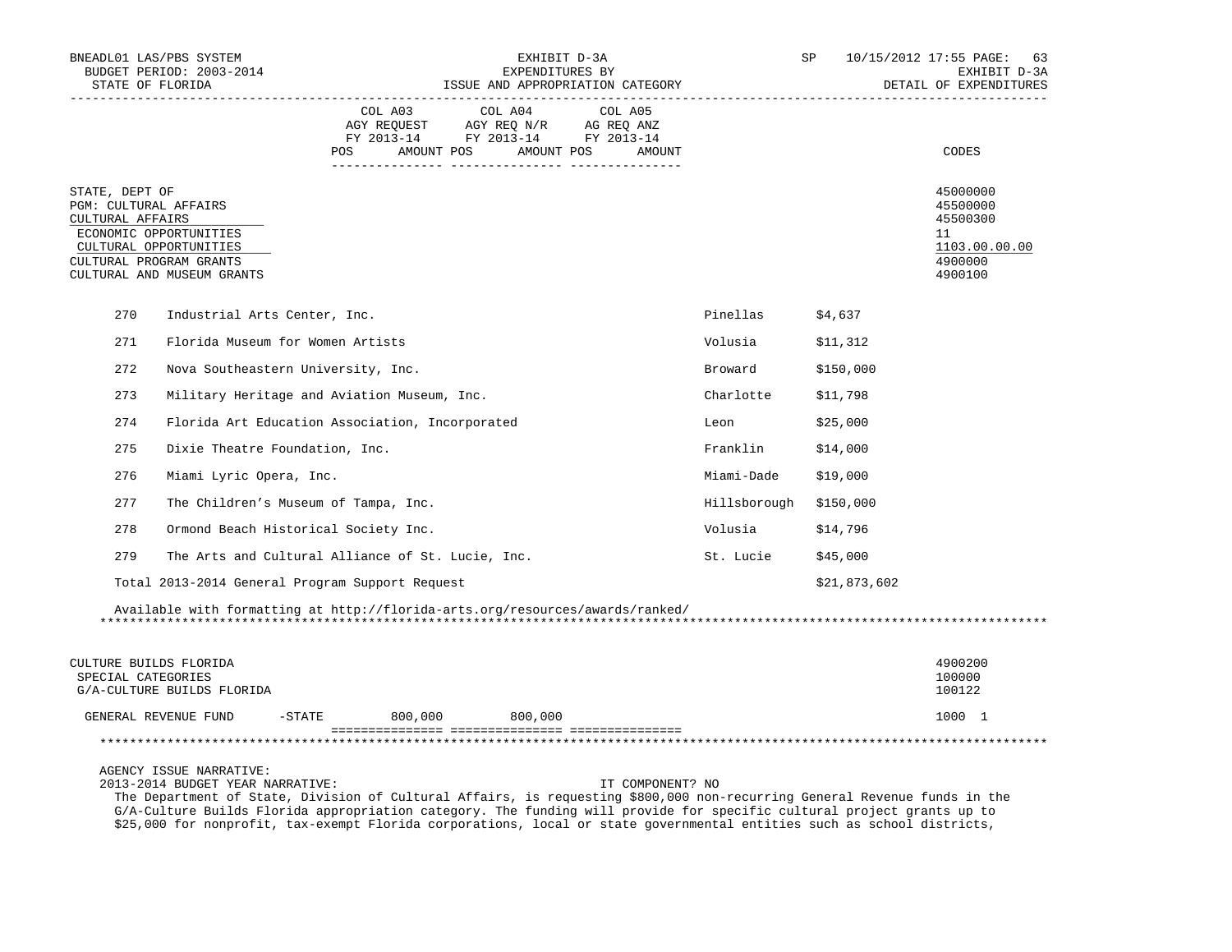| BNEADL01 LAS/PBS SYSTEM<br>BUDGET PERIOD: 2003-2014<br>STATE OF FLORIDA                                                                                                       | EXHIBIT D-3A<br>EXPENDITURES BY<br>ISSUE AND APPROPRIATION CATEGORY                                                                                        | SP<br>10/15/2012 17:55 PAGE:<br>64<br>EXHIBIT D-3A<br>DETAIL OF EXPENDITURES  |
|-------------------------------------------------------------------------------------------------------------------------------------------------------------------------------|------------------------------------------------------------------------------------------------------------------------------------------------------------|-------------------------------------------------------------------------------|
|                                                                                                                                                                               | COL A03<br>COL A04 COL A05<br>AGY REOUEST<br>AGY REO N/R<br>AG REO ANZ<br>FY 2013-14<br>FY 2013-14 FY 2013-14<br>AMOUNT POS<br>AMOUNT POS<br>AMOUNT<br>POS | CODES                                                                         |
| STATE, DEPT OF<br><b>PGM: CULTURAL AFFAIRS</b><br>CULTURAL AFFAIRS<br>ECONOMIC OPPORTUNITIES<br>CULTURAL OPPORTUNITIES<br>CULTURAL PROGRAM GRANTS<br>CIILTIRE BIITLDS FLORIDA |                                                                                                                                                            | 45000000<br>45500000<br>45500300<br>11<br>1103.00.00.00<br>4900000<br>4900200 |

 community colleges, colleges, universities, and local arts agencies for activities in arts in education, Culture Builds Florida, museums, or for activities in any of the arts and cultural disciplines and under-served cultural communities.

 Pursuant to s. 265.286(4) F.S. project grants shall be funded at full request by score until all appropriated funds are depleted.

 Applicants may apply for one Specific Cultural Project grant or one General Program Support grant but may not apply for both. Grantees must match grant awards dollar for dollar and 25% of total project costs may be in-kind contributions. Organizations in a Rural Economic Development Initiative (REDI) designated county are eligible for a waiver of the cash match requirement. Eligible applications for all specific project categories are reviewed in an open competitive process by peer review panels comprised of professionals knowledgeable in the various disciplines and are limited to one grant per annual grant cycle. Panel recommendations are then reviewed by the Florida Council on Arts and Culture and forwarded to the Secretary of State for approval.

 In accordance with the Five Year Statewide Strategic Plan for Economic Development as developed by the Florida Department of Economic Opportunity and stipulated in Section 20.60, Florida Statutes, the strategies that align with the request are Strategy 27: Create and sustain vibrant, safe and healthy communities that attract workers, businesses, residents and visitors, and Strategy 29: Promote, develop, protect and leverage Florida's natural, art and cultural assets in a sustainable manner.

2013-2014

Specific Cultural Project Approved Funding Recommendations

| Rank         | Applicant                                                                                                           | County     | Request  |
|--------------|---------------------------------------------------------------------------------------------------------------------|------------|----------|
| $\mathbf{1}$ | Shands Teaching Hospital and Clinics, Inc.<br>Artist in Residence Program                                           | Alachua    | \$25,000 |
| 2            | ACA of Central Florida, Inc.<br>Music and Dance of India                                                            | Seminole   | \$20,100 |
| 3            | International Fringe Festival of Central Florida, Inc.<br>23rd Annual Orlando International Fringe Theatre Festival | Orange     | \$25,000 |
| 4            | ArtSpring, Inc.<br>Arts for Incarcerated Women                                                                      | Miami-Dade | \$25,000 |
| 5            | Franklin's Promise Coalition, Inc.<br>Weems Memorial Arts in Medicine (WMAIM) Program                               | Franklin   | \$25,000 |
| 6            | City of Apalachicola                                                                                                | Franklin   | \$20,000 |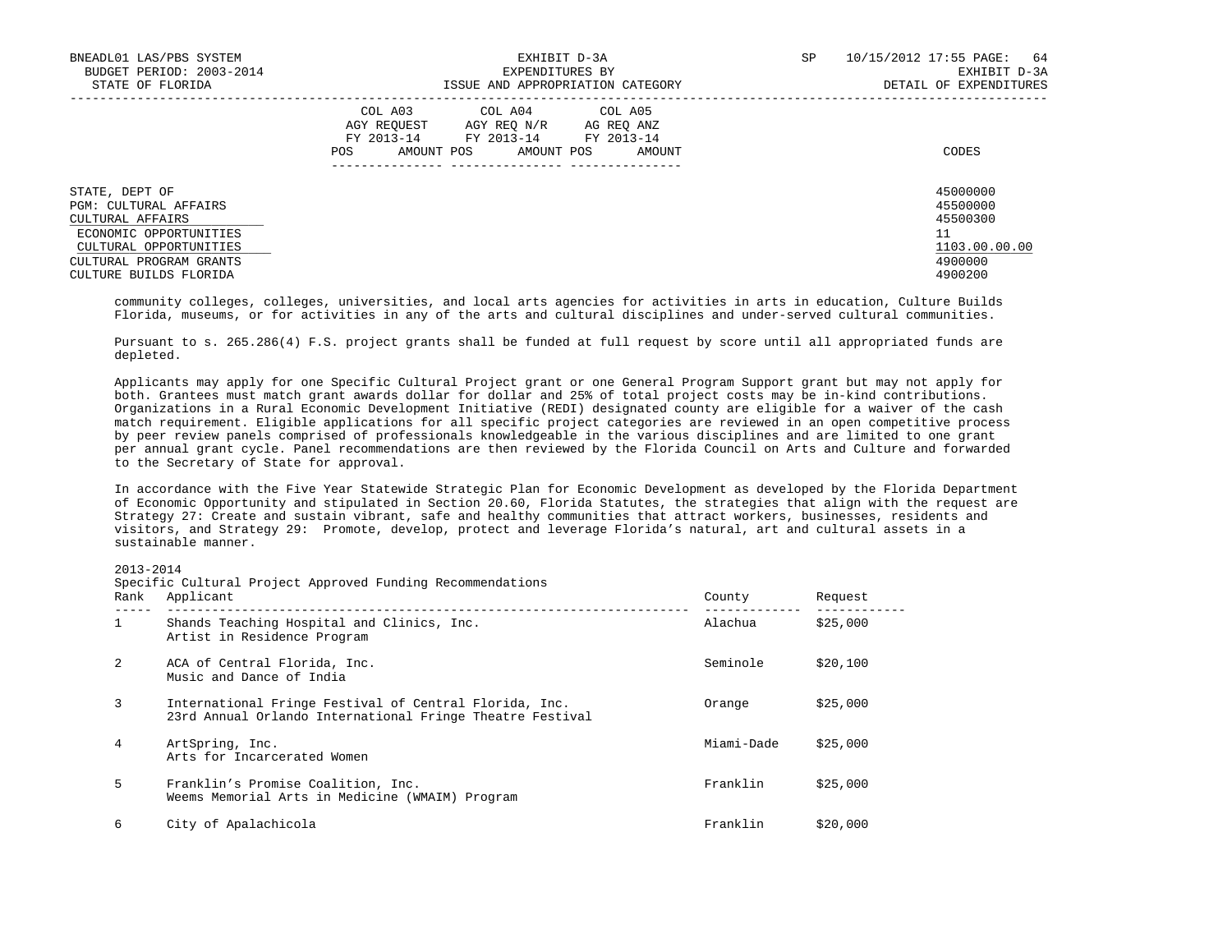| BNEADL01 LAS/PBS SYSTEM<br>BUDGET PERIOD: 2003-2014                                                              |                                                                                                                                             | EXHIBIT D-3A<br>EXPENDITURES BY                                                                                                                                                                |  |  |  |  |                       | SP       |          | 10/15/2012 17:55 PAGE: 65<br>EXHIBIT D-3A                                     |  |
|------------------------------------------------------------------------------------------------------------------|---------------------------------------------------------------------------------------------------------------------------------------------|------------------------------------------------------------------------------------------------------------------------------------------------------------------------------------------------|--|--|--|--|-----------------------|----------|----------|-------------------------------------------------------------------------------|--|
| STATE OF FLORIDA                                                                                                 |                                                                                                                                             | EXPENDITURES BI<br>ISSUE AND APPROPRIATION CATEGORY                                                                                                                                            |  |  |  |  |                       |          |          | DETAIL OF EXPENDITURES                                                        |  |
|                                                                                                                  |                                                                                                                                             | $\begin{tabular}{lcccc} COL A03 & COL A04 & COL A05 \\ AGY REQUEST & AGY REQ N/R & AG REQ ANZ \\ FY & 2013-14 & FY & 2013-14 & FY & 2013-14 \end{tabular}$<br>POS AMOUNT POS AMOUNT POS AMOUNT |  |  |  |  |                       |          |          | CODES                                                                         |  |
| STATE, DEPT OF<br>PGM: CULTURAL AFFAIRS<br>CULTURAL AFFAIRS<br>CULTURAL PROGRAM GRANTS<br>CULTURE BUILDS FLORIDA | ECONOMIC OPPORTUNITIES<br>CULTURAL OPPORTUNITIES                                                                                            |                                                                                                                                                                                                |  |  |  |  |                       |          |          | 45000000<br>45500000<br>45500300<br>11<br>1103.00.00.00<br>4900000<br>4900200 |  |
|                                                                                                                  | Apalachicola School of Art, Director                                                                                                        |                                                                                                                                                                                                |  |  |  |  |                       |          |          |                                                                               |  |
| 7                                                                                                                | The Perlman Music Program/Suncoast, Inc.<br>Itzhak Perlman and The Perlman Music Program/Suncoast<br>Celebrates Israel at 65                |                                                                                                                                                                                                |  |  |  |  | Sarasota              | \$25,000 |          |                                                                               |  |
| 8                                                                                                                | Moving Current Inc.<br>NewGrounds 2014                                                                                                      |                                                                                                                                                                                                |  |  |  |  | Hillsborough \$15,000 |          |          |                                                                               |  |
| 9                                                                                                                |                                                                                                                                             | The DeEtte Holden Cummer Museum Foundation, Inc.<br>The Art of Empathy at The Cummer Museum of Art and Gardens                                                                                 |  |  |  |  | Duval                 | \$25,000 |          |                                                                               |  |
| 10                                                                                                               | Teatro Avante, Inc.<br>XXVIII International Hispanic Theatre Festival of Miami                                                              |                                                                                                                                                                                                |  |  |  |  | Miami-Dade            | \$25,000 |          |                                                                               |  |
| 11                                                                                                               | Baker County School District<br>Culture Builds Baker- Creating Possibilities                                                                |                                                                                                                                                                                                |  |  |  |  | Baker                 | \$24,900 |          |                                                                               |  |
| 12                                                                                                               | Coral Gables Congregational Church (United Church of Christ), Inc.<br>2013 Summer Concert Series and Young Musicians' Summer Master Classes |                                                                                                                                                                                                |  |  |  |  | Miami-Dade            | \$25,000 |          |                                                                               |  |
| 13                                                                                                               | Miami Momentum Dance Company, Inc.<br>Momentum Dance Company - Four Tiered Residency                                                        |                                                                                                                                                                                                |  |  |  |  | Miami-Dade            | \$25,000 |          |                                                                               |  |
| 14                                                                                                               | City of Ocala<br>Ocala Outdoor Sculpture Competition                                                                                        |                                                                                                                                                                                                |  |  |  |  | Marion                | \$10,950 |          |                                                                               |  |
| 15                                                                                                               | Wakulla County Coalition for Youth, Inc.<br>Wakulla's Working Waterfronts                                                                   |                                                                                                                                                                                                |  |  |  |  | Wakulla               | \$25,000 |          |                                                                               |  |
| 16                                                                                                               | Charlotte Local Education Foundation, Inc.<br>The Symphony teaches the Common Core Standards                                                |                                                                                                                                                                                                |  |  |  |  | Charlotte             | \$16,500 |          |                                                                               |  |
| 17                                                                                                               | Romanza-St. Augustine, Inc.<br>Romanza                                                                                                      |                                                                                                                                                                                                |  |  |  |  | St. Johns             | \$25,000 |          |                                                                               |  |
| 18                                                                                                               | Sarasota Dance Festival, Inc.<br>Promoting Florida as a Dance Destination                                                                   |                                                                                                                                                                                                |  |  |  |  | Sarasota              | \$25,000 |          |                                                                               |  |
| 19                                                                                                               | Mystery Park Arts Company, Inc.                                                                                                             |                                                                                                                                                                                                |  |  |  |  | Miami-Dade            |          | \$25,000 |                                                                               |  |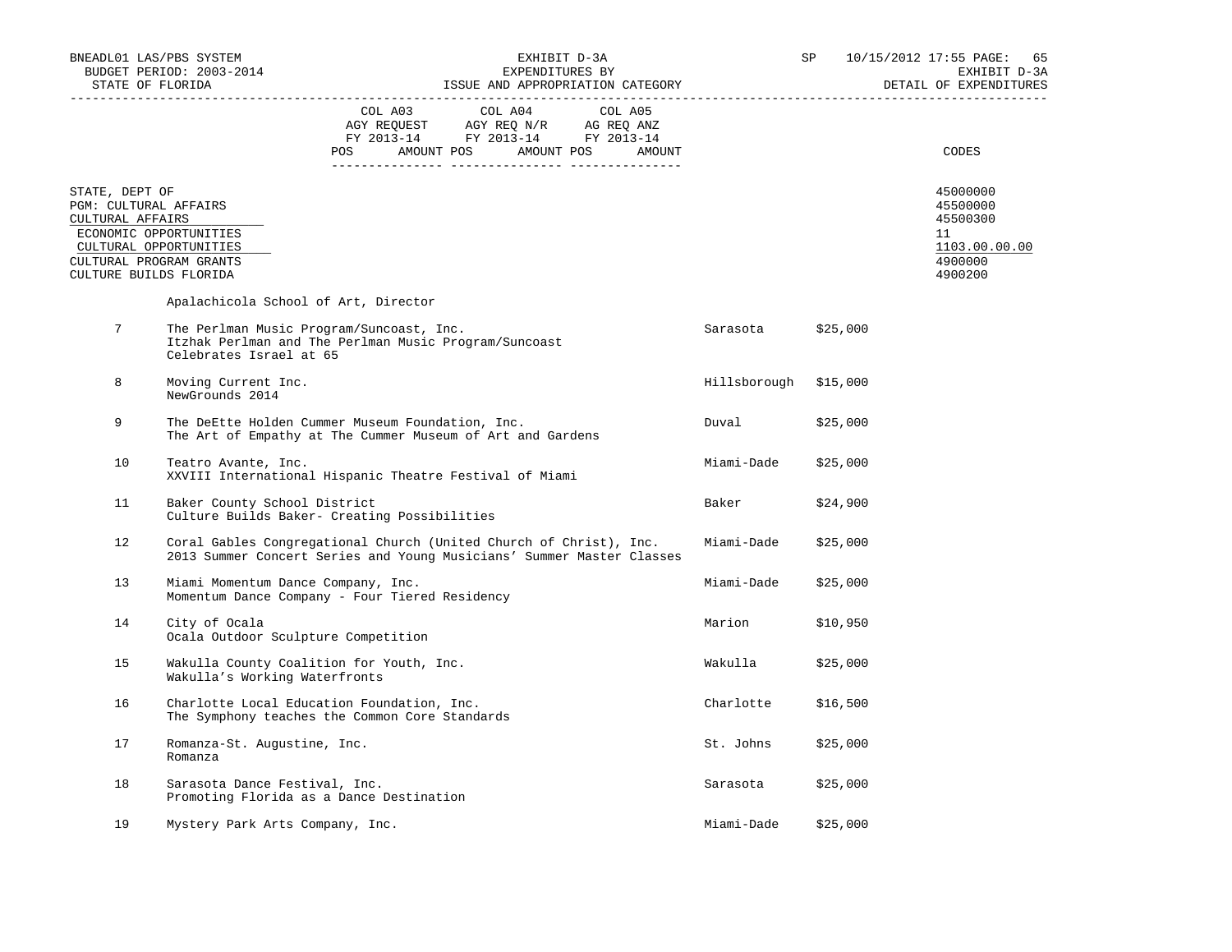|                                                             | BNEADL01 LAS/PBS SYSTEM<br>BUDGET PERIOD: 2003-2014<br>STATE OF FLORIDA                                      | ISSUE AND APPROPRIATION CATEGORY                                                                                                                                                               | EXHIBIT D-3A<br>EXPENDITURES BY |                   | SP <sub>2</sub> |          | 10/15/2012 17:55 PAGE: 66<br>EXHIBIT D-3A<br>DETAIL OF EXPENDITURES |
|-------------------------------------------------------------|--------------------------------------------------------------------------------------------------------------|------------------------------------------------------------------------------------------------------------------------------------------------------------------------------------------------|---------------------------------|-------------------|-----------------|----------|---------------------------------------------------------------------|
|                                                             |                                                                                                              | $\begin{tabular}{lcccc} COL A03 & COL A04 & COL A05 \\ AGY REQUEST & AGY REQ N/R & AG REQ ANZ \\ FY & 2013-14 & FY & 2013-14 & FY & 2013-14 \end{tabular}$<br>POS AMOUNT POS AMOUNT POS AMOUNT |                                 |                   |                 |          | CODES                                                               |
| STATE, DEPT OF<br>PGM: CULTURAL AFFAIRS<br>CULTURAL AFFAIRS | ECONOMIC OPPORTUNITIES<br>CULTURAL OPPORTUNITIES                                                             |                                                                                                                                                                                                |                                 |                   |                 |          | 45000000<br>45500000<br>45500300<br>11<br>1103.00.00.00             |
|                                                             | CULTURAL PROGRAM GRANTS<br>CULTURE BUILDS FLORIDA                                                            |                                                                                                                                                                                                |                                 |                   |                 |          | 4900000<br>4900200                                                  |
|                                                             | American Masterworks at SoBe Institute of the Arts                                                           |                                                                                                                                                                                                |                                 |                   |                 |          |                                                                     |
| 20                                                          | Art With a Heart in Healthcare, Inc.<br>Healing with the Arts                                                |                                                                                                                                                                                                |                                 | Duval             |                 | \$25,000 |                                                                     |
| 21                                                          | African Caribbean Dance Theatre, Inc.<br>17th Annual Florida African Dance Festival                          |                                                                                                                                                                                                |                                 | Gadsden           |                 | \$25,000 |                                                                     |
| 22                                                          | Santa Fe College<br>Arts and Books: A Celebration of Inspiration                                             |                                                                                                                                                                                                |                                 | Alachua           |                 | \$25,000 |                                                                     |
| 23                                                          | Art Mundo, Inc.<br>Salary Assistance For Art Mundo Programming                                               |                                                                                                                                                                                                |                                 | St. Lucie         |                 | \$20,000 |                                                                     |
| 24                                                          | School of the Arts Foundation, Inc.<br>Artist in Residency Program                                           |                                                                                                                                                                                                |                                 | Palm Beach        |                 | \$25,000 |                                                                     |
| 25                                                          | Gold Coast Jazz Society, Inc.<br>JazzSLAM - Jazz Supports Language, Arts and Math                            |                                                                                                                                                                                                |                                 | Broward           | \$8,000         |          |                                                                     |
| 26                                                          | Brevard Schools Foundation, Inc.<br>Next Generation Artist Residencies                                       |                                                                                                                                                                                                |                                 | Brevard           |                 | \$25,000 |                                                                     |
| 27                                                          | Deco Echo Artists' Delegation, Inc.<br>Culture Clash                                                         |                                                                                                                                                                                                |                                 | Miami-Dade        |                 | \$25,000 |                                                                     |
| 28                                                          | Primal Connection, Inc.<br>Salary for an Executive Director for Primal Connection Inc.                       |                                                                                                                                                                                                |                                 | Highlands         |                 | \$20,000 |                                                                     |
| 29                                                          | Edge Zones, Inc.<br>Art of Uncertainty - _Index Miami_ Florida/ Dominican Republic                           |                                                                                                                                                                                                |                                 | Miami-Dade        |                 | \$25,000 |                                                                     |
| 30                                                          | Foundation for Seminole State College of Florida<br>August Wilson's Gem of the Ocean: A Community Experience |                                                                                                                                                                                                |                                 | Seminole \$21,838 |                 |          |                                                                     |
| 31                                                          | CHS Healthcare Foundation, Inc.<br>Immokalee Arts in Health (IAH)                                            |                                                                                                                                                                                                |                                 | Collier           |                 | \$19,235 |                                                                     |
| 32                                                          | Flagler Playhouse Inc.<br>Flagler Playhouse Cultural Annex Expansion                                         |                                                                                                                                                                                                |                                 | Flagler           |                 | \$20,000 |                                                                     |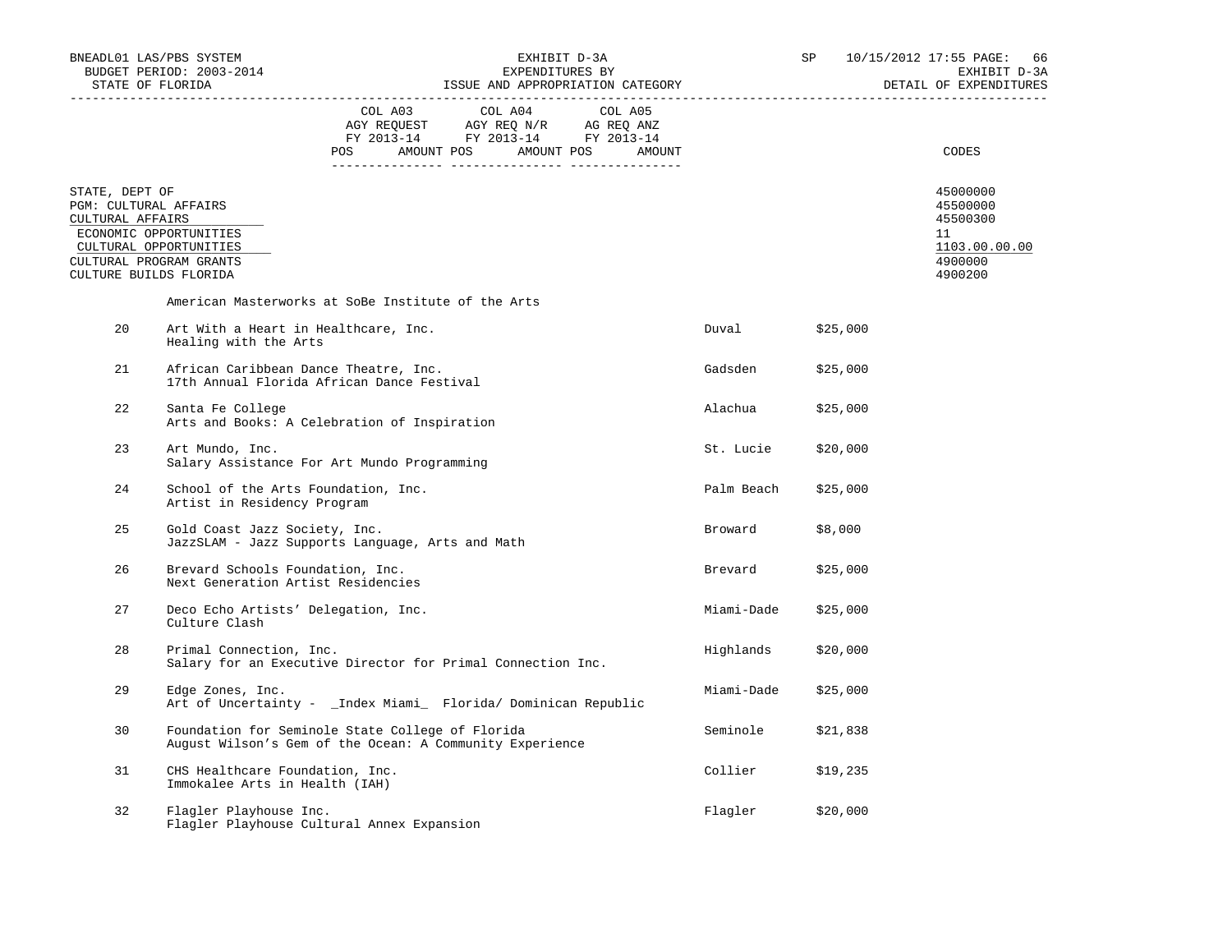|                                                                                                                                                                      | BNEADL01 LAS/PBS SYSTEM<br>BUDGET PERIOD: 2003-2014<br>STATE OF FLORIDA<br>--------------------                                                                                                                                                                                                        | EXHIBIT D-3A<br>EXPENDITURES BY<br>ISSUE AND APPROPRIATION CATEGORY                    |                                                                                                                                                                                                                                                                                                                                                                                                                                                                  |                  |            | SP        | 10/15/2012 17:55 PAGE: 67<br>EXHIBIT D-3A<br>DETAIL OF EXPENDITURES           |
|----------------------------------------------------------------------------------------------------------------------------------------------------------------------|--------------------------------------------------------------------------------------------------------------------------------------------------------------------------------------------------------------------------------------------------------------------------------------------------------|----------------------------------------------------------------------------------------|------------------------------------------------------------------------------------------------------------------------------------------------------------------------------------------------------------------------------------------------------------------------------------------------------------------------------------------------------------------------------------------------------------------------------------------------------------------|------------------|------------|-----------|-------------------------------------------------------------------------------|
|                                                                                                                                                                      |                                                                                                                                                                                                                                                                                                        | <b>POS</b>                                                                             | COL A03 COL A04 COL A05<br>$\begin{tabular}{lllllllll} \multicolumn{2}{l}{{\bf AGY}} & {\bf RcQURST} & {\bf AGY} & {\bf RcQ} & {\bf N/R} & {\bf AGEQ} & {\bf ANZ} \\ \multicolumn{2}{l}{{\bf RTQ}} & {\bf RcQ} & {\bf RcQ} & {\bf NRT} & {\bf RcQ} & {\bf ANZ} \\ \multicolumn{2}{l}{{\bf FT2}} & 2013-14 & {\bf FT2} & 2013-14 & {\bf FT2} & 2013-14 \\ \multicolumn{2}{l}{{\bf CTZ}} & 2013-14 & {\bf ST2} & 2013-14 & \end{tabular}$<br>AMOUNT POS AMOUNT POS | AMOUNT           |            |           | CODES                                                                         |
| STATE, DEPT OF<br>PGM: CULTURAL AFFAIRS<br>CULTURAL AFFAIRS<br>ECONOMIC OPPORTUNITIES<br>CULTURAL OPPORTUNITIES<br>CULTURAL PROGRAM GRANTS<br>CULTURE BUILDS FLORIDA |                                                                                                                                                                                                                                                                                                        |                                                                                        |                                                                                                                                                                                                                                                                                                                                                                                                                                                                  |                  |            |           | 45000000<br>45500000<br>45500300<br>11<br>1103.00.00.00<br>4900000<br>4900200 |
| 33                                                                                                                                                                   | The Quincy Music Theatre, Inc.<br>Salary Assistance Request                                                                                                                                                                                                                                            |                                                                                        |                                                                                                                                                                                                                                                                                                                                                                                                                                                                  |                  | Gadsden    | \$20,000  |                                                                               |
| 34                                                                                                                                                                   | The Miami Foundation, Inc.                                                                                                                                                                                                                                                                             | Weird Miami: Bus Tours and Exhibitions                                                 |                                                                                                                                                                                                                                                                                                                                                                                                                                                                  |                  | Miami-Dade | \$25,000  |                                                                               |
| 35                                                                                                                                                                   | Tradisyon Lakou Lakay, Inc.<br>TLL, Inc. Intensive Institute                                                                                                                                                                                                                                           |                                                                                        |                                                                                                                                                                                                                                                                                                                                                                                                                                                                  |                  | Miami-Dade | \$25,000  |                                                                               |
| 36                                                                                                                                                                   |                                                                                                                                                                                                                                                                                                        | South Florida Pride Wind Ensemble, Inc.<br>2013-2014 Youth Pride Band of South Florida |                                                                                                                                                                                                                                                                                                                                                                                                                                                                  |                  | Broward    | \$4,000   |                                                                               |
| 37                                                                                                                                                                   | Central Florida Ballet, Inc.<br>World Ballet Competition                                                                                                                                                                                                                                               |                                                                                        |                                                                                                                                                                                                                                                                                                                                                                                                                                                                  |                  | Orange     | \$25,000  |                                                                               |
| 38                                                                                                                                                                   | Rosemary Beach Foundation Inc.<br>Music in Pictures - Educational Art Initiative                                                                                                                                                                                                                       |                                                                                        |                                                                                                                                                                                                                                                                                                                                                                                                                                                                  |                  | Walton     | \$15,000  |                                                                               |
|                                                                                                                                                                      | Total 2013-2014 Specific Cultural Project Request                                                                                                                                                                                                                                                      |                                                                                        |                                                                                                                                                                                                                                                                                                                                                                                                                                                                  |                  |            | \$830,523 |                                                                               |
|                                                                                                                                                                      | Available with formatting at http://florida-arts.org/resources/awards/ranked/                                                                                                                                                                                                                          |                                                                                        |                                                                                                                                                                                                                                                                                                                                                                                                                                                                  |                  |            |           |                                                                               |
| SPECIAL CATEGORIES                                                                                                                                                   | FLORIDA HUMANITIES COUNCIL<br>G/A-FL ENDOWMENT/HUMANITIE                                                                                                                                                                                                                                               |                                                                                        |                                                                                                                                                                                                                                                                                                                                                                                                                                                                  |                  |            |           | 4900400<br>100000<br>101291                                                   |
|                                                                                                                                                                      | GENERAL REVENUE FUND -STATE 350,000 350,000                                                                                                                                                                                                                                                            |                                                                                        |                                                                                                                                                                                                                                                                                                                                                                                                                                                                  |                  |            |           | 1000 1                                                                        |
|                                                                                                                                                                      |                                                                                                                                                                                                                                                                                                        |                                                                                        |                                                                                                                                                                                                                                                                                                                                                                                                                                                                  |                  |            |           |                                                                               |
|                                                                                                                                                                      | AGENCY ISSUE NARRATIVE:<br>2013-2014 BUDGET YEAR NARRATIVE:<br>The Department of State, Division of Cultural Affairs, is requesting \$350,000 in non-recurring funding in the Grants and<br>Aids/Florida Endowment Humanities category in the General Revenue Fund for the Florida Humanities Council. |                                                                                        |                                                                                                                                                                                                                                                                                                                                                                                                                                                                  | IT COMPONENT? NO |            |           |                                                                               |

 The Florida Humanities Council creates, conducts, and coordinates activities throughout the state of Florida to highlight Florida's history and heritage, including Florida's historic 500th Anniversary. These funds will be used for teachers'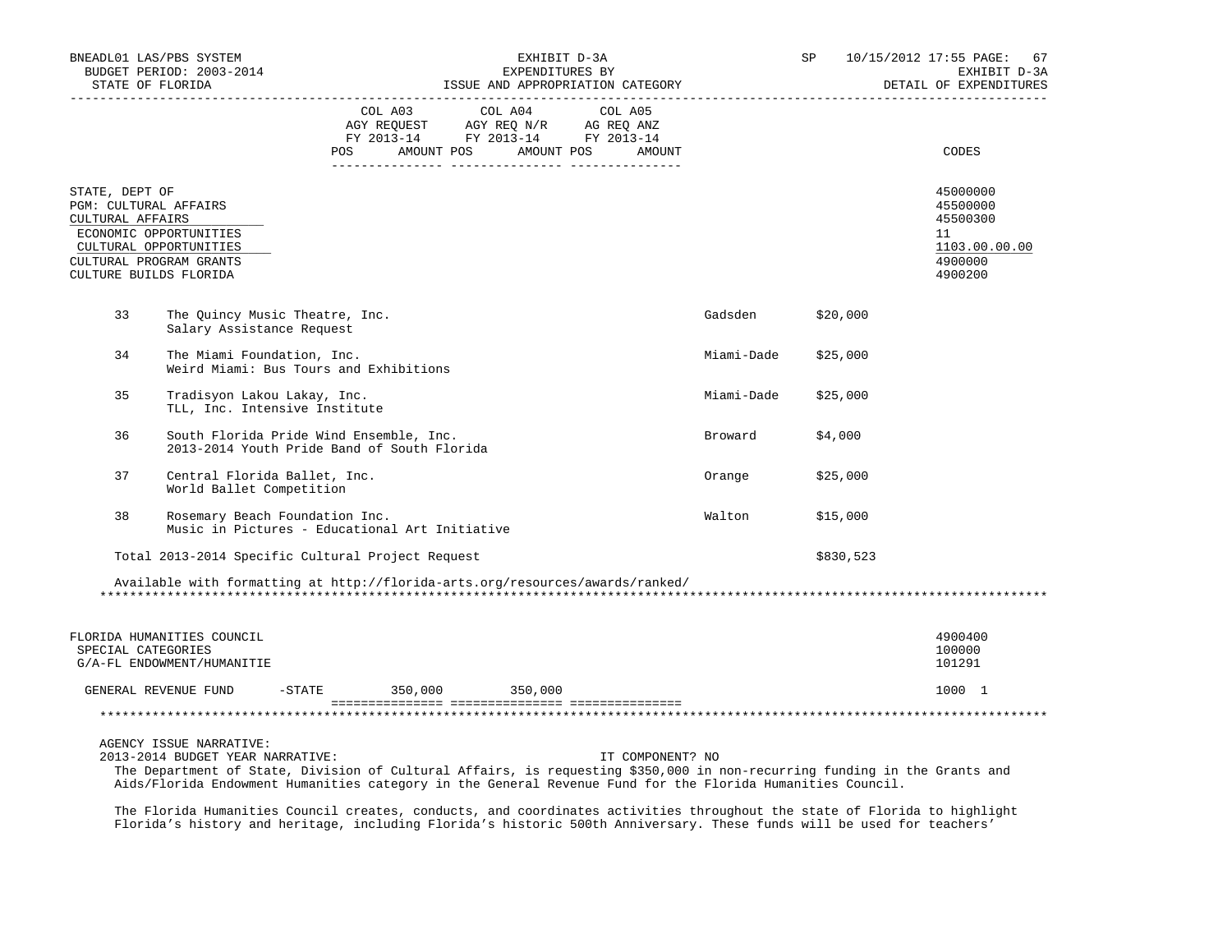| BNEADL01 LAS/PBS SYSTEM<br>BUDGET PERIOD: 2003-2014<br>STATE OF FLORIDA                                                                                                  | EXHIBIT D-3A<br>EXPENDITURES BY<br>ISSUE AND APPROPRIATION CATEGORY                                                                                        | SP<br>10/15/2012 17:55 PAGE:<br>68<br>EXHIBIT D-3A<br>DETAIL OF EXPENDITURES  |
|--------------------------------------------------------------------------------------------------------------------------------------------------------------------------|------------------------------------------------------------------------------------------------------------------------------------------------------------|-------------------------------------------------------------------------------|
|                                                                                                                                                                          | COL A03<br>COL A04 COL A05<br>AGY REOUEST<br>AGY REO N/R<br>AG REO ANZ<br>FY 2013-14<br>FY 2013-14 FY 2013-14<br>AMOUNT POS<br>AMOUNT POS<br>POS<br>AMOUNT | CODES                                                                         |
| STATE, DEPT OF<br>PGM: CULTURAL AFFAIRS<br>CULTURAL AFFAIRS<br>ECONOMIC OPPORTUNITIES<br>CULTURAL OPPORTUNITIES<br>CULTURAL PROGRAM GRANTS<br>FLORIDA HUMANITIES COUNCIL |                                                                                                                                                            | 45000000<br>45500000<br>45500300<br>11<br>1103.00.00.00<br>4900000<br>4900400 |

 workshops, teacher resources, a Teaching Florida website, public programs, public media, and FORUM Magazine. The Florida Humanities Council has taken a lead role, along with the Secretary of State and the Division of Cultural Affairs, to promote the upcoming Quincentenary and the 450th Anniversary of St. Augustine, and to work with cultural and educational groups and teachers to plan and create events and resources that will showcase Florida's historical events and assets in all 67 counties in our state.

 In accordance with the Five Year Statewide Strategic Plan for Economic Development as developed by the Florida Department of Economic Opportunity and stipulated in Section 20.60, Florida Statutes, the strategies that align with the request are Strategy 27: Create and sustain vibrant, safe and healthy communities that attract workers, businesses, residents and visitors, and Strategy 29: Promote, develop, protect and leverage Florida's natural, art and cultural assets in a sustainable manner.

\*\*\*\*\*\*\*\*\*\*\*\*\*\*\*\*\*\*\*\*\*\*\*\*\*\*\*\*\*\*\*\*\*\*\*\*\*\*\*\*\*\*\*\*\*\*\*\*\*\*\*\*\*\*\*\*\*\*\*\*\*\*\*\*\*\*\*\*\*\*\*\*\*\*\*\*\*\*\*\*\*\*\*\*\*\*\*\*\*\*\*\*\*\*\*\*\*\*\*\*\*\*\*\*\*\*\*\*\*\*\*\*\*\*\*\*\*\*\*\*\*\*\*\*\*\*\*

| CAPITAL IMPROVEMENT PLAN<br>SPECIAL PURPOSE<br>FIXED CAPITAL OUTLAY<br>FL/HIST/MSM/PERM/EXHIBIT |           |           |           | 9900000<br>990S000<br>080000<br>083853 |  |  |
|-------------------------------------------------------------------------------------------------|-----------|-----------|-----------|----------------------------------------|--|--|
| GENERAL REVENUE FUND                                                                            | $-$ STATE | 1,000,000 | 1,000,000 | 1000                                   |  |  |
|                                                                                                 |           |           |           |                                        |  |  |

AGENCY NARRATIVE:

 2013-2014 BUDGET YEAR NARRATIVE: FL/HIST/MSM/PERM/EXHIBIT IT COMPONENT? NO The Department of State, Division of Cultural Affairs, requests \$1,000,000 in Fixed Capital Outlay non-recurring General Revenue for the Museum of Florida History Permanent Exhibit. This request is for year 2 of multi-year funding as part of a private/public partnership for the exhibit, Forever Changed: La Florida, 1513-1821, which will play a pivotal role in the Viva Florida 500 commemoration. Using the \$1,000,000 appropriation received in Fiscal Year 2010-11, the staff completed the design and installation of the first section of the exhibit for a March 3, 2012, opening. This section spans the period from 1513 to 1565 and presents information and immersive experiences about native cultures in Florida at the time of European contact, Spanish exploration, and the meeting and interaction of these cultures. The additional funding is needed to complete the remaining sections of the exhibit bringing it up to 1821.

 Phase Two of Forever Changed encompasses 3,000 square feet and explores topics such as European settlement, missions and forts, the British Period, and the Second Spanish Period. Phase Two is titled A Changing World and focuses on Spain and England's efforts to sustain colonies in La Florida and their interactions with American Indian peoples such as the Apalachee, Guales, and Seminoles. To build continuity between exhibit phases, A Changing World will include architectural elements, a scenic bastion from Castillo de San Marcos and a fa ade similar to the Mission Nombre de Dios in St. Augustine, historical artifacts, life cast figures, and hands-on activities. A high-tech interactive is planned to